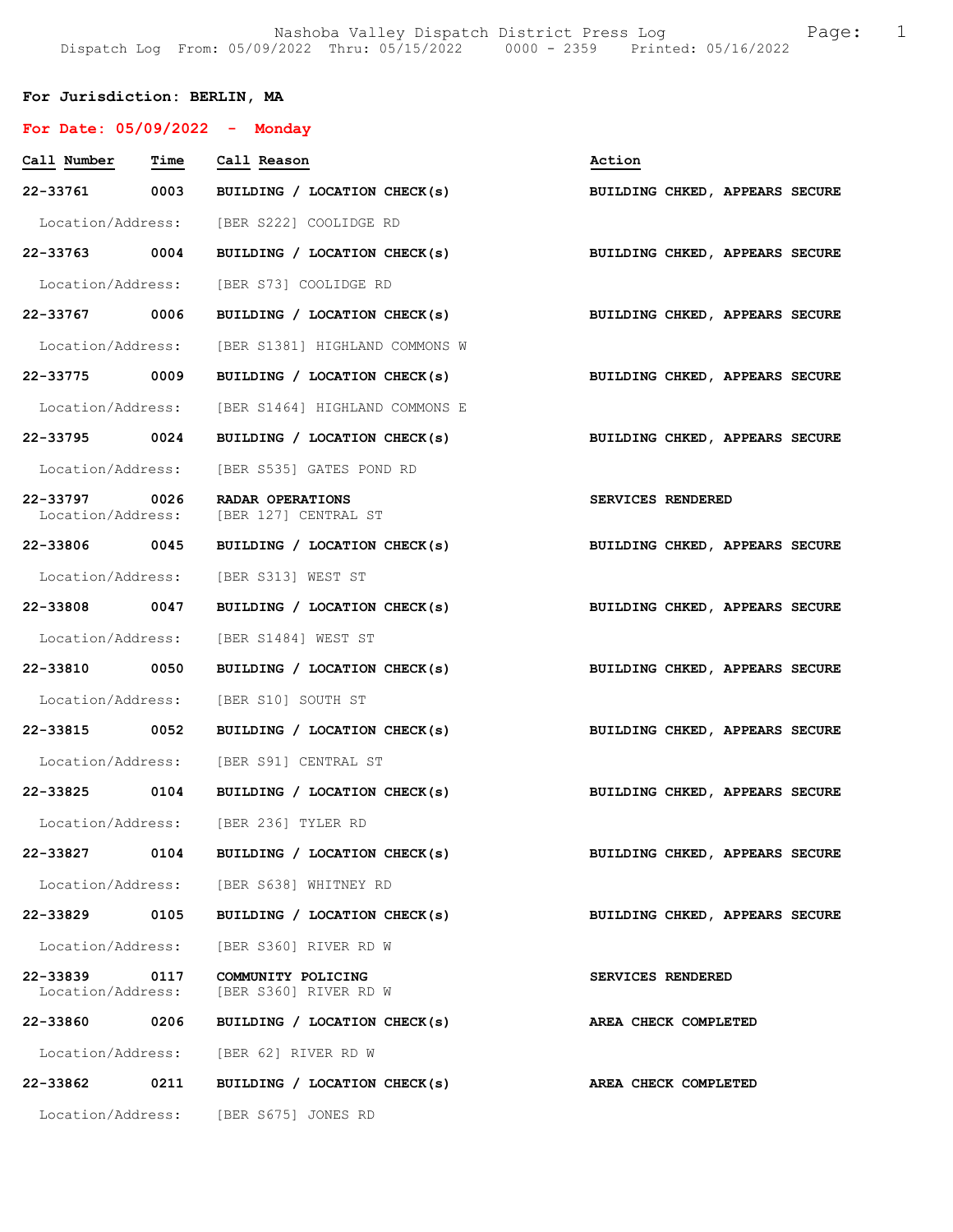|                                  | Nashoba Valley Dispatch District Press Log<br>Dispatch Log From: 05/09/2022 Thru: 05/15/2022 0000 - 2359 Printed: 05/16/2022                             | 2<br>Page:                     |
|----------------------------------|----------------------------------------------------------------------------------------------------------------------------------------------------------|--------------------------------|
| 22-33865 0216 GENERAL INFO       | Location/Address: [BER S273] LINDEN ST                                                                                                                   | SERVICES RENDERED              |
|                                  | 22-33885 0609 RADAR OPERATIONS<br>Vicinity of: [BER S507] SOUTH ST                                                                                       | SERVICES RENDERED              |
|                                  | 22-33887 0618:08 ALARM - COMMERCIAL BURGLARY                                                                                                             | BUILDING CHKED, APPEARS SECURE |
|                                  | Location/Address: [BER S1464] HIGHLAND COMMONS E                                                                                                         |                                |
|                                  | 22-33901 0820:58 ALARM - COMMERCIAL BURGLARY<br>Location/Address: [BER S1147] BROOK LN                                                                   | <b>FALSE ALARM</b>             |
| 22-33923 1017:28 ASSIST CITIZEN  | Location/Address: [BER S204] CENTRAL ST                                                                                                                  | SERVICES RENDERED              |
| 22-33930 1030 TRAFFIC CONTROL    | Location: [BER] WOODWARD @ CENTRAL ST                                                                                                                    | SERVICES RENDERED              |
|                                  | 22-33931 1109 RADAR OPERATIONS<br>Location/Address: [BER S262] SOUTH ST                                                                                  | SERVICES RENDERED              |
| 22-33957 1336 TRAFFIC CONTROL    | Location/Address: [BER 62] RIVER RD W                                                                                                                    | SERVICES RENDERED              |
|                                  | 22-33978 1528 RADAR OPERATIONS                                                                                                                           | NO SERVICES NEEDED             |
|                                  | Location/Address: [BER S360] RIVER RD W                                                                                                                  |                                |
|                                  | 22-33982 1543 COMMUNITY POLICING                                                                                                                         | AREA CHECK COMPLETED           |
|                                  | Location/Address: [BER 527] RIVER RD W                                                                                                                   |                                |
| 22-33995 1634:24 FD-BRUSH FIRE   | Location/Address: [BER S1381] HIGHLAND COMMONS W<br>Refer To Fire Case: 22BER-215-IN                                                                     | <b>UNFOUNDED</b>               |
|                                  | 22-34008 1729:13 MOTOR VEH - STOP                                                                                                                        | CITATION/WRTTN WARNING ISSUED  |
|                                  | Location/Address: [BER S10] SOUTH ST                                                                                                                     |                                |
|                                  | 22-34011 1740:03 MOTOR VEH - STOP                                                                                                                        | CITATION/WRTTN WARNING ISSUED  |
|                                  | Location/Address: [BER S10] SOUTH ST                                                                                                                     |                                |
| 22-34021 1815:41 TRAFFIC CONTROL | Location/Address: [BER S976] HIGHLAND ST                                                                                                                 | SERVICES RENDERED              |
|                                  | 22-34026 1916:45 FD-STRUCTURE/BLDG FIRE<br>Location/Address: [BER S230] ALLEN RD<br>Refer To Fire Case: 22BER-216-IN<br>Refer To Fire Case: 22BOL-368-IN | EXTINGUISHED FIRE              |
|                                  | 22-34064 2137 BUILDING / LOCATION CHECK(s)                                                                                                               | <b>AREA CHECK COMPLETED</b>    |
|                                  | Location/Address: [BER 62] RIVER RD W                                                                                                                    |                                |
|                                  | 22-34079 2342 RADAR OPERATIONS<br>Vicinity of: [BER] CENTRAL ST + WOODWARD AVE                                                                           | SERVICES RENDERED              |
| For Date: $05/10/2022 - Tuesday$ |                                                                                                                                                          |                                |
|                                  | 22-34087 0014 BUILDING / LOCATION CHECK(s)                                                                                                               | BUILDING CHKED, APPEARS SECURE |

Location/Address: [BER S383] WEST ST

22-34090 0015 BUILDING / LOCATION CHECK(s) BUILDING CHKED, APPEARS SECURE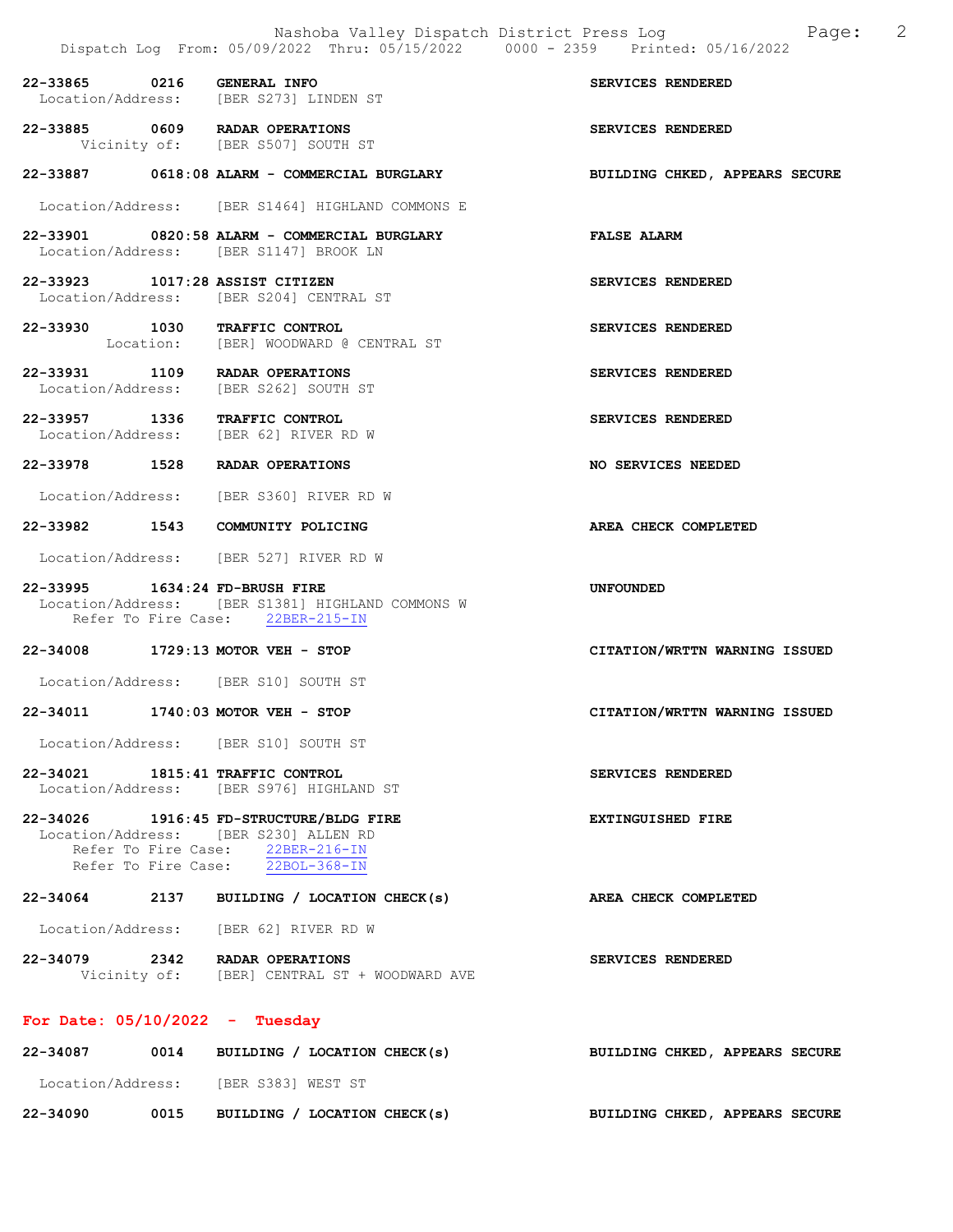|                   |      | Nashoba Valley Dispatch District Press Log<br>Dispatch Log From: 05/09/2022 Thru: 05/15/2022 0000 - 2359 Printed: 05/16/2022 | 3<br>Page:                     |
|-------------------|------|------------------------------------------------------------------------------------------------------------------------------|--------------------------------|
|                   |      |                                                                                                                              |                                |
|                   |      | Location/Address: [BER S184] CARTER ST                                                                                       |                                |
| 22-34091 0016     |      | BUILDING / LOCATION CHECK(s)                                                                                                 | BUILDING CHKED, APPEARS SECURE |
| Location/Address: |      | [BER S471] CARTER ST                                                                                                         |                                |
| 22-34096 0024     |      | BUILDING / LOCATION CHECK(s)                                                                                                 | BUILDING CHKED, APPEARS SECURE |
| Location/Address: |      | [BER S1] CARR RD                                                                                                             |                                |
| 22-34109 0033     |      | BUILDING / LOCATION CHECK(s)                                                                                                 | AREA CHECK COMPLETED           |
| Location/Address: |      | [BER S1333] LANCASTER RD                                                                                                     |                                |
| 22-34114 0037     |      | BUILDING / LOCATION CHECK(s)                                                                                                 | BUILDING CHKED, APPEARS SECURE |
| Location/Address: |      | [BER 444] WEST ST                                                                                                            |                                |
| 22-34115 0038     |      | BUILDING / LOCATION CHECK(s)                                                                                                 | BUILDING CHKED, APPEARS SECURE |
| Location/Address: |      | [BER S1249] WEST ST                                                                                                          |                                |
| 22-34117 0038     |      | BUILDING / LOCATION CHECK(s)                                                                                                 | BUILDING CHKED, APPEARS SECURE |
| Location/Address: |      | [BER S10] SOUTH ST                                                                                                           |                                |
| 22-34118 0039     |      | BUILDING / LOCATION CHECK(s)                                                                                                 | BUILDING CHKED, APPEARS SECURE |
| Location/Address: |      | [BER S375] WEST ST                                                                                                           |                                |
| 22-34119          | 0040 | BUILDING / LOCATION CHECK(s)                                                                                                 | BUILDING CHKED, APPEARS SECURE |
| Location/Address: |      | [BER S313] WEST ST                                                                                                           |                                |
| 22-34122 0042     |      | BUILDING / LOCATION CHECK(s)                                                                                                 | BUILDING CHKED, APPEARS SECURE |
| Location/Address: |      | [BER S1484] WEST ST                                                                                                          |                                |
| 22-34123 0043     |      | BUILDING / LOCATION CHECK(s)                                                                                                 | BUILDING CHKED, APPEARS SECURE |
|                   |      | Location/Address: [BER S370] PLEASANT ST                                                                                     |                                |
| 22-34126          | 0044 | BUILDING / LOCATION CHECK(s)                                                                                                 | BUILDING CHKED, APPEARS SECURE |
| Location/Address: |      | [BER 58] WEST ST                                                                                                             |                                |
| 22-34127 0044     |      | BUILDING / LOCATION CHECK(s)                                                                                                 | BUILDING CHKED, APPEARS SECURE |
| Location/Address: |      | [BER S638] WHITNEY RD                                                                                                        |                                |
| 22-34129          | 0046 | BUILDING / LOCATION CHECK(s)                                                                                                 | AREA CHECK COMPLETED           |
| Location/Address: |      | [BER 62] RIVER RD W                                                                                                          |                                |
| 22-34130 0047     |      | BUILDING / LOCATION CHECK(s)                                                                                                 | BUILDING CHKED, APPEARS SECURE |
| Location/Address: |      | [BER S204] CENTRAL ST                                                                                                        |                                |
| 22-34131 0047     |      | BUILDING / LOCATION CHECK(s)                                                                                                 | BUILDING CHKED, APPEARS SECURE |
| Location/Address: |      | [BER S702] CENTRAL ST                                                                                                        |                                |
| 22-34132          | 0047 | BUILDING / LOCATION CHECK(s)                                                                                                 | BUILDING CHKED, APPEARS SECURE |
| Location/Address: |      | [BER S1150] CENTRAL ST                                                                                                       |                                |
| 22-34134          | 0048 | BUILDING / LOCATION CHECK(s)                                                                                                 | AREA CHECK COMPLETED           |
| Location/Address: |      | [BER S360] RIVER RD W                                                                                                        |                                |
|                   |      |                                                                                                                              |                                |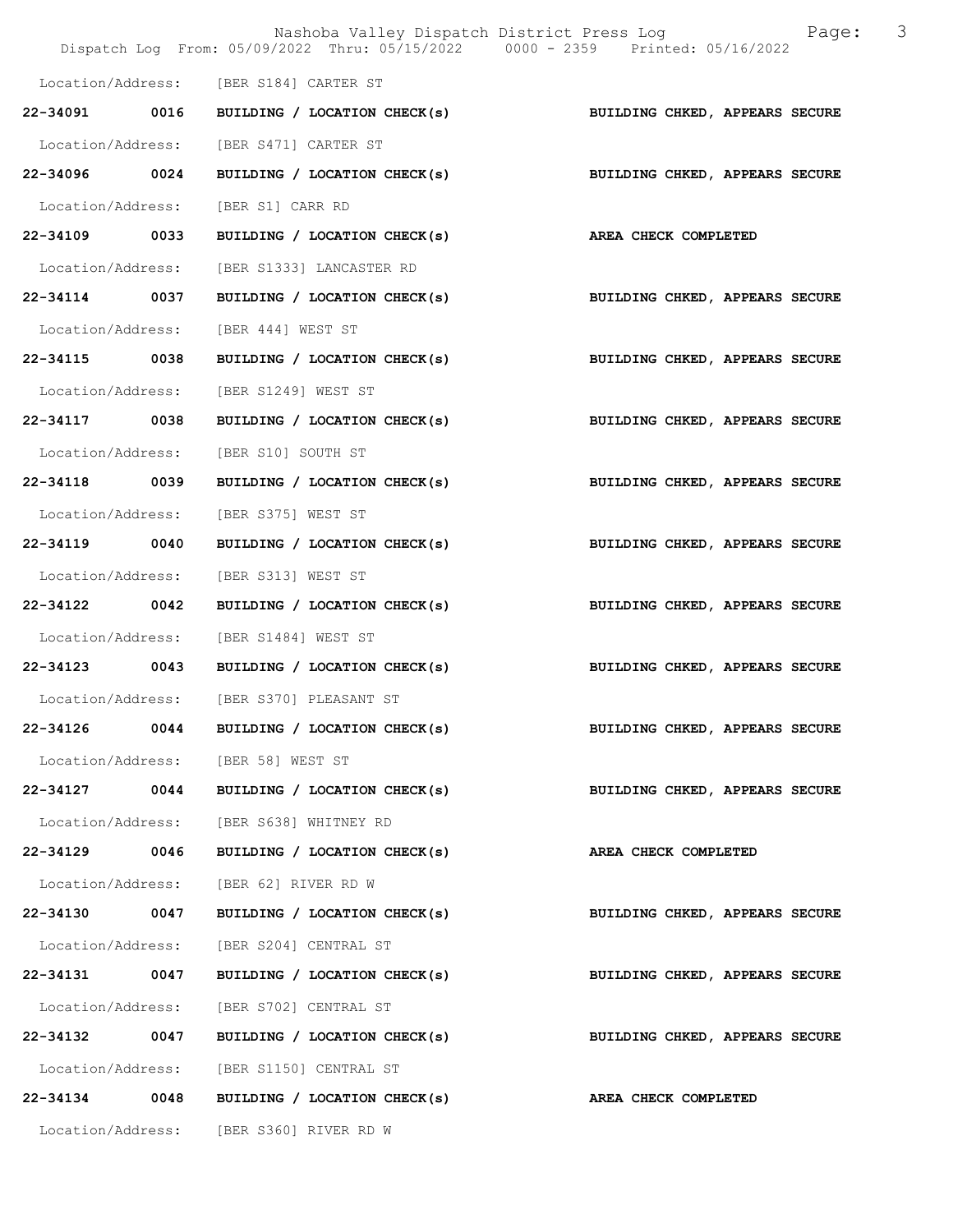Nashoba Valley Dispatch District Press Log Fage: 4 Dispatch Log From: 05/09/2022 Thru: 05/15/2022 0000 - 2359 Printed: 05/16/2022

22-34136 0049 BUILDING / LOCATION CHECK(s) BUILDING CHKED, APPEARS SECURE Location/Address: [BER 96] CENTRAL ST 22-34137 0050 BUILDING / LOCATION CHECK(s) AREA CHECK COMPLETED Location/Address: [BER S91] CENTRAL ST 22-34140 0051 BUILDING / LOCATION CHECK(s) SECURED BUILDING Location/Address: [BER] TAYLOR RD 22-34141 0053 BUILDING / LOCATION CHECK(s) BUILDING CHKED, APPEARS SECURE Location/Address: [BER 236] TYLER RD 22-34144 0055 BUILDING / LOCATION CHECK(s) BUILDING CHKED, APPEARS SECURE Location/Address: [BER 448] NEWSOME RD 22-34151 0059 BUILDING / LOCATION CHECK(s) BUILDING CHKED, APPEARS SECURE Location/Address: [BER S528] PLEASANT ST 22-34153 0101 BUILDING / LOCATION CHECK(s) BUILDING CHKED, APPEARS SECURE Location/Address: [BER S222] COOLIDGE RD 22-34154 0102 BUILDING / LOCATION CHECK(s) BUILDING CHKED, APPEARS SECURE Location/Address: [BER S73] COOLIDGE RD 22-34155 0103 BUILDING / LOCATION CHECK(s) BUILDING CHKED, APPEARS SECURE Location/Address: [BER S1381] HIGHLAND COMMONS W 22-34157 0105 BUILDING / LOCATION CHECK(s) BUILDING CHKED, APPEARS SECURE Location/Address: [BER 450] BANNER RD 22-34158 0106 BUILDING / LOCATION CHECK(s) AREA CHECK COMPLETED Vicinity of: [BER S1464] HIGHLAND COMMONS E 22-34163 0111 BUILDING / LOCATION CHECK(s) AREA CHECK COMPLETED Location/Address: [BER 480] PLEASANT ST 22-34161 0112 RADAR OPERATIONS SERVICES RENDERED<br>Vicinity of: [BER 96] CENTRAL ST [BER 96] CENTRAL ST 22-34165 0119 BUILDING / LOCATION CHECK(s) BUILDING CHKED, APPEARS SECURE Location/Address: [BER S1510] PLEASANT ST 22-34183 0139 BUILDING / LOCATION CHECK(s) BUILDING CHKED, APPEARS SECURE Location/Address: [BER] WHEELER HILL RD 22-34193 0155 RADAR OPERATIONS NEGATIVE CONTACT Vicinity of: [BER 560] WEST ST 22-34213 0253 BUILDING / LOCATION CHECK(s) BUILDING CHKED, APPEARS SECURE Location/Address: [BER S48] SAWYER HILL RD 22-34224 0538 RADAR OPERATIONS SERVICES RENDERED Vicinity of: [BER S1150] CENTRAL ST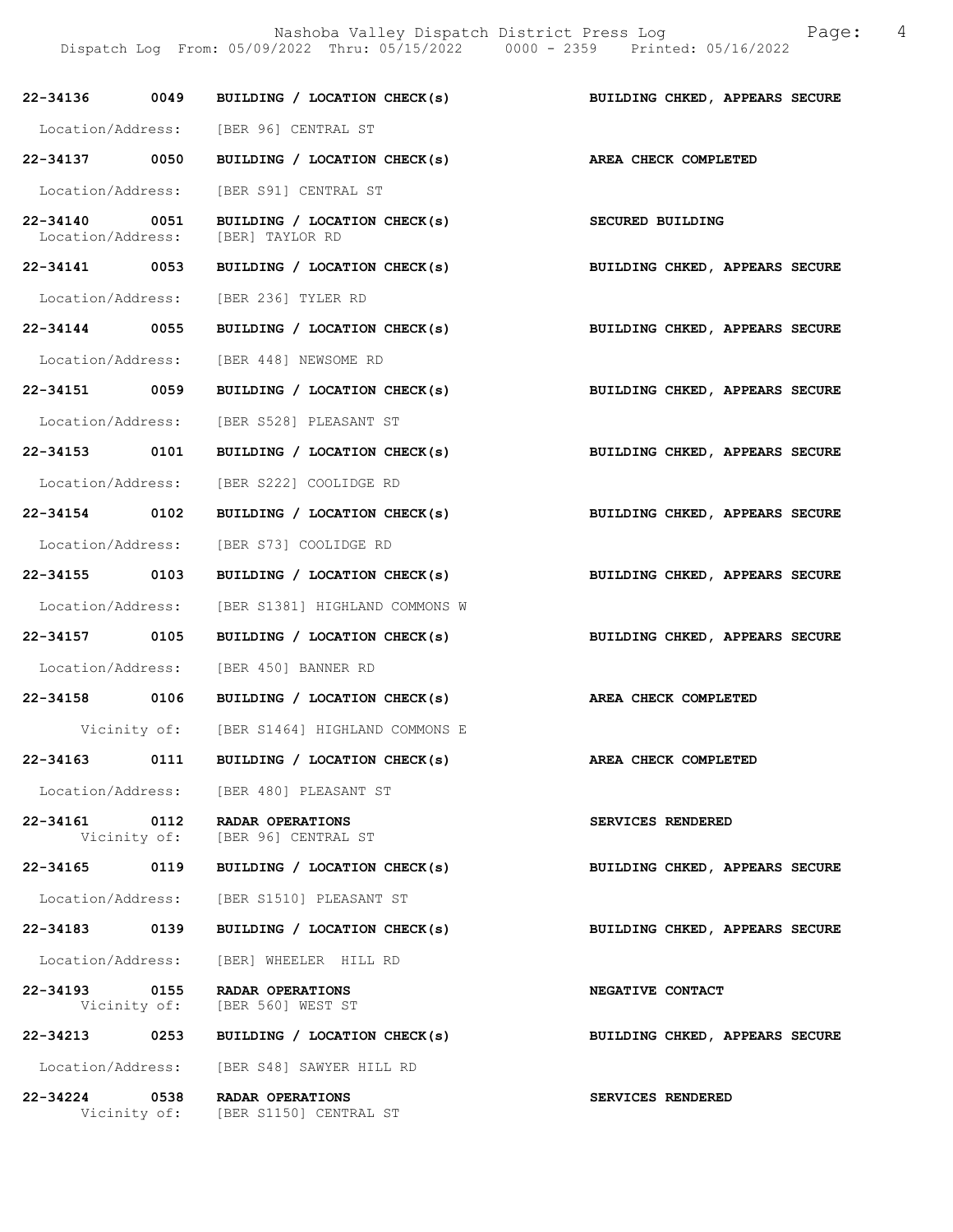|          |      | 22-34230 0605:54 MOTOR VEH - STOP                                                                                            | CRIMINAL COMPLAINT             |
|----------|------|------------------------------------------------------------------------------------------------------------------------------|--------------------------------|
|          |      | Vicinity of: [BER S383] WEST ST<br>Refer To Summons: 22BER-48-AR                                                             |                                |
|          |      | 22-34241 0708:47 MENTAL HEALTH EVALUATION<br>Location/Address: [BER] RIVER RD W<br>Refer To Fire Case: 22BER-217-IN          | <b>TRANSPORTED BLS</b>         |
|          |      | 22-34248 0807:05 FD-FIRE ALARM, COMMERCIAL<br>Location/Address: [BER S457] GATES POND RD<br>Refer To Fire Case: 22BER-218-IN | <b>INVESTIGATED</b>            |
|          |      | 22-34284 1132 RADAR OPERATIONS                                                                                               | NO SERVICES NEEDED             |
|          |      | Location/Address: [BER S507] SOUTH ST                                                                                        |                                |
|          |      | 22-34286 1144:47 FD-INVESTIGATION<br>Location/Address: [BER S1191] PLEASANT ST<br>Refer To Fire Case: 22BER-219-IN           | <b>INVESTIGATED</b>            |
|          |      | 22-34352 1605:32 REQUEST TO SPEAK TO AN OFFICER<br>Location/Address: [BER S273] LINDEN ST                                    | SPOKEN TO                      |
|          |      | 22-34363 1632:23 FD-BRUSH FIRE<br>Location/Address: [BER 69] HIGHLAND COMMONS E<br>Refer To Fire Case: 22BER-220-IN          | <b>EXTINGUISHED FIRE</b>       |
|          |      | 22-34370 1701:27 FD-BRUSH FIRE<br>Location/Address: [BER 62] RIVER RD W<br>Refer To Fire Case: 22BER-221-IN                  | SERVICES RENDERED              |
|          |      | 22-34380 1803:29 MOTOR VEH - STOP                                                                                            | CITATION/WRTTN WARNING ISSUED  |
|          |      | Vicinity of: [BER S1150] CENTRAL ST                                                                                          |                                |
|          |      | 22-34406 2128:59 MOTOR VEH - COMPLAINT<br>Vicinity of: [BER] CENTRAL ST + CARTER ST                                          | <b>INVESTIGATED</b>            |
|          |      | 22-34441 2315:00 GENERAL INFO<br>Location/Address: [BER S273] LINDEN ST                                                      | SERVICES RENDERED              |
|          |      | $22-34435$ 2352:02 BUILDING / LOCATION CHECK(s)<br>Vicinity of: [BER 244] TAYLOR RD                                          | <b>INVESTIGATED</b>            |
| 22-34436 |      | 2357 BUILDING / LOCATION CHECK(s)                                                                                            | BUILDING CHKED, APPEARS SECURE |
|          |      | Location/Address: [BER 587] CENTRAL ST                                                                                       |                                |
|          |      | For Date: $05/11/2022 -$ Wednesday                                                                                           |                                |
| 22-34438 |      | 0002 BUILDING / LOCATION CHECK(s)                                                                                            | AREA CHECK COMPLETED           |
|          |      | Location/Address: [BER S222] COOLIDGE RD                                                                                     |                                |
|          |      | $22-34440$ 0007:48 BUILDING / LOCATION CHECK(s)<br>Location/Address: [BER S73] COOLIDGE RD                                   | <b>INVESTIGATED</b>            |
|          |      | 22-34442 0014 BUILDING / LOCATION CHECK(s)                                                                                   | AREA CHECK COMPLETED           |
|          |      | Location/Address: [BER S1381] HIGHLAND COMMONS W                                                                             |                                |
| 22-34443 | 0016 | BUILDING / LOCATION CHECK(s)                                                                                                 | AREA CHECK COMPLETED           |

Location/Address: [BER S1464] HIGHLAND COMMONS E

22-34456 0038 BUILDING / LOCATION CHECK(s) BUILDING CHKED, APPEARS SECURE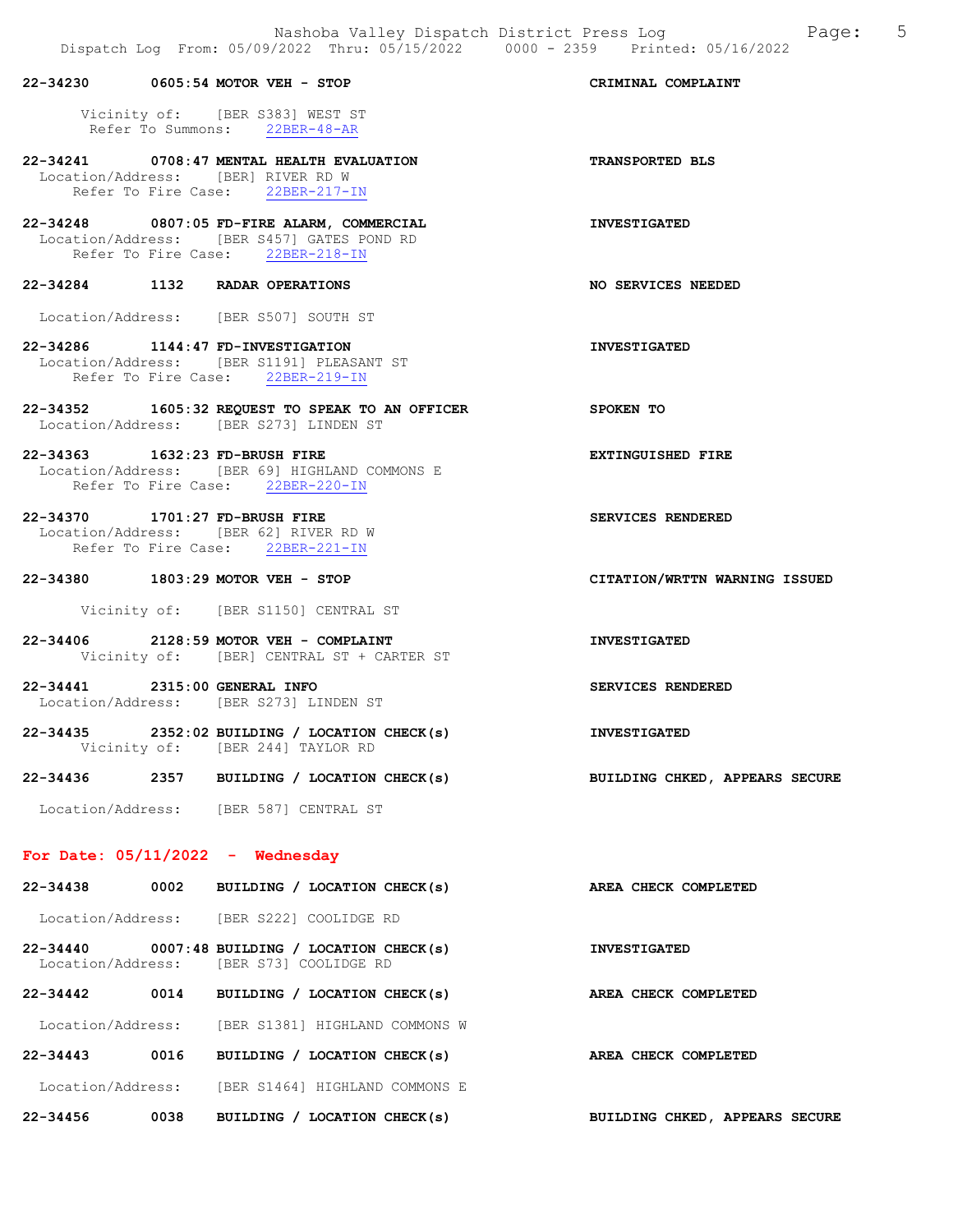|                                    | Nashoba Valley Dispatch District Press Log<br>Dispatch Log From: 05/09/2022 Thru: 05/15/2022 0000 - 2359 Printed: 05/16/2022 | - 6<br>Page:                   |
|------------------------------------|------------------------------------------------------------------------------------------------------------------------------|--------------------------------|
|                                    |                                                                                                                              |                                |
|                                    | Location/Address: [BER S10] SOUTH ST                                                                                         |                                |
|                                    | 22-34460 0042 BUILDING / LOCATION CHECK(s) AREA CHECK COMPLETED                                                              |                                |
|                                    | Location/Address: [BER S675] JONES RD                                                                                        |                                |
| 22-34463 0044                      | BUILDING / LOCATION CHECK(s)                                                                                                 | AREA CHECK COMPLETED           |
|                                    | Location/Address: [BER 480] PLEASANT ST                                                                                      |                                |
| 22-34464 0046                      | BUILDING / LOCATION CHECK(s)                                                                                                 | BUILDING CHKED, APPEARS SECURE |
| Location/Address:                  | [BER S370] PLEASANT ST                                                                                                       |                                |
| 22-34465 0048                      | BUILDING / LOCATION CHECK(s)                                                                                                 | BUILDING CHKED, APPEARS SECURE |
|                                    | Location/Address: [BER S638] WHITNEY RD                                                                                      |                                |
| 22-34471 0049                      | BUILDING / LOCATION CHECK(s)                                                                                                 | AREA CHECK COMPLETED           |
|                                    | Location/Address: [BER 62] RIVER RD W                                                                                        |                                |
|                                    | 22-34473 0053 BUILDING / LOCATION CHECK(s)                                                                                   | BUILDING CHKED, APPEARS SECURE |
|                                    | Location/Address: [BER 128] BASSETT RD                                                                                       |                                |
| 22-34474 0054                      | BUILDING / LOCATION CHECK(s)                                                                                                 | AREA CHECK COMPLETED           |
|                                    | Vicinity of: [BER 236] TYLER RD                                                                                              |                                |
| 22-34477 0100                      | BUILDING / LOCATION CHECK(s)                                                                                                 | BUILDING CHKED, APPEARS SECURE |
|                                    | Location/Address: [BER 448] NEWSOME RD                                                                                       |                                |
| 22-34479 0100                      | BUILDING / LOCATION CHECK(s)                                                                                                 | AREA CHECK COMPLETED           |
|                                    | Location/Address: [BER] RIVER RD W                                                                                           |                                |
| 22-34483 0106<br>Location/Address: | COMMUNITY POLICING<br>[BER S360] RIVER RD W                                                                                  | SERVICES RENDERED              |
| 22-34484 0106                      | COMMUNITY POLICING<br>Location/Address: [BER S360] RIVER RD W                                                                | SERVICES RENDERED              |
| 22-34520                           | 0224 BUILDING / LOCATION CHECK(s)                                                                                            | <b>AREA CHECK COMPLETED</b>    |
|                                    | Location/Address: [BER S10] SOUTH ST                                                                                         |                                |
| 22-34524 0230                      | BUILDING / LOCATION CHECK(s)                                                                                                 | BUILDING CHKED, APPEARS SECURE |
|                                    | Location/Address: [BER 58] WEST ST                                                                                           |                                |
|                                    | 22-34527 0235:54 MOTOR VEH - STOP<br>Vicinity of: [BER S90] CENTRAL ST                                                       | UNFOUNDED                      |
|                                    | 22-34532 0301 RADAR OPERATIONS<br>Vicinity of: [BER S333] WEST ST                                                            | SERVICES RENDERED              |
|                                    | 22-34536 0311 BUILDING / LOCATION CHECK(s)                                                                                   | BUILDING CHKED, APPEARS SECURE |
|                                    | Location/Address: [BER S375] WEST ST                                                                                         |                                |
|                                    | 22-34537 0312 BUILDING / LOCATION CHECK(s)                                                                                   | BUILDING CHKED, APPEARS SECURE |
|                                    | Location/Address: [BER S1249] WEST ST                                                                                        |                                |
| 22-34538                           | 0312 BUILDING / LOCATION CHECK(s)                                                                                            | BUILDING CHKED, APPEARS SECURE |
|                                    | Location/Address: [BER 444] WEST ST                                                                                          |                                |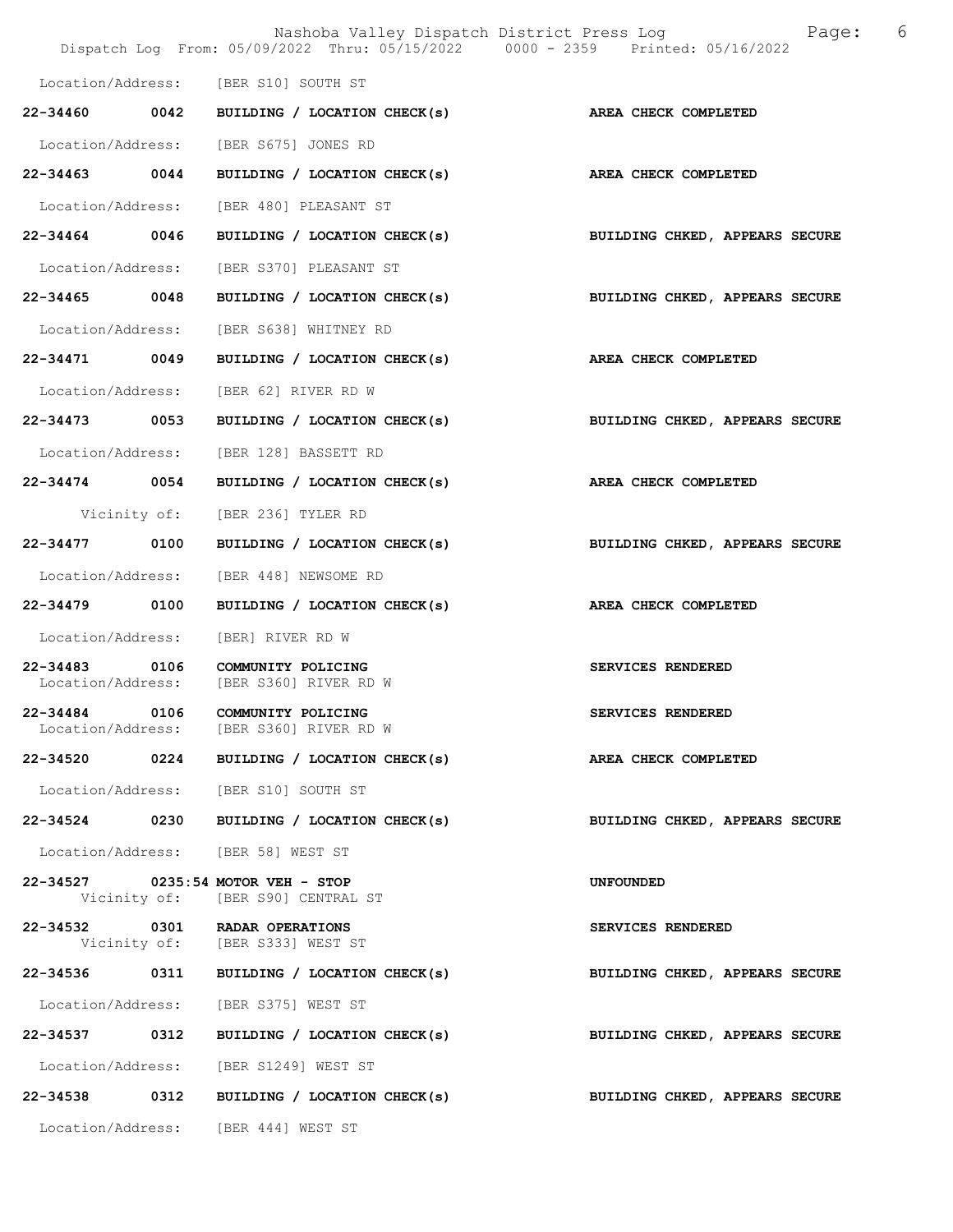22-34540 0336 BUILDING / LOCATION CHECK(s) BUILDING CHKED, APPEARS SECURE Location/Address: [BER S1484] WEST ST 22-34541 0337 BUILDING / LOCATION CHECK(s) BUILDING CHKED, APPEARS SECURE Location/Address: [BER S1] CARR RD 22-34552 0549 RADAR OPERATIONS SERVICES RENDERED Location/Address: [BER S1105] WOODWARD AVE 22-34554 0602 RADAR OPERATIONS SERVICES RENDERED Vicinity of: [BER 58] WEST ST 22-34563 0753 BUILDING / LOCATION CHECK(s) BUILDING CHKED, APPEARS SECURE Location/Address: [BER S92] CARTER ST 22-34568 0808 COMMUNITY POLICING SERVICES RENDERED Location/Address: [BER 527] RIVER RD W 22-34570 0812 RADAR OPERATIONS SERVICES RENDERED Location/Address: [BER S370] PLEASANT ST 22-34572 0817:19 FD-INSPECTION SERVICES RENDERED<br>
Location/Address: [BER 568] WILSON RD [BER 568] WILSON RD 22-34574 0825:33 FD-INSPECTION SERVICES RENDERED Location/Address: [BER 572] WILSON RD 22-34582 0849 RADAR OPERATIONS SERVICES RENDERED<br>Location/Address: [BER] CENTRAL ST + BREWER RD [BER] CENTRAL ST + BREWER RD 22-34583 0849:44 FD-INSPECTION SERVICES RENDERED Location/Address: [BER 251] GIBBS RD 22-34591 0950 BUILDING / LOCATION CHECK(s) AREA CHECK COMPLETED Location/Address: [BER S1381] HIGHLAND COMMONS W 22-34593 0953 BUILDING / LOCATION CHECK(s) AREA CHECK COMPLETED Location/Address: [BER] HIGHLAND COMMONS E 22-34594 0955:02 MOTOR VEH - STOP VERBAL WARNING Location/Address: [BER 58] WEST ST 22-34596 1010 RADAR OPERATIONS SERVICES RENDERED Location/Address: [BER] RIVER RD W + BROOK LN 22-34623 1129:22 FD-INSPECTION SERVICES RENDERED Location/Address: [BER S1405] DUDLEY RD 22-34640 1241:22 MOTOR VEH - STOP CITATION/WRTTN WARNING ISSUED Vicinity of: [BER S90] CENTRAL ST 22-34649 1316 RADAR OPERATIONS SERVICES RENDERED<br>Location/Address: [BER] RIVER RD W + BROOK LN  $[BER]$  RIVER RD W + BROOK LN

22-34655 1340:52 FD-INSPECTION SERVICES RENDERED Location/Address: [BER S1405] DUDLEY RD

22-34661 1400:31 FD-INSPECTION SERVICES RENDERED Location/Address: [BER S930] DERBY RD

22-34702 1718:28 MOTOR VEH - STOP CITATION/WRTTN WARNING ISSUED

Location/Address: [BER S411] HIGHLAND ST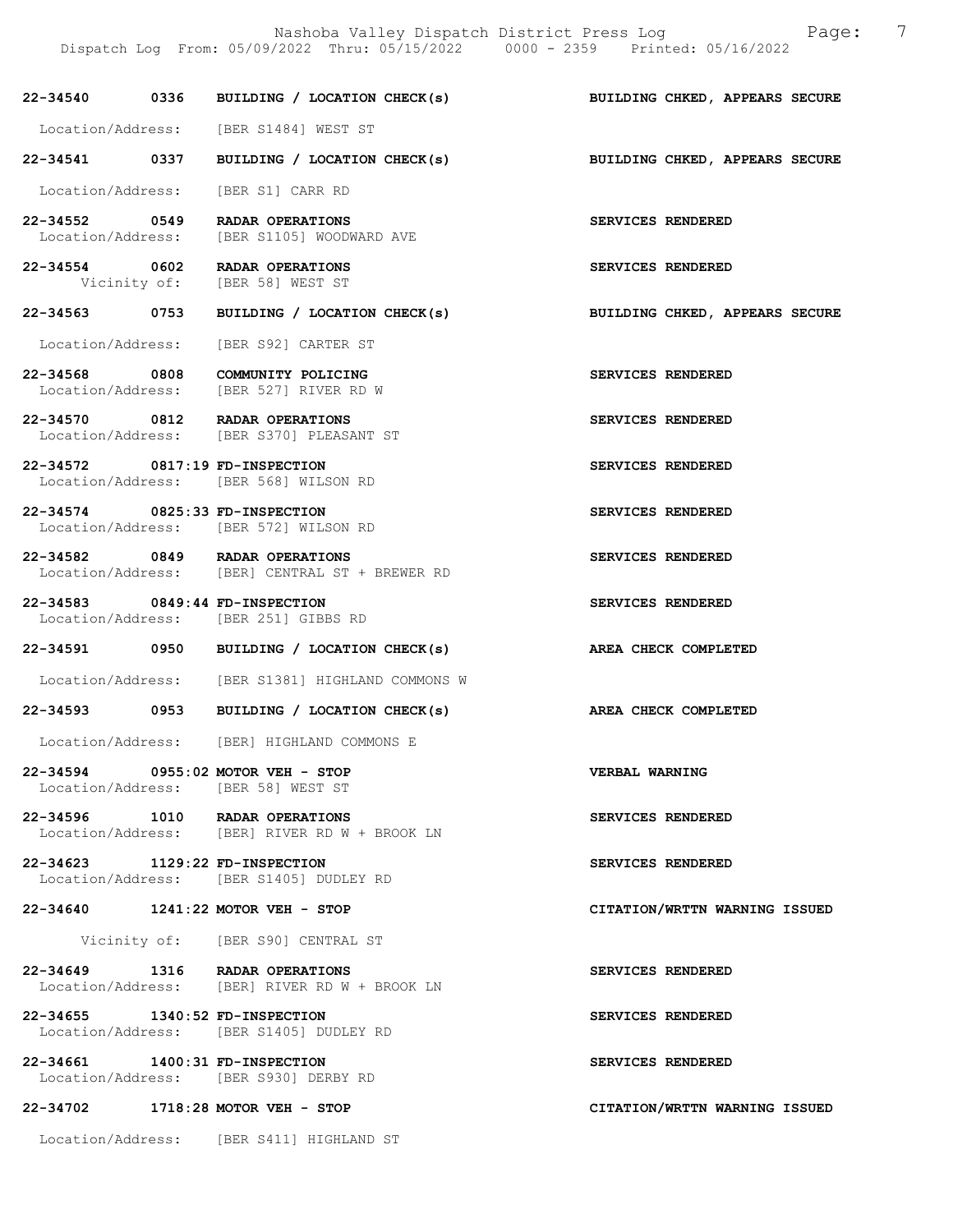| 22-34727                             | $2002:45$ MOTOR VEH - STOP                                                                | CITATION/WRTTN WARNING ISSUED  |
|--------------------------------------|-------------------------------------------------------------------------------------------|--------------------------------|
| Location/Address: [BER] PLEASANT ST  |                                                                                           |                                |
| 22-34729                             | 2011:12 MOTOR VEH - STOP                                                                  | CITATION/WRTTN WARNING ISSUED  |
|                                      | Vicinity of: [BER S564] PLEASANT ST                                                       |                                |
| 22-34755 2201:37 UNWANTED PARTY      | Location/Address: [BER S360] RIVER RD W                                                   | SPOKEN TO                      |
| 22-34758<br>2320                     | BUILDING / LOCATION CHECK(s)                                                              | BUILDING CHKED, APPEARS SECURE |
| Location/Address: [BER S10] SOUTH ST |                                                                                           |                                |
|                                      | $22-34759$ 2341:59 BUILDING / LOCATION CHECK(s)<br>Location/Address: [BER 128] BASSETT RD | <b>INVESTIGATED</b>            |
| 2349<br>22-34760                     | BUILDING / LOCATION CHECK(s)                                                              | AREA CHECK COMPLETED           |

Location/Address: [BER 62] RIVER RD W

- 22-34761 2349 BUILDING / LOCATION CHECK(s) AREA CHECK COMPLETED Location/Address: [BER S360] RIVER RD W
- 22-34762 2357:04 MOTOR VEH STOP VEHICLE TOWED Vicinity of: [BER S520] WHITNEY RD

22-34764 2357:43 MOTOR VEH - STOP VERBAL WARNING Vicinity of: [BER 62] RIVER RD W

## For Date: 05/12/2022 - Thursday

| 22-34792 0101:22 FOLLOW UP<br>Location/Address: [BER S471] CARTER ST |  |                                                                           | SERVICES RENDERED              |  |  |
|----------------------------------------------------------------------|--|---------------------------------------------------------------------------|--------------------------------|--|--|
|                                                                      |  | 22-34802 0113 BUILDING / LOCATION CHECK(s) BUILDING CHKED, APPEARS SECURE |                                |  |  |
| Location/Address: [BER S184] CARTER ST                               |  |                                                                           |                                |  |  |
|                                                                      |  | 22-34803 0114 BUILDING / LOCATION CHECK(s) BUILDING CHKED, APPEARS SECURE |                                |  |  |
| Location/Address: [BER 58] WEST ST                                   |  |                                                                           |                                |  |  |
|                                                                      |  | 22-34804 0115 BUILDING / LOCATION CHECK(s) BUILDING CHKED, APPEARS SECURE |                                |  |  |
| Location/Address: [BER S383] WEST ST                                 |  |                                                                           |                                |  |  |
|                                                                      |  | 22-34807 0117 BUILDING / LOCATION CHECK(s) BUILDING CHKED, APPEARS SECURE |                                |  |  |
| Location/Address: [BER S1150] CENTRAL ST                             |  |                                                                           |                                |  |  |
|                                                                      |  | 22-34808 0117 BUILDING / LOCATION CHECK(s) BUILDING CHKED, APPEARS SECURE |                                |  |  |
| Location/Address: [BER S702] CENTRAL ST                              |  |                                                                           |                                |  |  |
|                                                                      |  | 22-34809 0117 BUILDING / LOCATION CHECK(s) BUILDING CHKED, APPEARS SECURE |                                |  |  |
| Location/Address: [BER S204] CENTRAL ST                              |  |                                                                           |                                |  |  |
| 22-34813 0120                                                        |  | BUILDING / LOCATION CHECK(s) AREA CHECK COMPLETED                         |                                |  |  |
| Location/Address: [BER 244] TAYLOR RD                                |  |                                                                           |                                |  |  |
| 22-34814 0120                                                        |  | BUILDING / LOCATION CHECK(s)                                              | BUILDING CHKED, APPEARS SECURE |  |  |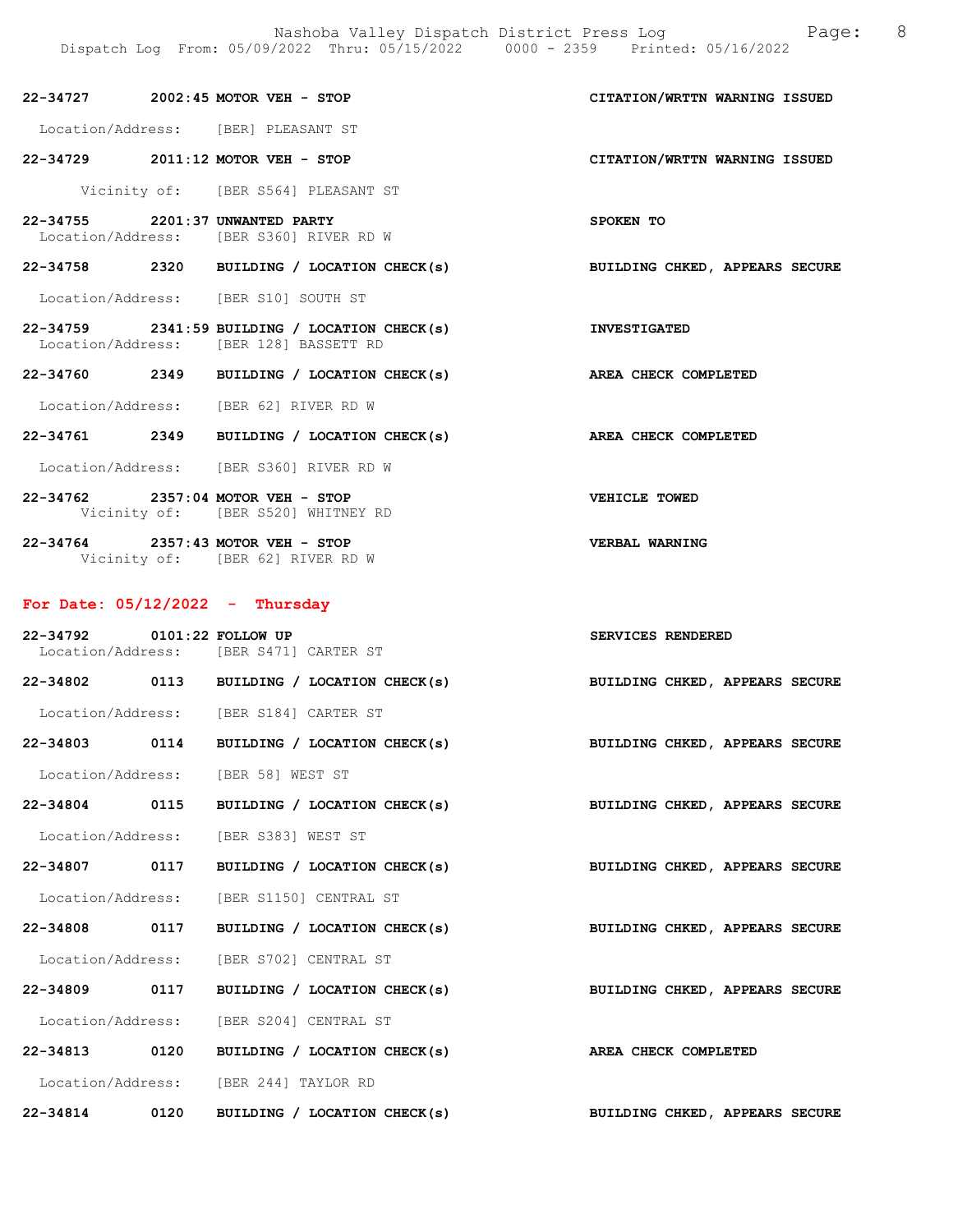|                            | Nashoba Valley Dispatch District Press Log<br>Dispatch Log From: 05/09/2022 Thru: 05/15/2022 0000 - 2359 Printed: 05/16/2022 | 9<br>Page:                     |
|----------------------------|------------------------------------------------------------------------------------------------------------------------------|--------------------------------|
|                            | Location/Address: [BER S91] CENTRAL ST                                                                                       |                                |
| 22-34816 0122              | BUILDING / LOCATION CHECK(s)                                                                                                 | AREA CHECK COMPLETED           |
|                            | Location/Address: [BER 244] TAYLOR RD                                                                                        |                                |
| 22-34819 0140              | BUILDING / LOCATION CHECK(s)                                                                                                 | BUILDING CHKED, APPEARS SECURE |
|                            | Location/Address: [BER 96] CENTRAL ST                                                                                        |                                |
| 22-34820 0141              | BUILDING / LOCATION CHECK(s)                                                                                                 | <b>AREA CHECK COMPLETED</b>    |
| Location/Address:          | [BER S222] COOLIDGE RD                                                                                                       |                                |
| 22-34824 0145              | BUILDING / LOCATION CHECK(s)                                                                                                 | BUILDING CHKED, APPEARS SECURE |
| Location/Address:          | [BER S73] COOLIDGE RD                                                                                                        |                                |
| 22-34825 0147              | BUILDING / LOCATION CHECK(s)                                                                                                 | AREA CHECK COMPLETED           |
| Location/Address:          | [BER S1381] HIGHLAND COMMONS W                                                                                               |                                |
| 22-34828 0150              | BUILDING / LOCATION CHECK(s)                                                                                                 | AREA CHECK COMPLETED           |
|                            | Location/Address: [BER S1464] HIGHLAND COMMONS E                                                                             |                                |
| 22-34839 0208              | BUILDING / LOCATION CHECK(s)                                                                                                 | BUILDING CHKED, APPEARS SECURE |
|                            | Location/Address: [BER S638] WHITNEY RD                                                                                      |                                |
| 22-34854                   | $0208:41$ VANDALISM<br>Location/Address: [BER S360] RIVER RD W                                                               | <b>REPORT</b>                  |
|                            | 22-34851 0335 BUILDING / LOCATION CHECK(s)                                                                                   | BUILDING CHKED, APPEARS SECURE |
|                            | Location/Address: [BER S375] WEST ST                                                                                         |                                |
|                            | 22-34852 0340 BUILDING / LOCATION CHECK(s)                                                                                   | BUILDING CHKED, APPEARS SECURE |
|                            | Location/Address: [BER 444] WEST ST                                                                                          |                                |
| 22-34853                   | 0340 BUILDING / LOCATION CHECK(s)                                                                                            | BUILDING CHKED, APPEARS SECURE |
|                            | Location/Address: [BER S1249] WEST ST                                                                                        |                                |
|                            | 22-34894 0805:52 MOTOR VEH - STOP<br>Vicinity of: [BER] CARTER ST + HIGHLAND ST                                              | VERBAL WARNING                 |
| 22-34895 0806:58 FOLLOW UP | Location/Address: [BER 62] RIVER RD W                                                                                        | SERVICES RENDERED              |
|                            | 22-34905 0842:00 LARCENY/ FORGERY/ FRAUD<br>Location/Address: [BER 58] WEST ST                                               | <b>REPORT</b>                  |
|                            | 22-34924 0952:54 MOTOR VEH - STOP                                                                                            | CITATION/WRTTN WARNING ISSUED  |
|                            | Vicinity of: [BER S63] CENTRAL ST                                                                                            |                                |
|                            | 22-34942 1115:06 MOTOR VEH - STOP<br>Vicinity of: [BER] PLEASANT ST                                                          | VEHICLE TOWED                  |
|                            | 22-34968 1319:52 MOTOR VEH - STOP                                                                                            | CITATION/WRTTN WARNING ISSUED  |
|                            | Location/Address: [BER 70] WEST ST                                                                                           |                                |
|                            | 22-34995 1552:10 MOTOR VEH - STOP<br>Vicinity of: [BER S978] HIGHLAND ST                                                     | VERBAL WARNING                 |
|                            | 22-35006 1635:07 911 ABANDONED/MISDIAL/HANGUP                                                                                | ACCIDENTAL 911 CALL            |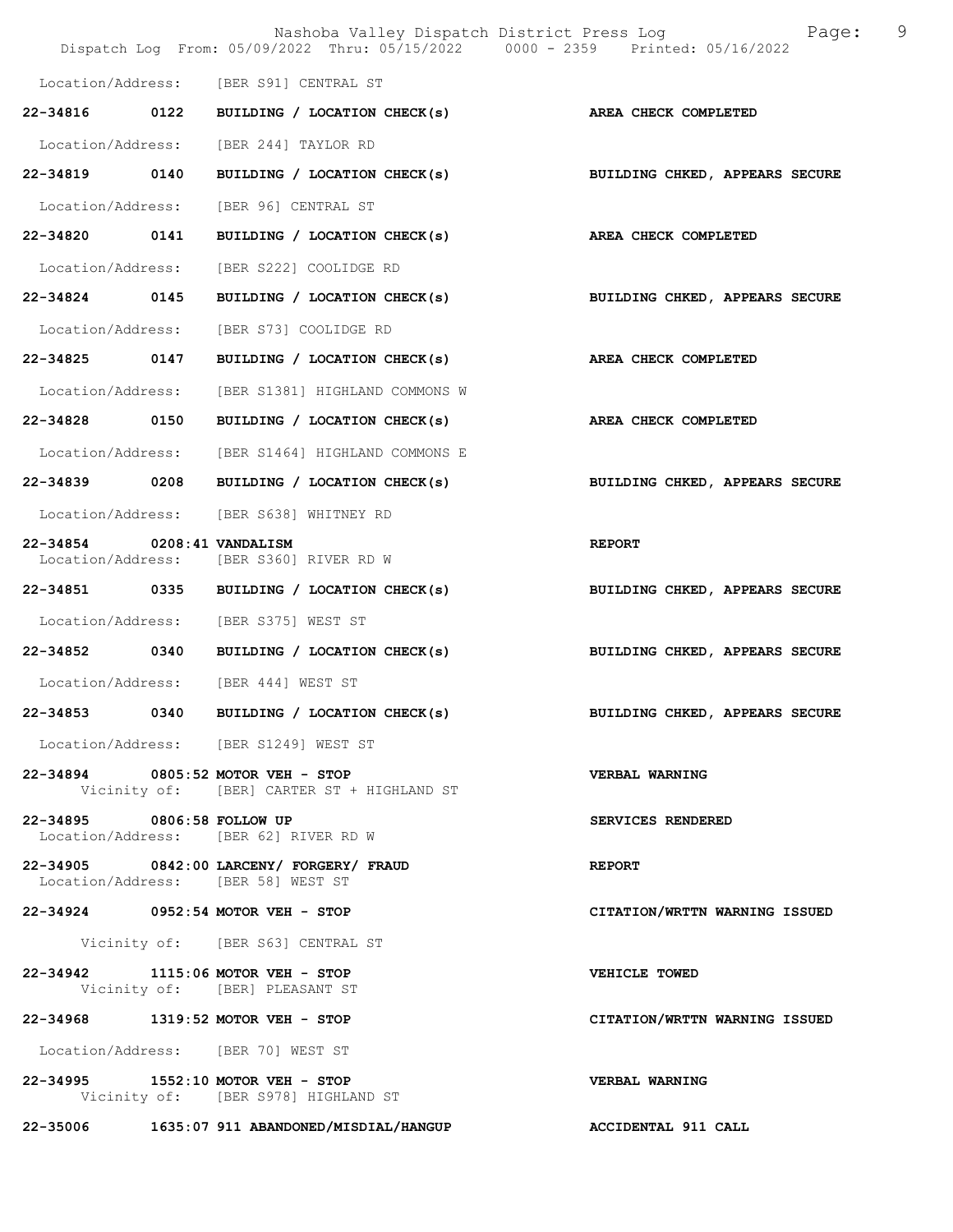Location/Address: [BER S1052] SOUTH ST

## 22-35014 1708:33 MOTOR VEH - STOP CITATION/WRTTN WARNING ISSUED

Location/Address: [BER] RIVER RD W + BRIDGE RD

22-35018 1710 BUILDING / LOCATION CHECK(s) SERVICES RENDERED Location/Address: [BER S976] HIGHLAND ST

## 22-35017 1721:30 MOTOR VEH - STOP CITATION/WRTTN WARNING ISSUED

Location/Address: [BER S638] WHITNEY RD

- 22-35021 1734:39 MOTOR VEH STOP VERBAL WARNING Location/Address: [BER S283] HIGHLAND ST
- 22-35036 1815 TRAFFIC CONTROL SERVICES RENDERED Location/Address: [BER 243] WEST ST
- 22-35066 2210:58 MOTOR VEH STOP STOP COMPLETED Vicinity of: [BER 444] WEST ST

#### For Date: 05/13/2022 - Friday

|  | 22-35088 0025 RADAR OPERATIONS<br>Vicinity of: [BER 243] WEST ST      |                                                                 | SERVICES RENDERED                                                         |
|--|-----------------------------------------------------------------------|-----------------------------------------------------------------|---------------------------------------------------------------------------|
|  | 22-35089 0030:20 MOTOR VEH - STOP                                     |                                                                 | CITATION/WRTTN WARNING ISSUED                                             |
|  | Vicinity of: [BER S375] WEST ST                                       |                                                                 |                                                                           |
|  |                                                                       |                                                                 | 22-35095 0047 BUILDING / LOCATION CHECK(s) BUILDING CHKED, APPEARS SECURE |
|  | Location/Address: [BER 444] WEST ST                                   |                                                                 |                                                                           |
|  |                                                                       |                                                                 | 22-35096 0047 BUILDING / LOCATION CHECK(s) BUILDING CHKED, APPEARS SECURE |
|  | Location/Address: [BER S1249] WEST ST                                 |                                                                 |                                                                           |
|  | 22-35099 0053:10 MOTOR VEH - STOP<br>Vicinity of: [BER S1484] WEST ST |                                                                 | <b>VERBAL WARNING</b>                                                     |
|  |                                                                       |                                                                 | 22-35100 0055 BUILDING / LOCATION CHECK(s) BUILDING CHKED, APPEARS SECURE |
|  | Location/Address: [BER S1] CARR RD                                    |                                                                 |                                                                           |
|  | 22-35105 0059:55 MOTOR VEH - STOP<br>Vicinity of: [BER] BOYLSTON RD   |                                                                 | <b>VERBAL WARNING</b>                                                     |
|  |                                                                       |                                                                 | 22-35112 0115 BUILDING / LOCATION CHECK(s) BUILDING CHKED, APPEARS SECURE |
|  | Location/Address: [BER S1484] WEST ST                                 |                                                                 |                                                                           |
|  |                                                                       | 22-35114 0117 BUILDING / LOCATION CHECK(s) AREA CHECK COMPLETED |                                                                           |
|  | Location/Address: [BER 244] TAYLOR RD                                 |                                                                 |                                                                           |
|  |                                                                       |                                                                 | 22-35116 0117 BUILDING / LOCATION CHECK(s) BUILDING CHKED, APPEARS SECURE |
|  | Location/Address: [BER 58] WEST ST                                    |                                                                 |                                                                           |
|  |                                                                       |                                                                 | 22-35117 0118 BUILDING / LOCATION CHECK(s) BUILDING CHKED, APPEARS SECURE |
|  | Location/Address: [BER S383] WEST ST                                  |                                                                 |                                                                           |
|  |                                                                       |                                                                 | 22-35118 0118 BUILDING / LOCATION CHECK(s) BUILDING CHKED, APPEARS SECURE |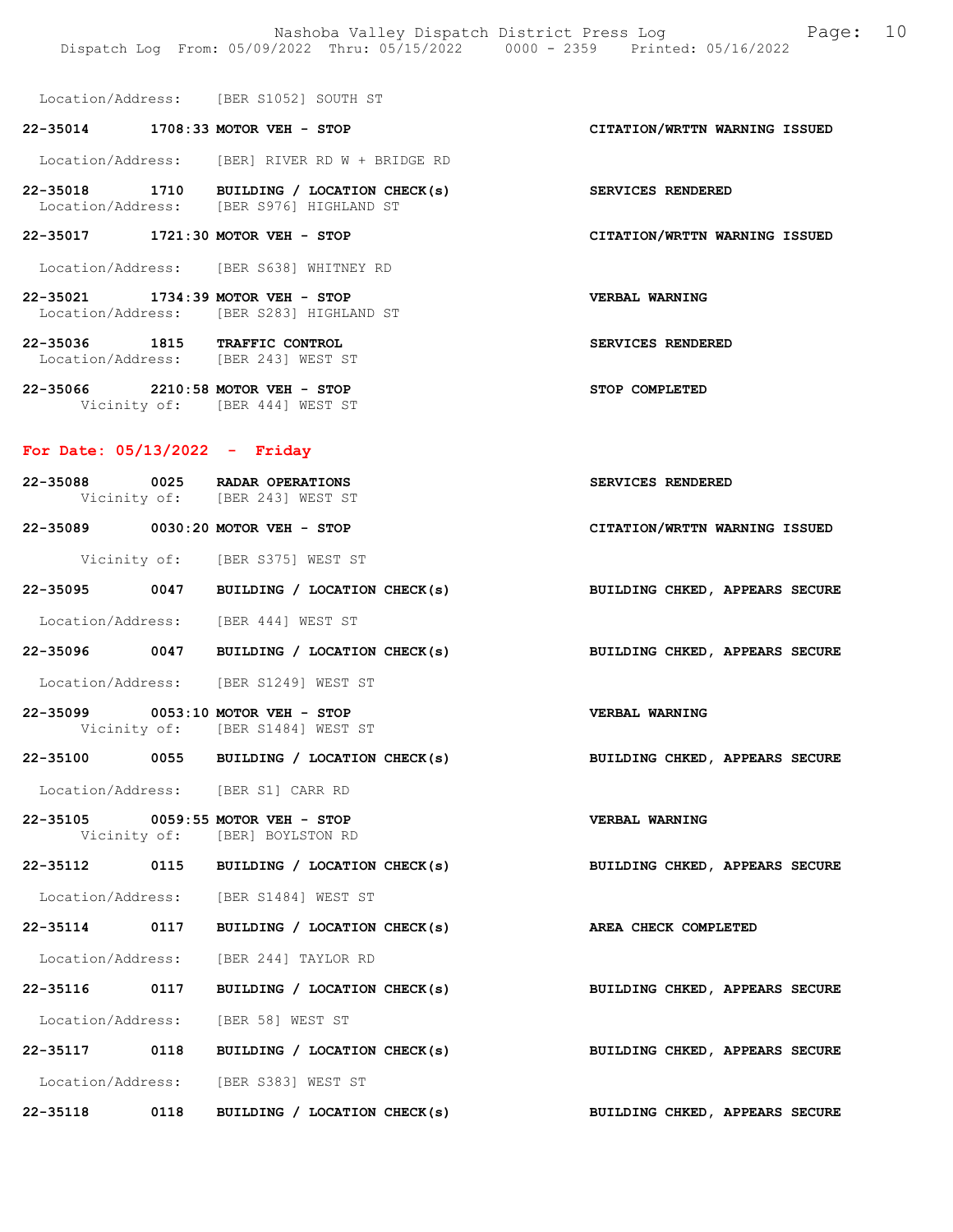|                   |      | Nashoba Valley Dispatch District Press Log Tage:<br>Dispatch Log From: 05/09/2022 Thru: 05/15/2022 0000 - 2359 Printed: 05/16/2022 | 11                             |
|-------------------|------|------------------------------------------------------------------------------------------------------------------------------------|--------------------------------|
|                   |      | Location/Address: [BER S184] CARTER ST                                                                                             |                                |
| 22-35120          | 0119 | BUILDING / LOCATION CHECK(s)                                                                                                       | BUILDING CHKED, APPEARS SECURE |
|                   |      | Location/Address: [BER S471] CARTER ST                                                                                             |                                |
|                   |      | 22-35121 0120 BUILDING / LOCATION CHECK(s) AREA CHECK COMPLETED                                                                    |                                |
|                   |      | Location/Address: [BER S92] CARTER ST                                                                                              |                                |
| 22-35122 0123     |      | BUILDING / LOCATION CHECK(s)                                                                                                       | BUILDING CHKED, APPEARS SECURE |
|                   |      | Location/Address: [BER S91] CENTRAL ST                                                                                             |                                |
|                   |      | 22-35123 0123:55 MOTOR VEH - PARKING VIOLATION                                                                                     | AREA CHECK COMPLETED           |
|                   |      | Location/Address: [BER S324] WALNUT ST                                                                                             |                                |
| 22-35124 0125     |      | BUILDING / LOCATION CHECK(s) AREA CHECK COMPLETED                                                                                  |                                |
|                   |      | Location/Address: [BER 127] CENTRAL ST                                                                                             |                                |
| 22-35126 0127     |      | BUILDING / LOCATION CHECK(s)                                                                                                       | AREA CHECK COMPLETED           |
| Location/Address: |      | [BER S222] COOLIDGE RD                                                                                                             |                                |
| 22-35127 0127     |      | BUILDING / LOCATION CHECK(s)                                                                                                       | AREA CHECK COMPLETED           |
| Location/Address: |      | [BER S73] COOLIDGE RD                                                                                                              |                                |
| 22-35129          | 0130 | BUILDING / LOCATION CHECK(s)                                                                                                       | AREA CHECK COMPLETED           |
| Location/Address: |      | [BER S1381] HIGHLAND COMMONS W                                                                                                     |                                |
| 22-35131 0131     |      | BUILDING / LOCATION CHECK(s)                                                                                                       | BUILDING CHKED, APPEARS SECURE |
| Location/Address: |      | [BER S1150] CENTRAL ST                                                                                                             |                                |
| 22-35132 0131     |      | BUILDING / LOCATION CHECK(s)                                                                                                       | AREA CHECK COMPLETED           |
|                   |      | Location/Address: [BER S1464] HIGHLAND COMMONS E                                                                                   |                                |
| 22-35133          | 0132 | BUILDING / LOCATION CHECK(s)                                                                                                       | BUILDING CHKED, APPEARS SECURE |
|                   |      | Location/Address: [BER S702] CENTRAL ST                                                                                            |                                |
| 22-35134 0132     |      | BUILDING / LOCATION CHECK(s)                                                                                                       | BUILDING CHKED, APPEARS SECURE |
| Location/Address: |      | [BER S204] CENTRAL ST                                                                                                              |                                |
| 22-35135          | 0134 | BUILDING / LOCATION CHECK(s)                                                                                                       | AREA CHECK COMPLETED           |
| Location/Address: |      | [BER 480] PLEASANT ST                                                                                                              |                                |
|                   |      | 22-35137 0137 BUILDING / LOCATION CHECK(s)<br>Location/Address: [BER S370] PLEASANT ST                                             | SECURED BUILDING               |
| Location/Address: |      | $22-35144$ 0144:34 BUILDING / LOCATION CHECK(s)<br>[BER S255] PLEASANT ST                                                          | SECURED BUILDING               |
|                   |      | 22-35145 0145 BUILDING / LOCATION CHECK(s)                                                                                         | BUILDING CHKED, APPEARS SECURE |
|                   |      | Location/Address: [BER S638] WHITNEY RD                                                                                            |                                |
| 22-35146 0146     |      | BUILDING / LOCATION CHECK(s)                                                                                                       | AREA CHECK COMPLETED           |
|                   |      | Location/Address: [BER S360] RIVER RD W                                                                                            |                                |
| 22-35149          | 0147 | BUILDING / LOCATION CHECK(s)                                                                                                       | AREA CHECK COMPLETED           |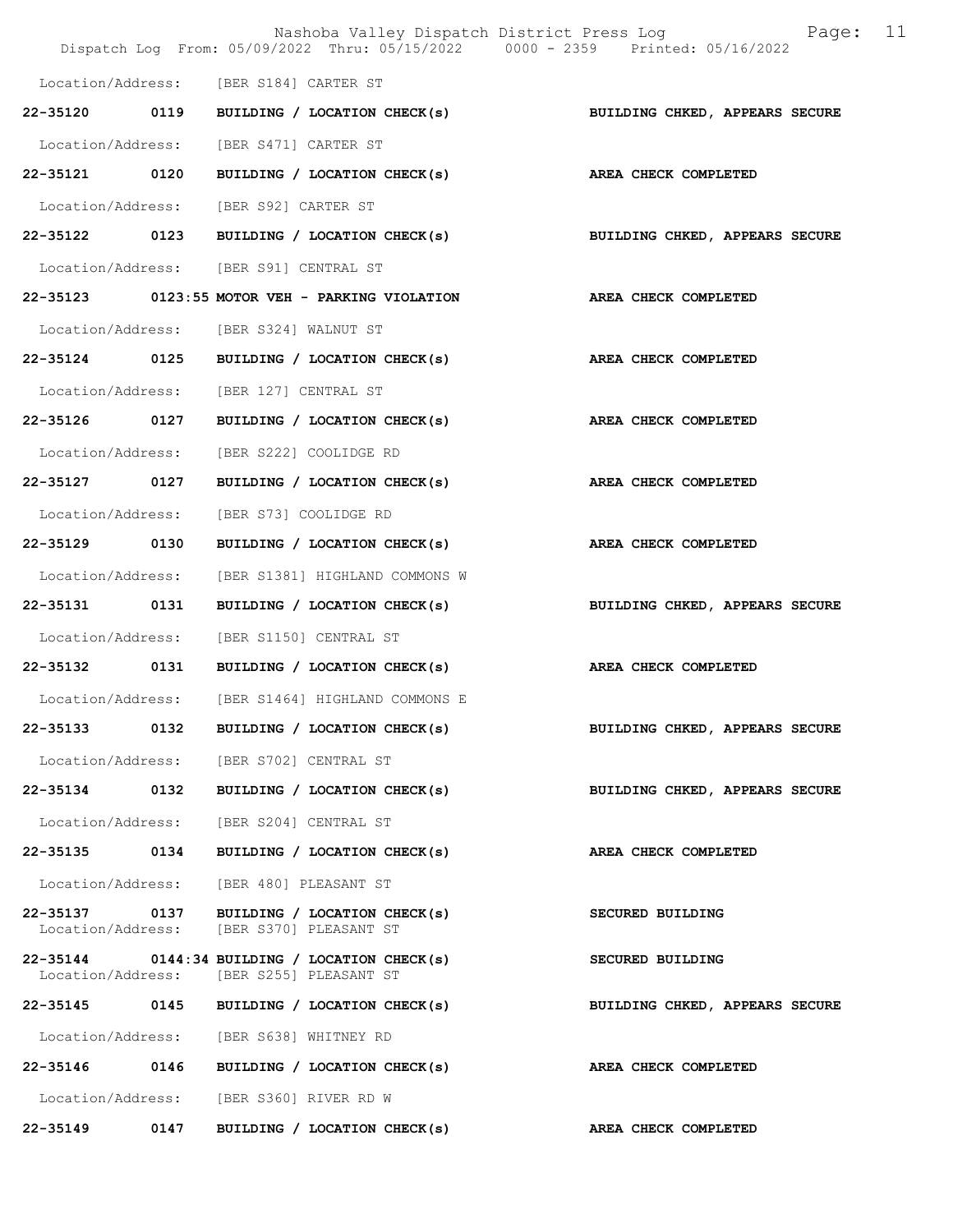Location/Address: [BER 62] RIVER RD W

22-35151 0151 BUILDING / LOCATION CHECK(s) BUILDING CHKED, APPEARS SECURE Location/Address: [BER 128] BASSETT RD

22-35168 0325 BUILDING / LOCATION CHECK(s) BUILDING CHKED, APPEARS SECURE

Location/Address: [BER 448] NEWSOME RD

22-35169 0329 BUILDING / LOCATION CHECK(s) AREA CHECK COMPLETED

Location/Address: [BER S675] JONES RD

22-35170 0331 BUILDING / LOCATION CHECK(s) BUILDING CHKED, APPEARS SECURE

Location/Address: [BER S10] SOUTH ST

- 22-35172 0340 RADAR OPERATIONS SERVICES RENDERED<br>Location/Address: [BER S222] COOLIDGE RD Location/Address: [BER S222] COOLIDGE RD
- 22-35206 0824:08 FOLLOW UP SERVICES RENDERED Location/Address: [BER S360] RIVER RD W
- 22-35208 0827:44 MOTOR VEH STOP STOP COMPLETED Vicinity of: [BER S1150] CENTRAL ST

22-35225 0914:04 FD-MEDICAL EMERGENCY TRANSPORTED BLS Location/Address: [BER S1324] VILLAGE CT Refer To Fire Case: 22BER-222-IN

- 22-35242 1003:49 FD-MEDICAL EMERGENCY TRANSPORTED ALS Location/Address: [BER 39] HIGHLAND COMMONS E Refer To Fire Case: 22BER-223-IN Refer To Fire Case: 22BOL-377-IN
- 22-35252 1041:12 ANIMAL CALL Gone on Arrival Location/Address: [BER S1458] HIGHLAND COMMONS E

22-35276 1248:22 MOTOR VEH - STOP VERBAL WARNING Vicinity of: [BER S978] HIGHLAND ST

22-35277 1305:53 MOTOR VEH - STOP CITATION/WRTTN WARNING ISSUED

Vicinity of: [BER S1243] SOUTH ST

# 22-35305 1526:38 911 ABANDONED/MISDIAL/HANGUP SEARCHED AREA, NEGATIVE RESULT

Location/Address: [BER S63] CENTRAL ST

22-35308 1545:06 FD-BRUSH FIRE EXTINGUISHED FIRE Location/Address: [BER S1464] HIGHLAND COMMONS E Refer To Fire Case: 22BER-224-IN

## 22-35317 1644:48 ALARM - COMMERCIAL BURGLARY BUILDING CHKED, APPEARS SECURE

Location/Address: [BER S204] CENTRAL ST

- 22-35320 1711:39 FIREARMS LICENSING SERVICES RENDERED Location/Address: [BER S273] LINDEN ST
- 22-35372 2351 RADAR OPERATIONS SERVICES RENDERED Vicinity of: [BER S1150] CENTRAL ST
- 22-35376 2355 BUILDING / LOCATION CHECK(s) AREA CHECK COMPLETED

Location/Address: [BER 244] TAYLOR RD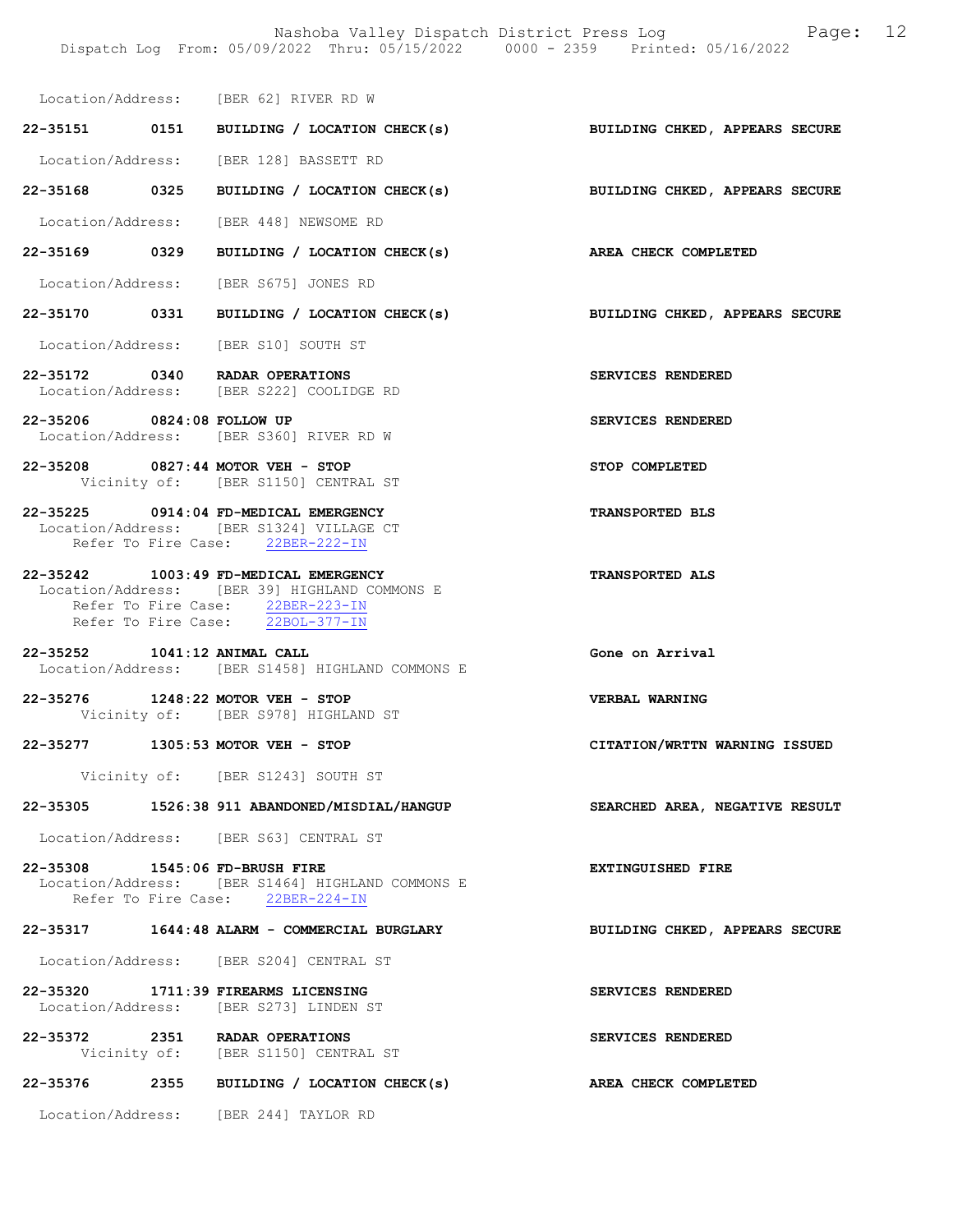|                                    |      | Dispatch Log From: 05/09/2022 Thru: 05/15/2022 0000 - 2359 Printed: 05/16/2022 | 13<br>Page:<br>Nashoba Valley Dispatch District Press Log |  |
|------------------------------------|------|--------------------------------------------------------------------------------|-----------------------------------------------------------|--|
|                                    |      | 22-35377 2356:43 MOTOR VEH - STOP<br>Vicinity of: [BER S383] WEST ST           | <b>VERBAL WARNING</b>                                     |  |
|                                    |      | 22-35378 2359 BUILDING / LOCATION CHECK(s)                                     | AREA CHECK COMPLETED                                      |  |
|                                    |      | Location/Address: [BER S222] COOLIDGE RD                                       |                                                           |  |
|                                    |      | For Date: $05/14/2022 -$ Saturday                                              |                                                           |  |
|                                    |      | 22-35379 0000 BUILDING / LOCATION CHECK(s)                                     | BUILDING CHKED, APPEARS SECURE                            |  |
|                                    |      | Location/Address: [BER S73] COOLIDGE RD                                        |                                                           |  |
|                                    |      | 22-35380 0001 BUILDING / LOCATION CHECK(s)                                     | AREA CHECK COMPLETED                                      |  |
|                                    |      | Location/Address: [BER S1381] HIGHLAND COMMONS W                               |                                                           |  |
| 22-35382 0004                      |      | BUILDING / LOCATION CHECK(s)                                                   | AREA CHECK COMPLETED                                      |  |
| Location/Address:                  |      | [BER S1464] HIGHLAND COMMONS E                                                 |                                                           |  |
| 22-35383 0013<br>Location/Address: |      | RADAR OPERATIONS<br>[BER 96] CENTRAL ST                                        | SERVICES RENDERED                                         |  |
| 22-35390 0033                      |      | BUILDING / LOCATION CHECK(s)                                                   | BUILDING CHKED, APPEARS SECURE                            |  |
|                                    |      | Location/Address: [BER S204] CENTRAL ST                                        |                                                           |  |
|                                    |      | 22-35391 0033 BUILDING / LOCATION CHECK(s)                                     | BUILDING CHKED, APPEARS SECURE                            |  |
| Location/Address:                  |      | [BER S702] CENTRAL ST                                                          |                                                           |  |
| 22-35392 0034                      |      | BUILDING / LOCATION CHECK(s)                                                   | BUILDING CHKED, APPEARS SECURE                            |  |
| Location/Address:                  |      | [BER S1150] CENTRAL ST                                                         |                                                           |  |
|                                    |      | 22-35393 0034 BUILDING / LOCATION CHECK(s)                                     | BUILDING CHKED, APPEARS SECURE                            |  |
|                                    |      | Location/Address: [BER S92] CARTER ST                                          |                                                           |  |
|                                    |      | 22-35395 0036:39 MOTOR VEH - STOP<br>Vicinity of: [BER S90] CENTRAL ST         | VERBAL WARNING                                            |  |
| 22-35419                           |      | 0107 BUILDING / LOCATION CHECK(s)                                              | BUILDING CHKED, APPEARS SECURE                            |  |
|                                    |      | Location/Address: [BER S1484] WEST ST                                          |                                                           |  |
|                                    |      | 22-35423 0111 BUILDING / LOCATION CHECK(s)                                     | BUILDING CHKED, APPEARS SECURE                            |  |
|                                    |      | Location/Address: [BER S375] WEST ST                                           |                                                           |  |
| 22-35425 0111                      |      | BUILDING / LOCATION CHECK(s)                                                   | BUILDING CHKED, APPEARS SECURE                            |  |
|                                    |      | Location/Address: [BER S1249] WEST ST                                          |                                                           |  |
| 22-35426                           | 0112 | BUILDING / LOCATION CHECK(s)                                                   | BUILDING CHKED, APPEARS SECURE                            |  |
|                                    |      | Location/Address: [BER 444] WEST ST                                            |                                                           |  |
| 22-35431 0115                      |      | BUILDING / LOCATION CHECK(s)                                                   | BUILDING CHKED, APPEARS SECURE                            |  |
|                                    |      | Location/Address: [BER S313] WEST ST                                           |                                                           |  |
|                                    |      | 22-35432 0116 BUILDING / LOCATION CHECK(s)                                     | AREA CHECK COMPLETED                                      |  |
|                                    |      | Location/Address: [BER 480] PLEASANT ST                                        |                                                           |  |
| 22-35433                           | 0117 | BUILDING / LOCATION CHECK(s)                                                   | BUILDING CHKED, APPEARS SECURE                            |  |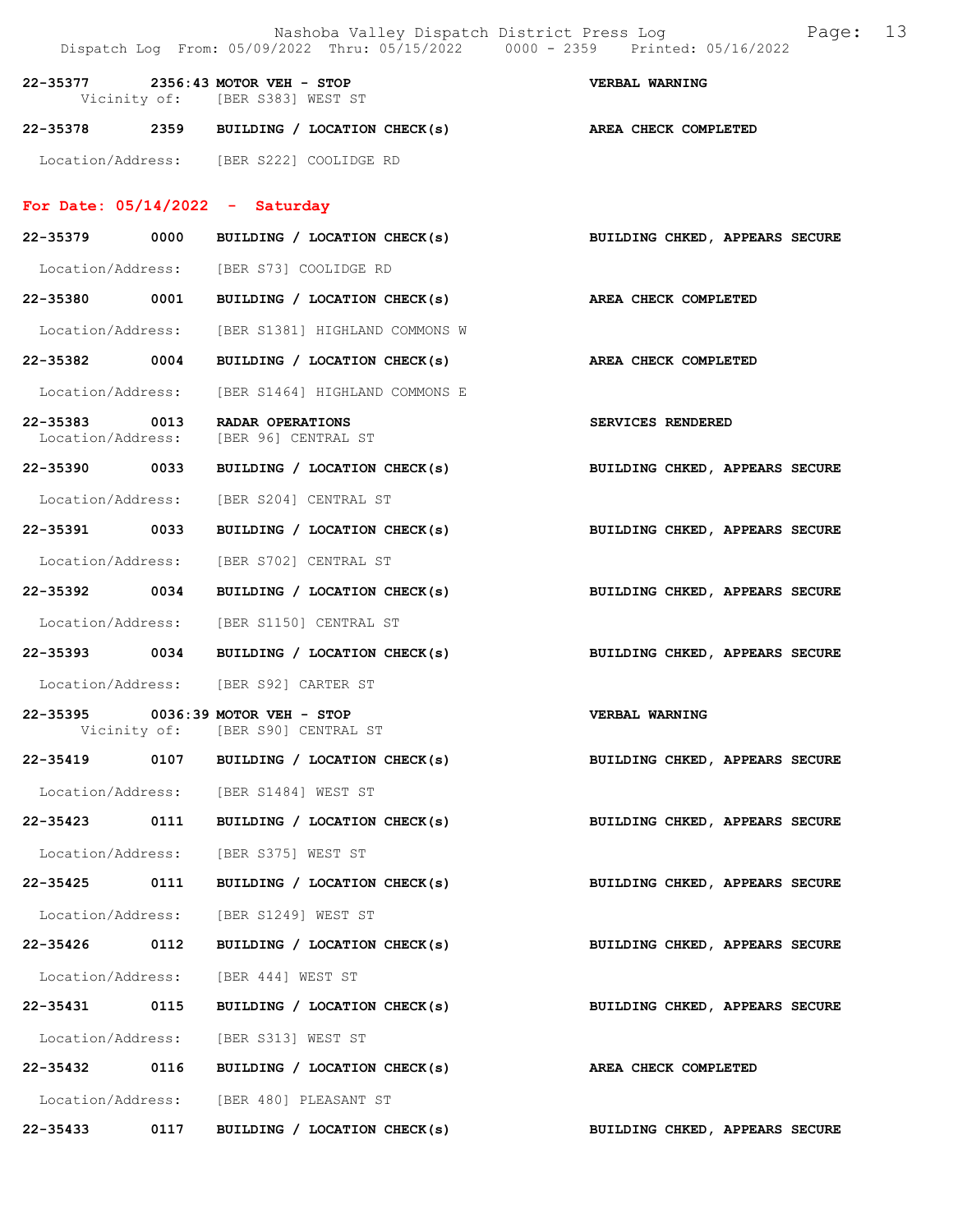Nashoba Valley Dispatch District Press Log Fage: 14 Dispatch Log From: 05/09/2022 Thru: 05/15/2022 0000 - 2359 Printed: 05/16/2022

|                              | Location/Address: [BER S370] PLEASANT ST                                    |                                |
|------------------------------|-----------------------------------------------------------------------------|--------------------------------|
|                              | 22-35436 0119 BUILDING / LOCATION CHECK(s) AREA CHECK COMPLETED             |                                |
|                              | Location/Address: [BER S1333] LANCASTER RD                                  |                                |
| 22-35437 0120                | BUILDING / LOCATION CHECK(s)                                                | BUILDING CHKED, APPEARS SECURE |
|                              | Location/Address: [BER S638] WHITNEY RD                                     |                                |
| 22-35438 0121                | BUILDING / LOCATION CHECK(s)                                                | BUILDING CHKED, APPEARS SECURE |
|                              | Location/Address: [BER 62] RIVER RD W                                       |                                |
| 22-35439 0123                | BUILDING / LOCATION CHECK(s) BUILDING CHKED, APPEARS SECURE                 |                                |
|                              | Location/Address: [BER 128] BASSETT RD                                      |                                |
| 22-35440 0125                | BUILDING / LOCATION CHECK(s) AREA CHECK COMPLETED                           |                                |
|                              | Location/Address: [BER 236] TYLER RD                                        |                                |
| 22-35441 0126                | BUILDING / LOCATION CHECK(s)                                                | BUILDING CHKED, APPEARS SECURE |
|                              | Location/Address: [BER 448] NEWSOME RD                                      |                                |
| 22-35442 0128                | BUILDING / LOCATION CHECK(s)                                                | BUILDING CHKED, APPEARS SECURE |
|                              | Location/Address: [BER S1] CARR RD                                          |                                |
| 22-35444 0128                | COMMUNITY POLICING                                                          | SERVICES RENDERED              |
|                              | Location/Address: [BER S360] RIVER RD W                                     |                                |
| 22-35446 0132                | BUILDING / LOCATION CHECK(s)                                                | BUILDING CHKED, APPEARS SECURE |
|                              | Location/Address: [BER S471] CARTER ST                                      |                                |
| 22-35447 0132                | BUILDING / LOCATION CHECK(s)                                                | BUILDING CHKED, APPEARS SECURE |
|                              | Location/Address: [BER S184] CARTER ST                                      |                                |
| 22-35448 0133                | BUILDING / LOCATION CHECK(s)                                                | BUILDING CHKED, APPEARS SECURE |
|                              | Location/Address: [BER S383] WEST ST                                        |                                |
|                              | 22-35449 0133 BUILDING / LOCATION CHECK(s)                                  | BUILDING CHKED, APPEARS SECURE |
|                              | Location/Address: [BER 58] WEST ST                                          |                                |
|                              | 22-35450 0134 BUILDING / LOCATION CHECK(s)                                  | BUILDING CHKED, APPEARS SECURE |
|                              | Location/Address: [BER S10] SOUTH ST                                        |                                |
|                              | 22-35451 0135 BUILDING / LOCATION CHECK(s)                                  | AREA CHECK COMPLETED           |
|                              | Location/Address: [BER S675] JONES RD                                       |                                |
| 22-35453 0137:23 DISTURBANCE | Location/Address: [BER 322] NEWSOME RD                                      | SPOKEN TO                      |
|                              | 22-35461 0151:03 SUSPICIOUS ACTIVITY                                        | BUILDING CHKED, APPEARS SECURE |
|                              | Location/Address: [BER 236] TYLER RD                                        |                                |
|                              | 22-35466 0156 COMMUNITY POLICING<br>Location/Address: [BER S360] RIVER RD W | SERVICES RENDERED              |
| 22-35494 0338                | BUILDING / LOCATION CHECK(s)                                                | BUILDING CHKED, APPEARS SECURE |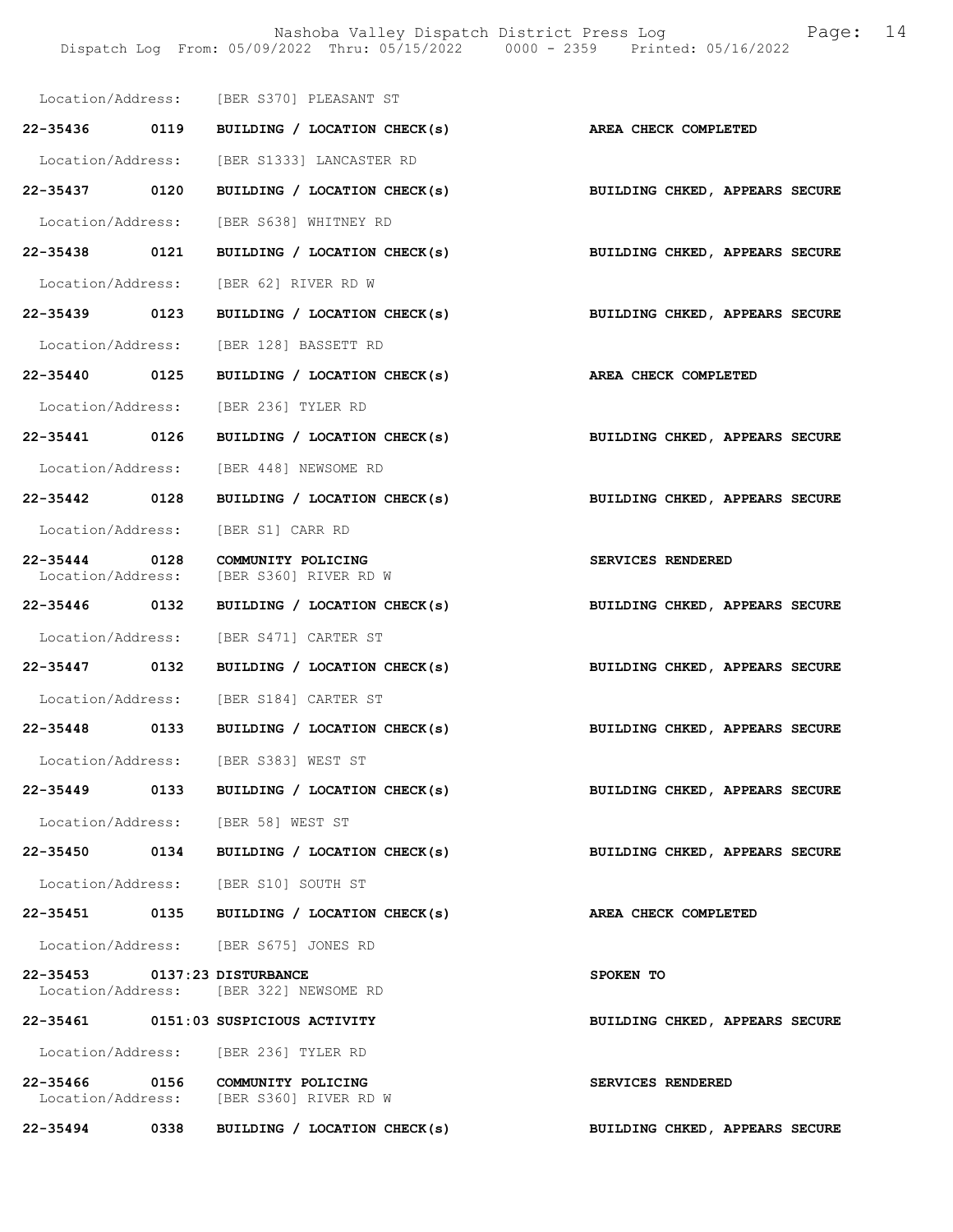|                                 | Location/Address: [BER S638] WHITNEY RD                                                                              |                                                                 |
|---------------------------------|----------------------------------------------------------------------------------------------------------------------|-----------------------------------------------------------------|
|                                 | 22-35499 0504 RADAR OPERATIONS<br>Location/Address: [BER 96] CENTRAL ST                                              | SERVICES RENDERED                                               |
|                                 | 22-35509 0619 RADAR OPERATIONS<br>Location/Address: [BER 58] WEST ST                                                 | SERVICES RENDERED                                               |
|                                 | 22-35523 0814:55 ASSIST OTHER AGENCY<br>Location: [BER] TJ FRIDAYS AT SOLOMON POND MALL                              | SERVICES RENDERED                                               |
|                                 | 22-35530 0904 TRAFFIC CONTROL<br>Location/Address: [BER S976] HIGHLAND ST                                            | SERVICES RENDERED                                               |
|                                 | 22-35540 0944:40 MOTOR VEH - STOP                                                                                    | CITATION/WRTTN WARNING ISSUED                                   |
|                                 | Vicinity of: [BER] WEST ST                                                                                           |                                                                 |
|                                 | 22-35556 1000 TRAFFIC CONTROL<br>Location/Address: [BER 243] WEST ST                                                 | SERVICES RENDERED                                               |
|                                 | 22-35570 1119:06 Property Damage<br>Location/Address: [BER S450] RIVER RD W                                          | <b>REPORT</b>                                                   |
|                                 | 22-35580 1153:13 FD-MEDICAL EMERGENCY<br>Location/Address: [BER S638] WHITNEY RD<br>Refer To Fire Case: 22BER-225-IN | TRANSPORTED ALS                                                 |
|                                 | 22-35582 1209:09 UNWANTED PARTY<br>Location/Address: [BER 62] RIVER RD W                                             | SPOKEN TO                                                       |
| 22-35601 1413:32 FOLLOW UP      | Location/Address: [BER 62] RIVER RD W                                                                                | SERVICES RENDERED                                               |
| 22-35629 1658:52 DISTURBANCE    | Location/Address: [BER 62] RIVER RD W                                                                                | SPOKEN TO                                                       |
|                                 | 22-35671 2121 BUILDING / LOCATION CHECK(s)<br>Location/Address: [BER 244] TAYLOR RD                                  | SERVICES RENDERED                                               |
|                                 |                                                                                                                      | 22-35673 2125 BUILDING / LOCATION CHECK(s) AREA CHECK COMPLETED |
|                                 | Location/Address: [BER 244] TAYLOR RD                                                                                |                                                                 |
| 22-35677                        | 2136<br>BUILDING / LOCATION CHECK(s)                                                                                 | <b>AREA CHECK COMPLETED</b>                                     |
|                                 | Location/Address: [BER S1] CARR RD                                                                                   |                                                                 |
| 22-35683                        | 2148 BUILDING / LOCATION CHECK(s)                                                                                    | AREA CHECK COMPLETED                                            |
|                                 | Location/Address: [BER S375] WEST ST                                                                                 |                                                                 |
| 22-35686                        | 2153<br>BUILDING / LOCATION CHECK(s)                                                                                 | AREA CHECK COMPLETED                                            |
|                                 | Location/Address: [BER S1484] WEST ST                                                                                |                                                                 |
| For Date: $05/15/2022 -$ Sunday |                                                                                                                      |                                                                 |

| 22-35729          | 0020 | BUILDING / LOCATION CHECK(s)  | BUILDING CHKED, APPEARS SECURE |
|-------------------|------|-------------------------------|--------------------------------|
| Location/Address: |      | [BER S10] SOUTH ST            |                                |
| 22-35732          | 0024 | BUILDING / LOCATION CHECK(s)  | AREA CHECK COMPLETED           |
| Location/Address: |      | [BER S675] JONES RD           |                                |
| 22-35734          | 0026 | LOCATION CHECK(s)<br>BUILDING | AREA CHECK COMPLETED           |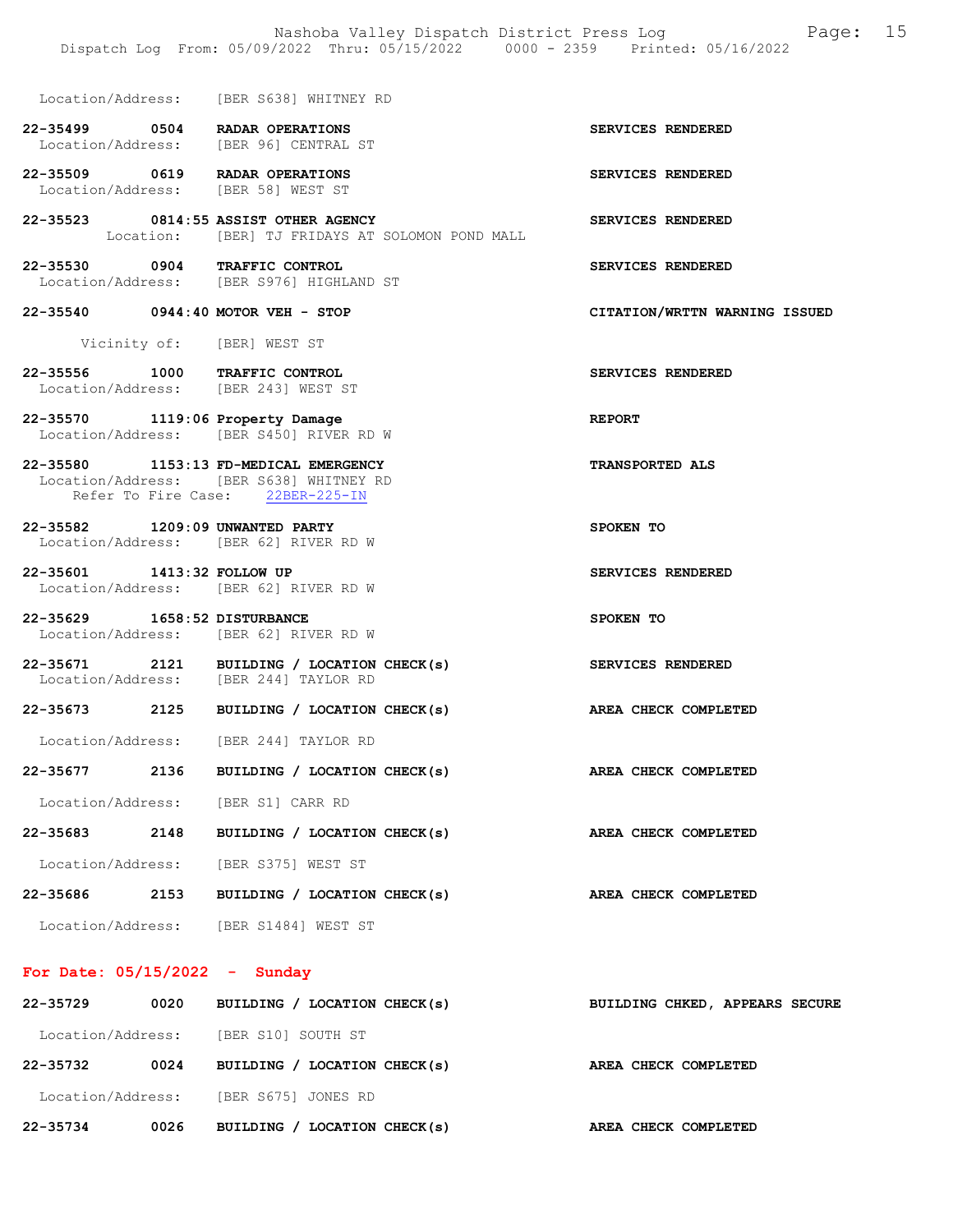Nashoba Valley Dispatch District Press Log Fage: 16 Dispatch Log From: 05/09/2022 Thru: 05/15/2022 0000 - 2359 Printed: 05/16/2022

|               |      | Location/Address: [BER 480] PLEASANT ST                                   |                                |
|---------------|------|---------------------------------------------------------------------------|--------------------------------|
|               |      | 22-35735 0028 BUILDING / LOCATION CHECK(s) BUILDING CHKED, APPEARS SECURE |                                |
|               |      | Location/Address: [BER S370] PLEASANT ST                                  |                                |
| 22-35736 0029 |      | BUILDING / LOCATION CHECK(s)                                              | BUILDING CHKED, APPEARS SECURE |
|               |      | Location/Address: [BER S638] WHITNEY RD                                   |                                |
|               |      | 22-35740 0031 BUILDING / LOCATION CHECK(s) AREA CHECK COMPLETED           |                                |
|               |      | Location/Address: [BER S360] RIVER RD W                                   |                                |
|               |      | 22-35752 0106 BUILDING / LOCATION CHECK(s) BUILDING CHKED, APPEARS SECURE |                                |
|               |      | Location/Address: [BER S1150] CENTRAL ST                                  |                                |
|               |      | 22-35754 0107 BUILDING / LOCATION CHECK(s)                                | BUILDING CHKED, APPEARS SECURE |
|               |      | Location/Address: [BER S702] CENTRAL ST                                   |                                |
| 22-35755 0108 |      | BUILDING / LOCATION CHECK(s) BUILDING CHKED, APPEARS SECURE               |                                |
|               |      | Location/Address: [BER S204] CENTRAL ST                                   |                                |
|               |      | 22-35757 0110 BUILDING / LOCATION CHECK(s)                                | BUILDING CHKED, APPEARS SECURE |
|               |      | Location/Address: [BER S471] CARTER ST                                    |                                |
|               |      | $22-35760$ 0112 BUILDING / LOCATION CHECK(s)                              | BUILDING CHKED, APPEARS SECURE |
|               |      | Location/Address: [BER S184] CARTER ST                                    |                                |
| 22-35764 0114 |      | BUILDING / LOCATION CHECK(s) AREA CHECK COMPLETED                         |                                |
|               |      | Location/Address: [BER 62] RIVER RD W                                     |                                |
|               |      | 22-35765 0115 BUILDING / LOCATION CHECK(s)                                | BUILDING CHKED, APPEARS SECURE |
|               |      | Location/Address: [BER S1484] WEST ST                                     |                                |
|               |      | 22-35767 0117 BUILDING / LOCATION CHECK(s)                                | BUILDING CHKED, APPEARS SECURE |
|               |      | Location/Address: [BER 128] BASSETT RD                                    |                                |
|               |      | 22-35768 0117 BUILDING / LOCATION CHECK(s)                                | BUILDING CHKED, APPEARS SECURE |
|               |      | Location/Address: [BER S313] WEST ST                                      |                                |
|               |      | 22-35769 0118 BUILDING / LOCATION CHECK(s)                                | AREA CHECK COMPLETED           |
|               |      | Vicinity of: [BER 236] TYLER RD                                           |                                |
| 22-35771      | 0120 | BUILDING / LOCATION CHECK(s)                                              | BUILDING CHKED, APPEARS SECURE |
|               |      | Location/Address: [BER 448] NEWSOME RD                                    |                                |
| 22-35772 0122 |      | BUILDING / LOCATION CHECK(s)                                              | AREA CHECK COMPLETED           |
|               |      | Location/Address: [BER] RIVER RD W                                        |                                |
| 22-35773 0125 |      | BUILDING / LOCATION CHECK(s)                                              | AREA CHECK COMPLETED           |
|               |      | Location/Address: [BER 129] RIVER RD W                                    |                                |
| 22-35774      | 0126 | BUILDING / LOCATION CHECK(s)                                              | BUILDING CHKED, APPEARS SECURE |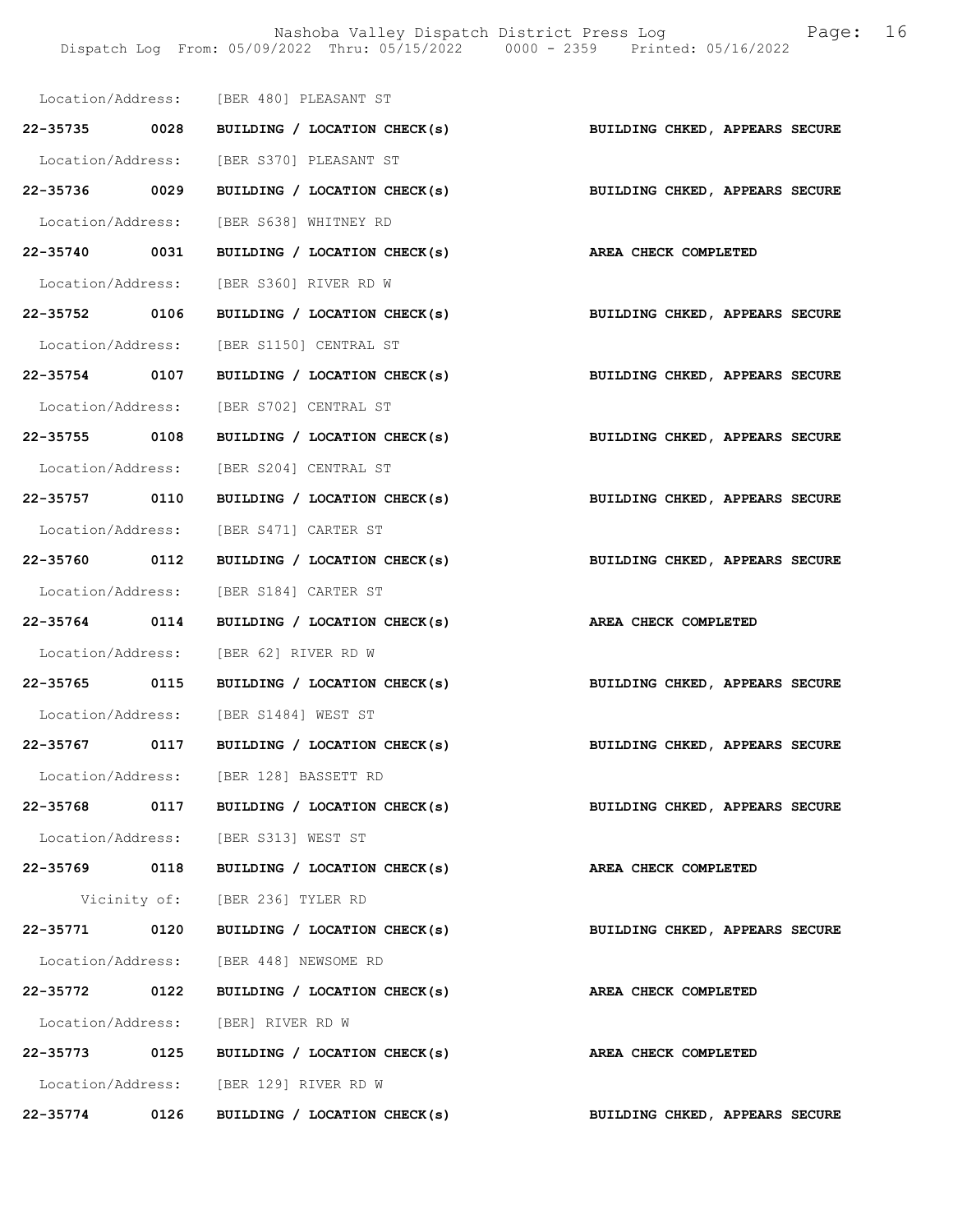|                   |      | Nashoba Valley Dispatch District Press Log<br>Dispatch Log From: 05/09/2022 Thru: 05/15/2022 0000 - 2359 Printed: 05/16/2022 |                                | 17<br>Page: |
|-------------------|------|------------------------------------------------------------------------------------------------------------------------------|--------------------------------|-------------|
|                   |      | Location/Address: [BER S1249] WEST ST                                                                                        |                                |             |
| 22-35777 0128     |      | BUILDING / LOCATION CHECK(s)                                                                                                 | BUILDING CHKED, APPEARS SECURE |             |
| Location/Address: |      | [BER 444] WEST ST                                                                                                            |                                |             |
| 22-35778 0130     |      | BUILDING / LOCATION CHECK(s)                                                                                                 | BUILDING CHKED, APPEARS SECURE |             |
| Location/Address: |      | [BER S375] WEST ST                                                                                                           |                                |             |
| 22-35781 0133     |      | BUILDING / LOCATION CHECK(s)                                                                                                 | BUILDING CHKED, APPEARS SECURE |             |
| Location/Address: |      | [BER S222] COOLIDGE RD                                                                                                       |                                |             |
| 22-35783 0134     |      | BUILDING / LOCATION CHECK(s)                                                                                                 | BUILDING CHKED, APPEARS SECURE |             |
| Location/Address: |      | [BER S73] COOLIDGE RD                                                                                                        |                                |             |
| 22-35784 0135     |      | BUILDING / LOCATION CHECK(s)                                                                                                 | BUILDING CHKED, APPEARS SECURE |             |
| Location/Address: |      | [BER S1381] HIGHLAND COMMONS W                                                                                               |                                |             |
| 22-35786 0136     |      | BUILDING / LOCATION CHECK(s)                                                                                                 | BUILDING CHKED, APPEARS SECURE |             |
| Location/Address: |      | [BER S1333] LANCASTER RD                                                                                                     |                                |             |
| 22-35787 0138     |      | BUILDING / LOCATION CHECK(s)                                                                                                 | AREA CHECK COMPLETED           |             |
|                   |      | Vicinity of: [BER S1464] HIGHLAND COMMONS E                                                                                  |                                |             |
| 22-35791          | 0144 | BUILDING / LOCATION CHECK(s)                                                                                                 | BUILDING CHKED, APPEARS SECURE |             |
|                   |      | Location/Address: [BER S535] GATES POND RD                                                                                   |                                |             |
|                   |      | 22-35793 0146:10 MOTOR VEH - STOP<br>Location/Address: [BER 127] CENTRAL ST                                                  | SPOKEN TO                      |             |
|                   |      | 22-35795 0148 BUILDING / LOCATION CHECK(s)                                                                                   | BUILDING CHKED, APPEARS SECURE |             |
|                   |      | Location/Address: [BER S1] CARR RD                                                                                           |                                |             |
| 22-35796          | 0149 | BUILDING / LOCATION CHECK(s)                                                                                                 | BUILDING CHKED, APPEARS SECURE |             |
|                   |      | Location/Address: [BER S91] CENTRAL ST                                                                                       |                                |             |
|                   |      | 22-35799 0152 BUILDING / LOCATION CHECK(s)                                                                                   | AREA CHECK COMPLETED           |             |
|                   |      | Location/Address: [BER 244] TAYLOR RD                                                                                        |                                |             |
| 22-35801 0156     |      | BUILDING / LOCATION CHECK(s)                                                                                                 | AREA CHECK COMPLETED           |             |
|                   |      | Location/Address: [BER] WHEELER HILL ROAD                                                                                    |                                |             |
| 22-35803 0202     |      | BUILDING / LOCATION CHECK(s)                                                                                                 | BUILDING CHKED, APPEARS SECURE |             |
|                   |      | Location/Address: [BER S48] SAWYER HILL RD                                                                                   |                                |             |
| 22-35804 0203     |      | BUILDING / LOCATION CHECK(s)                                                                                                 | BUILDING CHKED, APPEARS SECURE |             |
|                   |      | Location/Address: [BER 96] CENTRAL ST                                                                                        |                                |             |
| 22-35809          | 0213 | BUILDING / LOCATION CHECK(s)                                                                                                 | AREA CHECK COMPLETED           |             |
|                   |      | Location/Address: [BER S667] PLEASANT ST                                                                                     |                                |             |
|                   |      | 22-35813 0220 BUILDING / LOCATION CHECK(s)                                                                                   | BUILDING CHKED, APPEARS SECURE |             |
|                   |      | Location/Address: [BER S528] PLEASANT ST                                                                                     |                                |             |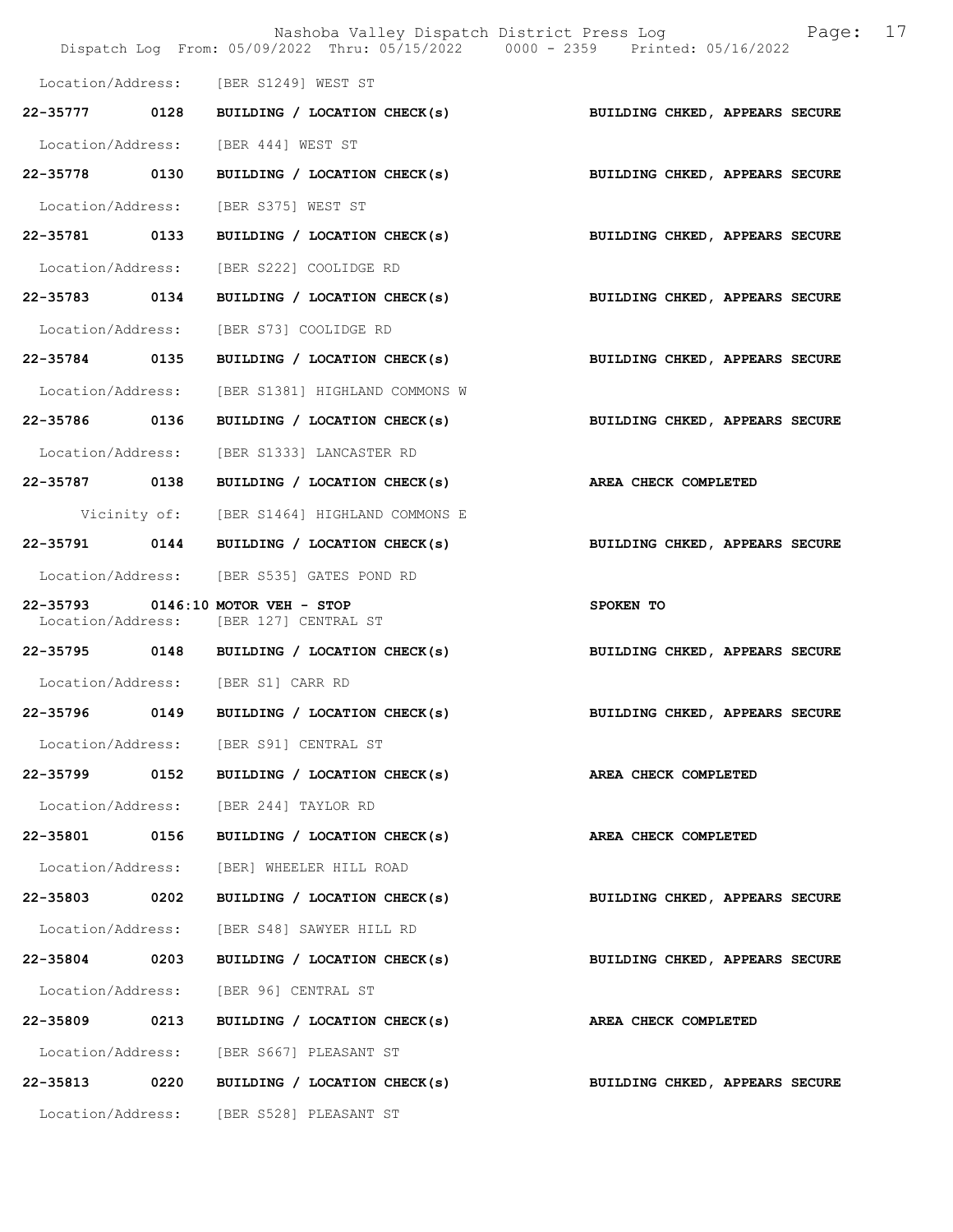# 22-35827 0547 RADAR OPERATIONS SERVICES RENDERED<br>Vicinity of: [BER] CENTRAL ST + WOODWARD AVE [BER] CENTRAL ST + WOODWARD AVE

22-35828 0601 RADAR OPERATIONS NEGATIVE CONTACT Location/Address: [BER] RIVER RD W Location/Address:

22-35841 0730 COMMUNITY POLICING SERVICES RENDERED Location/Address: [BER S360] RIVER RD W

22-35857 0938 RADAR OPERATIONS SERVICES RENDERED Vicinity of: [BER] RIVER RD W

# 22-35858 0942 BUILDING / LOCATION CHECK(s) AREA CHECK COMPLETED

Location/Address: [BER 228] TYLER RD

22-35860 0953:49 MOTOR VEH - STOP VERBAL WARNING Vicinity of: [BER S370] PLEASANT ST

### 22-35864 0959 BUILDING / LOCATION CHECK(s) AREA CHECK COMPLETED

Location/Address: [BER S90] CENTRAL ST

- 22-35866 1001 COMMUNITY POLICING SPOKEN TO Location/Address: [BER S1150] CENTRAL ST
- 22-35875 1038:59 SUSPICIOUS ACTIVITY SERVICES RENDERED Location/Address: [BER] PLEASANT ST + JONES RD

#### 22-35877 1042:18 FD-FIRE ALARM, COMMERCIAL INVESTIGATED Location/Address: [BER S2] DONALD LYNCH BLVD<br>Refer To Fire Case: 22BER-229-IN Refer To Fire Case:

22-35884 1115 RADAR OPERATIONS SERVICES RENDERED Vicinity of: [BER S16] COOLIDGE RD

22-35890 1138 RADAR OPERATIONS SERVICES RENDERED Vicinity of: [BER S73] COOLIDGE RD

#### 22-35891 1158:26 MOTOR VEH - DISABLED SERVICES RENDERED Vicinity of: [BER] COOLIDGE RD + GATES POND RD

22-35916 1413:45 FD-BRUSH FIRE EXTINGUISHED FIRE Location/Address: [BER] COOLIDGE RD + GATES POND RD Refer To Fire Case: 22BER-230-IN

#### 22-35925 1550 COMMUNITY POLICING 1999 122-35925 NO SERVICES NEEDED

Location/Address: [BER S360] RIVER RD W

#### 22-35929 1600 RADAR OPERATIONS NO SERVICES NEEDED

Location/Address: [BER S1150] CENTRAL ST

#### 22-35931 1606:33 MOTOR VEH - STOP VEHICLE TOWED Vicinity of: [BER] WEST ST + ALLEN RD

22-35935 1634:39 MOTOR VEH - STOP<br>
Location/Address: [BER S1150] CENTRAL ST [BER S1150] CENTRAL ST

22-35936 1639 RADAR OPERATIONS SERVICES RENDERED Location/Address: [BER S884] CARTER ST

# 22-35964 1842 RADAR OPERATIONS NO SERVICES NEEDED

Location/Address: [BER] SOUTH ST

#### 22-35977 2009:56 MOTOR VEH - STOP VERBAL WARNING Vicinity of: [BER] ALLEN RD + WEST ST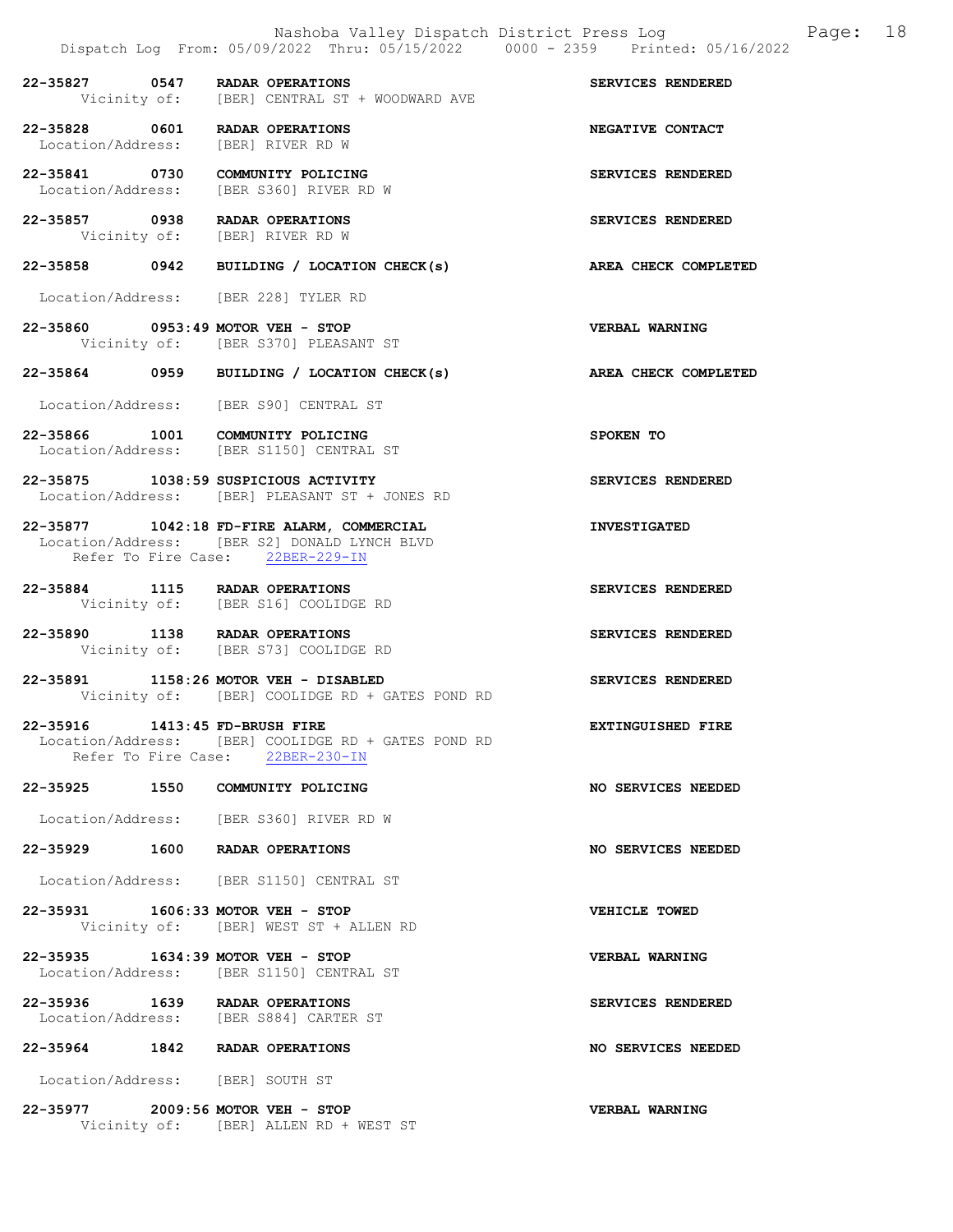| 22-35980<br>Location/Address: | 2017 | RADAR OPERATIONS<br>[BER 444] WEST ST | SERVICES RENDERED                     |  |  |
|-------------------------------|------|---------------------------------------|---------------------------------------|--|--|
| 22-36000                      | 2134 | BUILDING / LOCATION CHECK(s)          | <b>BUILDING CHKED, APPEARS SECURE</b> |  |  |
| Location/Address:             |      | [BER 244] TAYLOR RD                   |                                       |  |  |
| 22-36009                      | 2156 | BUILDING / LOCATION CHECK(s)          | BUILDING CHKED, APPEARS SECURE        |  |  |

Location/Address: [BER S360] RIVER RD W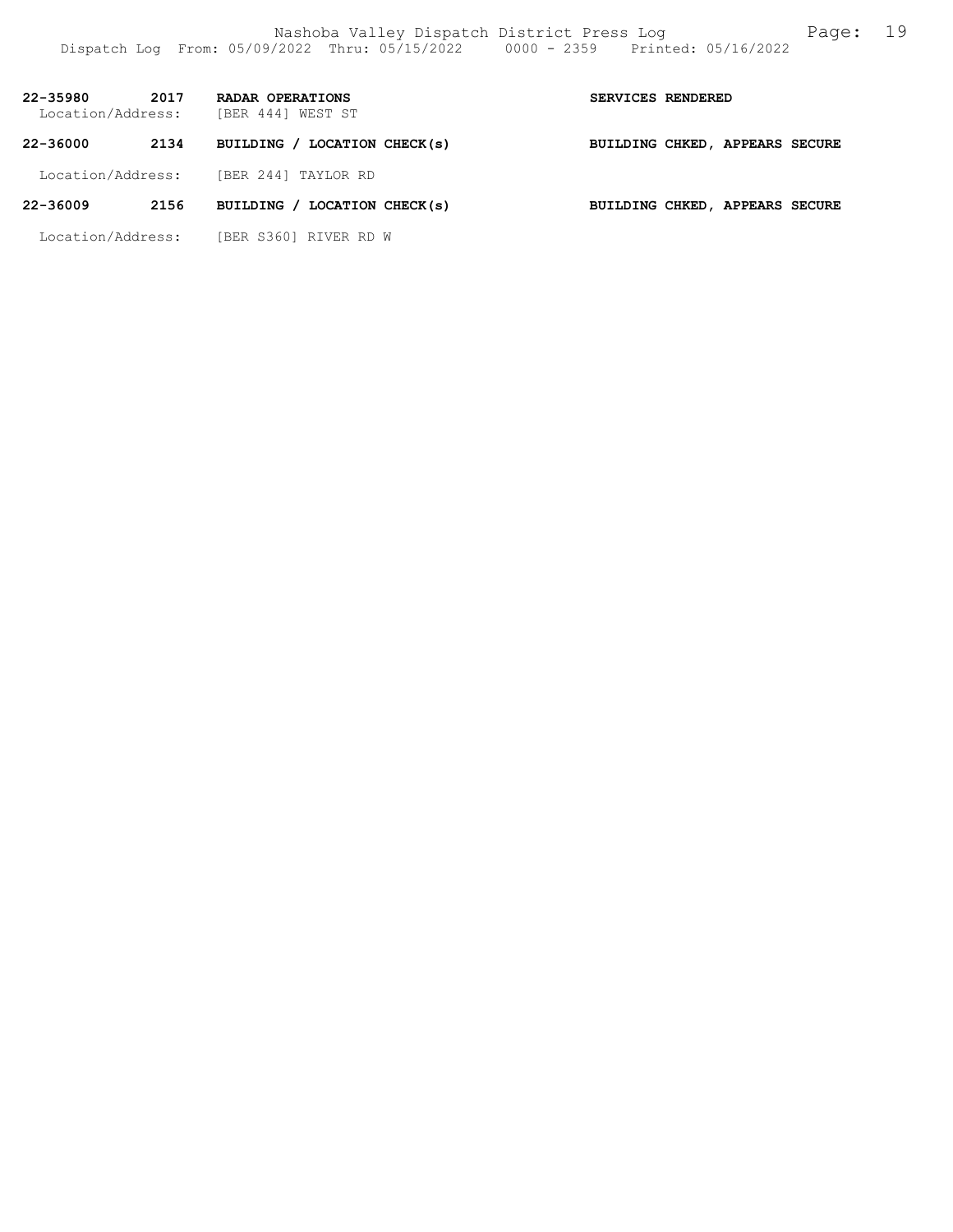Nashoba Valley Dispatch District Press Log Fage: 20 Dispatch Log From: 05/09/2022 Thru: 05/15/2022 0000 - 2359 Printed: 05/16/2022

# For Jurisdiction: BOLTON, MA

# For Date: 05/09/2022 - Monday

Location/Address: [BOL 187] PONDSIDE DR

|                            | 22-33768 0007 RADAR OPERATIONS<br>Location/Address: [BOL 1242] MAIN ST                | SERVICES RENDERED              |
|----------------------------|---------------------------------------------------------------------------------------|--------------------------------|
|                            | 22-33786 0017:55 MOTOR VEH - STOP<br>Vicinity of: [BOL 1124] MAIN ST                  | STOP COMPLETED                 |
|                            | 22-33823 0059 BUILDING / LOCATION CHECK(s) AREA CHECK COMPLETED                       |                                |
|                            | Location: [BOL WEST] WEST SECTOR                                                      |                                |
|                            | 22-33840 0118 BUILDING / LOCATION CHECK(s) AREA CHECK COMPLETED                       |                                |
|                            | Location: [BOL EAST] EAST SECTOR                                                      |                                |
|                            | 22-33844 0127:08 MOTOR VEH - STOP                                                     | CITATION/WRTTN WARNING ISSUED  |
|                            | Location/Address: [BOL] MAIN ST + HARVARD RD                                          |                                |
|                            | 22-33846 0132:48 MOTOR VEH - STOP<br>Vicinity of: [BOL 2] WATTAQUADOCK HILL RD        | <b>VERBAL WARNING</b>          |
|                            | 22-33849 0140:25 BUILDING / LOCATION CHECK(s)                                         | BUILDING CHKED, APPEARS SECURE |
|                            | Location/Address: [BOL 440] MAIN ST                                                   |                                |
|                            | $22-33854$ 0151:56 BUILDING / LOCATION CHECK(s)                                       | AREA CHECK COMPLETED           |
|                            | Location/Address: [BOL 1242] MAIN ST                                                  |                                |
| 22-33874 0550 GENERAL INFO | Location/Address: [BOL 1] GREEN RD                                                    | SERVICES RENDERED              |
|                            | 22-33876 0556 RADAR OPERATIONS<br>Location/Address: [BOL] WATTAQUADOCK HILL RD        | SERVICES RENDERED              |
|                            | 22-33881 0559 RADAR OPERATIONS                                                        | NO SERVICES NEEDED             |
|                            | Location/Address: [BOL] HUDSON RD                                                     |                                |
|                            | 22-33883 0605:37 MOTOR VEH - STOP<br>Vicinity of: [BOL L0000027] MAIN ST              | <b>VERBAL WARNING</b>          |
|                            | 22-33889 0633:16 MOTOR VEH - STOP<br>Vicinity of: [BOL L0000052] MAIN ST              | <b>VERBAL WARNING</b>          |
|                            | 22-33899 0809:39 MOTOR VEH - COMPLAINT<br>Location/Address: [BOL 962] CENTURY MILL RD | SERVICES RENDERED              |
|                            | 22-33903 0828 TRAFFIC CONTROL<br>Location/Address: [BOL] MAIN ST + MECHANIC ST        | SERVICES RENDERED              |
|                            | 22-33906 0837 RADAR OPERATIONS<br>Vicinity of: [BOL L0000070] MAIN ST                 | SERVICES RENDERED              |
|                            | 22-33907 0840:00 MOTOR VEH - STOP                                                     | CITATION/WRTTN WARNING ISSUED  |
|                            | Vicinity of: [BOL] MAIN ST                                                            |                                |
|                            | 22-33929 1057:39 COOKING FIRE REQUEST                                                 | NO SERVICES NEEDED             |
|                            | Location/Address: [BOL 1107] STILL RIVER RD                                           |                                |
|                            | 22-34949 1140:09 SUSPICIOUS ACTIVITY                                                  | <b>REPORT</b>                  |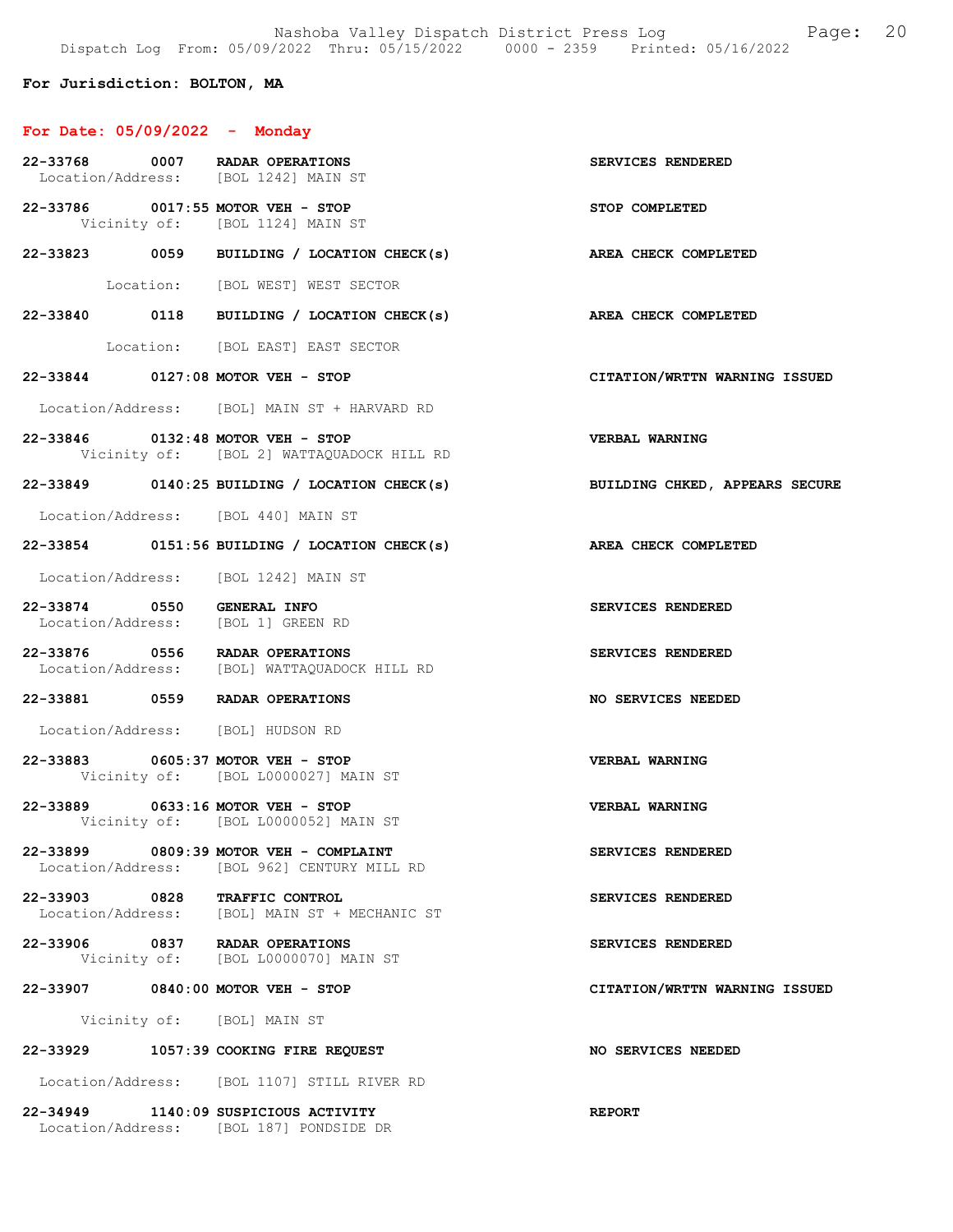Nashoba Valley Dispatch District Press Log Page: 21 Dispatch Log From: 05/09/2022 Thru: 05/15/2022 0000 - 2359 Printed: 05/16/2022 22-33944 1225:45 PROPERTY - Found or Lost INVESTIGATED Location/Address: [BOL 565] WATTAQUADOCK HILL RD 22-33988 1515:00 RADAR OPERATIONS SERVICES RENDERED Vicinity of: [BOL L0000070] MAIN ST 22-33972 1517 TRAFFIC CONTROL SERVICES RENDERED Location/Address: [BOL] MAIN ST + MECHANIC ST 22-33975 1523:36 MOTOR VEH - STOP CITATION/WRTTN WARNING ISSUED Vicinity of: [BOL 842] MAIN ST 22-33980 1541:28 MOTOR VEH - STOP CITATION/WRTTN WARNING ISSUED Vicinity of: [BOL L0000053] MAIN ST 22-33990 1608 RADAR OPERATIONS SERVICES RENDERED<br>Location/Address: [BOL] OLD BAY RD + WATTAOUADOCK HILL RD Location/Address: [BOL] OLD BAY RD + WATTAQUADOCK HILL RD 22-34000 1659 RADAR OPERATIONS SERVICES RENDERED Location/Address: [BOL] MAIN ST Location/Address: 22-34006 1721:50 MOTOR VEH - STOP CITATION/WRTTN WARNING ISSUED Location/Address: [BOL] MAIN ST + MECHANIC ST 22-34010 1729:59 REQUEST TO SPEAK TO AN OFFICER REPORT Location/Address: [BOL] SARGENT RD 22-34018 1811 RADAR OPERATIONS SERVICES RENDERED Location/Address: [BOL] MAIN ST Location/Address: 22-34020 1854:34 MOTOR VEH - STOP CITATION/WRTTN WARNING ISSUED Vicinity of: [BOL] MAIN ST + MECHANIC ST 22-34022 1906:09 MOTOR VEH - STOP STOP COMPLETED Location/Address: [BOL 964] MAIN ST 22-34027 1925:16 MOTOR VEH - STOP CITATION/WRTTN WARNING ISSUED Location/Address: [BOL] LONG HILL RD 22-34029 1941:23 MOTOR VEH - STOP CITATION/WRTTN WARNING ISSUED Location/Address: [BOL] MAIN ST 22-34033 1951:39 MOTOR VEH - STOP VERBAL WARNING Vicinity of: [BOL] MAIN ST 22-34034 1955:04 FD-MEDICAL EMERGENCY TRANSPORTED ALS Location/Address: [BOL 772] WOOBLY RD Refer To Fire Case: 22BOL-369-IN 22-34035 1956:15 SUSPICIOUS ACTIVITY SERVICES RENDERED Location/Address: [BOL 1586] MAIN ST 22-34041 2012:36 MOTOR VEH - STOP CITATION/WRTTN WARNING ISSUED Location/Address: [BOL L0000067] MAIN ST 22-34046 2028 BUILDING / LOCATION CHECK(s) AREA CHECK COMPLETED Location/Address: [BOL 785] FORBUSH MILL RD 22-34048 2030 BUILDING / LOCATION CHECK(s) AREA CHECK COMPLETED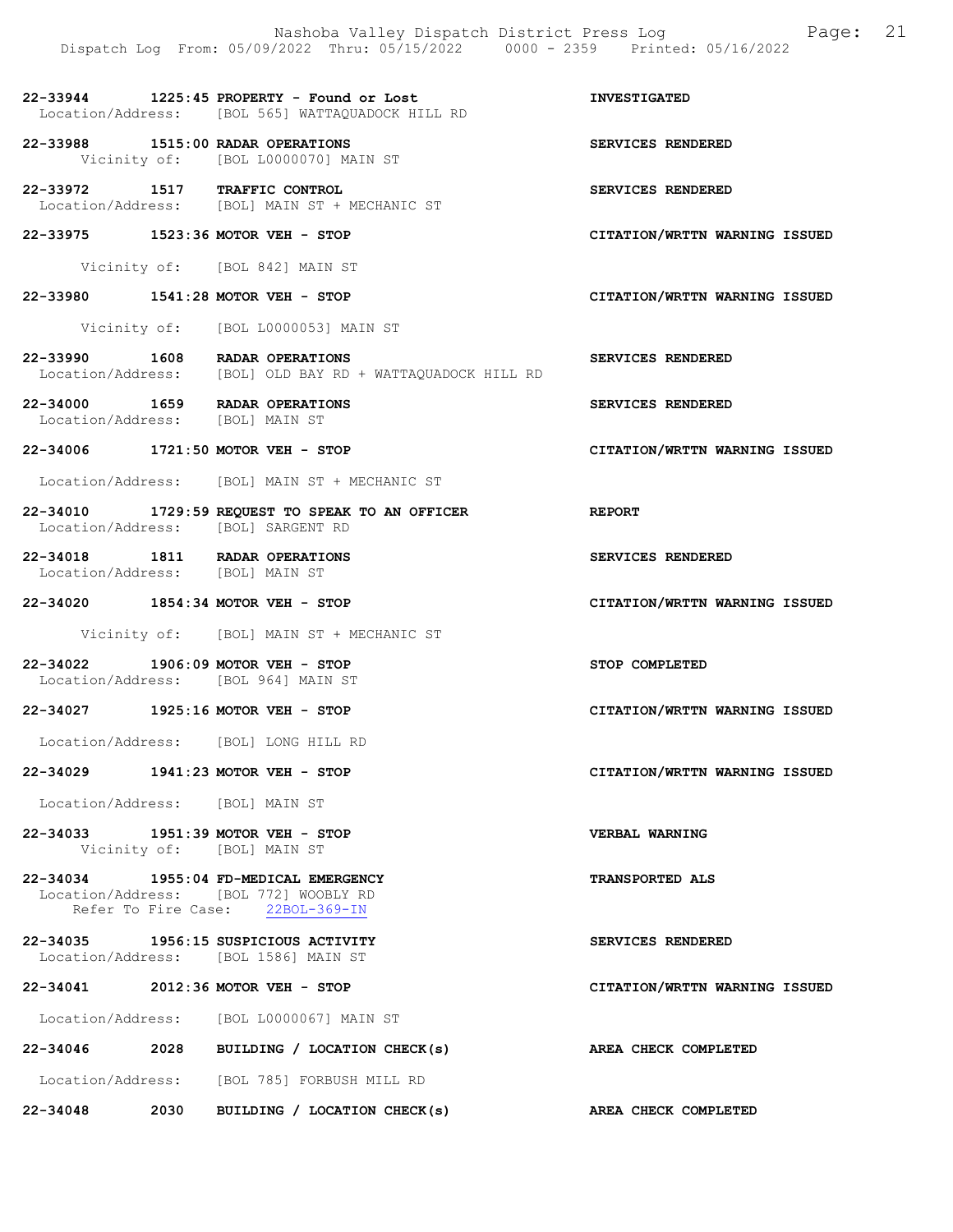|               | Nashoba Valley Dispatch District Press Log<br>Dispatch Log From: 05/09/2022 Thru: 05/15/2022 0000 - 2359 Printed: 05/16/2022 | 22<br>Page:                    |
|---------------|------------------------------------------------------------------------------------------------------------------------------|--------------------------------|
|               | Location/Address: [BOL 654] FORBUSH MILL RD                                                                                  |                                |
|               | 22-34049 2031 BUILDING / LOCATION CHECK(s)                                                                                   | AREA CHECK COMPLETED           |
|               | Location/Address: [BOL 26] FORBUSH MILL RD                                                                                   |                                |
| 22-34052 2032 | BUILDING / LOCATION CHECK(s)                                                                                                 | BUILDING CHKED, APPEARS SECURE |
|               | Location/Address: [BOL L0000052] MAIN ST                                                                                     |                                |
|               | 22-34051 2033 BUILDING / LOCATION CHECK(s)                                                                                   | AREA CHECK COMPLETED           |
|               | Location/Address: [BOL 1] GREEN RD                                                                                           |                                |
|               | 22-34053 2036:21 MOTOR VEH - STOP                                                                                            | CITATION/WRTTN WARNING ISSUED  |
|               | Location/Address: [BOL L0000057] MAIN ST                                                                                     |                                |
| 22-34055 2047 | BUILDING / LOCATION CHECK(s)                                                                                                 | AREA CHECK COMPLETED           |
|               | Location/Address: [BOL L0000020] FLANAGAN RD                                                                                 |                                |
|               | 22-34059 2050 COMMUNITY POLICING<br>Location/Address: [BOL L0000027] MAIN ST                                                 | SERVICES RENDERED              |
|               | 22-34057 2051:45 MOTOR VEH - STOP                                                                                            | CITATION/WRTTN WARNING ISSUED  |
|               | Vicinity of: [BOL 1124] MAIN ST                                                                                              |                                |
|               | 22-34060 2104:45 MOTOR VEH - STOP                                                                                            | CITATION/WRTTN WARNING ISSUED  |
|               | Vicinity of: [BOL] MAIN ST + HARVARD RD                                                                                      |                                |
|               | 22-34061 2109 BUILDING / LOCATION CHECK(s)                                                                                   | BUILDING CHKED, APPEARS SECURE |
|               | Location/Address: [BOL] MAIN ST                                                                                              |                                |
|               | 22-34062 2121:39 MOTOR VEH - STOP<br>Location/Address: [BOL 1027] MAIN ST                                                    | VEHICLE TOWED                  |
|               | 22-34063 2130 BUILDING / LOCATION CHECK(s)                                                                                   | BUILDING CHKED, APPEARS SECURE |
|               | Location/Address: [BOL 29] MAIN ST                                                                                           |                                |
| 22-34065      | 2140 BUILDING / LOCATION CHECK(s)                                                                                            | BUILDING CHKED, APPEARS SECURE |
|               | Location/Address: [BOL L0000037] MECHANIC ST                                                                                 |                                |
|               | 22-34066 2141:34 MOTOR VEH - STOP                                                                                            | CITATION/WRTTN WARNING ISSUED  |
|               | Location/Address: [BOL B21] MAIN ST                                                                                          |                                |
|               | 22-34067 2142 BUILDING / LOCATION CHECK(s)                                                                                   | BUILDING CHKED, APPEARS SECURE |
|               | Location/Address: [BOL L0000034] MECHANIC ST                                                                                 |                                |
|               | 22-34069 2146 BUILDING / LOCATION CHECK(s)                                                                                   | BUILDING CHKED, APPEARS SECURE |
|               | Location/Address: [BOL L0000070] MAIN ST                                                                                     |                                |
|               | 22-34073 2203:13 MOTOR VEH - STOP                                                                                            | CITATION/WRTTN WARNING ISSUED  |
|               | Location/Address: [BOL] MAIN ST + 495 HWY                                                                                    |                                |
|               | 22-34074 2207:29 WELL BEING CHECK<br>Location/Address: [BOL L0000027] MAIN ST                                                | SERVICES RENDERED              |
|               | $22-34076$ 2223:42 MOTOR VEH - STOP                                                                                          | CITATION/WRTTN WARNING ISSUED  |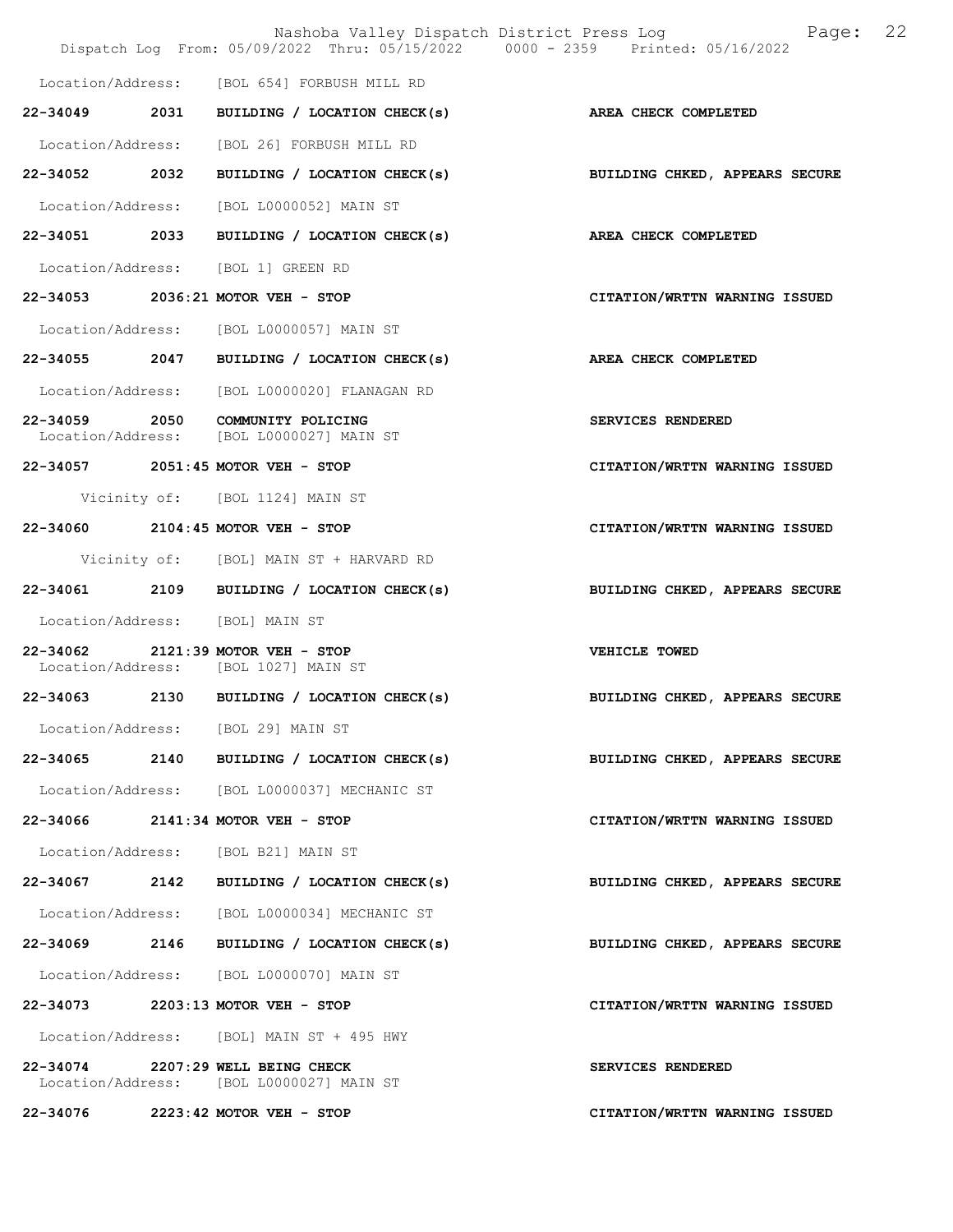Nashoba Valley Dispatch District Press Log Fage: 23 Dispatch Log From: 05/09/2022 Thru: 05/15/2022 0000 - 2359 Printed: 05/16/2022 Vicinity of: [BOL L0000067] MAIN ST 22-34077 2229:57 MOTOR VEH - STOP CITATION/WRTTN WARNING ISSUED Vicinity of: [BOL 1569] MAIN ST For Date:  $05/10/2022 -$  Tuesday 22-34124 0043:11 RADAR OPERATIONS SERVICES RENDERED Vicinity of: [BOL] MAIN ST 22-34133 0047 BUILDING / LOCATION CHECK(s) AREA CHECK COMPLETED Location: [BOL WEST] WEST SECTOR 22-34162 0114 RADAR OPERATIONS NO SERVICES NEEDED Location/Address: [BOL] MAIN ST + STILL RIVER RD 22-34168 0124 BUILDING / LOCATION CHECK(s) SERVICES RENDERED Location: [BOL EAST] EAST SECTOR 22-34220 0533 RADAR OPERATIONS SERVICES RENDERED<br>Location/Address: [BOL] WATTAQUADOCK HILL RD Location/Address: [BOL] WATTAQUADOCK HILL RD 22-34229 0603:13 MOTOR VEH - STOP CITATION/WRTTN WARNING ISSUED Vicinity of: [BOL] MAIN ST 22-34243 0735:59 MOTOR VEH - ACCIDENT NO INJURY REPORT Vicinity of: [BOL] MAIN ST + HARVARD RD 22-34250 0819 TRAFFIC CONTROL SERVICES RENDERED<br>Location/Address: [BOL] MAIN ST + MECHANIC ST [BOL] MAIN ST + MECHANIC ST 22-34255 0846 COMMUNITY POLICING SERVICES RENDERED Location/Address: [BOL L0000027] MAIN ST 22-34256 0858 RADAR OPERATIONS NO SERVICES NEEDED Location/Address: [BOL] MAIN ST 22-34259 0900:44 ASSIST CITIZEN SERVICES RENDERED Location/Address: [BOL L0000027] MAIN ST 22-34264 0925:18 MOTOR VEH - PARKING VIOLATION SERVICES RENDERED Location/Address: [BOL L0000027] MAIN ST 22-34266 0937:44 MOTOR VEH - STOP CITATION/WRTTN WARNING ISSUED Vicinity of: [BOL L0000073] MAIN ST 22-34277 1024:08 MOTOR VEH - STOP CITATION/WRTTN WARNING ISSUED Vicinity of: [BOL L0000035] MAIN ST 22-34278 1034 RADAR OPERATIONS SERVICES RENDERED<br>Vicinity of: [BOL] HUDSON RD Vicinity of: [BOL] HUDSON RD 22-34288 1154:08 SUSPICIOUS ACTIVITY SERVICES RENDERED Location/Address: [BOL 1173] CENTURY MILL RD 22-34291 1204:21 FD-MEDICAL EMERGENCY TRANSPORTED ALS Location/Address: [BOL 1] GREEN RD<br>Refer To Fire Case: 22BOL-371-IN Refer To Fire Case: 22-34292 1208:03 MOTOR VEH - STOP CITATION/WRTTN WARNING ISSUED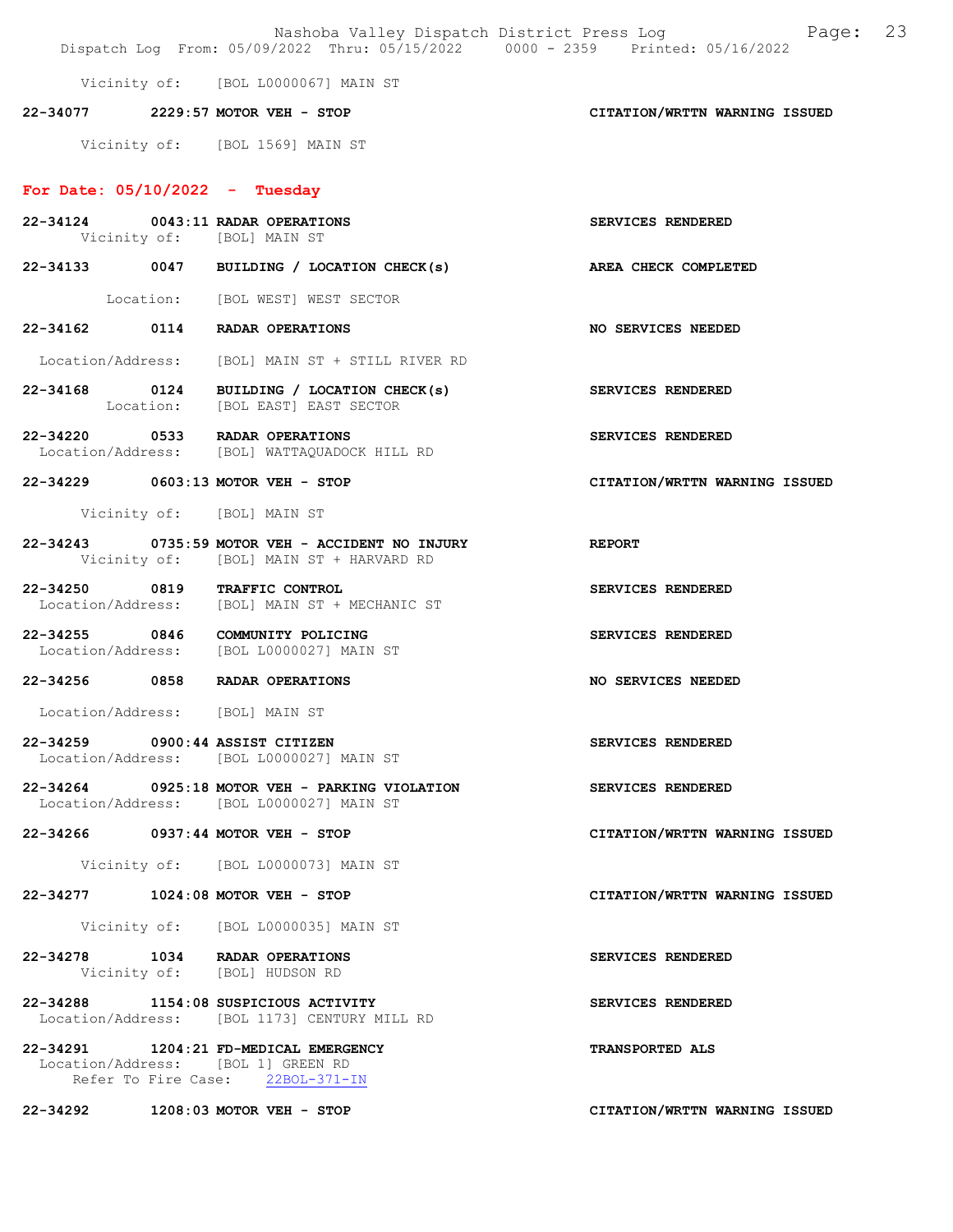|                                  | Nashoba Valley Dispatch District Press Log<br>Dispatch Log From: 05/09/2022 Thru: 05/15/2022 0000 - 2359 Printed: 05/16/2022                | Page:                         | 24 |
|----------------------------------|---------------------------------------------------------------------------------------------------------------------------------------------|-------------------------------|----|
|                                  | Location/Address: [BOL] MAIN ST                                                                                                             |                               |    |
|                                  | 22-34296 1237 RADAR OPERATIONS<br>Location/Address: [BOL] WATTAQUADOCK HILL RD + OLD BAY RD                                                 | SERVICES RENDERED             |    |
| 22-34302 1316:15 FD-INSPECTION   | Location/Address: [BOL 1435] BERLIN RD                                                                                                      | SERVICES RENDERED             |    |
|                                  | 22-34303 1317:36 MOTOR VEH - STOP<br>Vicinity of: [BOL 28] MAIN ST                                                                          | <b>VERBAL WARNING</b>         |    |
|                                  | 22-34307 1331 RADAR OPERATIONS<br>Location/Address: [BOL] FORBUSH MILL RD                                                                   | SERVICES RENDERED             |    |
|                                  | 22-34328 1446:22 MOTOR VEH - ACCIDENT W/INJURY<br>Location/Address: [BOL L0000063] WATTAQUADOCK HILL RD<br>Refer To Fire Case: 22BOL-372-IN | TRANSPORTED ALS               |    |
|                                  | 22-34333 1507 TRAFFIC CONTROL<br>Location/Address: [BOL] MAIN ST + MECHANIC ST                                                              | SERVICES RENDERED             |    |
|                                  | 22-34337 1528:38 MOTOR VEH - STOP                                                                                                           | CITATION/WRTTN WARNING ISSUED |    |
|                                  | Vicinity of: [BOL] WATTAQUADOCK HILL RD + OLD BAY RD                                                                                        |                               |    |
|                                  | 22-34339 1530:52 MOTOR VEH - STOP                                                                                                           | CITATION/WRTTN WARNING ISSUED |    |
|                                  | Vicinity of: [BOL 1242] MAIN ST                                                                                                             |                               |    |
|                                  | 22-34343 1543:21 MOTOR VEH - STOP                                                                                                           | CITATION/WRTTN WARNING ISSUED |    |
|                                  | Vicinity of: [BOL L0000035] MAIN ST                                                                                                         |                               |    |
| Location/Address: [BOL] SUGAR RD | 22-34344 1545 RADAR OPERATIONS                                                                                                              | SERVICES RENDERED             |    |
|                                  | 22-34345 1547:59 MOTOR VEH - STOP                                                                                                           | CITATION/WRTTN WARNING ISSUED |    |
|                                  | Vicinity of: [BOL 1022] SUGAR RD                                                                                                            |                               |    |
|                                  | 22-34348 1553:08 MOTOR VEH - STOP                                                                                                           | CITATION/WRTTN WARNING ISSUED |    |
|                                  | Vicinity of: [BOL] MAIN ST + MECHANIC ST                                                                                                    |                               |    |
|                                  | 22-34353 1610:03 MOTOR VEH - STOP                                                                                                           | CITATION/WRTTN WARNING ISSUED |    |
|                                  | Vicinity of: [BOL L0000035] MAIN ST                                                                                                         |                               |    |
|                                  | 22-34357 1618:25 MOTOR VEH - STOP                                                                                                           | CITATION/WRTTN WARNING ISSUED |    |
|                                  | Vicinity of: [BOL] MAIN ST + MECHANIC ST                                                                                                    |                               |    |
|                                  | 22-34361 1629:14 MOTOR VEH - STOP                                                                                                           | CITATION/WRTTN WARNING ISSUED |    |
|                                  | Vicinity of: [BOL L0000060] MAIN ST                                                                                                         |                               |    |
| 22-34362 1630:32 FOLLOW UP       | Location/Address: [BOL 1125] SARGENT RD                                                                                                     | SERVICES RENDERED             |    |
|                                  | 22-34366 1644:01 MOTOR VEH - STOP                                                                                                           | CITATION/WRTTN WARNING ISSUED |    |
|                                  | Location/Address: [BOL L0000035] MAIN ST                                                                                                    |                               |    |
|                                  | 22-34368 1652:39 MOTOR VEH - STOP                                                                                                           | CITATION/WRTTN WARNING ISSUED |    |
|                                  | Vicinity of: [BOL 1242] MAIN ST                                                                                                             |                               |    |
|                                  | 22-34372 1717:30 MOTOR VEH - STOP                                                                                                           | CITATION/WRTTN WARNING ISSUED |    |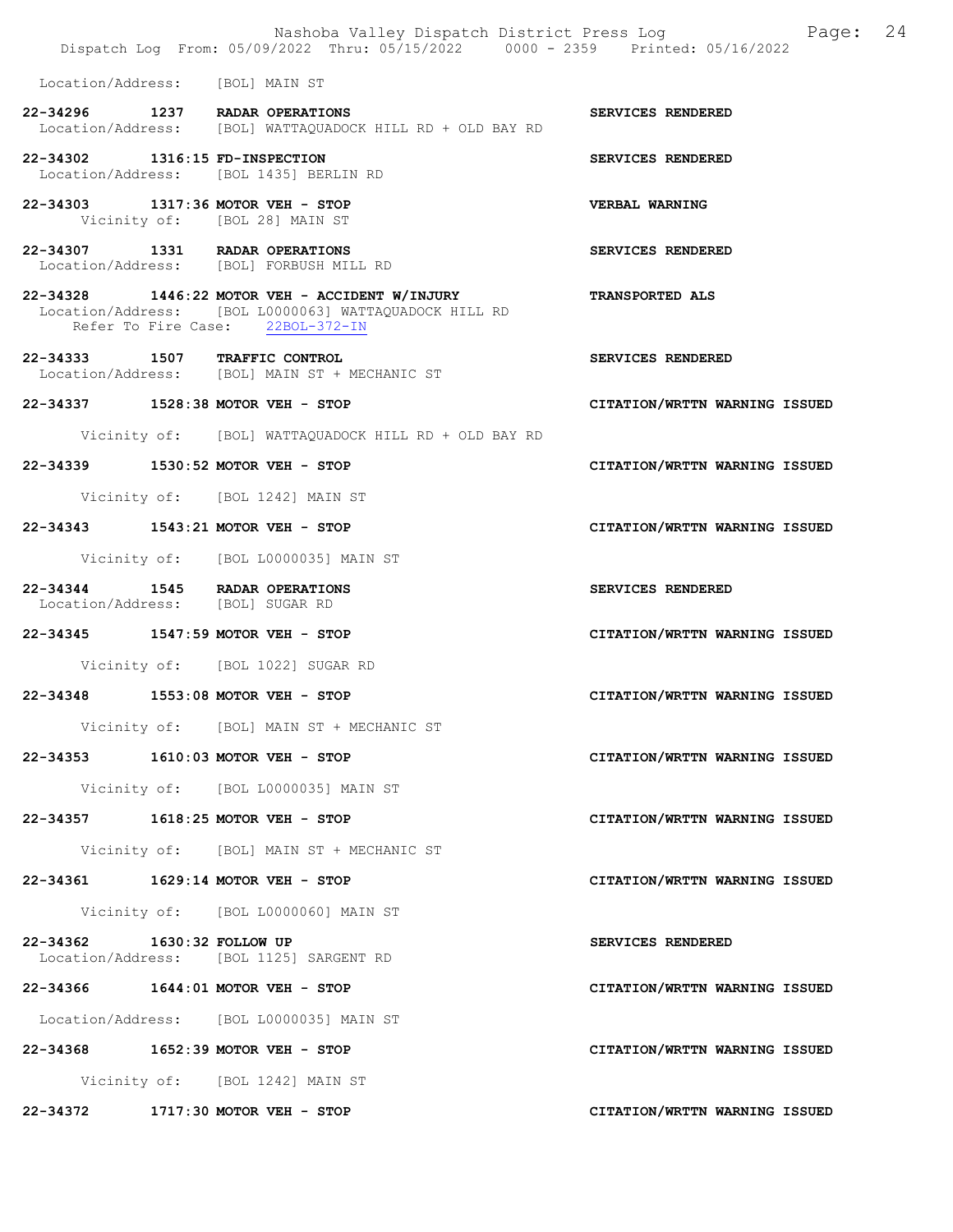|                                                                       |                                                                                                      | 25<br>Nashoba Valley Dispatch District Press Log Nashoba Valley Dispatch District Press Log<br>Dispatch Log From: 05/09/2022 Thru: 05/15/2022 0000 - 2359 Printed: 05/16/2022 |
|-----------------------------------------------------------------------|------------------------------------------------------------------------------------------------------|-------------------------------------------------------------------------------------------------------------------------------------------------------------------------------|
|                                                                       | Vicinity of: [BOL] MAIN ST + MECHANIC ST                                                             |                                                                                                                                                                               |
|                                                                       | $22-34373$ 1722:12 MOTOR VEH - ACCIDENT NO INJURY<br>Location/Address: [BOL] MAIN ST + ROUTE 495 HWY | UNFOUNDED                                                                                                                                                                     |
| 22-34376 1732 RADAR OPERATIONS<br>Location/Address: [BOL] MAIN ST     |                                                                                                      | SERVICES RENDERED                                                                                                                                                             |
| 22-34377 1735:20 MOTOR VEH - STOP                                     |                                                                                                      | CITATION/WRTTN WARNING ISSUED                                                                                                                                                 |
|                                                                       | Vicinity of: [BOL] MAIN ST + MECHANIC ST                                                             |                                                                                                                                                                               |
| 22-34378 1746:03 MOTOR VEH - STOP                                     |                                                                                                      | CITATION/WRTTN WARNING ISSUED                                                                                                                                                 |
|                                                                       | Vicinity of: [BOL] MAIN ST + MECHANIC ST                                                             |                                                                                                                                                                               |
| 22-34379 1753:22 MOTOR VEH - STOP                                     |                                                                                                      | CITATION/WRTTN WARNING ISSUED                                                                                                                                                 |
|                                                                       | Vicinity of: [BOL 1242] MAIN ST                                                                      |                                                                                                                                                                               |
| 22-34384 1824:44 MOTOR VEH - STOP                                     |                                                                                                      | CITATION/WRTTN WARNING ISSUED                                                                                                                                                 |
|                                                                       | Vicinity of: [BOL L0000035] MAIN ST                                                                  |                                                                                                                                                                               |
| 22-34386 1832:50 WELL BEING CHECK<br>Location/Address: [BOL] SUGAR RD |                                                                                                      | SPOKEN TO                                                                                                                                                                     |
| 22-34387 1833:23 WELL BEING CHECK                                     | Location/Address: [BOL 1449] OLD BAY RD                                                              | SPOKEN TO                                                                                                                                                                     |
| 22-34398 2007:46 MOTOR VEH - STOP                                     |                                                                                                      | CITATION/WRTTN WARNING ISSUED                                                                                                                                                 |
|                                                                       | Vicinity of: [BOL L0000044] BALLVILLE RD                                                             |                                                                                                                                                                               |
|                                                                       | 22-34407 2137 BUILDING / LOCATION CHECK(s)                                                           | AREA CHECK COMPLETED                                                                                                                                                          |
|                                                                       | Location/Address: [BOL 785] FORBUSH MILL RD                                                          |                                                                                                                                                                               |
|                                                                       | 22-34409 2140 BUILDING / LOCATION CHECK(s)                                                           | AREA CHECK COMPLETED                                                                                                                                                          |
|                                                                       | Location/Address: [BOL 654] FORBUSH MILL RD                                                          |                                                                                                                                                                               |
| 22-34410<br>2142                                                      | BUILDING / LOCATION CHECK(s)                                                                         | AREA CHECK COMPLETED                                                                                                                                                          |
|                                                                       | Location/Address: [BOL 26] FORBUSH MILL RD                                                           |                                                                                                                                                                               |
| 22-34411 2143                                                         | BUILDING / LOCATION CHECK(s)                                                                         | AREA CHECK COMPLETED                                                                                                                                                          |
| Location/Address:                                                     | [BOL 1] GREEN RD                                                                                     |                                                                                                                                                                               |
| 22-34412 2152                                                         | BUILDING / LOCATION CHECK(s)                                                                         | AREA CHECK COMPLETED                                                                                                                                                          |
| Location/Address:                                                     | [BOL L0000020] FLANAGAN RD                                                                           |                                                                                                                                                                               |
| 22-34414 2154<br>Location:                                            | BUILDING / LOCATION CHECK(s)<br>[BOL] TOWN COMMON                                                    | SERVICES RENDERED                                                                                                                                                             |
| Location/Address:                                                     | 22-34415 2156 BUILDING / LOCATION CHECK(s)<br>[BOL 29] MAIN ST                                       | SERVICES RENDERED                                                                                                                                                             |
| 22-34416<br>2157                                                      | RADAR OPERATIONS                                                                                     | NO SERVICES NEEDED                                                                                                                                                            |
| Location/Address:                                                     | [BOL] MAIN ST                                                                                        |                                                                                                                                                                               |
| 22-34417 2158<br>Location/Address:                                    | BUILDING / LOCATION CHECK(s)<br>[BOL L0000059] MAIN ST                                               | SERVICES RENDERED                                                                                                                                                             |
|                                                                       | 22-34418 2159 BUILDING / LOCATION CHECK(s)<br>Location/Address: [BOL L0000034] MECHANIC ST           | SERVICES RENDERED                                                                                                                                                             |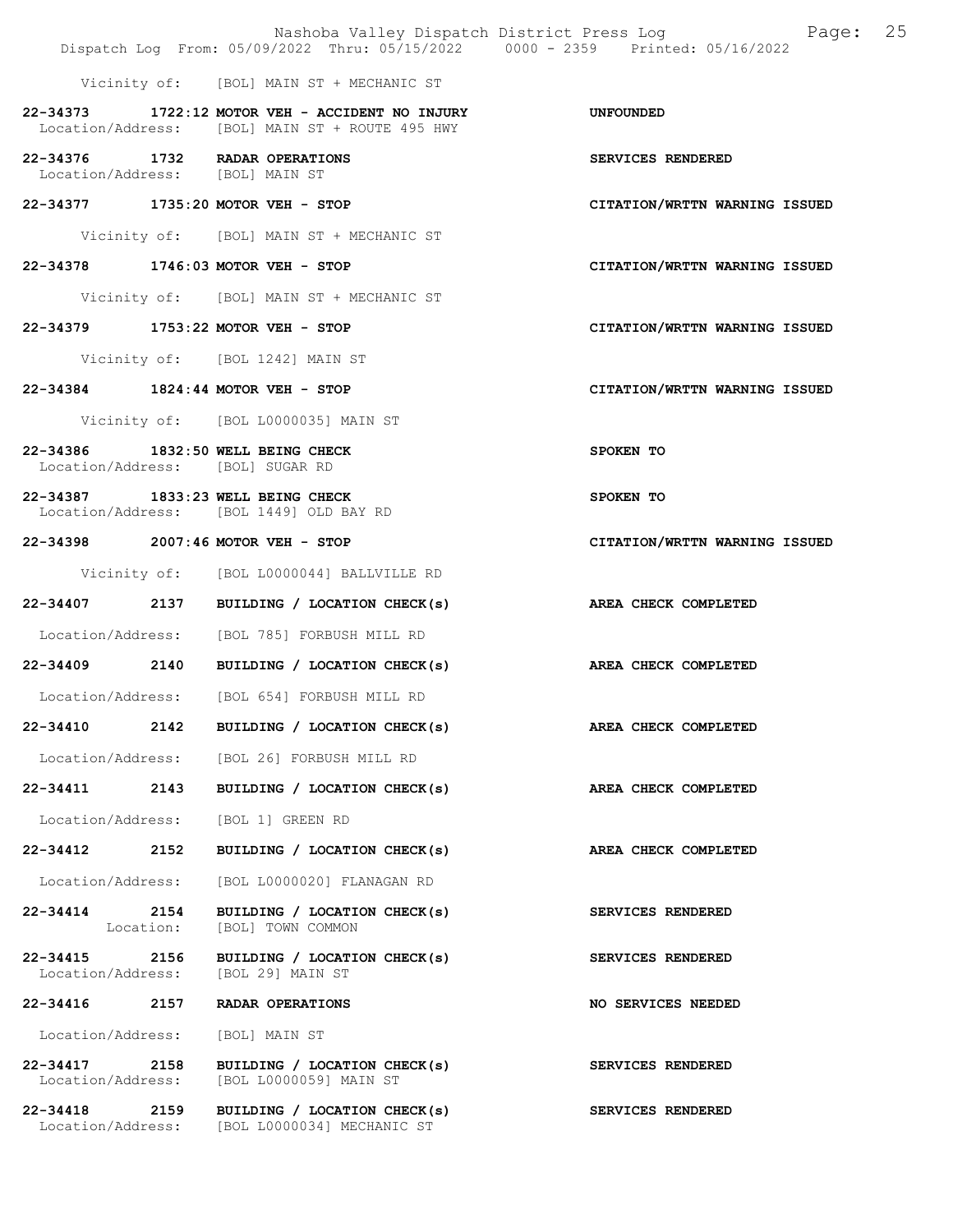22-34420 2201:32 MOTOR VEH - STOP VERBAL WARNING Vicinity of: [BOL] MAIN ST + MECHANIC ST

22-34421 2202 BUILDING / LOCATION CHECK(s) SERVICES RENDERED Location/Address: [BOL L0000037] MECHANIC ST

22-34426 2208 BUILDING / LOCATION CHECK(s) SERVICES RENDERED Location/Address: [BOL L0000070] MAIN ST

22-34428 2213:35 MOTOR VEH - STOP VERBAL WARNING<br>Location/Address: [BOL] MAIN ST + MECHANIC ST Location/Address: [BOL] MAIN ST + MECHANIC ST

22-34430 2220 BUILDING / LOCATION CHECK(s) SERVICES RENDERED Location/Address: [BOL L0000027] MAIN ST

22-34431 2222 BUILDING / LOCATION CHECK(s) SERVICES RENDERED Location/Address: [BOL L0000069] HUDSON RD

22-34434 2329:59 NEIGHBOR COMPLAINT INVESTIGATED Vicinity of: [BOL] WHITCOMB RD

Location/Address: [BOL L0000039] MAIN ST

#### For Date: 05/11/2022 - Wednesday

| 22-34466 0048                   | BUILDING / LOCATION CHECK(s)                                                            | AREA CHECK COMPLETED          |
|---------------------------------|-----------------------------------------------------------------------------------------|-------------------------------|
|                                 | Location: [BOL WEST] WEST SECTOR                                                        |                               |
|                                 | 22-34497 0121 RADAR OPERATIONS                                                          | NO SERVICES NEEDED            |
| Location/Address: [BOL] MAIN ST |                                                                                         |                               |
|                                 | 22-34503 0143 RADAR OPERATIONS                                                          | <b>NO SERVICES NEEDED</b>     |
|                                 | Location/Address: [BOL] MAIN ST                                                         |                               |
|                                 | 22-34512 0210 BUILDING / LOCATION CHECK(s)                                              | AREA CHECK COMPLETED          |
|                                 | Location: [BOL EAST] EAST SECTOR                                                        |                               |
|                                 | 22-34549 0537 RADAR OPERATIONS<br>Location/Address: [BOL 122] LONG HILL RD              | SERVICES RENDERED             |
|                                 | 22-34555 0617 RADAR OPERATIONS                                                          | <b>NO SERVICES NEEDED</b>     |
|                                 | Location/Address: [BOL] WATTAQUADOCK HILL RD                                            |                               |
|                                 | 22-34564 0753 COMMUNITY POLICING<br>Location/Address: [BOL L0000034] MECHANIC ST        | SERVICES RENDERED             |
|                                 | 22-34565 0757:07 COMMUNITY POLICING<br>Location/Address: [BOL 1242] MAIN ST             | SERVICES RENDERED             |
|                                 | 22-34566 0804:30 ALARM - RESIDENTIAL BURGLARY<br>Location/Address: [BOL] WEST BERLIN RD | <b>FALSE ALARM</b>            |
|                                 | 22-34575 0826 TRAFFIC CONTROL<br>Location/Address: [BOL L0000034] MECHANIC ST           | SERVICES RENDERED             |
|                                 | 22-34578 0838 RADAR OPERATIONS<br>Location/Address: [BOL] FORBUSH MILL RD               | SERVICES RENDERED             |
|                                 | 22-34606 1040:27 MOTOR VEH - STOP                                                       | CITATION/WRTTN WARNING ISSUED |
|                                 | Location/Address: [BOL 1027] MAIN ST                                                    |                               |
|                                 | 22-34609 1044:55 FD-MEDICAL EMERGENCY                                                   | <b>TRANSPORTED BLS</b>        |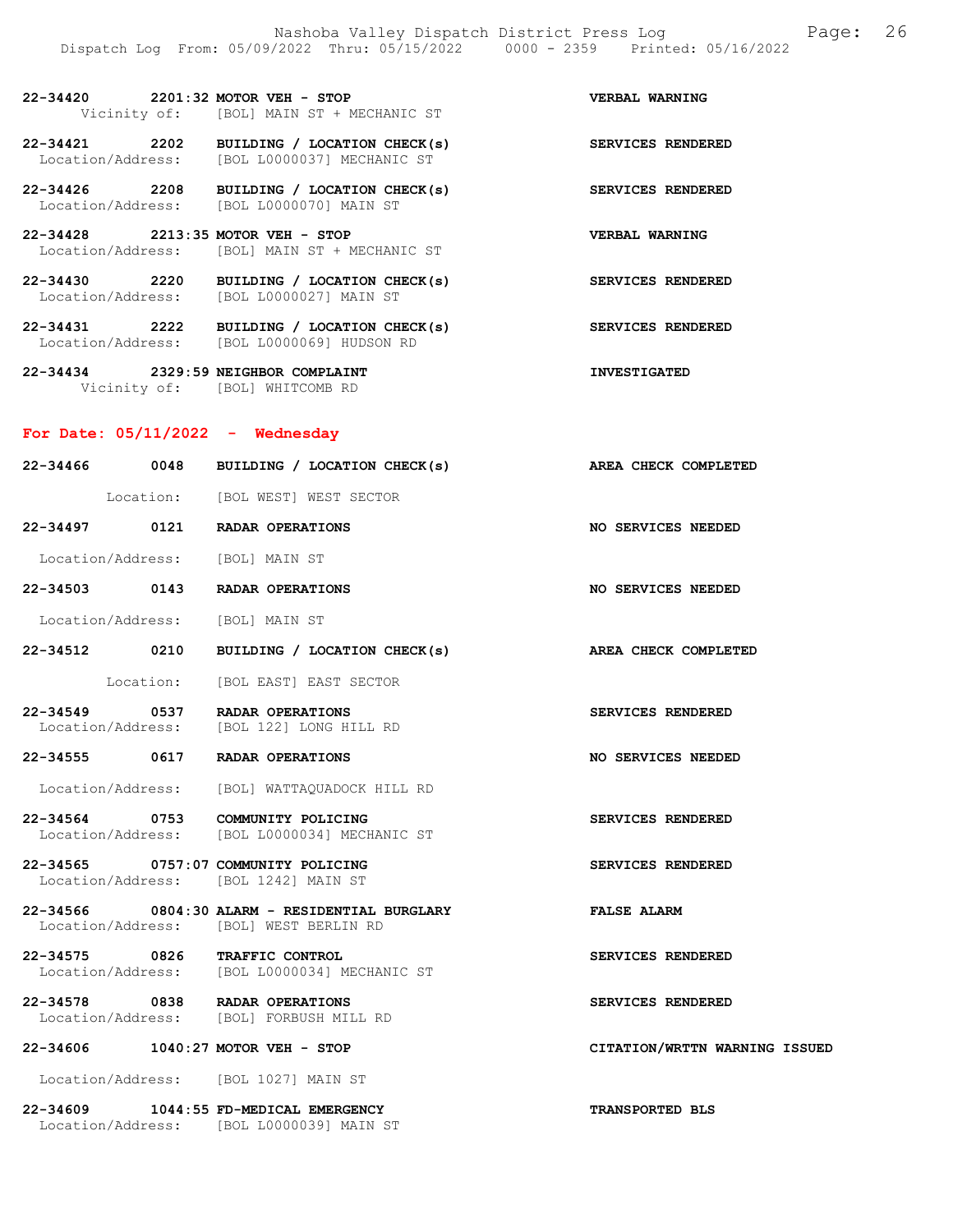Refer To Fire Case: 22BOL-373-IN

- 22-34619 1119:06 GENERAL INFO REPORT Location/Address: [BOL 1] GREEN RD 22-34620 1120:15 VANDALISM REPORT
- Location/Address: [BOL 1] GREEN RD
- 22-34621 1121:47 MOTOR VEH STOP CITATION/WRTTN WARNING ISSUED
- Location/Address: [BOL] MAIN ST
- 22-34626 1139:01 MOTOR VEH STOP VERBAL WARNING<br>Vicinity of: [BOL 654] FORBUSH MILL RD [BOL 654] FORBUSH MILL RD
- 22-34631 1148:36 MOTOR VEH STOP CITATION/WRTTN WARNING ISSUED
	- Vicinity of: [BOL 654] FORBUSH MILL RD
- 22-34632 1200:52 MOTOR VEH STOP CRIMINAL COMPLAINT
- Location/Address: [BOL 626] FORBUSH MILL RD
- 22-34633 1205 RADAR OPERATIONS NO SERVICES NEEDED
- Location/Address: [BOL] MAIN ST
- 22-34638 1231 RADAR OPERATIONS SERVICES RENDERED Location/Address: [BOL] MAIN ST
- 22-34641 1246:17 MOTOR VEH STOP CITATION/WRTTN WARNING ISSUED
	- Vicinity of: [BOL] MAIN ST
- 22-34647 1307:22 MOTOR VEH STOP CITATION/WRTTN WARNING ISSUED
	- Vicinity of: [BOL L0000027] MAIN ST
- 22-34652 1332:54 MOTOR VEH STOP VERBAL WARNING Vicinity of: [BOL 1242] MAIN ST
- 22-34660 1351:29 SUSPICIOUS ACTIVITY Gone on Arrival Location/Address: [BOL] S BOLTON RD
- 22-34673 1515 TRAFFIC CONTROL SERVICES RENDERED<br>Location/Address: [BOL L0000034] MECHANIC ST Location/Address: [BOL L0000034] MECHANIC ST
- 22-34692 1644 COMMUNITY POLICING SERVICES RENDERED Location/Address: [BOL L0000027] MAIN ST
- 22-34697 1654:30 MOTOR VEH PLATE LISTING SERVICES RENDERED Location/Address: [BOL 2] WATTAQUADOCK HILL RD
- 22-34698 1702 COMMUNITY POLICING SERVICES RENDERED Location/Address: [BOL 300] MAIN ST
- 22-34715 1814 RADAR OPERATIONS SERVICES RENDERED<br>Location/Address: [BOL] LONG HILL RD [BOL] LONG HILL RD
- 22-34722 1946 RADAR OPERATIONS SERVICES RENDERED<br>Location/Address: [BOL] MAIN ST Location/Address:
- 22-34724 1952:10 MOTOR VEH STOP CITATION/WRTTN WARNING ISSUED

Vicinity of: [BOL 1284] MAIN ST

#### 22-34725 2000:26 MOTOR VEH - STOP CITATION/WRTTN WARNING ISSUED

Vicinity of: [BOL 1572] MAIN ST

- 
- 

- 
- 
-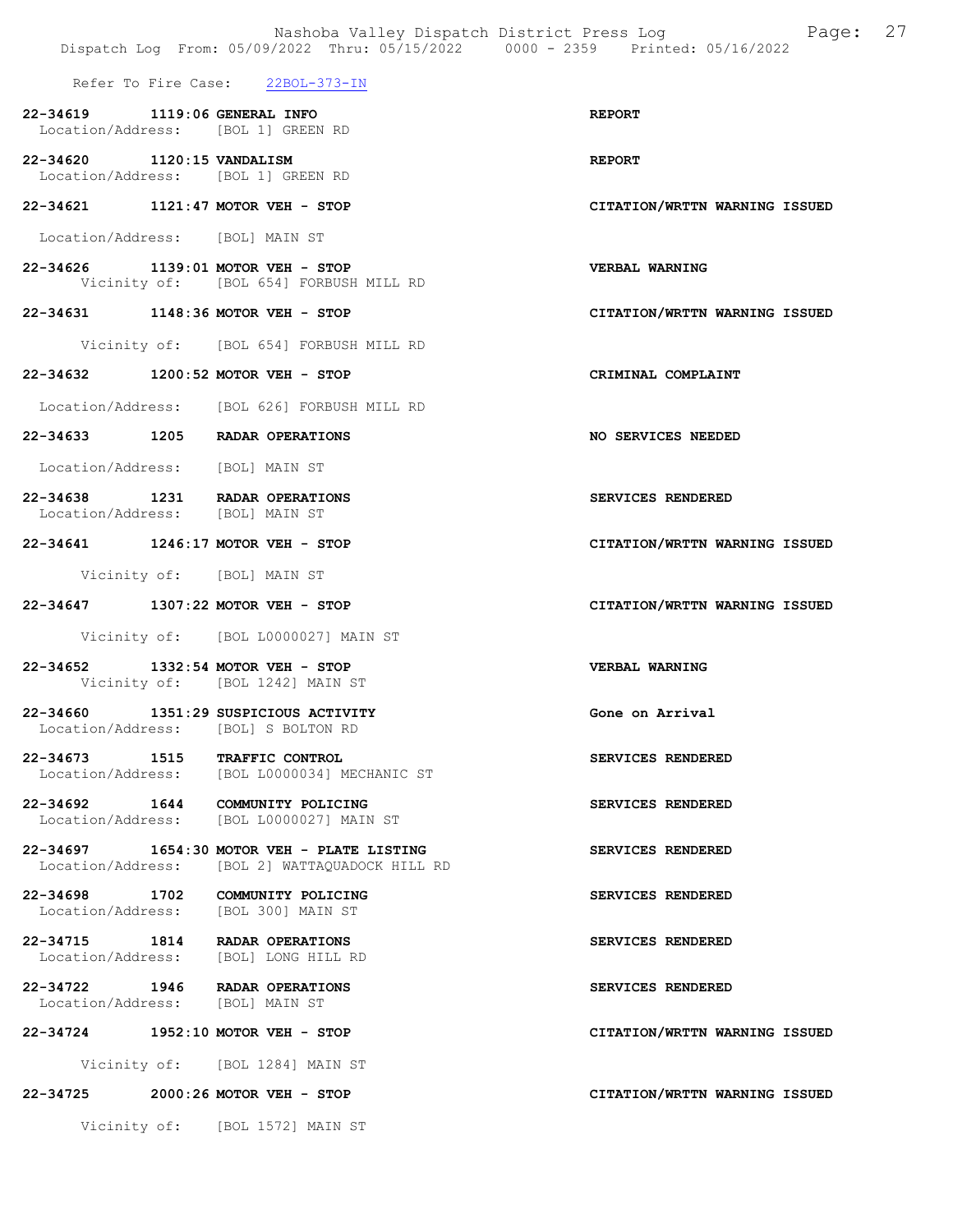|                                   | 22-34726 2001:16 MOTOR VEH - STOP                                                                                           | CITATION/WRTTN WARNING ISSUED |
|-----------------------------------|-----------------------------------------------------------------------------------------------------------------------------|-------------------------------|
|                                   | Vicinity of: [BOL 308] MAIN ST                                                                                              |                               |
|                                   | 22-34734 2021:31 MOTOR VEH - STOP<br>Vicinity of: [BOL L0000067] MAIN ST                                                    | STOP COMPLETED                |
|                                   | 22-34735 2023:05 MOTOR VEH - STOP<br>Location/Address: [BOL L0000070] MAIN ST                                               | <b>VERBAL WARNING</b>         |
|                                   | 22-34736 2026 BUILDING / LOCATION CHECK(s)<br>Location: [BOL EAST] EAST SECTOR                                              | SERVICES RENDERED             |
|                                   | 22-34737 2027:55 MOTOR VEH - STOP                                                                                           | CRIMINAL COMPLAINT            |
|                                   | Location/Address: [BOL L0000057] MAIN ST                                                                                    |                               |
| 22-34742 2056                     | BUILDING / LOCATION CHECK(s)<br>Location/Address: [BOL L0000020] FLANAGAN RD                                                | <b>SERVICES RENDERED</b>      |
| 22-34744 2105                     | BUILDING / LOCATION CHECK(s)                                                                                                | AREA CHECK COMPLETED          |
|                                   | Location/Address: [BOL 1] GREEN RD                                                                                          |                               |
| 22-34745 2107                     | BUILDING / LOCATION CHECK(s) AREA CHECK COMPLETED                                                                           |                               |
| Location/Address:                 | [BOL L0000060] MAIN ST                                                                                                      |                               |
| 22-34746 2109                     | BUILDING / LOCATION CHECK(s)                                                                                                | AREA CHECK COMPLETED          |
|                                   | Location/Address: [BOL 26] FORBUSH MILL RD                                                                                  |                               |
| 22-34747 2110                     | BUILDING / LOCATION CHECK(s)                                                                                                | AREA CHECK COMPLETED          |
|                                   | Location/Address: [BOL 654] FORBUSH MILL RD                                                                                 |                               |
|                                   | 22-34748 2111 BUILDING / LOCATION CHECK(s)                                                                                  | AREA CHECK COMPLETED          |
|                                   | Location/Address: [BOL 785] FORBUSH MILL RD                                                                                 |                               |
| 22-34749 2112                     | BUILDING / LOCATION CHECK(s)                                                                                                | AREA CHECK COMPLETED          |
|                                   | Location/Address: [BOL L0000014] STILL RIVER RD                                                                             |                               |
| 22-34752                          | $2147:09$ ANIMAL CALL<br>Location/Address: [BOL 1223] HARVARD RD                                                            | UNITS ADVISED                 |
|                                   | 22-34753 2149:38 MOTOR VEH - ACCIDENT NO INJURY<br>Vicinity of: [BOL] MAIN ST + EAST END RD<br>Refer To Arrest: 22BOL-15-AR | ARREST(S) MADE                |
| For Date: $05/12/2022 -$ Thursday |                                                                                                                             |                               |
|                                   | $22-34775$ 0036 BIITIDING / LOCATION CHECK(s)                                                                               | AREA CHECK COMPLETED          |

-34775 0036 BUILDING / LOCATION CHECK(s) AREA CHECK COM Location: [BOL WEST] WEST SECTOR 22-34796 0105 RADAR OPERATIONS SERVICES RENDERED Location/Address: [BOL] MAIN ST 22-34806 0115 BUILDING / LOCATION CHECK(s) AREA CHECK COMPLETED Location: [BOL EAST] EAST SECTOR

22-34823 0145 RADAR OPERATIONS SERVICES RENDERED Location/Address: [BOL] MAIN ST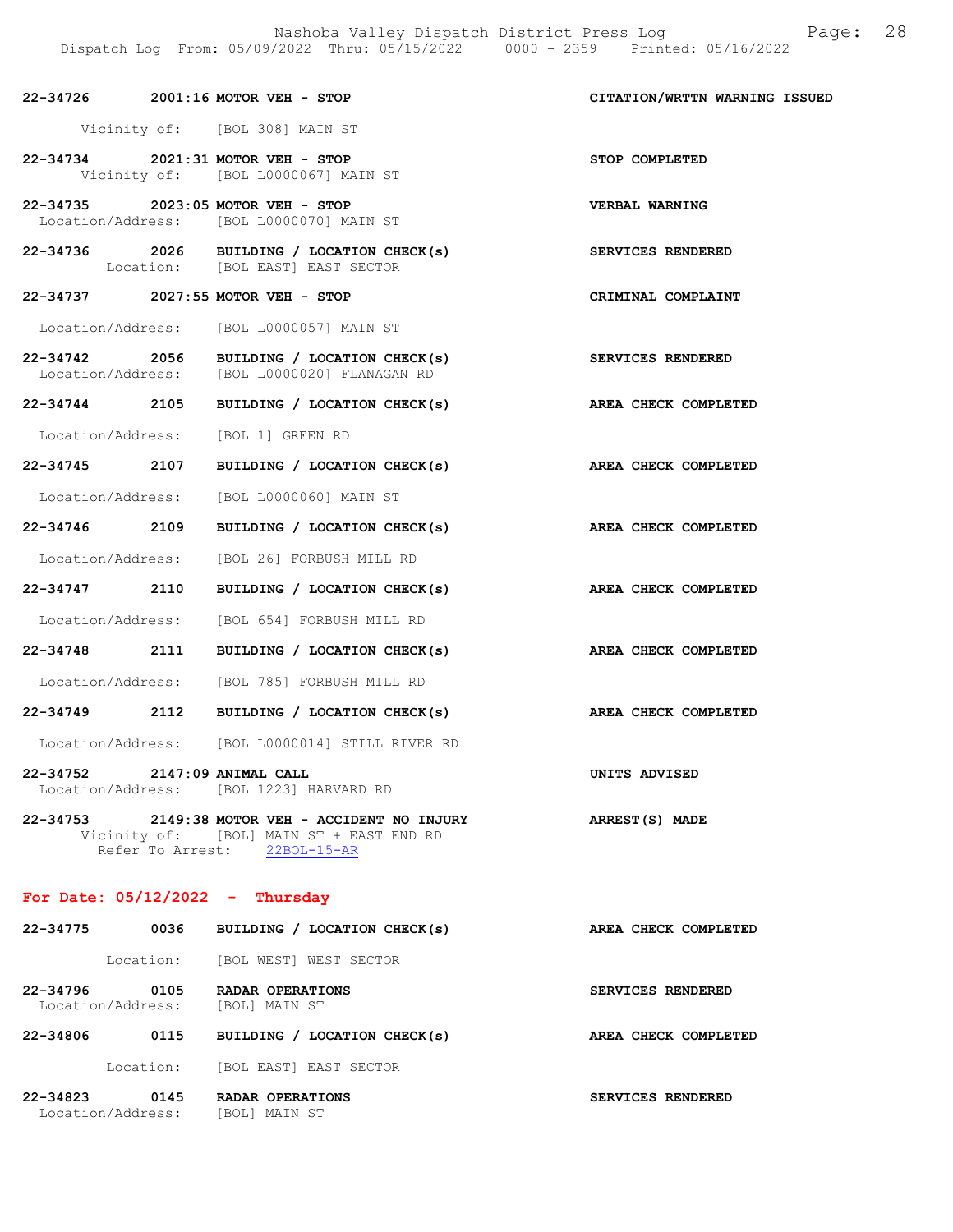Dispatch Log From: 05/09/2022 Thru: 05/15/2022 0000 - 2359 Printed: 05/16/2022 22-34843 0227 BUILDING / LOCATION CHECK(s) AREA CHECK COMPLETED Location/Address: [BOL L0000027] MAIN ST 22-34862 0544 RADAR OPERATIONS SERVICES RENDERED<br>Location/Address: [BOL] WATTAQUADOCK HILL RD Location/Address: [BOL] WATTAQUADOCK HILL RD 22-34865 0557:50 MOTOR VEH - STOP VERBAL WARNING Location/Address: [BOL] WATTAQUADOCK HILL RD + OLD BAY RD 22-34868 0609:04 MOTOR VEH - STOP VERBAL WARNING Location/Address: [BOL] MAIN ST + MECHANIC ST 22-34869 0611 RADAR OPERATIONS SERVICES RENDERED Location/Address: [BOL] WATTAQUADOCK HILL RD + LANCASTER RD 22-34871 0613:33 MOTOR VEH - STOP VERBAL WARNING Location/Address: [BOL] WATTAQUADOCK HILL RD + SARGENT RD 22-34874 0622:46 MOTOR VEH - STOP<br>Vicinity of: [BOL 1086] WATTAQUADOCK HILL RD<br>Vicinity of: [BOL 1086] WATTAQUADOCK HILL RD Vicinity of: [BOL 1086] WATTAQUADOCK HILL RD 22-34879 0635:30 MOTOR VEH - STOP VERBAL WARNING Vicinity of: [BOL] WATTAQUADOCK HILL RD + SARGENT RD 22-34881 0641:38 MOTOR VEH - STOP VERBAL WARNING Vicinity of: [BOL 902] MAIN ST 22-34893 0803:19 MOTOR VEH - ACCIDENT HIT & RUN REPORT Vicinity of: [BOL] LONG HILL RD 22-34899 0825 TRAFFIC CONTROL SERVICES RENDERED Location/Address: [BOL] MAIN ST + MECHANIC ST 22-34931 0930:00 FIREARMS LICENSING SERVICES RENDERED Location/Address: [BOL 2] WATTAQUADOCK HILL RD 22-34926 1010:57 ANIMAL CALL REFERRED TO OTHER AGENCY Vicinity of: [BOL] S BOLTON RD + SPECTACLE HILL RD 22-34934 1045:03 FD-SERVICE CALL NOTIFIED Location/Address: [BOL 1494] QUAKER LN 22-34943 1115 RADAR OPERATIONS SERVICES RENDERED Location/Address: [BOL] FORBUSH MILL RD 22-34950 1141:25 MOTOR VEH - STOP CITATION/WRTTN WARNING ISSUED Location/Address: [BOL 654] FORBUSH MILL RD 22-34952 1157:42 MOTOR VEH - STOP CITATION/WRTTN WARNING ISSUED Vicinity of: [BOL 29] MAIN ST 22-34953 1202:46 MOTOR VEH - STOP CITATION/WRTTN WARNING ISSUED Vicinity of: [BOL 300] MAIN ST 22-34956 1213 RADAR OPERATIONS SERVICES RENDERED Location/Address: [BOL] MAIN ST 22-34958 1224:49 LARCENY/ FORGERY/ FRAUD<br>Location/Address: [BOL 2] WATTAQUADOCK HILL RD [BOL 2] WATTAQUADOCK HILL RD 22-34960 1238 BUILDING / LOCATION CHECK(s) AREA CHECK COMPLETED Location/Address: [BOL] ROCKY DUNDEE RD

Nashoba Valley Dispatch District Press Log Page: 29

22-34964 1258:21 WELL BEING CHECK TRANSPORTED BLS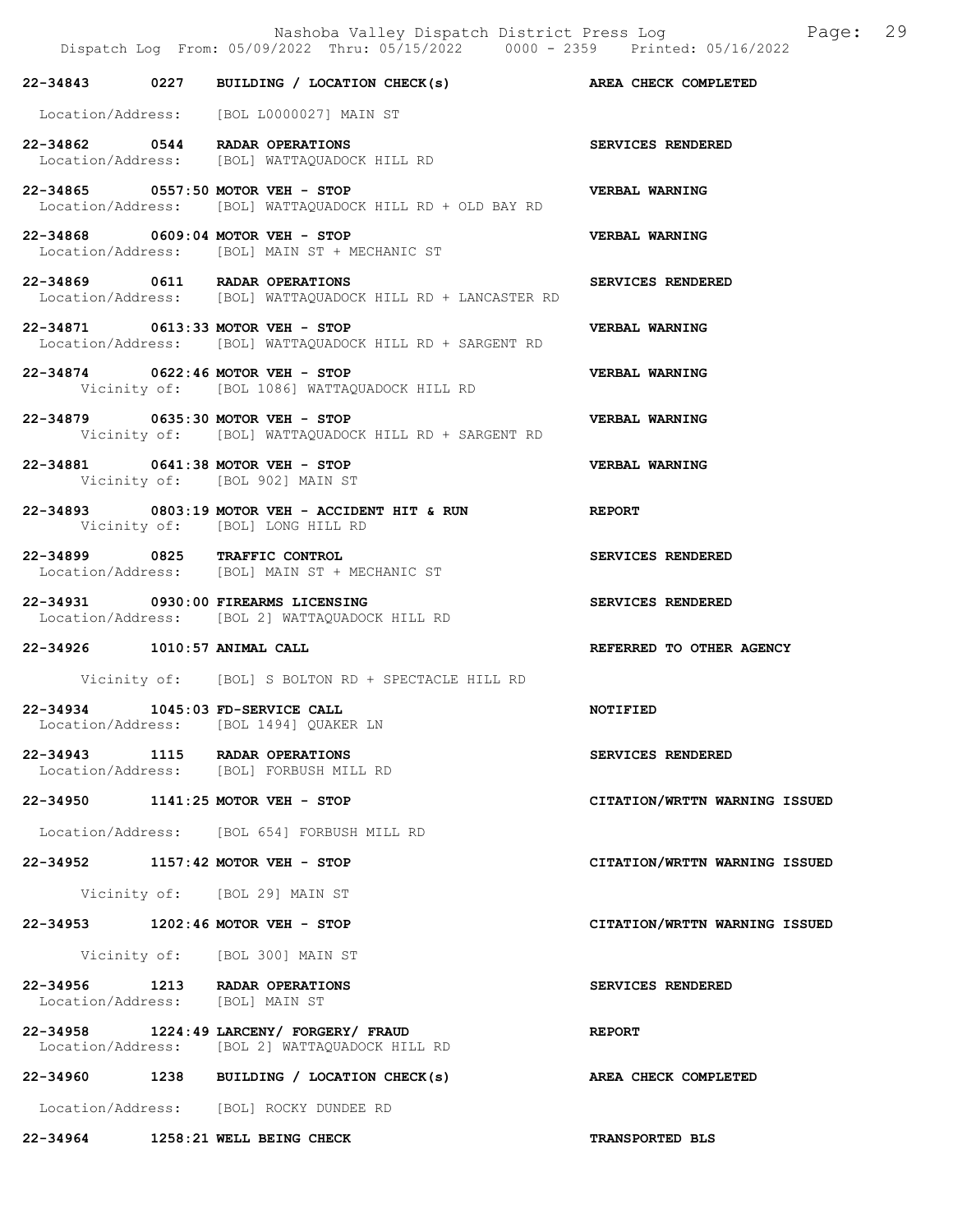|                                                                              | Nashoba Valley Dispatch District Press Log<br>Dispatch Log From: 05/09/2022 Thru: 05/15/2022 0000 - 2359 Printed: 05/16/2022 | Page: 30                      |
|------------------------------------------------------------------------------|------------------------------------------------------------------------------------------------------------------------------|-------------------------------|
|                                                                              | Location/Address: [BOL L0000037] MECHANIC ST<br>Refer To Fire Case: 22BOL-375-IN                                             |                               |
| 22-34986 1509:53 GENERAL INFO                                                | Location/Address: [BOL 675] WATTAQUADOCK HILL RD                                                                             | UNITS ADVISED                 |
| Location/Address: [BOL] SARGENT RD                                           | 22-35003 1619:17 REQUEST TO SPEAK TO AN OFFICER                                                                              | SPOKEN TO                     |
| 22-35019 1722:22 MOTOR VEH - STOP<br>Location/Address: [BOL B21] MAIN ST     |                                                                                                                              | VERBAL WARNING                |
| 22-35023 1735:54 MOTOR VEH - STOP                                            |                                                                                                                              | CITATION/WRTTN WARNING ISSUED |
| Location/Address: [BOL 964] MAIN ST                                          |                                                                                                                              |                               |
| 22-35033 1823 COMMUNITY POLICING                                             | Location/Address: [BOL L0000027] MAIN ST                                                                                     | SERVICES RENDERED             |
| 22-35040 1904:23 ROAD HAZARDS<br>Location/Address: [BOL] MAIN ST             |                                                                                                                              | <b>UNFOUNDED</b>              |
|                                                                              | 22-35065 2206 BUILDING / LOCATION CHECK(s)<br>Location/Address: [BOL L0000020] FLANAGAN RD                                   | SERVICES RENDERED             |
|                                                                              | 22-35067 2213 BUILDING / LOCATION CHECK(s)                                                                                   | AREA CHECK COMPLETED          |
| Location/Address: [BOL 1] GREEN RD                                           |                                                                                                                              |                               |
|                                                                              | $22-35068$ 2216 BUILDING / LOCATION CHECK(s)                                                                                 | AREA CHECK COMPLETED          |
|                                                                              | Location/Address: [BOL L0000060] MAIN ST                                                                                     |                               |
| 22-35069 2217                                                                | BUILDING / LOCATION CHECK(s) AREA CHECK COMPLETED                                                                            |                               |
|                                                                              | Location/Address: [BOL 26] FORBUSH MILL RD                                                                                   |                               |
| 22-35071 2225:49 SUSPICIOUS ACTIVITY<br>Location/Address: [BOL 83] WILDER RD |                                                                                                                              | SPOKEN TO                     |
|                                                                              | 22-35073 2242 BUILDING / LOCATION CHECK(s)                                                                                   | AREA CHECK COMPLETED          |
|                                                                              | Location/Address: [BOL 654] FORBUSH MILL RD                                                                                  |                               |
|                                                                              | 22-35074 2243 BUILDING / LOCATION CHECK(s)                                                                                   | AREA CHECK COMPLETED          |
|                                                                              | Location/Address: [BOL 785] FORBUSH MILL RD                                                                                  |                               |
| 22-35076 2244:32 ANIMAL CALL                                                 | Vicinity of: [BOL 405] WATTAQUADOCK HILL RD                                                                                  | SERVICES RENDERED             |
|                                                                              | 22-35075 2245 BUILDING / LOCATION CHECK(s)                                                                                   | AREA CHECK COMPLETED          |
|                                                                              | Location/Address: [BOL L0000014] STILL RIVER RD                                                                              |                               |
| For Date: $05/13/2022 -$ Friday                                              |                                                                                                                              |                               |
| 22-35081<br>0013<br>Location/Address: [BOL] MAIN ST                          | RADAR OPERATIONS                                                                                                             | SERVICES RENDERED             |
|                                                                              | 22-35103 0058 BUILDING / LOCATION CHECK(s)                                                                                   | AREA CHECK COMPLETED          |
|                                                                              | Location: [BOL EAST] EAST SECTOR                                                                                             |                               |
| $22 - 35104$<br>0059                                                         | BUILDING / LOCATION CHECK(s)                                                                                                 | AREA CHECK COMPLETED          |

Location: [BOL WEST] WEST SECTOR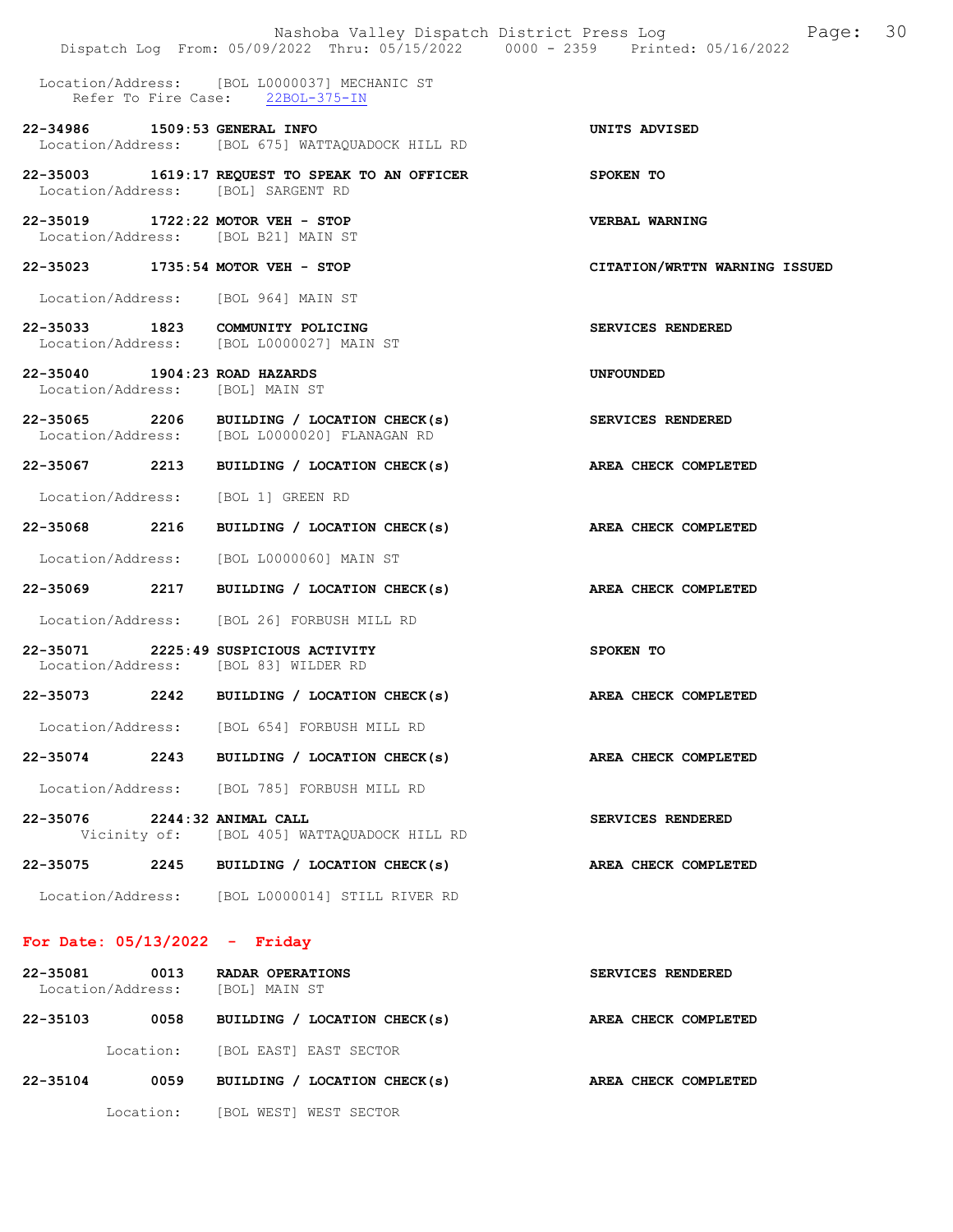|                                                                   | Nashoba Valley Dispatch District Press Log Fage: 31<br>Dispatch Log From: 05/09/2022 Thru: 05/15/2022 0000 - 2359 Printed: 05/16/2022 |                                |  |
|-------------------------------------------------------------------|---------------------------------------------------------------------------------------------------------------------------------------|--------------------------------|--|
| 22-35128 0128 RADAR OPERATIONS<br>Location/Address: [BOL] MAIN ST |                                                                                                                                       | SERVICES RENDERED              |  |
| 22-35180 0549 RADAR OPERATIONS                                    | Location/Address: [BOL] WATTAQUADOCK HILL RD                                                                                          | SERVICES RENDERED              |  |
| 22-35182 0606:05 MOTOR VEH - STOP                                 | Vicinity of: [BOL 675] WATTAQUADOCK HILL RD                                                                                           | <b>VERBAL WARNING</b>          |  |
| 22-35183 0606 RADAR OPERATIONS                                    |                                                                                                                                       | NO SERVICES NEEDED             |  |
|                                                                   | Location/Address: [BOL] WATTAQUADOCK HILL RD + LANCASTER RD                                                                           |                                |  |
| 22-35185 0611:48 MOTOR VEH - STOP                                 | Vicinity of: [BOL] WATTAQUADOCK HILL RD + SAWYER RD                                                                                   | VERBAL WARNING                 |  |
| 22-35187 0622:04 MOTOR VEH - STOP                                 | Location/Address: [BOL 675] WATTAQUADOCK HILL RD                                                                                      | <b>VERBAL WARNING</b>          |  |
| 22-35190 0623:07 MOTOR VEH - STOP                                 | Vicinity of: [BOL] WATTAQUADOCK HILL RD + SARGENT RD                                                                                  | VERBAL WARNING                 |  |
| 22-35207 0825 TRAFFIC CONTROL                                     | Location/Address: [BOL L0000034] MECHANIC ST                                                                                          | SERVICES RENDERED              |  |
|                                                                   | 22-35211 0840 RADAR OPERATIONS<br>Location/Address: [BOL] FORBUSH MILL RD                                                             | SERVICES RENDERED              |  |
| 22-35217 0859 COMMUNITY POLICING                                  | Location/Address: [BOL L0000027] MAIN ST                                                                                              | SERVICES RENDERED              |  |
| 22-35220 0905 RADAR OPERATIONS                                    | Location/Address: [BOL] WATTAQUADOCK HILL RD                                                                                          | SERVICES RENDERED              |  |
|                                                                   | 22-35224 0914 RADAR OPERATIONS<br>Location/Address: [BOL] SUGAR RD + GOLDEN RUN RD                                                    | SERVICES RENDERED              |  |
| 22-35229 0919:40 MOTOR VEH - STOP                                 |                                                                                                                                       | CITATION/WRTTN WARNING ISSUED  |  |
|                                                                   | Vicinity of: [BOL B21] MAIN ST                                                                                                        |                                |  |
| 22-35233 0934:42 MOTOR VEH - STOP                                 |                                                                                                                                       | CITATION/WRTTN WARNING ISSUED  |  |
|                                                                   | Vicinity of: [BOL 58] SUGAR RD                                                                                                        |                                |  |
| 22-35244 1008:02 MOTOR VEH - STOP                                 |                                                                                                                                       | CITATION/WRTTN WARNING ISSUED  |  |
|                                                                   | Vicinity of: [BOL] SUGAR RD + POWDER HILL RD                                                                                          |                                |  |
|                                                                   | 22-35250 1029:13 MOTOR VEH - COMPLAINT<br>Location/Address: [BOL] WATTAQUADOCK HILL RD                                                | NEGATIVE CONTACT               |  |
|                                                                   | 22-35254 1048:50 FD-MEDICAL EMERGENCY                                                                                                 | <b>TRANSPORTED ALS</b>         |  |
|                                                                   | Location/Address: [BOL 499] CENTURY MILL RD<br>Refer To Fire Case: 22BOL-378-IN                                                       |                                |  |
| 22-35270 1220:56 FD-BRUSH FIRE                                    |                                                                                                                                       | SEARCHED AREA, NEGATIVE RESULT |  |
|                                                                   | Location/Address: [BOL 828] FORBUSH MILL RD<br>Refer To Fire Case: 22BOL-379-IN                                                       |                                |  |
|                                                                   | 22-35285 1345:35 SUSPICIOUS ACTIVITY<br>Location/Address: [BOL 1351] S BOLTON RD                                                      | SPOKEN TO                      |  |
| 22-35295 1420:22 TRAFFIC CONTROL<br>Vicinity of: [BOL 1] GREEN RD |                                                                                                                                       | SERVICES RENDERED              |  |
|                                                                   | 22-35310 1624:49 MOTOR VEH - ACCIDENT HIT & RUN<br>Location/Address: [BOL] SUGAR RD + GOLDEN RUN RD                                   | <b>REPORT</b>                  |  |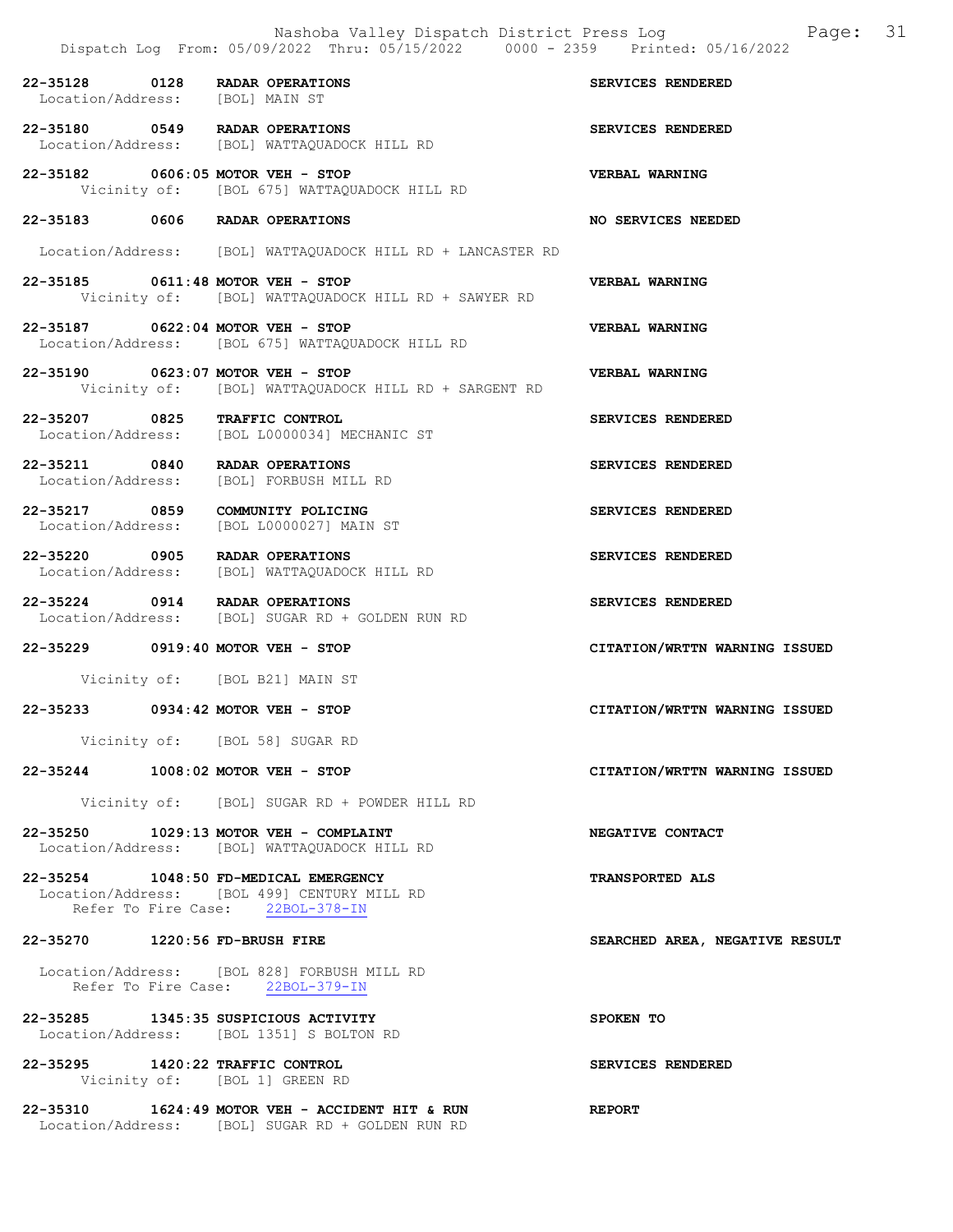|               | 22-35316 1641 RADAR OPERATIONS                                                        | NO SERVICES NEEDED            |
|---------------|---------------------------------------------------------------------------------------|-------------------------------|
|               | Location/Address: [BOL] MAIN ST                                                       |                               |
| 22-35343 2100 | BUILDING / LOCATION CHECK(s)                                                          | AREA CHECK COMPLETED          |
|               | Location/Address: [BOL L0000059] MAIN ST                                              |                               |
| 22-35344 2103 | BUILDING / LOCATION CHECK(s)                                                          | AREA CHECK COMPLETED          |
|               | Location/Address: [BOL L0000034] MECHANIC ST                                          |                               |
| 22-35345 2103 | BUILDING / LOCATION CHECK(s)                                                          | AREA CHECK COMPLETED          |
|               | Location/Address: [BOL L0000037] MECHANIC ST                                          |                               |
| 22-35346 2105 | BUILDING / LOCATION CHECK(s)                                                          | AREA CHECK COMPLETED          |
|               | Location/Address: [BOL L0000070] MAIN ST                                              |                               |
| 22-35348 2108 | BUILDING / LOCATION CHECK(s)                                                          | AREA CHECK COMPLETED          |
|               | Location/Address: [BOL L0000027] MAIN ST                                              |                               |
| 22-35349 2109 | BUILDING / LOCATION CHECK(s)                                                          | AREA CHECK COMPLETED          |
|               | Location/Address: [BOL L0000052] MAIN ST                                              |                               |
| 22-35350 2110 | BUILDING / LOCATION CHECK(s)                                                          | AREA CHECK COMPLETED          |
|               | Location/Address: [BOL L0000069] HUDSON RD                                            |                               |
| 22-35351 2121 | BUILDING / LOCATION CHECK(s)                                                          | AREA CHECK COMPLETED          |
|               | Location: [BOL WEST] WEST SECTOR                                                      |                               |
|               | 22-35353 2124 BUILDING / LOCATION CHECK(s)                                            | AREA CHECK COMPLETED          |
|               | Location/Address: [BOL 29] MAIN ST                                                    |                               |
|               | 22-35356 2148:30 MOTOR VEH - STOP                                                     | CITATION/WRTTN WARNING ISSUED |
|               | Vicinity of: [BOL L0000073] MAIN ST                                                   |                               |
|               | 22-35364 2320 RADAR OPERATIONS<br>Location/Address: [BOL] MAIN ST                     | SERVICES RENDERED             |
|               | 22-35365 2330:15 MOTOR VEH - STOP<br>Vicinity of: [BOL 982] MAIN ST                   | VERBAL WARNING                |
|               | 22-35366 2333:59 MOTOR VEH - STOP<br>Vicinity of: [BOL] MAIN ST + HARVARD RD          | VERBAL WARNING                |
|               | 22-35367 2340:35 MOTOR VEH - STOP<br>Vicinity of: [BOL L0000055] WATTAQUADOCK HILL RD | VERBAL WARNING                |
|               | 22-35369 2350 RADAR OPERATIONS<br>Location/Address: [BOL] MAIN ST                     | SERVICES RENDERED             |
|               | 22-35374 2352:41 MOTOR VEH - STOP<br>Vicinity of: [BOL] MAIN ST + GREEN RD            | VERBAL WARNING                |
|               | For Date: $05/14/2022 -$ Saturday                                                     |                               |

| 22-35402 | 0044      | BUILDING / LOCATION CHECK(s) | AREA CHECK COMPLETED |
|----------|-----------|------------------------------|----------------------|
|          | Location: | [BOL EAST] EAST SECTOR       |                      |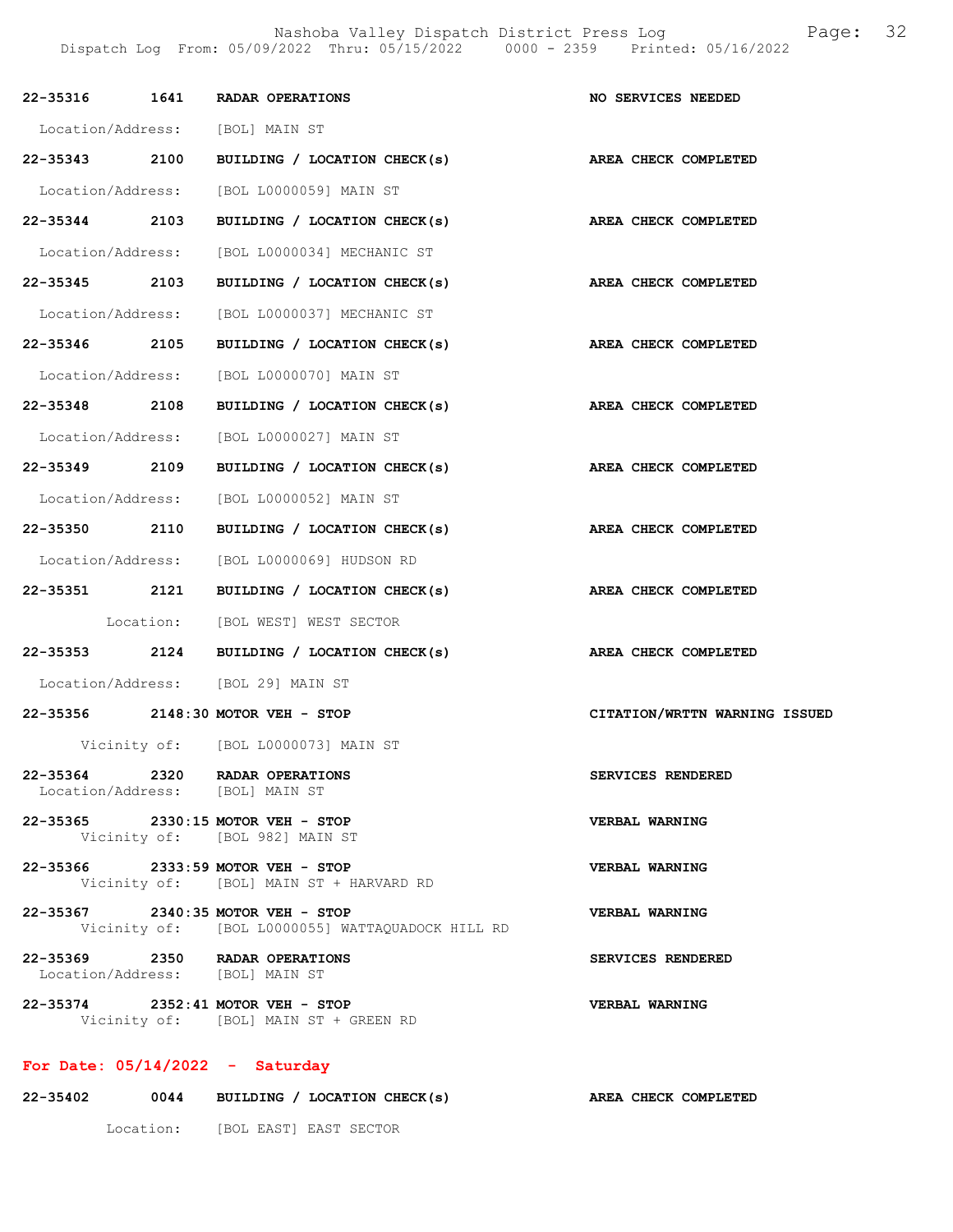# 22-35406 0049 BUILDING / LOCATION CHECK(s) AREA CHECK COMPLETED Location: [BOL WEST] WEST SECTOR 22-35434 0118:35 MOTOR VEH - STOP VERBAL WARNING Location/Address: [BOL 1720] MAIN ST 22-35445 0131:04 MOTOR VEH - STOP VERBAL WARNING<br>Vicinity of: [BOL] MAIN ST Vicinity of: 22-35467 0156:54 MOTOR VEH - STOP<br>Vicinity of: [BOL] MAIN ST [BOL] MAIN ST 22-35501 0557 RADAR OPERATIONS SERVICES RENDERED Location/Address: [BOL] HUDSON RD 22-35522 0809:18 PROPERTY - Found or Lost SERVICES RENDERED Location/Address: [BOL L0000027] MAIN ST 22-35524 0832:12 DISTURBANCE INVESTIGATED Vicinity of: [BOL] MAIN ST 22-35550 1002:04 FD-MEDICAL EMERGENCY TRANSPORTED BLS Location/Address: [BOL 1] GREEN RD Refer To Fire Case: 22BOL-381-IN 22-35583 1211:47 ASSIST OTHER AGENCY REFERRED TO OTHER AGENCY Vicinity of: [BOL 17] ROUTE 495 SOUTH HWY 22-35595 1336 RADAR OPERATIONS SERVICES RENDERED Location/Address: [BOL L0000067] MAIN ST 22-35597 1346:25 Property Damage REPORT Location/Address: [BOL] MEADOW RD 22-35613 1522:46 COOKING FIRE REQUEST NOTIFIED Location/Address: [BOL 1158] WHITCOMB RD 22-35615 1533:14 BUILDING / LOCATION CHECK(s) AREA CHECK COMPLETED Location/Address: [BOL L0000063] WATTAQUADOCK HILL RD 22-35618 1553:27 MOTOR VEH - PLATE LISTING NOTIFIED Location/Address: [BOL 2] WATTAQUADOCK HILL RD 22-35619 1556 BUILDING / LOCATION CHECK(s) AREA CHECK COMPLETED Location/Address: [BOL L0000055] WATTAQUADOCK HILL RD 22-35620 1601:07 MOTOR VEH - ACCIDENT W/INJURY TRANSPORTED BLS Vicinity of: [BOL 1628] ROUTE 495 NORTH HWY Refer To Fire Case: 22BOL-383-IN Refer To Fire Case: 22HAR-110-IN 22-35631 1617:03 GENERAL INFO UNITS ADVISED Location/Address: [BOL 1427] QUAKER LN 22-35626 1637 COMMUNITY POLICING SERVICES RENDERED Location/Address: [BOL L0000027] MAIN ST 22-35632 1718:27 MOTOR VEH - ACCIDENT W/INJURY REPORT Location/Address: [BOL] MAIN ST + HARVARD RD Refer To Fire Case: 22BOL-384-IN

22-35640 1802:02 ANIMAL CALL UNITS ADVISED Location/Address: [BOL 1198] MAIN ST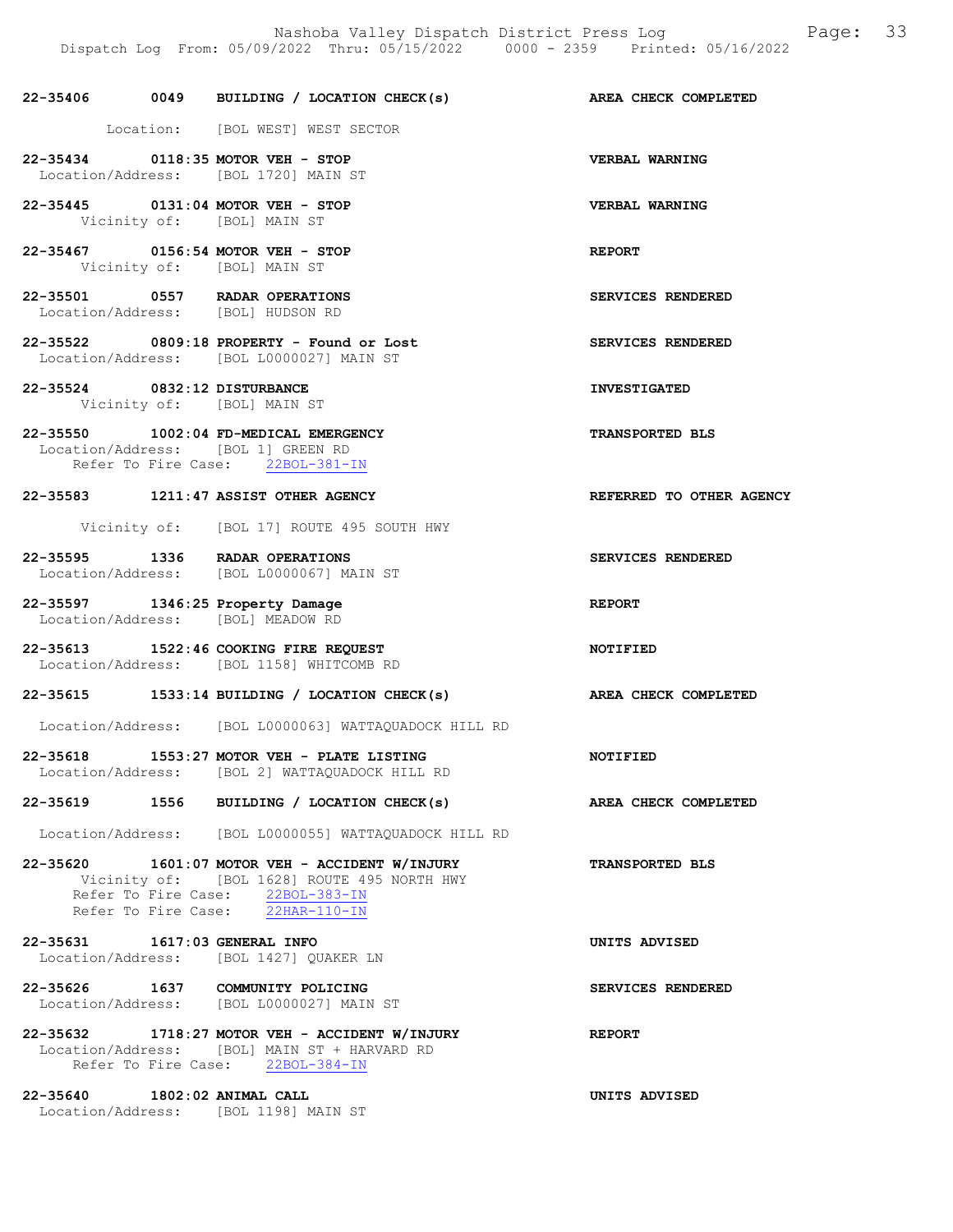22-35656 1954 BUILDING / LOCATION CHECK(s) AREA CHECK COMPLETED Location: [BOL] CENTURY MILL ESTATES 22-35678 2143 BUILDING / LOCATION CHECK(s) AREA CHECK COMPLETED Location/Address: [BOL 1242] MAIN ST 22-35679 2144 BUILDING / LOCATION CHECK(s) AREA CHECK COMPLETED Location/Address: [BOL L0000034] MECHANIC ST 22-35681 2146 BUILDING / LOCATION CHECK(s) AREA CHECK COMPLETED Location/Address: [BOL L0000037] MECHANIC ST 22-35682 2147 BUILDING / LOCATION CHECK(s) ACCIDENTAL 911 CALL Location/Address: [BOL L0000070] MAIN ST 22-35684 2148 BUILDING / LOCATION CHECK(s) AREA CHECK COMPLETED Location/Address: [BOL 1586] MAIN ST 22-35699 2220 BUILDING / LOCATION CHECK(s) AREA CHECK COMPLETED Location/Address: [BOL 675] WATTAQUADOCK HILL RD 22-35700 2221 BUILDING / LOCATION CHECK(s) AREA CHECK COMPLETED Location/Address: [BOL 29] MAIN ST 22-35702 2222 BUILDING / LOCATION CHECK(s) AREA CHECK COMPLETED Location/Address: [BOL L0000020] FLANAGAN RD 22-35703 2229 BUILDING / LOCATION CHECK(s) AREA CHECK COMPLETED

 Location/Address: [BOL 1] GREEN RD 22-35704 2232 BUILDING / LOCATION CHECK(s) AREA CHECK COMPLETED

Location/Address: [BOL L0000060] MAIN ST

Location/Address: [BOL 26] FORBUSH MILL RD

 Location/Address: [BOL 654] FORBUSH MILL RD 22-35707 2236 BUILDING / LOCATION CHECK(s) AREA CHECK COMPLETED Location/Address: [BOL 785] FORBUSH MILL RD

22-35708 2237 BUILDING / LOCATION CHECK(s) AREA CHECK COMPLETED Location/Address: [BOL L0000014] STILL RIVER RD 22-35709 2244 BUILDING / LOCATION CHECK(s) AREA CHECK COMPLETED Location/Address: [BOL L0000027] MAIN ST

22-35705 2233 BUILDING / LOCATION CHECK(s) AREA CHECK COMPLETED

22-35706 2235 BUILDING / LOCATION CHECK(s) AREA CHECK COMPLETED

For Date: 05/15/2022 - Sunday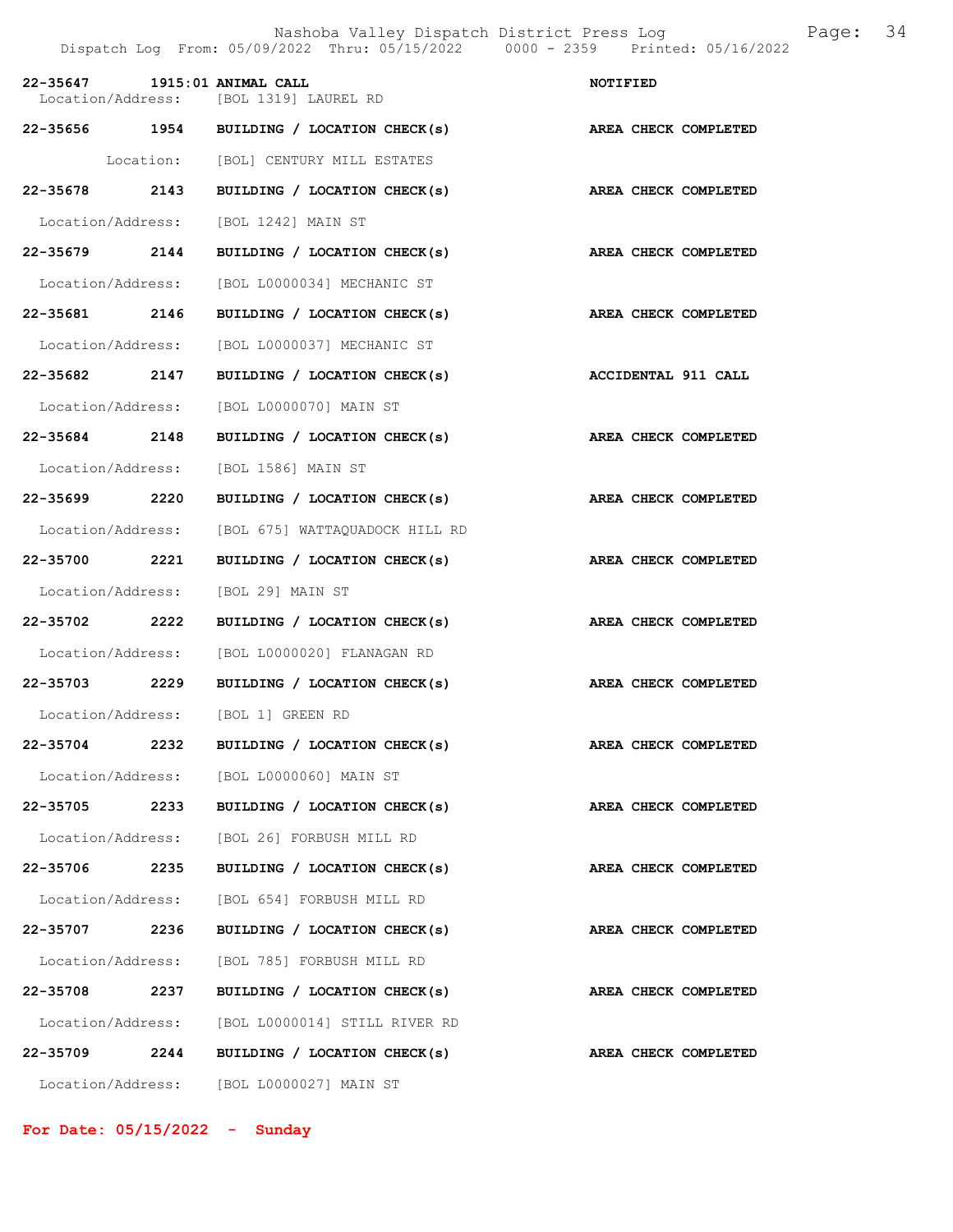22-35722 0011:35 MOTOR VEH - STOP VERBAL WARNING Vicinity of: [BOL] MAIN ST + MECHANIC ST

22-35725 0017 BUILDING / LOCATION CHECK(s) AREA CHECK COMPLETED

Location/Address: [BOL] MAIN ST

22-35726 0018 RADAR OPERATIONS SERVICES RENDERED<br>Location/Address: [BOL] MAIN ST Location/Address:

22-35727 0018 RADAR OPERATIONS SERVICES RENDERED<br>
Location/Address: [BOL] MAIN ST Location/Address:

22-35730 0022:53 MOTOR VEH - STOP CITATION/WRTTN WARNING ISSUED

Location/Address: [BOL] MAIN ST + MECHANIC ST

22-35742 0036:36 MOTOR VEH - STOP VERBAL WARNING Location/Address: [BOL] MAIN ST + MECHANIC ST

22-35746 0047:22 BUILDING / LOCATION CHECK(s) INVESTIGATED Location/Address: [BOL] MAIN ST

22-35745 0048:15 MOTOR VEH - STOP CITATION/WRTTN WARNING ISSUED

Vicinity of: [BOL 1569] MAIN ST

#### 22-35753 0106 RADAR OPERATIONS SERVICES RENDERED Location/Address: [BOL] OLD BAY RD + WATTAQUADOCK HILL RD

22-35776 0127 BUILDING / LOCATION CHECK(s) SERVICES RENDERED<br>Location: [BOL EAST] EAST SECTOR [BOL EAST] EAST SECTOR

22-35782 0133 RADAR OPERATIONS SERVICES RENDERED Location/Address: [BOL] OLD BAY RD + WATTAQUADOCK HILL RD

22-35798 0152:19 FD-MEDICAL EMERGENCY TRANSPORTED BLS Location/Address: [BOL 528] LONG HILL RD Refer To Fire Case: 22BOL-387-IN

22-35808 0211:17 RADAR OPERATIONS SERVICES RENDERED<br>
Location/Address: [BOL] MAIN ST Location/Address:

22-35811 0215 BUILDING / LOCATION CHECK(s) AREA CHECK COMPLETED

Location: [BOL WEST] WEST SECTOR

22-35825 0536 RADAR OPERATIONS AREA CHECK COMPLETED

Location/Address: [BOL] WATTAQUADOCK HILL RD + MANOR RD

22-35874 1034:01 MOTOR VEH - COMPLAINT REFERRED TO OTHER AGENCY

Location/Address: [BOL] WATTAQUADOCK HILL RD

22-35880 1049:18 MOTOR VEH - COMPLAINT NEGATIVE CONTACT Location/Address: [BOL] MAIN ST

22-35894 1207:19 MOTOR VEH - COMPLAINT SPOKEN TO Location/Address: [BOL L0000039] MAIN ST

22-35906 1258:14 COOKING FIRE REQUEST SERVICES RENDERED Location/Address: [BOL 1701] BERLIN RD

22-35941 1703 RADAR OPERATIONS SERVICES RENDERED Location/Address: [BOL] MAIN ST

22-35945 1709:28 MOTOR VEH - STOP CITATION/WRTTN WARNING ISSUED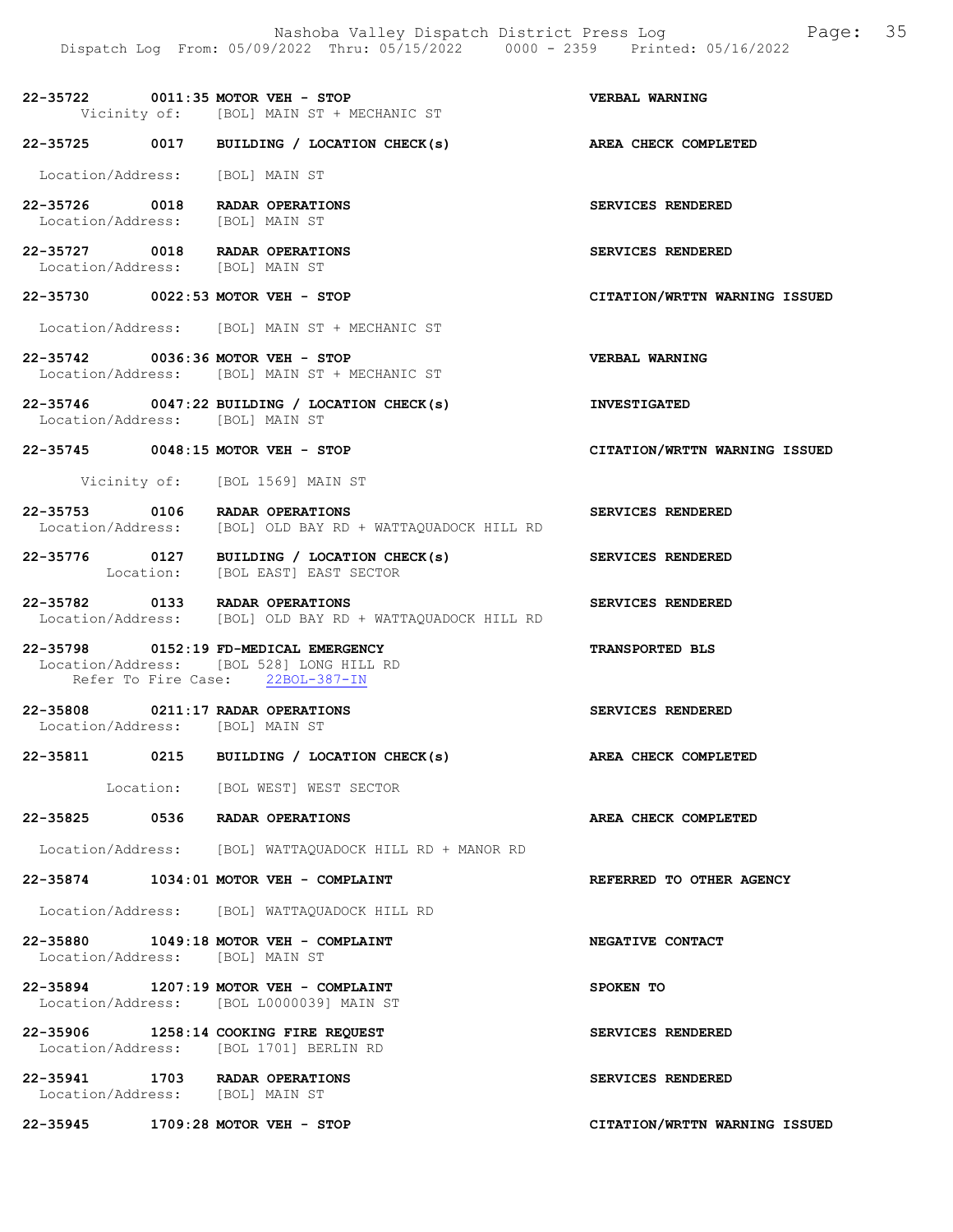Vicinity of: [BOL 1027] MAIN ST 22-35948 1739:26 MOTOR VEH - STOP CITATION/WRTTN WARNING ISSUED Vicinity of: [BOL] MAIN ST + MECHANIC ST 22-35950 1757:58 MOTOR VEH - STOP VERBAL WARNING Vicinity of: [BOL] MAIN ST + MECHANIC ST 22-35954 1802:24 MOTOR VEH - STOP CITATION/WRTTN WARNING ISSUED Vicinity of: [BOL L0000067] MAIN ST 22-35955 1805 RADAR OPERATIONS SERVICES RENDERED<br>Location/Address: [BOL] WATTAQUADOCK HILL RD + OLD BAY RD Location/Address: [BOL] WATTAQUADOCK HILL RD + OLD BAY RD 22-35960 1819 RADAR OPERATIONS SERVICES RENDERED<br>Location/Address: [BOL] MAIN ST Location/Address: 22-35961 1820:07 MOTOR VEH - STOP VEHICLE TOWED Vicinity of: [BOL] MAIN ST + MECHANIC ST 22-35965 1855 COMMUNITY POLICING SERVICES RENDERED Location/Address: [BOL L0000027] MAIN ST 22-35976 2007 RADAR OPERATIONS SERVICES RENDERED<br>Location/Address: [BOL] WATTAQUADOCK HILL RD + OLD BAY RD Location/Address: [BOL] WATTAQUADOCK HILL RD + OLD BAY RD 22-35978 2012:38 MOTOR VEH - STOP CITATION/WRTTN WARNING ISSUED Vicinity of: [BOL] WATTAQUADOCK HILL RD + MANOR RD 22-35982 2027:58 MOTOR VEH - STOP VERBAL WARNING<br>Vicinity of: [BOL] WATTAQUADOCK HILL RD + W BERLIN RD [BOL] WATTAQUADOCK HILL RD + W BERLIN RD 22-35984 2038 BUILDING / LOCATION CHECK(s) AREA CHECK COMPLETED Location/Address: [BOL L0000077] W BERLIN RD 22-35985 2042:08 MOTOR VEH - STOP CITATION/WRTTN WARNING ISSUED Vicinity of: [BOL 29] MAIN ST 22-35986 2045 BUILDING / LOCATION CHECK(s) AREA CHECK COMPLETED Location/Address: [BOL 26] FORBUSH MILL RD 22-35987 2046 BUILDING / LOCATION CHECK(s) AREA CHECK COMPLETED Location/Address: [BOL 654] FORBUSH MILL RD 22-35988 2048 BUILDING / LOCATION CHECK(s) AREA CHECK COMPLETED Location/Address: [BOL 785] FORBUSH MILL RD 22-35990 2052 BUILDING / LOCATION CHECK(s) AREA CHECK COMPLETED Location/Address: [BOL 1] GREEN RD 22-35992 2058:03 SUSPICIOUS ACTIVITY SPOKEN TO Location/Address: [BOL L0000027] MAIN ST 22-35993 2059 BUILDING / LOCATION CHECK(s) AREA CHECK COMPLETED

Dispatch Log From: 05/09/2022 Thru: 05/15/2022 0000 - 2359 Printed: 05/16/2022

Location/Address: [BOL L0000020] FLANAGAN RD

22-35995 2108:53 MOTOR VEH - STOP CITATION/WRTTN WARNING ISSUED

Nashoba Valley Dispatch District Press Log Page: 36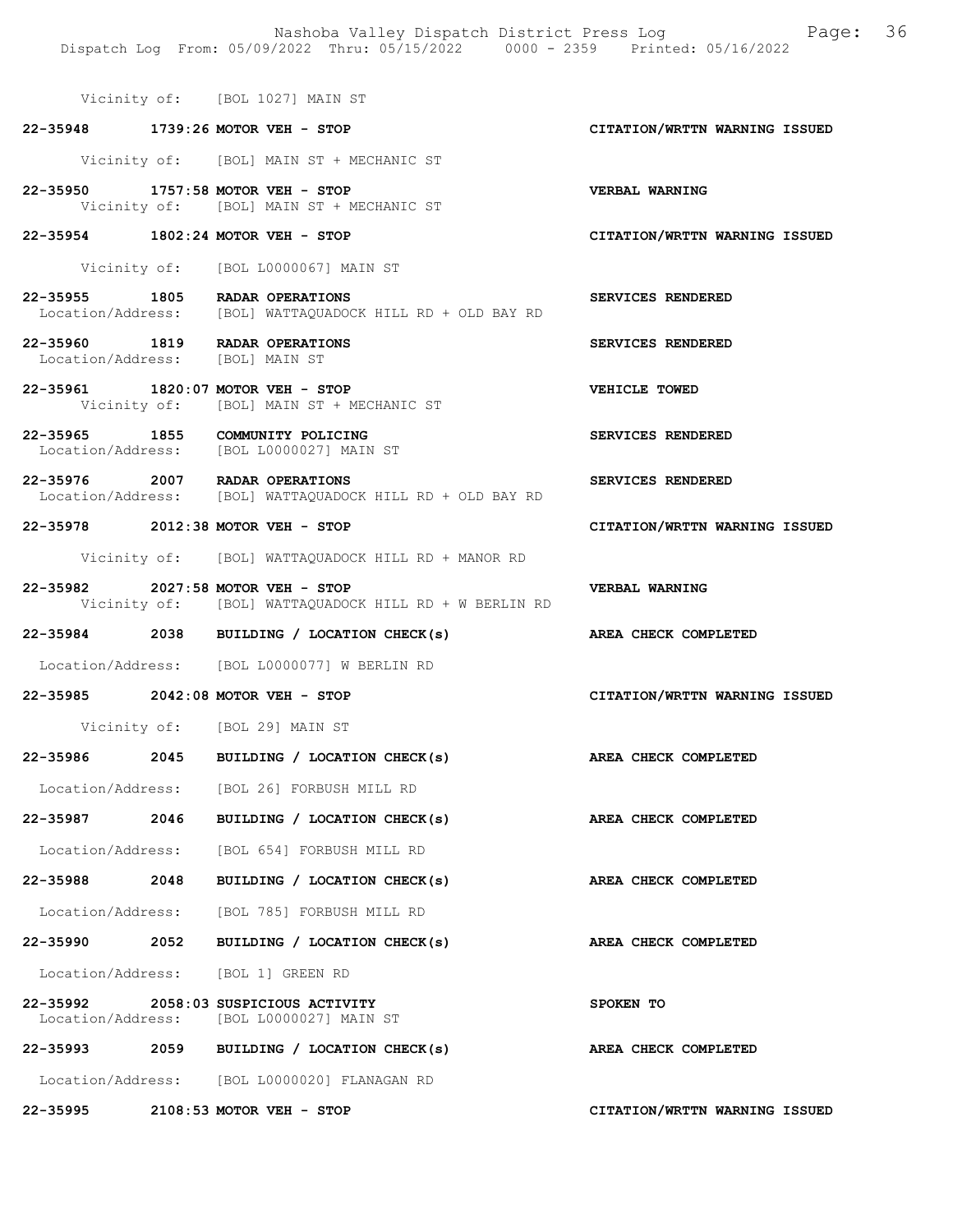|  |                                                                         | Nashoba Valley Dispatch District Press Log Fage: 37<br>Dispatch Log From: 05/09/2022 Thru: 05/15/2022 0000 - 2359 Printed: 05/16/2022 |  |
|--|-------------------------------------------------------------------------|---------------------------------------------------------------------------------------------------------------------------------------|--|
|  | Vicinity of: [BOL 28] MAIN ST                                           |                                                                                                                                       |  |
|  | 22-35996 2118:21 MOTOR VEH - STOP                                       | CITATION/WRTTN WARNING ISSUED                                                                                                         |  |
|  | Vicinity of: [BOL 440] MAIN ST                                          |                                                                                                                                       |  |
|  | 22-35997 2122 BUILDING / LOCATION CHECK(s) AREA CHECK COMPLETED         |                                                                                                                                       |  |
|  | Location/Address: [BOL L0000070] MAIN ST                                |                                                                                                                                       |  |
|  | 22-36002 2141 BUILDING / LOCATION CHECK(s) AREA CHECK COMPLETED         |                                                                                                                                       |  |
|  | Location/Address: [BOL 29] MAIN ST                                      |                                                                                                                                       |  |
|  | 22-36003 2142 BUILDING / LOCATION CHECK(s) AREA CHECK COMPLETED         |                                                                                                                                       |  |
|  | Location/Address: [BOL 1242] MAIN ST                                    |                                                                                                                                       |  |
|  | 22-36004 2143:39 SUSPICIOUS ACTIVITY<br>Vicinity of: [BOL 1242] MAIN ST | SPOKEN TO                                                                                                                             |  |
|  | 22-36005 2146 BUILDING / LOCATION CHECK(s) AREA CHECK COMPLETED         |                                                                                                                                       |  |
|  | Location/Address: [BOL L0000034] MECHANIC ST                            |                                                                                                                                       |  |
|  | 22-36006 2148 BUILDING / LOCATION CHECK(s)                              | AREA CHECK COMPLETED                                                                                                                  |  |
|  | Location/Address: [BOL L0000037] MECHANIC ST                            |                                                                                                                                       |  |
|  | 22-36007 2151 BUILDING / LOCATION CHECK(s) AREA CHECK COMPLETED         |                                                                                                                                       |  |
|  | Location/Address: [BOL L0000027] MAIN ST                                |                                                                                                                                       |  |
|  | 22-36008 2153 BUILDING / LOCATION CHECK(s) AREA CHECK COMPLETED         |                                                                                                                                       |  |
|  | Location/Address: [BOL L0000076] HUDSON RD                              |                                                                                                                                       |  |
|  | 22-36011 2159 BUILDING / LOCATION CHECK(s) AREA CHECK COMPLETED         |                                                                                                                                       |  |
|  | Location/Address: [BOL] CENTURY MILL RD                                 |                                                                                                                                       |  |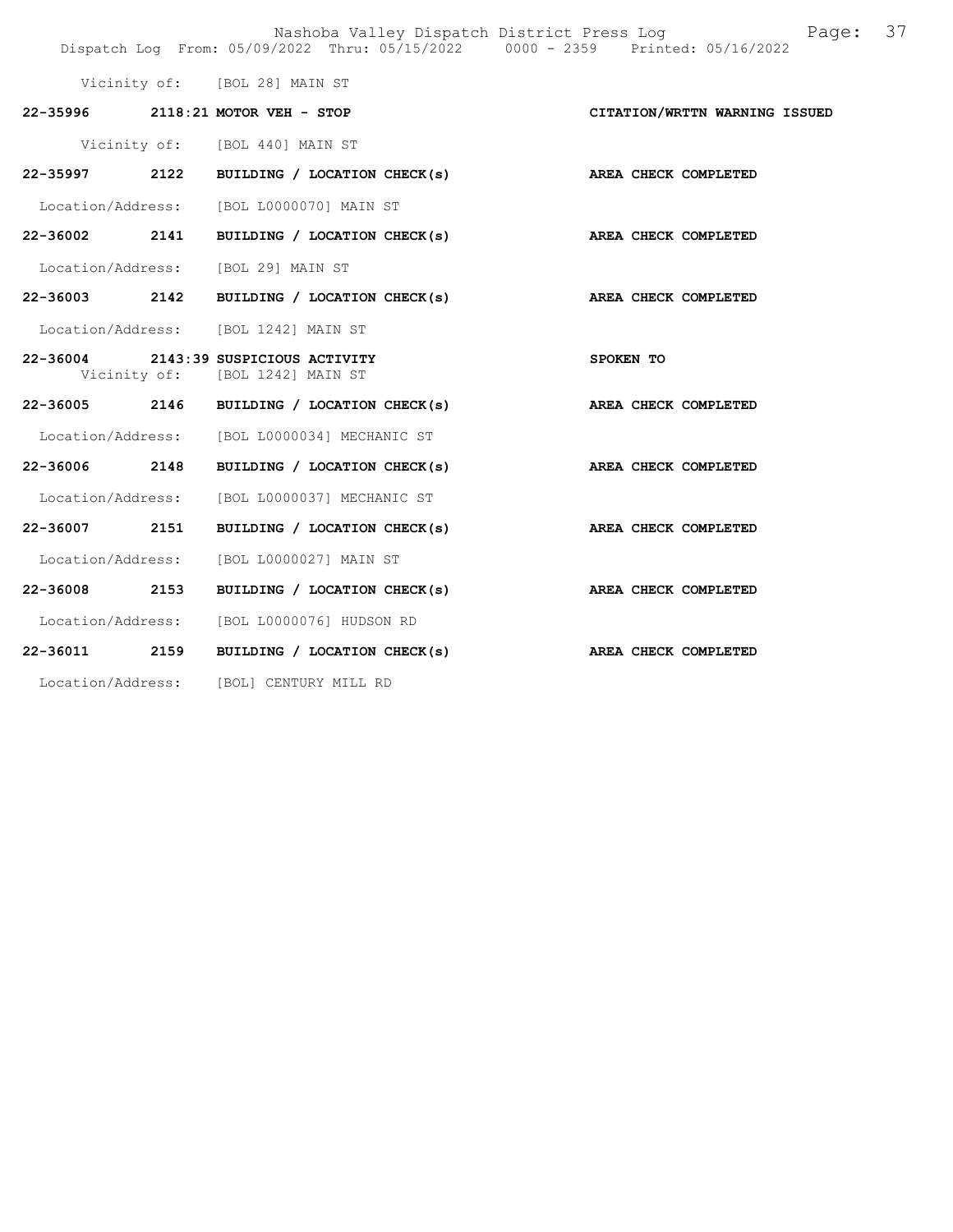#### For Jurisdiction: DEVENS, MA

#### For Date: 05/09/2022 - Monday

- 22-33920 1000:23 FD-FIRE ALARM (BOX DETAIL) SERVICES RENDERED Location/Address: [DEV 564] BARNUM RD<br>Refer To Fire Case: 22DEV-276-IN Refer To Fire Case:
- 22-33951 1301:30 FD-FIRE ALARM (BOX DETAIL) SERVICES RENDERED Location/Address: [DEV 279] JACKSON RD
- 22-33967 1445:55 FD-BRUSH FIRE EXTINGUISHED FIRE Location/Address: [DEV 464] BARNUM RD Refer To Fire Case: 22DEV-275-IN
- 22-33968 1454:47 FD-BRUSH FIRE SERVICES RENDERED Location/Address: [DEV 120] SHERMAN AVE Refer To Fire Case: 22DEV-274-IN
- 22-33991 1612:37 FD-FIRE TRAINING/DRILL SERVICES RENDERED Location/Address: [DEV 445] SARATOGA BLVD
- 22-33993 1620:23 FD-FIRE ALARM (BOX DETAIL) SERVICES RENDERED Location/Address: [DEV 445] SARATOGA BLVD

#### For Date:  $05/10/2022 -$  Tuesday

- 22-34240 0700:06 FD-FIRE TRAINING/DRILL SERVICES RENDERED Location/Address: [DEV 464] BARNUM RD
- 22-34263 0909:56 ASSIST OTHER AGENCY NOTIFIED Location/Address: [DEV 246] SARATOGA BLVD
- 22-34270 0951:01 MOTOR VEH COMPLAINT COMPONE CONE Gone on Arrival Location/Address: [DEV] JACKSON RD + BUENA VISTA ST
- 22-34304 1321:56 FD-BRUSH FIRE EXTINGUISHED FIRE Location/Address: [DEV 564] BARNUM RD Refer To Fire Case: 22DEV-277-IN
- 22-34351 1602:28 FD-MEDICAL EMERGENCY TRANSPORTED BLS Location/Address: [DEV 527] PATTON RD Refer To Fire Case: 22DEV-278-IN
- 22-34364 1642:01 FD-FIRE ALARM, MASTER BOX EXTINGUISHED FIRE Location/Address: [DEV 416] INDEPENDENCE DR Refer To Fire Case: 22DEV-279-IN
- 22-34371 1703:16 FD-FIRE ALARM, MASTER BOX FALSE ALARM Location/Address: [DEV 32] JACKSON RD Refer To Fire Case: 22DEV-280-IN

### For Date:  $05/11/2022 -$  Wednesday

22-34560 0656:38 FD-FIRE ALARM (BOX DETAIL) SERVICES RENDERED Location/Address: [DEV 233] PATTON RD Refer To Fire Case: 22DEV-284-IN

# 22-34576 0826:48 FD-FIRE ALARM (BOX DETAIL) Merge: 22-34577 By: 9811

Location/Address: [DEV 444] COOK ST

### 22-34577 0831:18 FD-FIRE ALARM (BOX DETAIL) NO SERVICES NEEDED

 Location/Address: [DEV 290] BUENA VISTA ST Refer To Fire Case: 22DEV-282-IN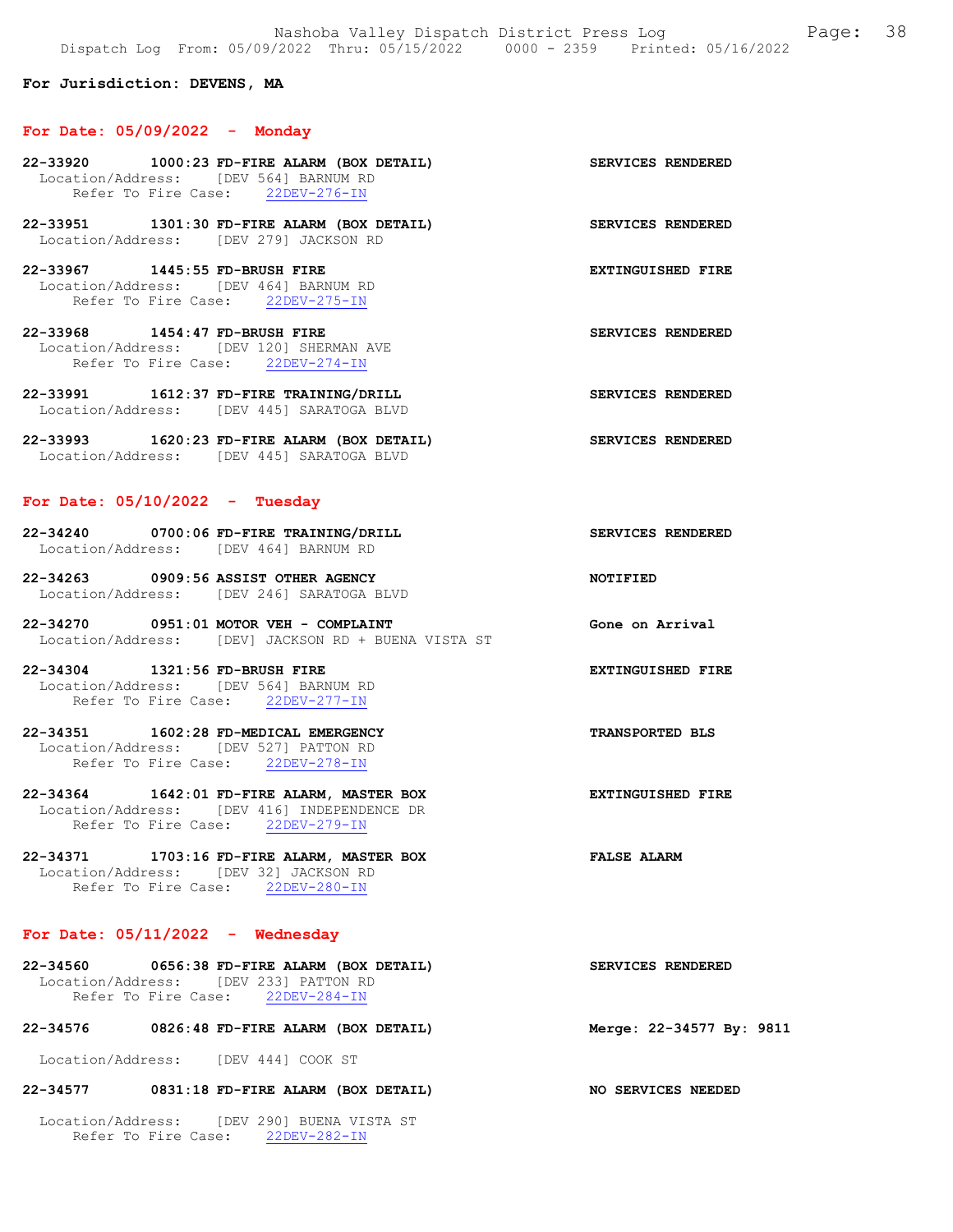| 22-34585          | 0908:41 FD-FIRE ALARM (BOX DETAIL) |  |                          | SERVICES RENDERED |  |
|-------------------|------------------------------------|--|--------------------------|-------------------|--|
| Location/Address: |                                    |  | TDEV 3031 BUENA VISTA ST |                   |  |

- 22-34592 0950:08 FD-FIRE ALARM (BOX DETAIL) SERVICES RENDERED Location/Address: [DEV 232] BARNUM RD
- 22-34595 1006:53 FD-FIRE ALARM (BOX DETAIL) SERVICES RENDERED Location/Address: [DEV 461] BARNUM RD
- 22-34601 1024:07 FD-FIRE TRAINING/DRILL SERVICES RENDERED Location/Address: [DEV 485] JACKSON RD
- 22-34612 1055:23 FD-FIRE ALARM (BOX DETAIL) NO SERVICES NEEDED

Location/Address: [DEV 564] BARNUM RD

22-34624 1136:45 FD-FIRE ALARM (BOX DETAIL) NO SERVICES NEEDED

Location/Address: [DEV 445] SARATOGA BLVD

- 22-34635 1213:51 FD-FIRE ALARM (BOX DETAIL) SERVICES RENDERED Location/Address: [DEV 409] JACKSON RD
- 22-34639 1236:17 FD-FIRE ALARM (BOX DETAIL) SERVICES RENDERED Location/Address: [DEV 541] MACARTHUR AVE
- 22-34648 1307:34 FD-FIRE ALARM (BOX DETAIL) SERVICES RENDERED Location/Address: [DEV 26] SHERMAN AVE
- 22-34650 1329:37 FD-INSPECTION SERVICES RENDERED Location/Address: [DEV 516] CHANCE ST
- 22-34670 1445:22 MOTOR VEH DISABLED UNFOUNDED Vicinity of: [DEV] JACKSON RD + PATTON RD

22-34686 1619:17 FD-MEDICAL EMERGENCY TRANSPORTED BLS Location/Address: [DEV 23] PATTON RD Refer To Fire Case: 22DEV-283-IN

22-34733 2020:52 FD-MEDICAL EMERGENCY TRANSPORTED ALS Location/Address: [DEV 527] PATTON RD Refer To Fire Case: 22DEV-285-IN

#### For Date:  $05/12/2022 -$  Thursday

- 22-34774 0033:26 DISTURBANCE Gone on Arrival Location/Address: [DEV 443] ANDREWS PKWY Refer To Fire Case: 22DEV-288-IN
- 22-34890 0740:18 FD-FIRE ALARM (BOX DETAIL) SERVICES RENDERED Location/Address: [DEV 40] JACKSON RD Refer To Fire Case: 22DEV-289-IN
- 22-34892 0805:31 FD-FIRE ALARM (BOX DETAIL) SERVICES RENDERED Location/Address: [DEV 435] CAVITE ST
- 22-34907 0850:14 FD-FIRE ALARM, MASTER BOX SERVICES RENDERED Location/Address: [DEV 558] JACKSON RD<br>Refer To Fire Case: 22DEV-286-IN Refer To Fire Case:
- 22-34910 0859:03 FD-FIRE ALARM (BOX DETAIL) SERVICES RENDERED Location/Address: [DEV 558] JACKSON RD
- 22-34916 0920:06 FD-FIRE ALARM (BOX DETAIL) SERVICES RENDERED Location/Address: [DEV 416] INDEPENDENCE DR

22-34919 0933:02 FD-FIRE ALARM (BOX DETAIL) SERVICES RENDERED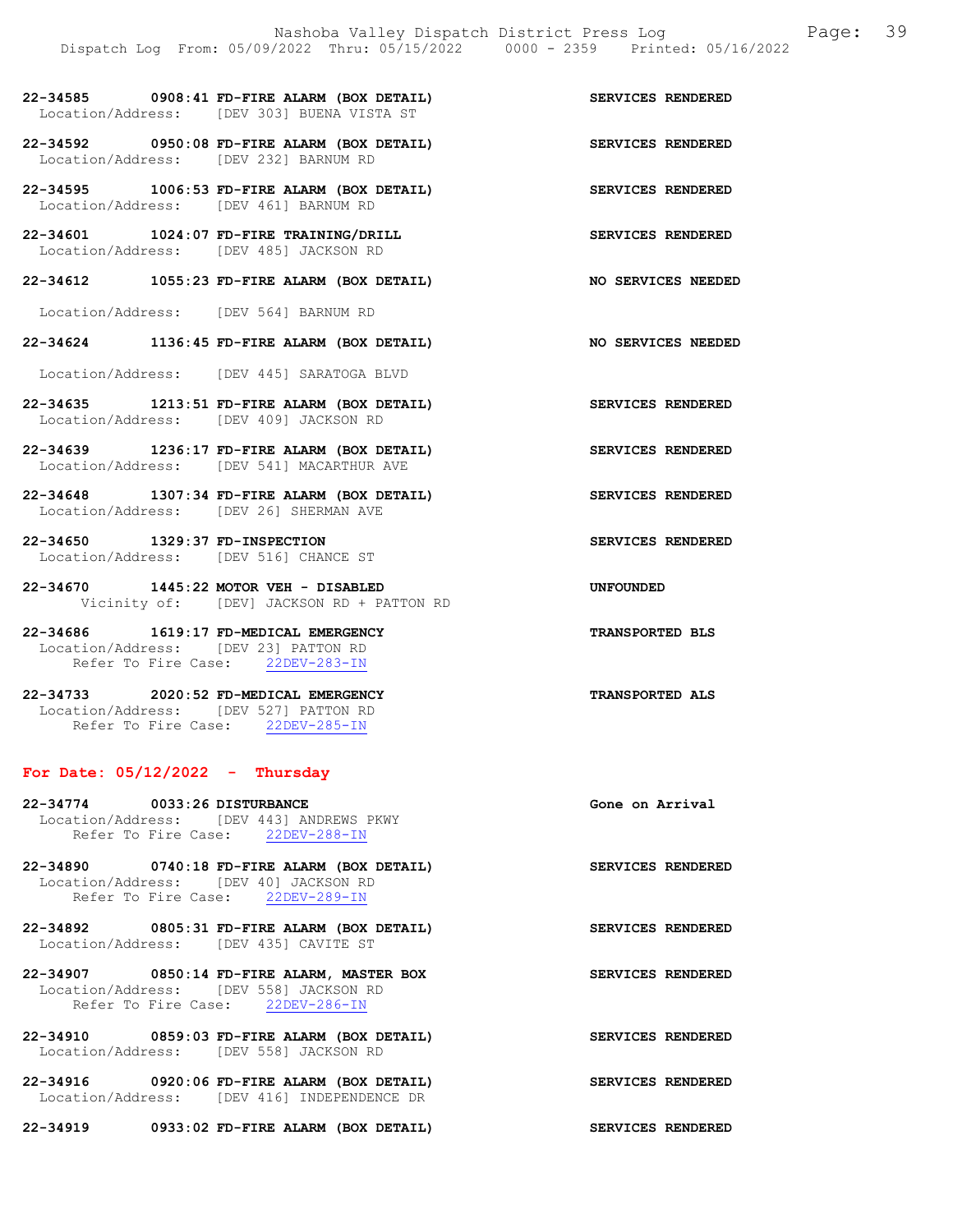Location/Address: [DEV 564] BARNUM RD 22-34945 1120:20 FD-INSPECTION SERVICES RENDERED Location/Address: [DEV] POWELL ST 22-34947 1135:52 FD-FD/EMS DETAIL SERVICES RENDERED Location/Address: [DEV 457] STUDIO WAY 22-34955 1216:17 FD-MEDICAL EMERGENCY TRANSPORTED ALS Location/Address: [DEV 390] INDEPENDENCE DR

Refer To Fire Case: 22DEV-287-IN 22-34982 1439:27 FD-INSPECTION SERVICES RENDERED Location/Address: [DEV 485] JACKSON RD

22-34996 1554:21 FD-FIRE TRAINING/DRILL SERVICES RENDERED Location/Address: [DEV 279] JACKSON RD

#### For Date: 05/13/2022 - Friday

| 22-35196 | 0708:06 FD-FIRE ALARM, MASTER BOX     | <b>FALSE ALARM</b>     |  |
|----------|---------------------------------------|------------------------|--|
|          | Location/Address: [DEV 233] PATTON RD |                        |  |
|          | Refer To Fire Case: 22DEV-290-IN      |                        |  |
| 22-35311 | 1629:30 FD-MEDICAL EMERGENCY          | <b>TRANSPORTED ALS</b> |  |

 Location/Address: [DEV 23] PATTON RD Refer To Fire Case: 22DEV-291-IN

22-35341 2011:14 FD-MEDICAL EMERGENCY TRANSPORTED BLS Location/Address: [DEV BMS] JACKSON RD Refer To Fire Case: 22DEV-292-IN

#### For Date: 05/14/2022 - Saturday

| 22-35541          | 0948:59 FD-FIRE ALARM (BOX DETAIL) | NO SERVICES NEEDED |
|-------------------|------------------------------------|--------------------|
| Location/Address: | [DEV 392] BULGE RD                 |                    |
| 22-35544          | 0955:42 FD-FIRE ALARM (BOX DETAIL) | NO SERVICES NEEDED |

Location/Address: [DEV 346] BARNUM RD

#### 22-35552 1003:40 FD-FIRE ALARM (BOX DETAIL) NO SERVICES NEEDED

Location/Address: [DEV 281] ANTIETAM ST

22-35554 1007:25 FD-FIRE ALARM (BOX DETAIL) NO SERVICES NEEDED

Location/Address: [DEV 26] SHERMAN AVE

22-35650 1926:21 DISTURBANCE SPOKEN TO Vicinity of: [DEV 2] BUENA VISTA ST

22-35653 1941:53 ASSIST CITIZEN SERVICES RENDERED Vicinity of: [DEV 523] WALKER RD Refer To Fire Case: 22DEV-293-IN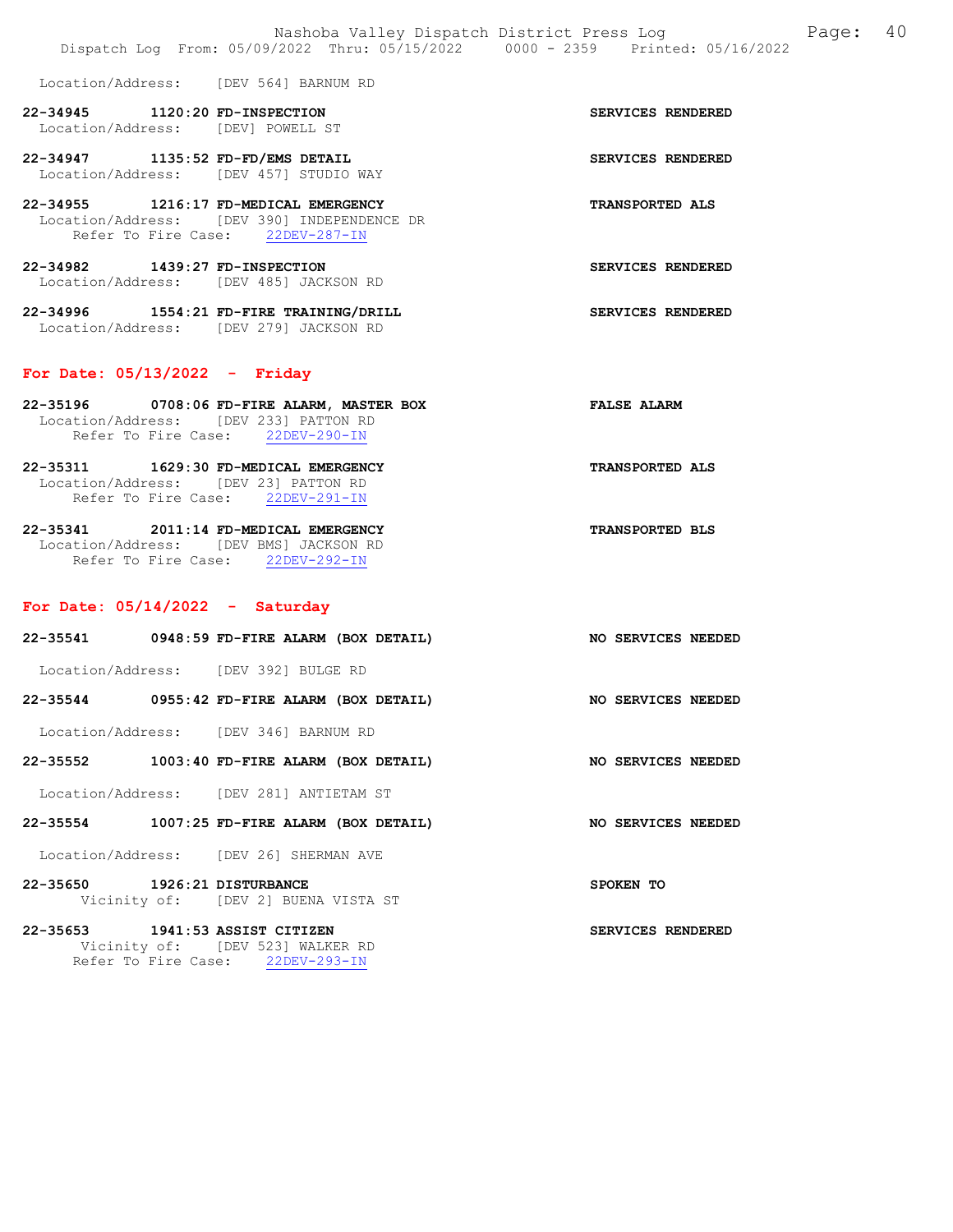# For Jurisdiction: HARVARD, MA

| For Date: $05/09/2022 -$ Monday                                        |                                                                     |                               |
|------------------------------------------------------------------------|---------------------------------------------------------------------|-------------------------------|
| 22-33782 0015                                                          | BUILDING / LOCATION CHECK(s) AREA CHECK COMPLETED                   |                               |
|                                                                        | Location/Address: [HAR 1830] LANCASTER COUNTY RD                    |                               |
| 22-33789 0019                                                          | BUILDING / LOCATION CHECK(s)                                        | AREA CHECK COMPLETED          |
|                                                                        | Location/Address: [HAR 2098] DEPOT RD                               |                               |
| 22-33798 0026                                                          | BUILDING / LOCATION CHECK(s)                                        | AREA CHECK COMPLETED          |
| Location/Address:                                                      | [HAR 2044] PROSPECT HILL RD                                         |                               |
| 22-33799 0028                                                          | BUILDING / LOCATION CHECK(s)                                        | AREA CHECK COMPLETED          |
| Location/Address:                                                      | [HAR 1833] PROSPECT HILL RD                                         |                               |
| 22-33802 0035                                                          | BUILDING / LOCATION CHECK(s)                                        | <b>AREA CHECK COMPLETED</b>   |
| Location/Address:                                                      | [HAR 2247] STILL RIVER RD                                           |                               |
| 22-33805 0043                                                          | BUILDING / LOCATION CHECK(s)                                        | AREA CHECK COMPLETED          |
|                                                                        | Location/Address: [HAR 2034] MASS AVE                               |                               |
| 22-33811 0050                                                          | BUILDING / LOCATION CHECK(s)                                        | AREA CHECK COMPLETED          |
|                                                                        | Location/Address: [HAR 2049] PINNACLE RD                            |                               |
| 22-33818 0056                                                          | BUILDING / LOCATION CHECK(s)                                        | AREA CHECK COMPLETED          |
| Location/Address:                                                      | [HAR 2893] TRAIL RIDGE WAY                                          |                               |
| 22-33872 0533<br>Location/Address:                                     | RADAR OPERATIONS<br>[HAR 2147] AYER RD                              | SERVICES RENDERED             |
| 22-33884 0610 RADAR OPERATIONS<br>Location/Address: [HAR 2147] AYER RD |                                                                     | SERVICES RENDERED             |
| 22-33891 0641 RADAR OPERATIONS                                         |                                                                     | NO SERVICES NEEDED            |
|                                                                        | Location/Address: [HAR] STILL RIVER DEPOT RD                        |                               |
| 22-33902                                                               | 0825:05 COMMUNITY POLICING<br>Location/Address: [HAR 2034] MASS AVE | SERVICES RENDERED             |
| 22-33905 0837 TRAFFIC CONTROL                                          | Location/Address: [HAR 2033] MASS AVE                               | SERVICES RENDERED             |
| 22-33912 0900:00 MOTOR VEH - STOP                                      |                                                                     | CITATION/WRTTN WARNING ISSUED |
|                                                                        | Location/Address: [HAR] STOW RD + MASS AVE                          |                               |
| 22-33916 0943 RADAR OPERATIONS                                         | Location/Address: [HAR] STILL RIVER RD                              | SERVICES RENDERED             |
| 22-33946 1241:06 ROAD HAZARDS                                          | Location/Address: [HAR 2283] MASS AVE                               | REMOVED HAZARD                |
|                                                                        | 22-33998 1655 BUILDING / LOCATION CHECK(s)                          | AREA CHECK COMPLETED          |
|                                                                        | Location/Address: [HAR 2044] PROSPECT HILL RD                       |                               |
| 22-33999<br>1658                                                       | BUILDING / LOCATION CHECK(s)                                        | AREA CHECK COMPLETED          |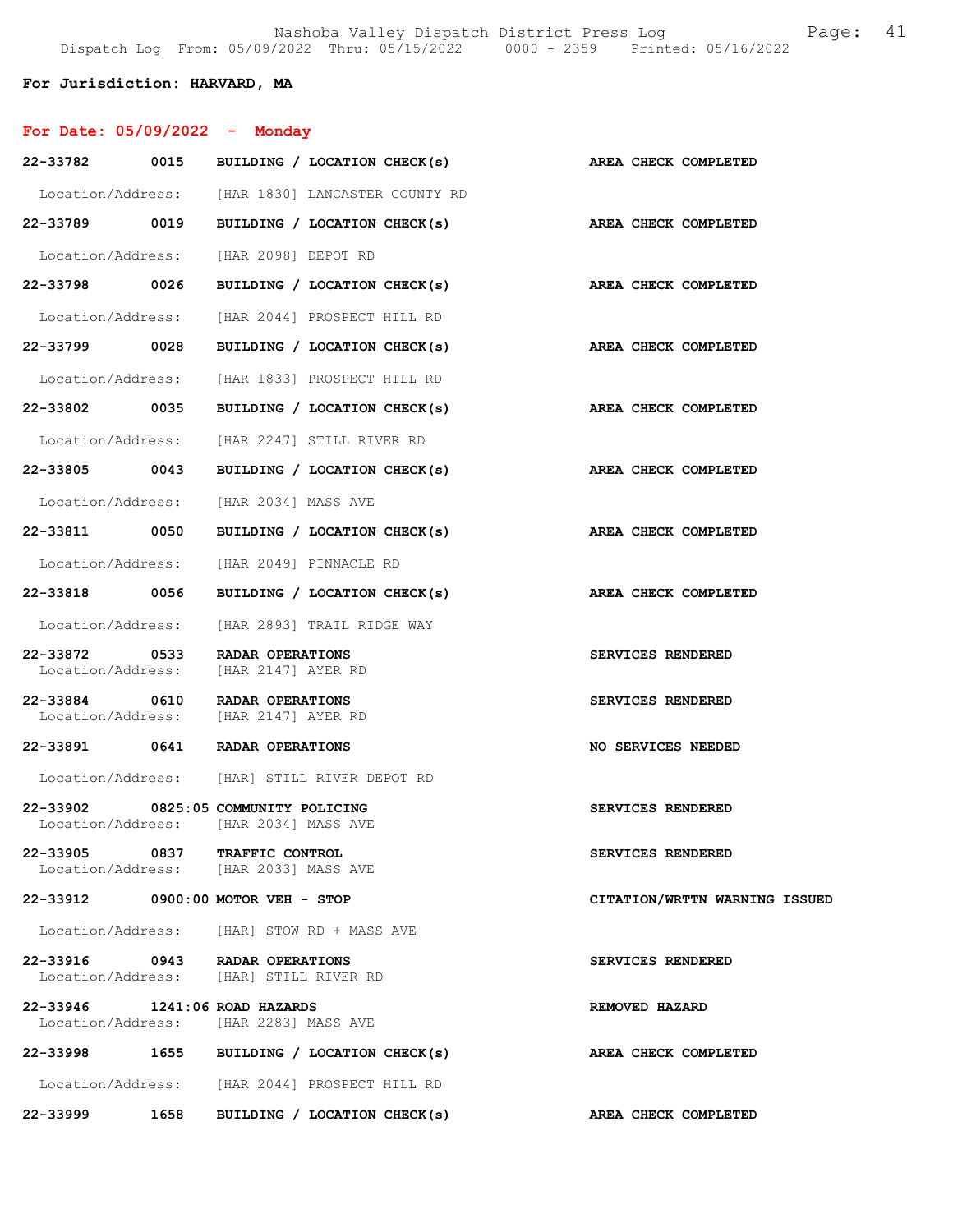|                   | Dispatch Log From: 05/09/2022 Thru: 05/15/2022 0000 - 2359 Printed: 05/16/2022                                                      | Nashoba Valley Dispatch District Press Log<br>Page: 42                    |  |
|-------------------|-------------------------------------------------------------------------------------------------------------------------------------|---------------------------------------------------------------------------|--|
|                   | Location/Address: [HAR 1833] PROSPECT HILL RD                                                                                       |                                                                           |  |
|                   | 22-34001 1659 RADAR OPERATIONS                                                                                                      | NO SERVICES NEEDED                                                        |  |
|                   | Location/Address: [HAR] STILL RIVER RD                                                                                              |                                                                           |  |
|                   | 22-34005 1714:07 MOTOR VEH - COMPLAINT<br>Location/Address: [HAR 1613] TURNER LN                                                    | SPOKEN TO                                                                 |  |
|                   | 22-34009 1731 RADAR OPERATIONS<br>Location/Address: [HAR] STILL RIVER RD                                                            | SERVICES RENDERED                                                         |  |
|                   | 22-34013 1741:49 MOTOR VEH - ACCIDENT W/INJURY<br>Location/Address: [HAR 2530] ROUTE 2 WEST HWY<br>Refer To Fire Case: 22HAR-106-IN | <b>TRANSPORTED BLS</b>                                                    |  |
|                   |                                                                                                                                     | 22-34028 1930 BUILDING / LOCATION CHECK(s) BUILDING CHKED, APPEARS SECURE |  |
|                   | Location/Address: [HAR 1833] PROSPECT HILL RD                                                                                       |                                                                           |  |
|                   | 22-34031 1946 RADAR OPERATIONS<br>Location/Address: [HAR] STILL RIVER RD                                                            | SERVICES RENDERED                                                         |  |
|                   | 22-34032 1946 BUILDING / LOCATION CHECK(s)                                                                                          | AREA CHECK COMPLETED                                                      |  |
|                   | Location/Address: [HAR 1830] LANCASTER COUNTY RD                                                                                    |                                                                           |  |
|                   | 22-34036 1956 BUILDING / LOCATION CHECK(s) AREA CHECK COMPLETED                                                                     |                                                                           |  |
|                   | Location/Address: [HAR 2049] PINNACLE RD                                                                                            |                                                                           |  |
| 22-34037 2006     | BUILDING / LOCATION CHECK(s)                                                                                                        | AREA CHECK COMPLETED                                                      |  |
| Location/Address: | [HAR 2033] MASS AVE                                                                                                                 |                                                                           |  |
| 22-34038 2008     | BUILDING / LOCATION CHECK(s) AREA CHECK COMPLETED                                                                                   |                                                                           |  |
|                   | Location/Address: [HAR 2660] MASS AVE                                                                                               |                                                                           |  |
|                   | 22-34039 2009 BUILDING / LOCATION CHECK(s)                                                                                          | AREA CHECK COMPLETED                                                      |  |
|                   | Location/Address: [HAR 2348] POND RD                                                                                                |                                                                           |  |
| 22-34043          | 2013 BUILDING / LOCATION CHECK(s)                                                                                                   | AREA CHECK COMPLETED                                                      |  |
|                   | Location/Address: [HAR 2223] MASS AVE                                                                                               |                                                                           |  |
| 22-34045 2016     | BUILDING / LOCATION CHECK(s)                                                                                                        | AREA CHECK COMPLETED                                                      |  |
|                   | Location/Address: [HAR 2026] AYER RD                                                                                                |                                                                           |  |
| 22-34054 2046     | BUILDING / LOCATION CHECK(s)                                                                                                        | AREA CHECK COMPLETED                                                      |  |
|                   | Location/Address: [HAR 2247] STILL RIVER RD                                                                                         |                                                                           |  |
| 22-34058          | 2052 BUILDING / LOCATION CHECK(s)                                                                                                   | AREA CHECK COMPLETED                                                      |  |
|                   | Location/Address: [HAR 2125] STILL RIVER DEPOT RD                                                                                   |                                                                           |  |
|                   |                                                                                                                                     |                                                                           |  |

# For Date: 05/10/2022 - Tuesday

| 22-34101          | 0028 | BUILDING / LOCATION CHECK(s) | AREA CHECK COMPLETED |
|-------------------|------|------------------------------|----------------------|
| Location/Address: |      | [HAR 2049] PINNACLE RD       |                      |
| 22-34111          | 0034 | BUILDING / LOCATION CHECK(s) | AREA CHECK COMPLETED |
| Location/Address: |      | [HAR 2893] TRAIL RIDGE WAY   |                      |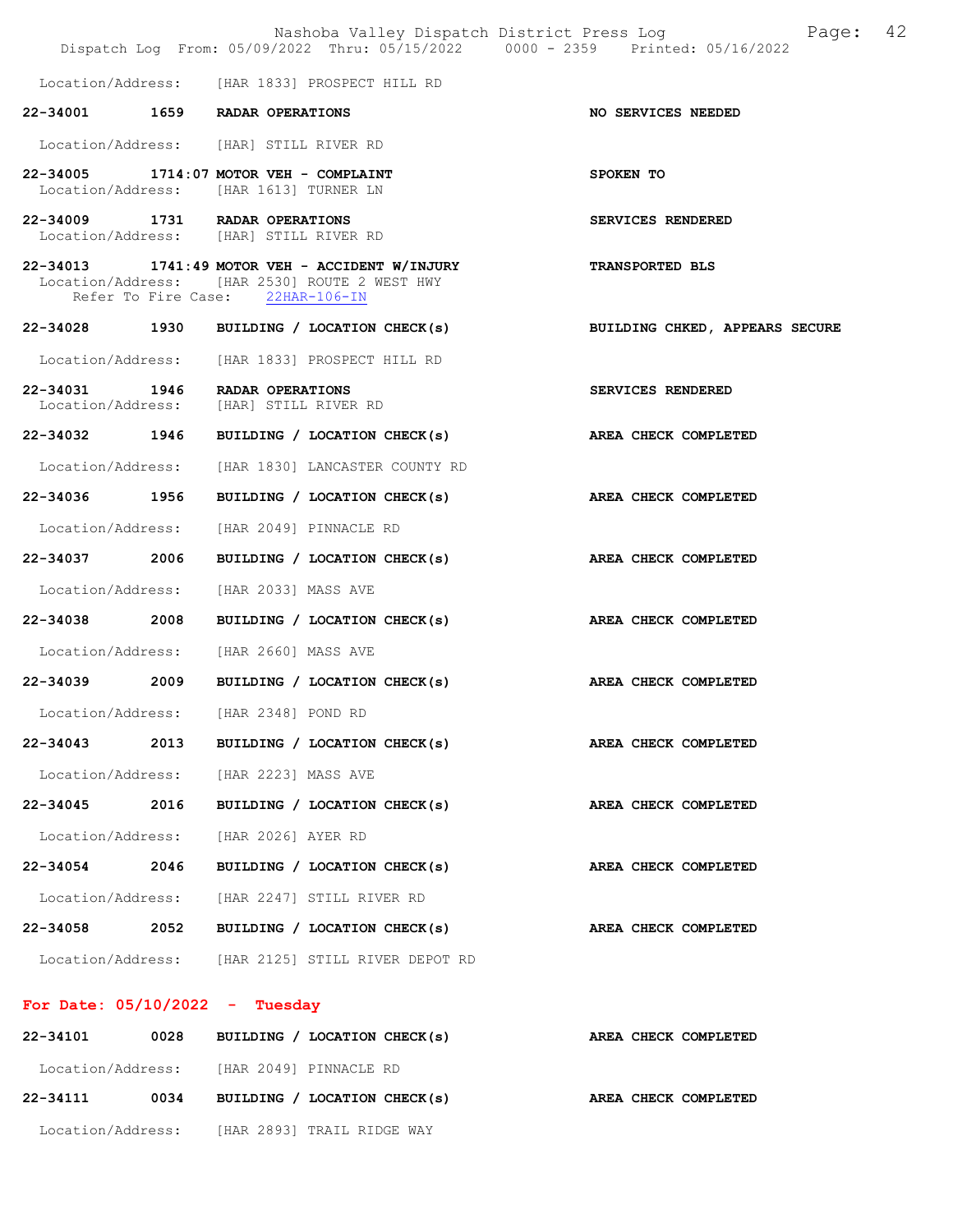|               |      | 22-34128 0044 BUILDING / LOCATION CHECK(s) AREA CHECK COMPLETED                              |                               |
|---------------|------|----------------------------------------------------------------------------------------------|-------------------------------|
|               |      | Location/Address: [HAR 2034] MASS AVE                                                        |                               |
| 22-34139 0050 |      | BUILDING / LOCATION CHECK(s)                                                                 | AREA CHECK COMPLETED          |
|               |      | Location/Address: [HAR 2247] STILL RIVER RD                                                  |                               |
| 22-34142 0053 |      | BUILDING / LOCATION CHECK(s)                                                                 | AREA CHECK COMPLETED          |
|               |      | Location/Address: [HAR 1833] PROSPECT HILL RD                                                |                               |
| 22-34150 0057 |      | BUILDING / LOCATION CHECK(s) AREA CHECK COMPLETED                                            |                               |
|               |      | Location/Address: [HAR 2044] PROSPECT HILL RD                                                |                               |
| 22-34156 0103 |      | BUILDING / LOCATION CHECK(s)                                                                 | AREA CHECK COMPLETED          |
|               |      | Location/Address: [HAR 1830] LANCASTER COUNTY RD                                             |                               |
| 22-34222 0534 |      | RADAR OPERATIONS<br>Location/Address: [HAR 2283] MASS AVE                                    | SERVICES RENDERED             |
|               |      | 22-34238 0640 RADAR OPERATIONS<br>Location/Address: [HAR] STILL RIVER DEPOT RD               | SERVICES RENDERED             |
| 22-34253 0841 |      | TRAFFIC CONTROL                                                                              | AREA CHECK COMPLETED          |
|               |      | Location/Address: [HAR 2033] MASS AVE                                                        |                               |
|               |      | 22-34254 0843 TRAFFIC CONTROL<br>Location/Address: [HAR 2033] MASS AVE                       | SERVICES RENDERED             |
|               |      | 22-34258 0857:43 COMMUNITY POLICING<br>Location/Address: [HAR 2034] MASS AVE                 | SERVICES RENDERED             |
|               |      | 22-34260 0903:39 MOTOR VEH - STOP                                                            | CITATION/WRTTN WARNING ISSUED |
|               |      | Vicinity of: [HAR] AYER RD                                                                   |                               |
|               |      |                                                                                              |                               |
|               |      | 22-34298 1251:47 COMMUNITY POLICING<br>Location/Address: [HAR 2034] MASS AVE                 | SERVICES RENDERED             |
| 22-34315      | 1354 | RADAR OPERATIONS<br>Location/Address: [HAR] STILL RIVER RD                                   | SERVICES RENDERED             |
|               |      | 22-34317 1402:44 RADAR OPERATIONS<br>Location/Address: [HAR] MASS AVE                        | SERVICES RENDERED             |
|               |      | 22-34321 1413:52 MOTOR VEH - STOP<br>Vicinity of: [HAR 1443] STILL RIVER RD                  | <b>VERBAL WARNING</b>         |
|               |      | 22-34323 1424:24 MOTOR VEH - STOP<br>Vicinity of: [HAR 1443] STILL RIVER RD                  | VERBAL WARNING                |
|               |      | 22-34324 1432:20 MOTOR VEH - STOP<br>Vicinity of: [HAR 1441] STILL RIVER RD                  | <b>VERBAL WARNING</b>         |
|               |      | 22-34326 1437:19 MOTOR VEH - STOP                                                            | CITATION/WRTTN WARNING ISSUED |
|               |      | Vicinity of: [HAR] AYER RD + WHITNEY RD                                                      |                               |
|               |      | 22-34331 1457:14 ALARM - RESIDENTIAL BURGLARY<br>Location/Address: [HAR 1058] OLD SHIRLEY RD | <b>FALSE ALARM</b>            |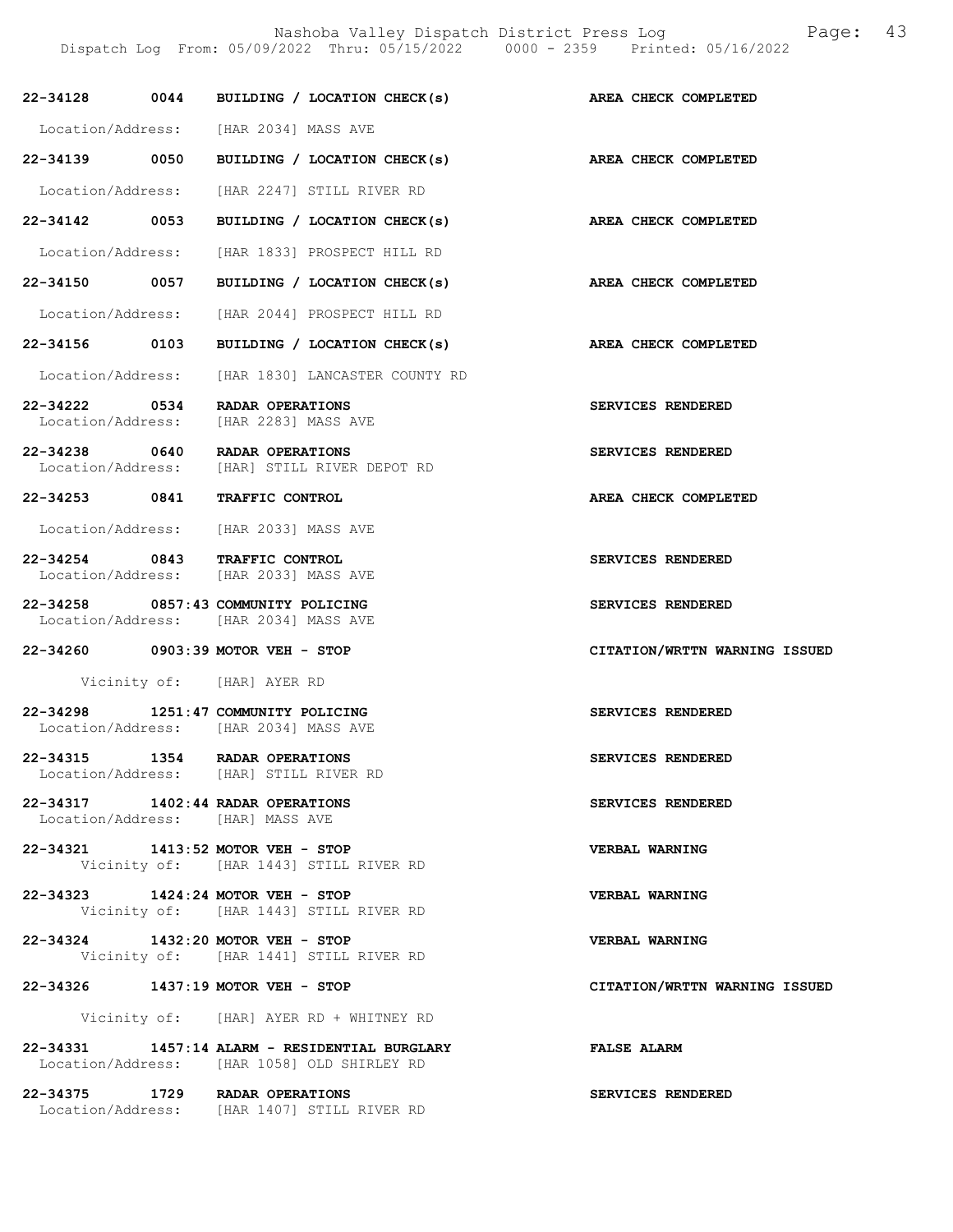|                                       |                                                                                 | Nashoba Valley Dispatch District Press Log<br>Dispatch Log From: 05/09/2022 Thru: 05/15/2022 0000 - 2359 Printed: 05/16/2022 | 44<br>Page: |  |
|---------------------------------------|---------------------------------------------------------------------------------|------------------------------------------------------------------------------------------------------------------------------|-------------|--|
| For Date: $05/11/2022 -$ Wednesday    |                                                                                 |                                                                                                                              |             |  |
| 0026<br>22-34447                      | BUILDING / LOCATION CHECK(s)                                                    | AREA CHECK COMPLETED                                                                                                         |             |  |
|                                       | Location/Address: [HAR 2033] MASS AVE                                           |                                                                                                                              |             |  |
| 22-34449 0029                         | BUILDING / LOCATION CHECK(s)                                                    | AREA CHECK COMPLETED                                                                                                         |             |  |
| Location/Address:                     | [HAR 2034] MASS AVE                                                             |                                                                                                                              |             |  |
| 22-34452 0030                         | BUILDING / LOCATION CHECK(s)                                                    | AREA CHECK COMPLETED                                                                                                         |             |  |
| Location/Address:                     | [HAR 1830] LANCASTER COUNTY RD                                                  |                                                                                                                              |             |  |
| 0032<br>22-34453                      | BUILDING / LOCATION CHECK(s)                                                    | AREA CHECK COMPLETED                                                                                                         |             |  |
| Location/Address:                     | [HAR 2348] POND RD                                                              |                                                                                                                              |             |  |
| 22-34457 0036                         | BUILDING / LOCATION CHECK(s)                                                    | AREA CHECK COMPLETED                                                                                                         |             |  |
| Location/Address:                     | [HAR 2049] PINNACLE RD                                                          |                                                                                                                              |             |  |
| 22-34454 0037                         | BUILDING / LOCATION CHECK(s)                                                    | AREA CHECK COMPLETED                                                                                                         |             |  |
| Location/Address:                     | [HAR 2044] PROSPECT HILL RD                                                     |                                                                                                                              |             |  |
| 22-34455<br>0037                      | BUILDING / LOCATION CHECK(s)                                                    | AREA CHECK COMPLETED                                                                                                         |             |  |
| Location/Address:                     | [HAR 1833] PROSPECT HILL RD                                                     |                                                                                                                              |             |  |
| 22-34462 0043                         | BUILDING / LOCATION CHECK(s)                                                    | AREA CHECK COMPLETED                                                                                                         |             |  |
| Location/Address:                     | [HAR 2247] STILL RIVER RD                                                       |                                                                                                                              |             |  |
| 22-34468<br>0047<br>Location/Address: | RADAR OPERATIONS<br>[HAR 2273] MASS AVE                                         | SERVICES RENDERED                                                                                                            |             |  |
| 22-34546 0533<br>Location/Address:    | RADAR OPERATIONS<br>[HAR 219] BOLTON RD                                         | SERVICES RENDERED                                                                                                            |             |  |
| 22-34550 0544                         | RADAR OPERATIONS<br>Location/Address: [HAR] STILL RIVER DEPOT RD                | SERVICES RENDERED                                                                                                            |             |  |
|                                       | 22-34559 0652:49 FD-MEDICAL EMERGENCY<br>Location/Address: [HAR 764] MADIGAN LN | <b>TRANSPORTED ALS</b>                                                                                                       |             |  |
| 22-34579 0842:32 TRAFFIC CONTROL      | Location/Address: [HAR 2033] MASS AVE                                           | SERVICES RENDERED                                                                                                            |             |  |
| 22-34580 0844:24 MOTOR VEH - STOP     | Location/Address: [HAR 784] MASS AVE                                            | VERBAL WARNING                                                                                                               |             |  |
| 22-34581 0845 TRAFFIC CONTROL         | Location/Address: [HAR 2033] MASS AVE                                           | SERVICES RENDERED                                                                                                            |             |  |
| 22-34605 1039 RADAR OPERATIONS        | Location/Address: [HAR] STILL RIVER RD                                          | SERVICES RENDERED                                                                                                            |             |  |
| 22-34607 1040:50 MOTOR VEH - STOP     | Location/Address: [HAR 2283] MASS AVE                                           | VERBAL WARNING                                                                                                               |             |  |
| Location/Address: [HAR] AYER RD       | 22-34611 1053:38 SUSPICIOUS ACTIVITY                                            | SERVICES RENDERED                                                                                                            |             |  |
| 22-34613 1105:32 MOTOR VEH - STOP     | Vicinity of: [HAR] AYER RD + OLD SHIRLEY RD                                     | VERBAL WARNING                                                                                                               |             |  |
| 22-34615 1113:08 MOTOR VEH - STOP     | Vicinity of: [HAR] AYER RD                                                      | VERBAL WARNING                                                                                                               |             |  |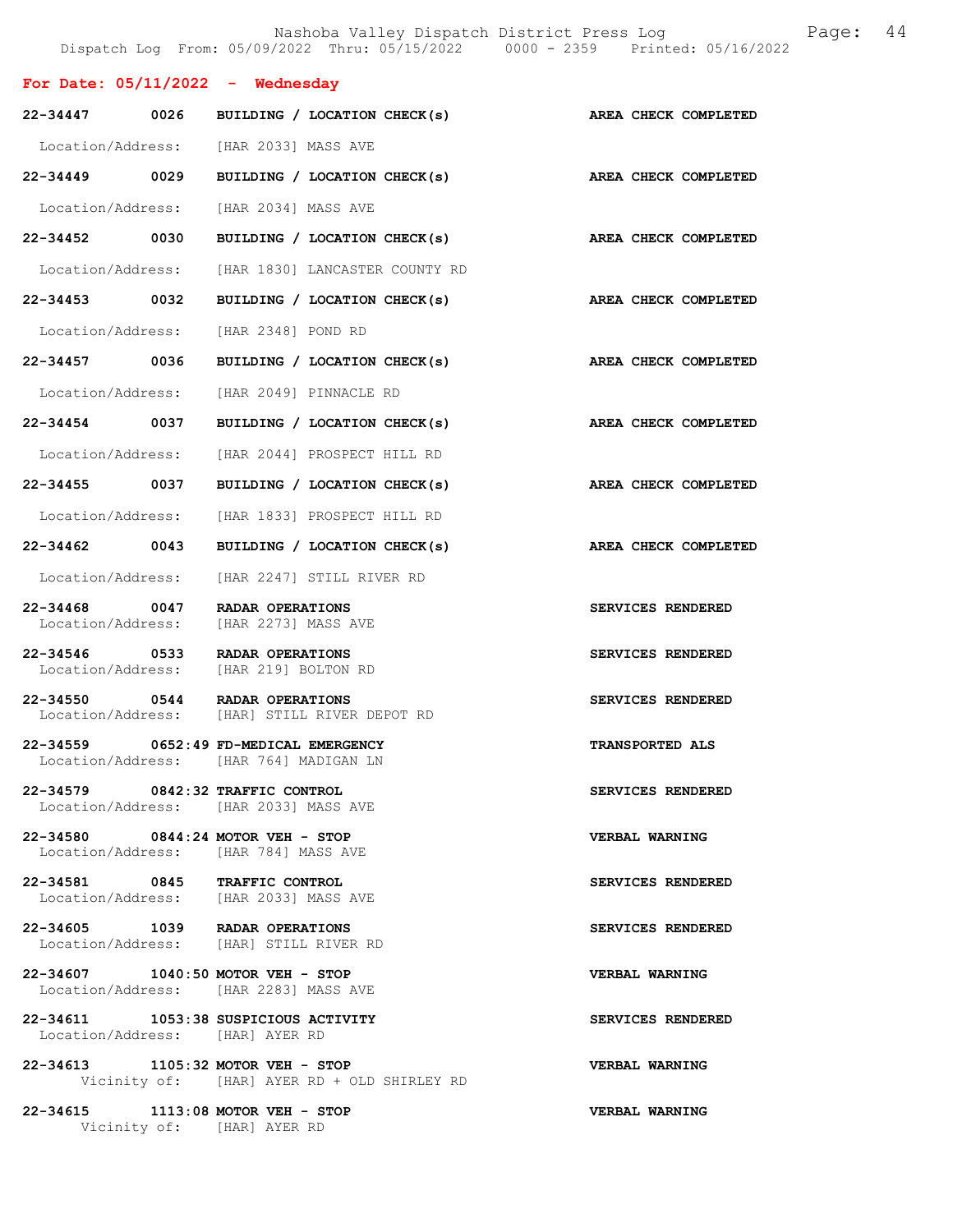- 22-34617 1116:14 MOTOR VEH STOP VERBAL WARNING Vicinity of: [HAR 1451] STILL RIVER RD
- 22-34622 1127:00 MOTOR VEH STOP CITATION/WRTTN WARNING ISSUED
	- Vicinity of: [HAR 1451] STILL RIVER RD
- 22-34627 1139:26 MOTOR VEH STOP CITATION/WRTTN WARNING ISSUED
	- Vicinity of: [HAR 1435] STILL RIVER RD
- 22-34629 1146:19 MOTOR VEH STOP CITATION/WRTTN WARNING ISSUED
	- Vicinity of: [HAR 2034] MASS AVE
- 22-34645 1301:04 COMMUNITY POLICING SERVICES RENDERED Location/Address: [HAR 2034] MASS AVE
- 22-34654 1340:16 MOTOR VEH STOP CITATION/WRTTN WARNING ISSUED
- Location/Address: [HAR 2670] AYER RD
- 22-34656 1348:15 MOTOR VEH STOP VERBAL WARNING Location/Address: [HAR] AYER RD
- 22-34658 1353:33 MOTOR VEH STOP VERBAL WARNING Location/Address: [HAR] AYER RD
- 22-34659 1354:18 MOTOR VEH STOP CITATION/WRTTN WARNING ISSUED
- Location/Address: [HAR 2372] AYER RD
- 22-34662 1401:51 MOTOR VEH STOP CITATION/WRTTN WARNING ISSUED
	- Vicinity of: [HAR] AYER RD
- 22-34663 1406:13 MOTOR VEH STOP CITATION/WRTTN WARNING ISSUED
	- Vicinity of: [HAR] AYER RD
- 22-34664 1417:04 MOTOR VEH STOP VERBAL WARNING Vicinity of: [HAR] AYER RD
- 22-34665 1421:28 MOTOR VEH STOP CITATION/WRTTN WARNING ISSUED
	- Vicinity of: [HAR 2372] AYER RD
- 22-34666 1432:24 MOTOR VEH STOP CITATION/WRTTN WARNING ISSUED
	- Vicinity of: [HAR 2256] AYER RD
- 22-34667 1435:22 MOTOR VEH STOP VERBAL WARNING Vicinity of: [HAR 2695] AYER RD
- 22-34671 1448:40 MOTOR VEH STOP VERBAL WARNING Location/Address: [HAR] AYER RD
- 22-34696 1648:02 PROPERTY Found or Lost NOTIFIED Location/Address: [HAR 2541] AYER RD
- 22-34709 1731 RADAR OPERATIONS SERVICES RENDERED Location/Address: [HAR 1407] STILL RIVER RD

## For Date:  $05/12/2022 -$  Thursday

| 22-34769 | 0026 | BUILDING / LOCATION CHECK(s) |  |  |  |  | AREA CHECK COMPLETED |
|----------|------|------------------------------|--|--|--|--|----------------------|
|----------|------|------------------------------|--|--|--|--|----------------------|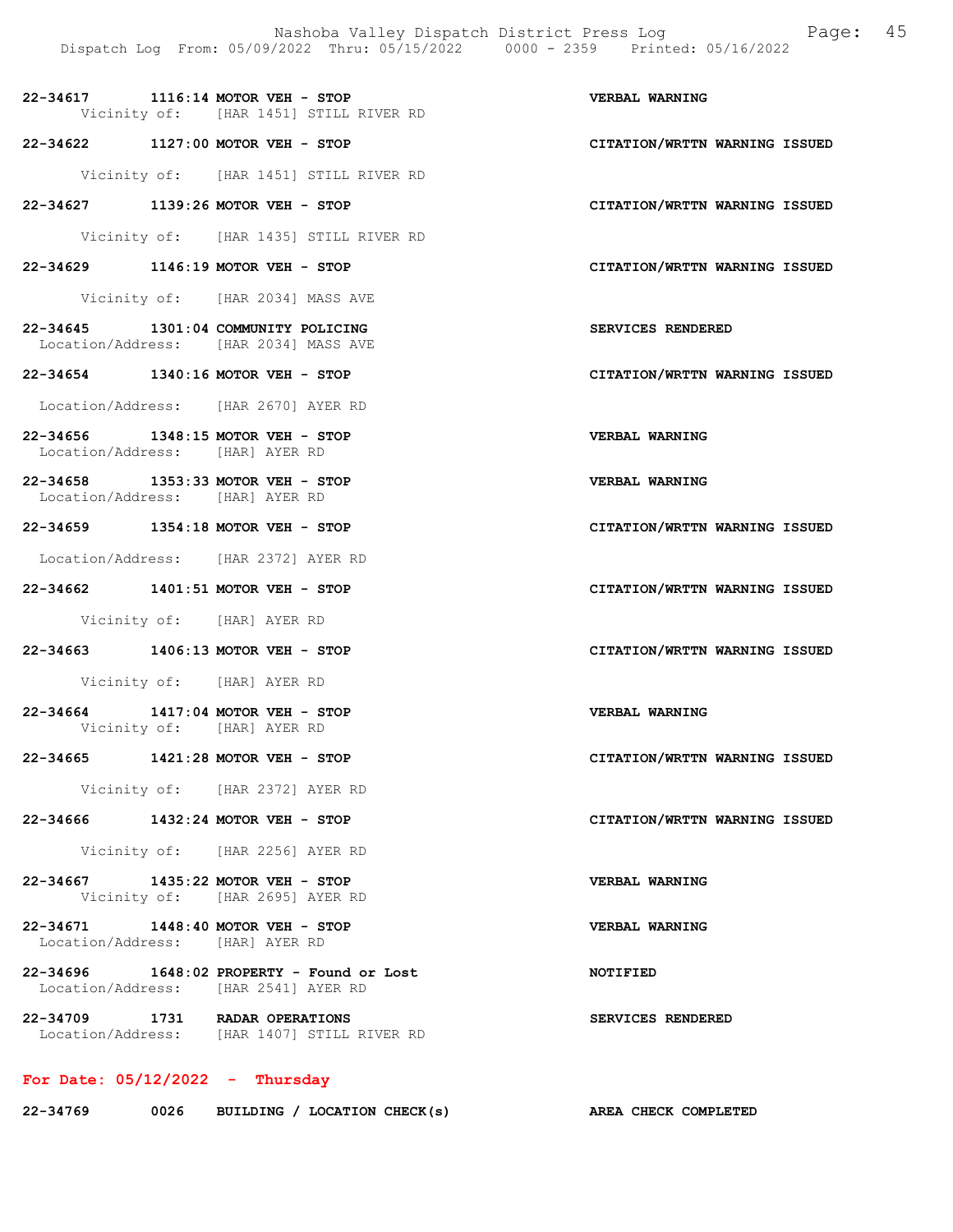|                                    |      | Nashoba Valley Dispatch District Press Log<br>Dispatch Log From: 05/09/2022 Thru: 05/15/2022 0000 - 2359 Printed: 05/16/2022 | 46<br>Page:                   |
|------------------------------------|------|------------------------------------------------------------------------------------------------------------------------------|-------------------------------|
|                                    |      | Location/Address: [HAR 2034] MASS AVE                                                                                        |                               |
| $22 - 34772$                       | 0029 | BUILDING / LOCATION CHECK(s)                                                                                                 | <b>AREA CHECK COMPLETED</b>   |
| Location/Address:                  |      | [HAR 2348] POND RD                                                                                                           |                               |
| 22-34773                           | 0031 | BUILDING / LOCATION CHECK(s)                                                                                                 | AREA CHECK COMPLETED          |
| Location/Address:                  |      | [HAR 2033] MASS AVE                                                                                                          |                               |
| 22-34776 0036                      |      | BUILDING / LOCATION CHECK(s)                                                                                                 | AREA CHECK COMPLETED          |
| Location/Address:                  |      | [HAR 2049] PINNACLE RD                                                                                                       |                               |
| 22-34780                           | 0043 | BUILDING / LOCATION CHECK(s)                                                                                                 | AREA CHECK COMPLETED          |
| Location/Address:                  |      | [HAR 1830] LANCASTER COUNTY RD                                                                                               |                               |
| 22-34785                           | 0050 | BUILDING / LOCATION CHECK(s)                                                                                                 | AREA CHECK COMPLETED          |
| Location/Address:                  |      | [HAR 1833] PROSPECT HILL RD                                                                                                  |                               |
| 22-34786 0053                      |      | BUILDING / LOCATION CHECK(s)                                                                                                 | AREA CHECK COMPLETED          |
| Location/Address:                  |      | [HAR 2247] STILL RIVER RD                                                                                                    |                               |
|                                    |      | 22-34789 0057 RADAR OPERATIONS                                                                                               | AREA CHECK COMPLETED          |
|                                    |      | Location/Address: [HAR 2292] STILL RIVER RD                                                                                  |                               |
| 22-34860 0536<br>Location/Address: |      | RADAR OPERATIONS<br>[HAR 2147] AYER RD                                                                                       | SERVICES RENDERED             |
| 22-34861 0539                      |      | RADAR OPERATIONS                                                                                                             | AREA CHECK COMPLETED          |
|                                    |      | Location/Address: [HAR 896] OAK HILL RD                                                                                      |                               |
|                                    |      | 22-34888 0732:31 911 ABANDONED/MISDIAL/HANGUP                                                                                | <b>ACCIDENTAL 911 CALL</b>    |
|                                    |      | Vicinity of: [HAR 2695] AYER RD                                                                                              |                               |
| 22-34900                           |      | 0830:42 TRAFFIC CONTROL<br>Vicinity of: [HAR 2033] MASS AVE                                                                  | SERVICES RENDERED             |
|                                    |      | 22-34904 0838 TRAFFIC CONTROL<br>Location/Address: [HAR 2033] MASS AVE                                                       | SERVICES RENDERED             |
|                                    |      | 22-34923 0951:50 FD-MEDICAL EMERGENCY<br>Location/Address: [HAR 25] ANN LEES RD<br>Refer To Fire Case: 22BOL-374-IN          | <b>TRANSPORTED ALS</b>        |
|                                    |      | 22-34927 1026 RADAR OPERATIONS<br>Location/Address: [HAR 264] BOLTON RD                                                      | SERVICES RENDERED             |
|                                    |      | 22-34928 1030:23 RADAR OPERATIONS                                                                                            | NO SERVICES NEEDED            |
|                                    |      | Location/Address: [HAR] STILL RIVER RD                                                                                       |                               |
|                                    |      | 22-34933 1050:52 MOTOR VEH - STOP<br>Vicinity of: [HAR 2151] STILL RIVER RD                                                  | VERBAL WARNING                |
|                                    |      | 22-34936 1056 RADAR OPERATIONS<br>Location/Address: [HAR 2760] BOLTON RD                                                     | SERVICES RENDERED             |
|                                    |      | 22-34940 1106 RADAR OPERATIONS                                                                                               | NO SERVICES NEEDED            |
|                                    |      | Location/Address: [HAR 2033] MASS AVE                                                                                        |                               |
|                                    |      | 22-34941 1108:12 MOTOR VEH - STOP                                                                                            | CITATION/WRTTN WARNING ISSUED |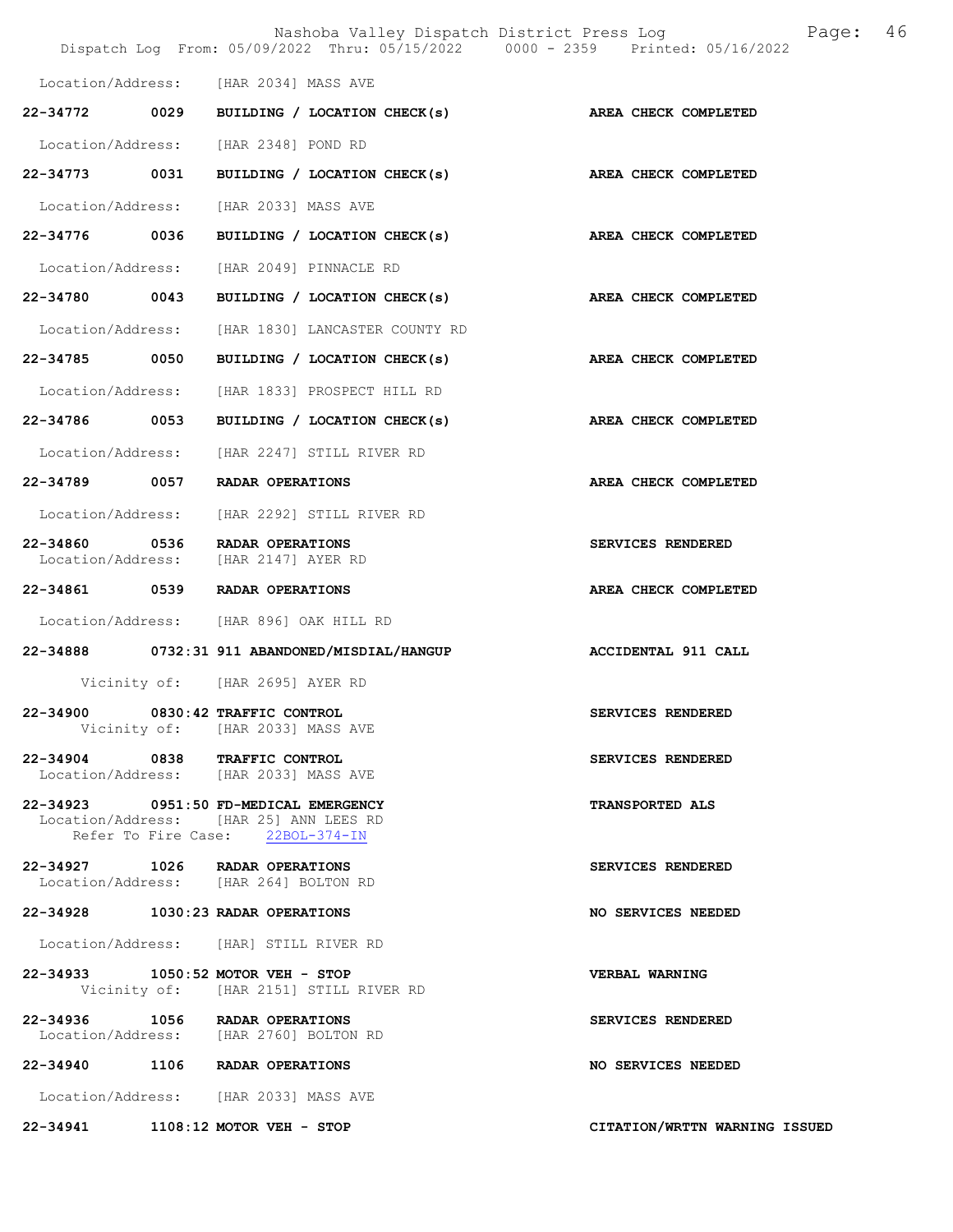Vicinity of: [HAR] FAIRBANKS ST + OAK HILL RD

22-34944 1116:54 MOTOR VEH - STOP CITATION/WRTTN WARNING ISSUED

Vicinity of: [HAR 2273] MASS AVE

- 22-34959 1236 RADAR OPERATIONS SERVICES RENDERED Location/Address: [HAR 2033] MASS AVE
- 22-34961 1247:28 MOTOR VEH STOP CITATION/WRTTN WARNING ISSUED

Vicinity of: [HAR 2273] MASS AVE

- 22-34965 1301:16 FD-INSPECTION SERVICES RENDERED Location/Address: [HAR 3061] PINE HILL WAY
- 22-34969 1324:53 FD-INSPECTION SERVICES RENDERED Location/Address: [HAR 1526] STOW RD
- 22-34971 1330:17 MOTOR VEH STOP CITATION/WRTTN WARNING ISSUED

Vicinity of: [HAR 2273] MASS AVE

- 22-34973 1337:21 FD-MEDICAL EMERGENCY TRANSPORTED BLS Location/Address: [HAR 235] BOLTON RD
- 22-34983 1451:57 FD-INSPECTION SERVICES RENDERED Location/Address: [HAR 2166] OLD MILL RD
- 22-34984 1506:18 FD-INSPECTION SERVICES RENDERED Location/Address: [HAR 565] HILLCREST DR
- 22-34990 1525:41 FD-INSPECTION SERVICES RENDERED Location/Address: [HAR 2166] OLD MILL RD

#### 22-34992 1538:07 Recreational Vehicle Complaint SEARCHED AREA, NEGATIVE RESULT

Location/Address: [HAR 1800] WOODSIDE RD

- 22-34997 1558:57 FD-INSPECTION SERVICES RENDERED Location/Address: [HAR 1397] STILL RIVER RD
- 22-35004 1630:02 RADAR OPERATIONS SERVICES RENDERED Location/Address: [HAR 275] BOLTON RD
- 22-35020 1724 RADAR OPERATIONS SERVICES RENDERED Location/Address: [HAR 1407] STILL RIVER RD [HAR 1407] STILL RIVER RD
- 22-35043 1946:27 ALARM RESIDENTIAL BURGLARY FALSE ALARM Location/Address: [HAR 1900] WEST BARE HILL RD

22-35060 2150:57 BUILDING / LOCATION CHECK(s) AREA CHECK COMPLETED

Location/Address: [HAR 2026] AYER RD

#### For Date: 05/13/2022 - Friday

| 22-35101 | 0056 | BUILDING / LOCATION CHECK(s)          | AREA CHECK COMPLETED |
|----------|------|---------------------------------------|----------------------|
|          |      | Location/Address: [HAR 2033] MASS AVE |                      |
| 22-35106 | 0059 | BUILDING / LOCATION CHECK(s)          | AREA CHECK COMPLETED |
|          |      | Location/Address: [HAR 2034] MASS AVE |                      |
| 22-35108 | 0106 | BUILDING / LOCATION CHECK(s)          | AREA CHECK COMPLETED |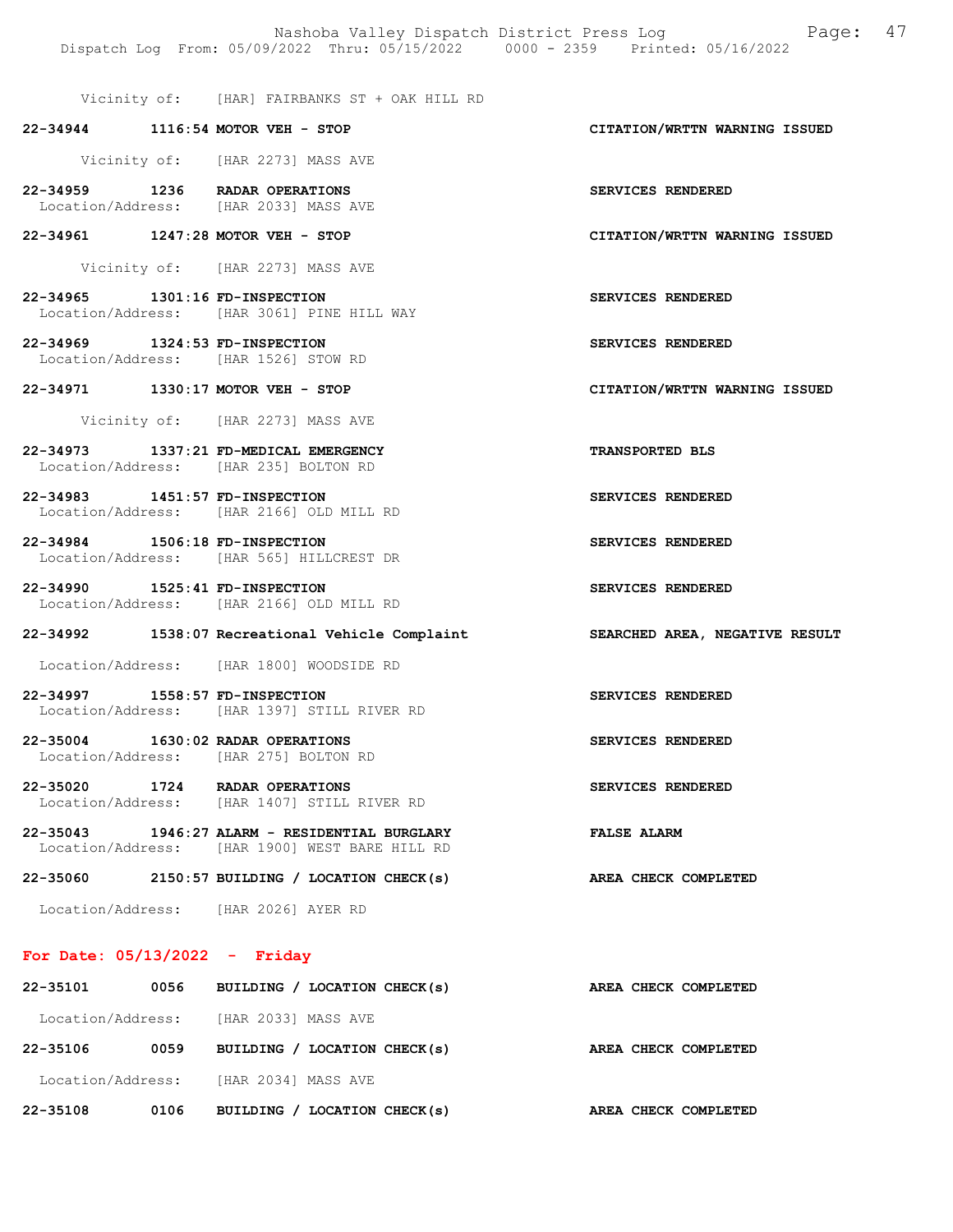|                                                                        | Dispatch Log From: 05/09/2022 Thru: 05/15/2022 0000 - 2359 Printed: 05/16/2022                         | Nashoba Valley Dispatch District Press Log Mashoba Valley Dispatch District Press Log |
|------------------------------------------------------------------------|--------------------------------------------------------------------------------------------------------|---------------------------------------------------------------------------------------|
| Location/Address: [HAR 2348] POND RD                                   |                                                                                                        |                                                                                       |
|                                                                        | 22-35110 0108:07 BUILDING / LOCATION CHECK(s)<br>Location/Address: [HAR 2028] STILL RIVER RD           | SPOKEN TO                                                                             |
|                                                                        | 22-35119 0115 BUILDING / LOCATION CHECK(s)                                                             | AREA CHECK COMPLETED                                                                  |
|                                                                        | Location/Address: [HAR 2049] PINNACLE RD                                                               |                                                                                       |
| 22-35113 0116                                                          | BUILDING / LOCATION CHECK(s)                                                                           | AREA CHECK COMPLETED                                                                  |
|                                                                        | Location/Address: [HAR 2247] STILL RIVER RD                                                            |                                                                                       |
| 22-35125 0125                                                          | BUILDING / LOCATION CHECK(s)                                                                           | BUILDING CHKED, APPEARS SECURE                                                        |
| Location/Address:                                                      | [HAR 1833] PROSPECT HILL RD                                                                            |                                                                                       |
| 22-35130 0130                                                          | BUILDING / LOCATION CHECK(s)                                                                           | BUILDING CHKED, APPEARS SECURE                                                        |
| Location/Address: [HAR 2222] AYER RD                                   |                                                                                                        |                                                                                       |
|                                                                        | 22-35148 0146 BUILDING / LOCATION CHECK(s)                                                             | BUILDING CHKED, APPEARS SECURE                                                        |
|                                                                        | Location/Address: [HAR 1830] LANCASTER COUNTY RD                                                       |                                                                                       |
|                                                                        | 22-35163 0231:24 MOTOR VEH - ACCIDENT W/INJURY PATIENT REFUSAL, NO TRANSPORT                           |                                                                                       |
|                                                                        | Location/Address: [HAR 2529] ROUTE 2 WEST HWY<br>Refer To Fire Case: 22HAR-107-IN                      |                                                                                       |
| 22-35179 0545 RADAR OPERATIONS                                         |                                                                                                        | NO SERVICES NEEDED                                                                    |
|                                                                        | Location/Address: [HAR] STILL RIVER RD + PROSPECT HILL RD                                              |                                                                                       |
| 22-35184 0607 RADAR OPERATIONS<br>Location/Address:                    | [HAR 2024] AYER RD                                                                                     | SERVICES RENDERED                                                                     |
| 22-35213 0846 TRAFFIC CONTROL<br>Location/Address: [HAR 2033] MASS AVE |                                                                                                        | SERVICES RENDERED                                                                     |
| 22-35219 0902:33 MOTOR VEH - STOP                                      | Vicinity of: [HAR] MASS AVE + POND RD                                                                  | VERBAL WARNING                                                                        |
| 22-35230 0919 RADAR OPERATIONS                                         | Location/Address: [HAR 1415] STILL RIVER RD                                                            | SERVICES RENDERED                                                                     |
| 22-35241 0958:18 MOTOR VEH - STOP                                      |                                                                                                        | CITATION/WRTTN WARNING ISSUED                                                         |
|                                                                        | Vicinity of: [HAR 2283] MASS AVE                                                                       |                                                                                       |
| 22-35243 1006:58 MOTOR VEH - STOP                                      | Vicinity of: [HAR] MASS AVE + SLOUGH RD                                                                | VERBAL WARNING                                                                        |
| 22-35245 1013:01 MOTOR VEH - STOP                                      |                                                                                                        | CITATION/WRTTN WARNING ISSUED                                                         |
| Vicinity of: [HAR] MASS AVE                                            |                                                                                                        |                                                                                       |
|                                                                        | 22-35247 1017 MOTOR VEH - PARKING VIOLATION<br>Location/Address: [HAR] FAIRBANKS ST + OLD LITTLETON RD | SERVICES RENDERED                                                                     |
|                                                                        | 22-35261 1148:06 MOTOR VEH - PARKING VIOLATION<br>Location/Address: [HAR 2260] FAIRBANKS ST            | SPOKEN TO                                                                             |
|                                                                        | 22-35268 1216 MOTOR VEH - PARKING VIOLATION                                                            | CITATION/WRTTN WARNING ISSUED                                                         |
|                                                                        | Location/Address: [HAR 484] FAIRBANKS ST                                                               |                                                                                       |
| 22-35271 1226:41 MOTOR VEH - STOP<br>Vicinity of: [HAR] MASS AVE       |                                                                                                        | <b>VERBAL WARNING</b>                                                                 |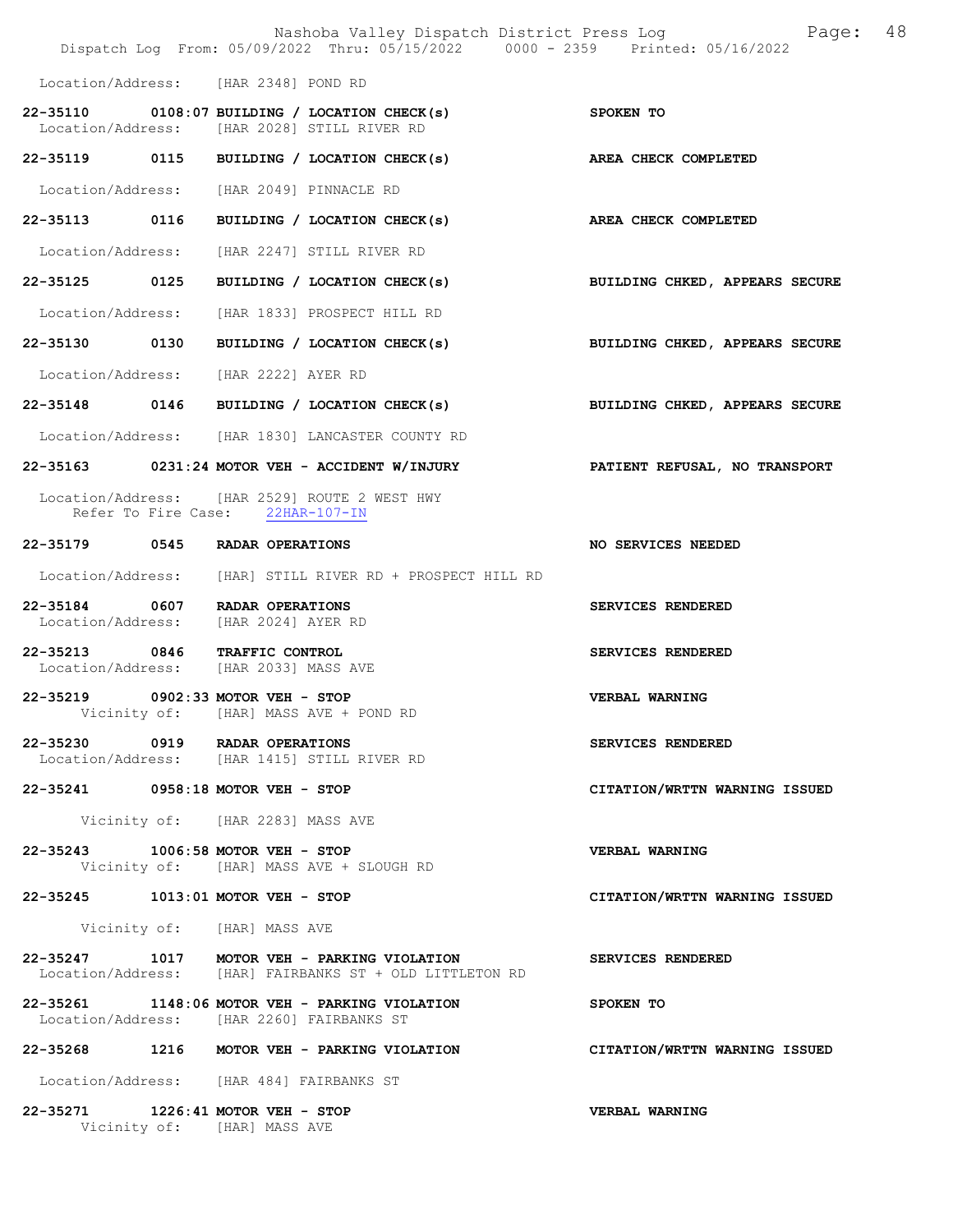22-35275 1244 MOTOR VEH - PARKING VIOLATION CITATION/WRTTN WARNING ISSUED Location/Address: [HAR 484] FAIRBANKS ST 22-35280 1315 MOTOR VEH - PARKING VIOLATION CITATION/WRTTN WARNING ISSUED Location/Address: [HAR 484] FAIRBANKS ST 22-35286 1349:53 MOTOR VEH - STOP VERBAL WARNING Vicinity of: [HAR] AYER RD

22-35294 1408:52 ASSIST CITIZEN SERVICES RENDERED Location/Address: [HAR] OLD LITTLETON RD

22-35293 1409:28 FIREARMS LICENSING SERVICES RENDERED Location/Address: [HAR 2541] AYER RD

22-35323 1720 RADAR OPERATIONS SERVICES RENDERED Location/Address: [HAR 1407] STILL RIVER RD

22-35361 2240:35 VANDALISM SPOKEN TO Location/Address: [HAR] STILL RIVER RD

22-35362 2246:28 FD-CO DETECTOR ACTIVATION SERVICES RENDERED Location/Address: [HAR 187] BLANCHARD RD Refer To Fire Case: 22HAR-108-IN

22-35363 2306:52 MOTOR VEH - STOP STOP COMPLETED Vicinity of: [HAR] STILL RIVER RD + MASS AVE

#### For Date: 05/14/2022 - Saturday

| 22-35389                                           | 0032 | BUILDING / LOCATION CHECK(s)                     |                      | AREA CHECK COMPLETED |
|----------------------------------------------------|------|--------------------------------------------------|----------------------|----------------------|
|                                                    |      | Location/Address: [HAR 1830] LANCASTER COUNTY RD |                      |                      |
| $22 - 35403$                                       | 0044 | BUILDING / LOCATION CHECK(s)                     |                      | AREA CHECK COMPLETED |
| Location/Address:                                  |      | [HAR 2044] PROSPECT HILL RD                      |                      |                      |
| 22-35405 0046                                      |      | BUILDING / LOCATION CHECK(s)                     | AREA CHECK COMPLETED |                      |
| Location/Address:                                  |      | [HAR 1833] PROSPECT HILL RD                      |                      |                      |
| 22-35407 0050                                      |      | BUILDING / LOCATION CHECK(s)                     | AREA CHECK COMPLETED |                      |
| Location/Address:                                  |      | [HAR 2247] STILL RIVER RD                        |                      |                      |
| 22-35410 0058                                      |      | BUILDING / LOCATION CHECK(s)                     | AREA CHECK COMPLETED |                      |
| Location/Address:                                  |      | [HAR 2034] MASS AVE                              |                      |                      |
| 22-35412 0059                                      |      | BUILDING / LOCATION CHECK(s)                     | AREA CHECK COMPLETED |                      |
| Location/Address:                                  |      | [HAR 2033] MASS AVE                              |                      |                      |
| $22 - 35418$                                       | 0107 | BUILDING / LOCATION CHECK(s)                     |                      | AREA CHECK COMPLETED |
| Location/Address:                                  |      | [HAR 2049] PINNACLE RD                           |                      |                      |
| 22-35428 0113                                      |      | BUILDING / LOCATION CHECK(s)                     | AREA CHECK COMPLETED |                      |
| Location/Address:                                  |      | [HAR 2893] TRAIL RIDGE WAY                       |                      |                      |
| 22-35475 0223:43 GENERAL INFO<br>Location/Address: |      | [HAR 965] OLD LITTLETON RD                       | UNITS ADVISED        |                      |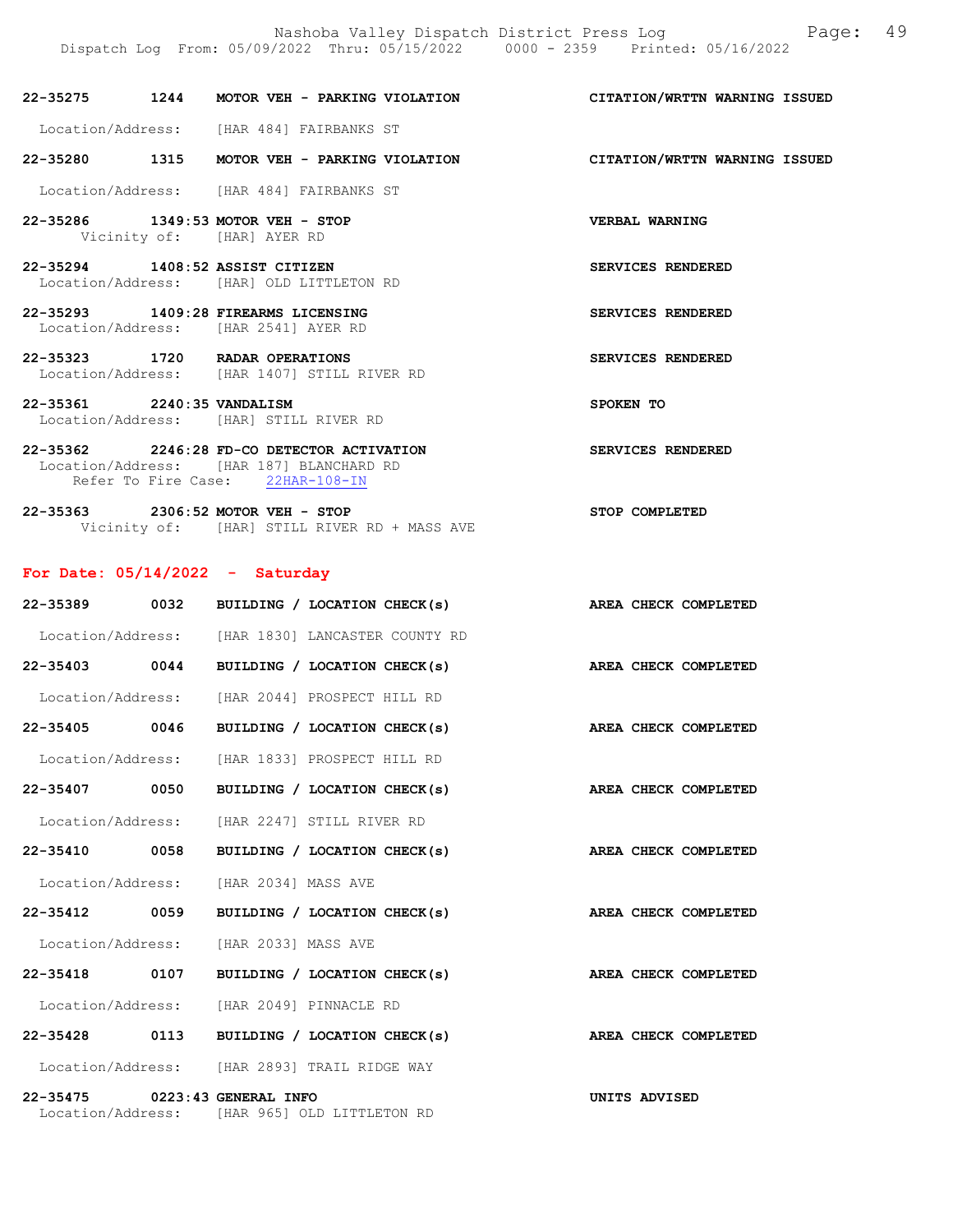22-35498 0450:14 ASSIST CITIZEN SERVICES RENDERED Location/Address: [HAR 794] MASS AVE

22-35514 0637:56 FD-MEDICAL EMERGENCY TRANSPORTED BLS Location/Address: [HAR 2222] AYER RD Refer To Fire Case: 22BOL-380-IN

- 22-35515 0656 RADAR OPERATIONS SERVICES RENDERED Location/Address: [HAR 2147] AYER RD
- 22-35545 0958 RADAR OPERATIONS NO SERVICES NEEDED
- Location/Address: [HAR] MASS AVE
- 22-35548 1000:57 MOTOR VEH STOP CITATION/WRTTN WARNING ISSUED
	- Vicinity of: [HAR] MASS AVE
- 22-35576 1144 BUILDING / LOCATION CHECK(s) AREA CHECK COMPLETED
- Location/Address: [HAR 1833] PROSPECT HILL RD
- 22-35584 1220:38 FD-MEDICAL EMERGENCY TRANSPORTED ALS Location/Address: [HAR 1885] WEST BARE HILL RD Refer To Fire Case: 22BOL-382-IN
- 22-35604 1439:24 RADAR OPERATIONS SERVICES RENDERED Vicinity of: [HAR] STILL RIVER RD
- 22-35621 1602:59 MOTOR VEH ACCIDENT W/INJURY REPORT Location/Address: [HAR 2768] POND RD Refer To Fire Case: 22HAR-109-IN
- 22-35648 1918 FOLLOW UP SERVICES RENDERED Location/Address: [HAR 1617] UNDER PIN HILL RD
- 22-35649 1922 ASSIST CITIZEN SERVICES RENDERED Location/Address: [HAR 1457] STILL RIVER RD
- 22-35652 1931:51 Recreational Vehicle Complaint SPOKEN TO Location/Address: [HAR 1465] STILL RIVER DEPOT RD
- 22-35657 1955 RADAR OPERATIONS SERVICES RENDERED Location/Address: [HAR 1833] PROSPECT HILL RD
- 22-35713 2326:00 FD-FIRE ALARM, TROUBLE SERVICES RENDERED Location/Address: [HAR 1835] LITTLETON RD Refer To Fire Case: 22HAR-111-IN

#### For Date: 05/15/2022 - Sunday

| 22-35751                      | 0105 | BUILDING                                         | LOCATION CHECK(s) |                                | AREA CHECK COMPLETED |                      |
|-------------------------------|------|--------------------------------------------------|-------------------|--------------------------------|----------------------|----------------------|
| Location/Address:             |      |                                                  |                   | [HAR 1830] LANCASTER COUNTY RD |                      |                      |
| $22 - 35759$                  | 0111 | BUILDING / LOCATION CHECK(s)                     |                   |                                |                      | AREA CHECK COMPLETED |
| Location/Address:             |      | [HAR 2044] PROSPECT HILL RD                      |                   |                                |                      |                      |
| 22-35761                      | 0113 | BUILDING / LOCATION CHECK(s)                     |                   |                                |                      | AREA CHECK COMPLETED |
| Location/Address:             |      | THAR 18331 PROSPECT HILL RD                      |                   |                                |                      |                      |
| 22-35766<br>Location/Address: |      | 0116:18 VANDALISM<br>THAR 12171 PROSPECT HILL RD |                   |                                | <b>REPORT</b>        |                      |
| 22-35770                      | 0120 | <b>BUILDING</b>                                  | LOCATION CHECK(s) |                                | AREA CHECK COMPLETED |                      |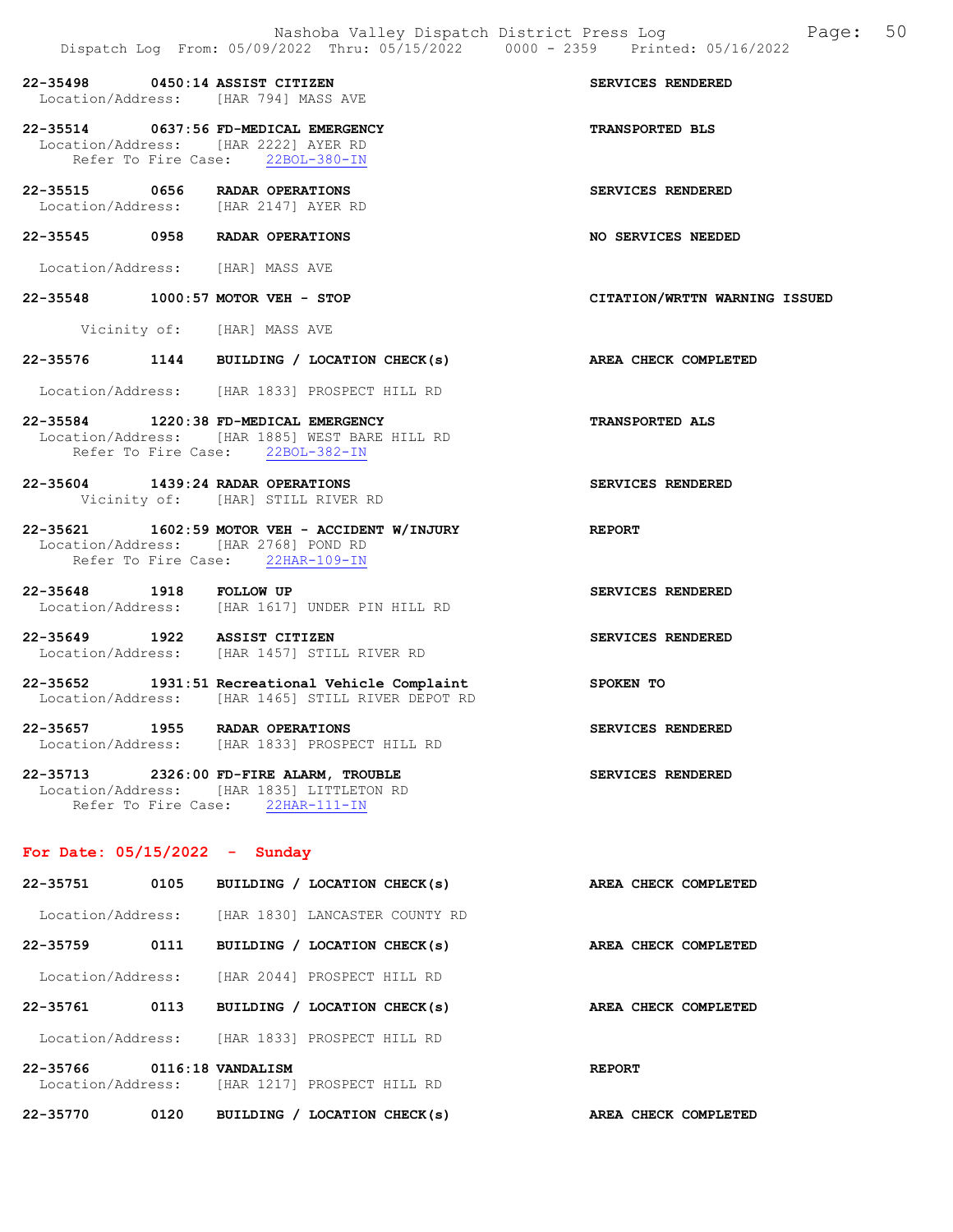|                              |      | Nashoba Valley Dispatch District Press Log<br>Dispatch Log From: 05/09/2022 Thru: 05/15/2022 0000 - 2359 Printed: 05/16/2022 | 51<br>Page:                   |
|------------------------------|------|------------------------------------------------------------------------------------------------------------------------------|-------------------------------|
|                              |      | Location/Address: [HAR 2247] STILL RIVER RD                                                                                  |                               |
|                              |      | 22-35775 0126 BUILDING / LOCATION CHECK(s)                                                                                   | AREA CHECK COMPLETED          |
|                              |      | Location/Address: [HAR 2034] MASS AVE                                                                                        |                               |
| 22-35779 0130                |      | BUILDING / LOCATION CHECK(s) AREA CHECK COMPLETED                                                                            |                               |
|                              |      | Location/Address: [HAR 2033] MASS AVE                                                                                        |                               |
|                              |      | 22-35785 0135 BUILDING / LOCATION CHECK(s)                                                                                   | AREA CHECK COMPLETED          |
|                              |      | Location/Address: [HAR 2049] PINNACLE RD                                                                                     |                               |
|                              |      | 22-35788 0140 BUILDING / LOCATION CHECK(s) AREA CHECK COMPLETED                                                              |                               |
|                              |      | Location/Address: [HAR 2893] TRAIL RIDGE WAY                                                                                 |                               |
|                              |      | 22-35836 0712 RADAR OPERATIONS<br>Location/Address: [HAR 2147] AYER RD                                                       | SERVICES RENDERED             |
|                              |      | 22-35848 0818:05 FD-MEDICAL EMERGENCY<br>Location/Address: [HAR 2197] AYER RD                                                | <b>TRANSPORTED BLS</b>        |
| 22-35855 0922:32 ANIMAL CALL |      |                                                                                                                              | REFERRED TO OTHER AGENCY      |
|                              |      | Location/Address: [HAR 2338] SHAKER RD                                                                                       |                               |
|                              |      | 22-35876 1039 RADAR OPERATIONS<br>Location/Address: [HAR] STILL RIVER RD                                                     | SERVICES RENDERED             |
|                              |      | 22-35885 1120:58 MOTOR VEH - LOCKOUT<br>Location/Address: [HAR 1742] WHITNEY RD                                              | SERVICES RENDERED             |
|                              |      | 22-35889 1133:42 MOTOR VEH - ACCIDENT NO INJURY<br>Location/Address: [HAR 278] BOLTON RD                                     | VEHICLE TOWED                 |
|                              |      | 22-35901 1229:46 MOTOR VEH - STOP                                                                                            | CITATION/WRTTN WARNING ISSUED |
|                              |      | Location/Address: [HAR 2372] AYER RD                                                                                         |                               |
| Location/Address:            |      | 22-35928 1557:19 WELL BEING CHECK<br>[HAR 2598] WARREN AVE                                                                   | <b>TRANSPORTED BLS</b>        |
|                              |      | 22-35949 1754 BUILDING / LOCATION CHECK(s)                                                                                   | AREA CHECK COMPLETED          |
|                              |      | Location/Address: [HAR 2098] DEPOT RD                                                                                        |                               |
| 22-35951                     | 1758 | BUILDING / LOCATION CHECK(s)                                                                                                 | AREA CHECK COMPLETED          |
|                              |      | Location/Address: [HAR 2044] PROSPECT HILL RD                                                                                |                               |
| 22-35952 1759                |      | BUILDING / LOCATION CHECK(s)                                                                                                 | <b>AREA CHECK COMPLETED</b>   |
| Location/Address:            |      | [HAR 1833] PROSPECT HILL RD                                                                                                  |                               |
| 22-35953 1801                |      | BUILDING / LOCATION CHECK(s)                                                                                                 | AREA CHECK COMPLETED          |
| Location/Address:            |      | [HAR 2125] STILL RIVER DEPOT RD                                                                                              |                               |
| 22-35958                     | 1808 | BUILDING / LOCATION CHECK(s)                                                                                                 | AREA CHECK COMPLETED          |
|                              |      | Location/Address: [HAR 2247] STILL RIVER RD                                                                                  |                               |
| 22-35963 1838                |      | BUILDING / LOCATION CHECK(s)                                                                                                 | AREA CHECK COMPLETED          |
|                              |      | Location/Address: [HAR 2026] AYER RD                                                                                         |                               |
| 22-35979                     | 2001 | RADAR OPERATIONS                                                                                                             | SERVICES RENDERED             |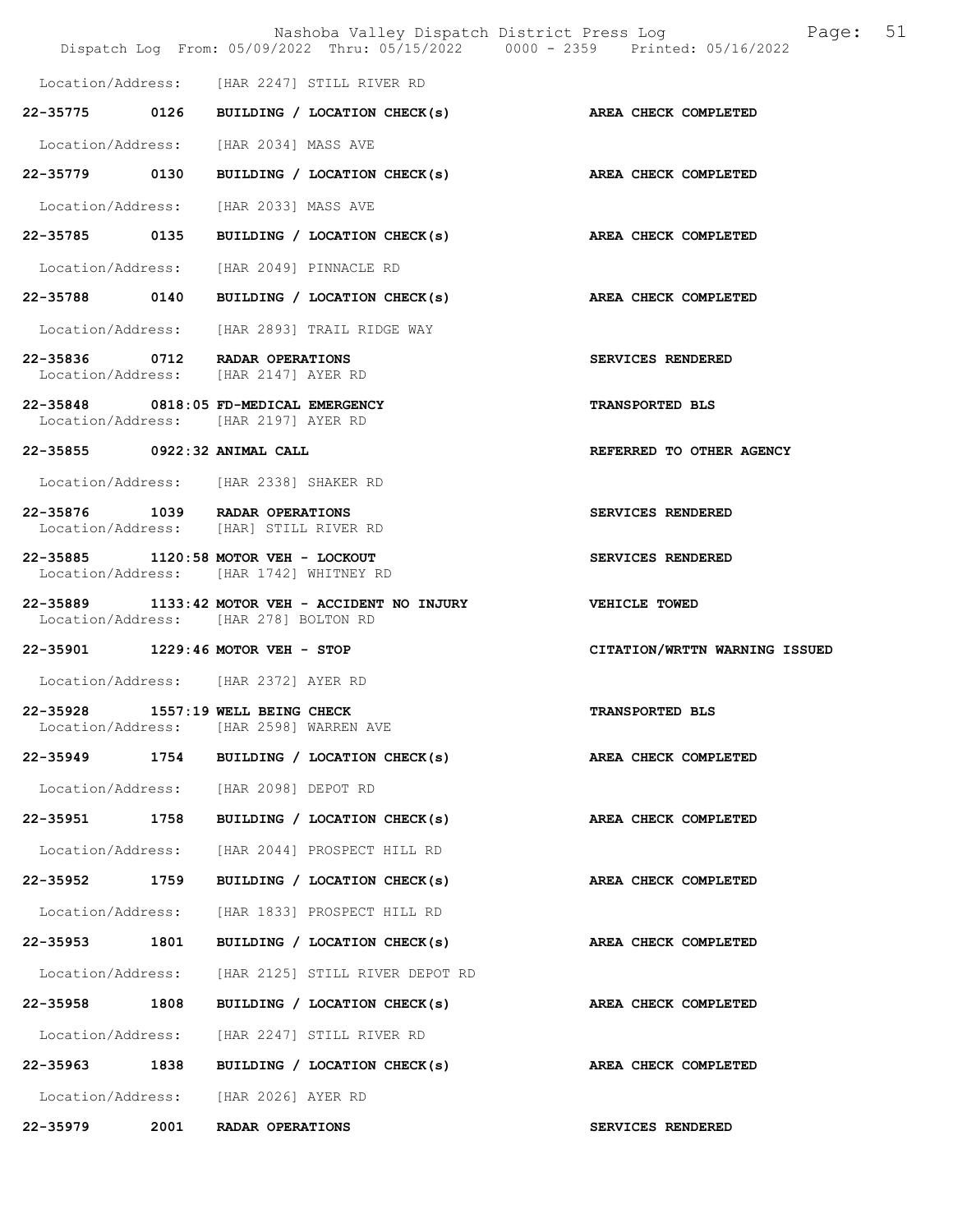Location/Address: [HAR] AYER RD

# 22-35998 2129:11 MOTOR VEH - ACCIDENT W/INJURY TRANSPORTED BLS Location/Address: [HAR 2957] ROUTE 2 EAST HWY

Refer To Fire Case: 22HAR-112-IN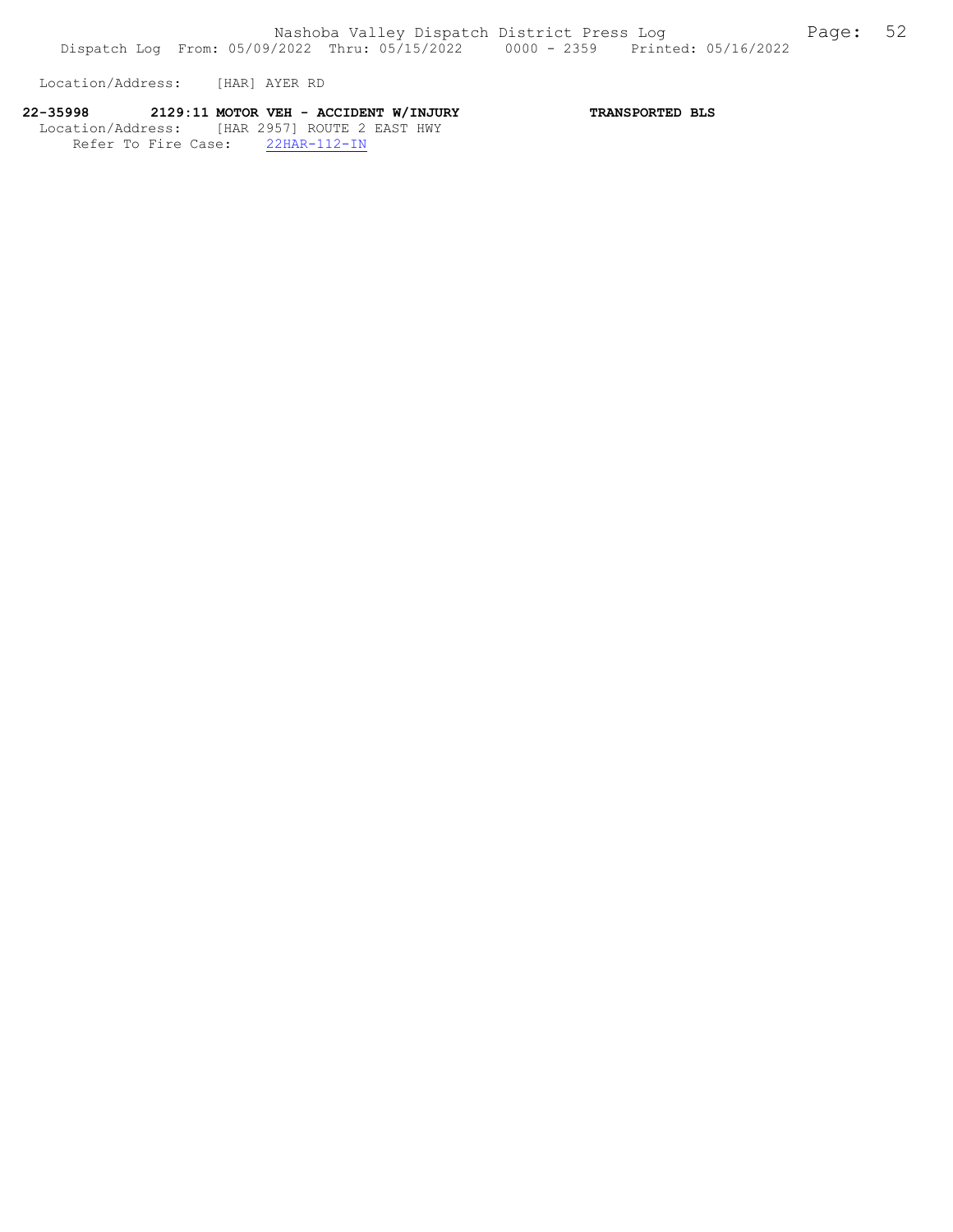# For Jurisdiction: LANCASTER, MA

| For Date: $05/09/2022 -$ Monday |      |                                                                           |                                |
|---------------------------------|------|---------------------------------------------------------------------------|--------------------------------|
|                                 |      | 22-33774 0009 BUILDING / LOCATION CHECK(s) BUILDING CHKED, APPEARS SECURE |                                |
|                                 |      | Location/Address: [LAN 1632] STILL RIVER RD                               |                                |
|                                 |      | 22-33776 0010 BUILDING / LOCATION CHECK(s)                                | BUILDING CHKED, APPEARS SECURE |
|                                 |      | Location/Address: [LAN 96] HIGH STREET EXT                                |                                |
| 22-33778 0012                   |      | BUILDING / LOCATION CHECK(s)                                              | BUILDING CHKED, APPEARS SECURE |
|                                 |      | Location/Address: [LAN 867] HIGH STREET EXT                               |                                |
|                                 |      | 22-33780 0014 BUILDING / LOCATION CHECK(s)                                | BUILDING CHKED, APPEARS SECURE |
|                                 |      | Location/Address: [LAN 856] LUNENBURG RD                                  |                                |
|                                 |      | 22-33783 0016 BUILDING / LOCATION CHECK(s)                                | BUILDING CHKED, APPEARS SECURE |
|                                 |      | Location/Address: [LAN 8] SOUTH MAIN ST                                   |                                |
|                                 |      | 22-33785 0017 BUILDING / LOCATION CHECK(s) BUILDING CHKED, APPEARS SECURE |                                |
|                                 |      | Location/Address: [LAN 12] SOUTH MAIN ST                                  |                                |
|                                 |      | 22-33788 0018 BUILDING / LOCATION CHECK(s) BUILDING CHKED, APPEARS SECURE |                                |
|                                 |      | Location/Address: [LAN 32] SOUTH MAIN ST                                  |                                |
| 22-33790 0019                   |      | BUILDING / LOCATION CHECK(s)                                              | BUILDING CHKED, APPEARS SECURE |
|                                 |      | Location/Address: [LAN 76] SOUTH MAIN ST                                  |                                |
|                                 |      | 22-33792 0021 BUILDING / LOCATION CHECK(s)                                | BUILDING CHKED, APPEARS SECURE |
|                                 |      | Location/Address: [LAN 790] SOUTH MAIN ST                                 |                                |
|                                 |      | 22-33794 0024 BUILDING / LOCATION CHECK(s)                                | AREA CHECK COMPLETED           |
|                                 |      | Location/Address: [LAN 901] PARKER RD                                     |                                |
|                                 |      | 22-33796 0025 BUILDING / LOCATION CHECK(s)                                | BUILDING CHKED, APPEARS SECURE |
|                                 |      | Location/Address: [LAN 1695] LUNENBURG RD                                 |                                |
| 22-33800                        | 0030 | BUILDING / LOCATION CHECK(s)                                              | AREA CHECK COMPLETED           |
|                                 |      | Location/Address: [LAN 855] OLD UNION TPKE                                |                                |
|                                 |      | $22-33804$ 0040 BUILDING / LOCATION CHECK(s)                              | AREA CHECK COMPLETED           |
|                                 |      | Location/Address: [LAN 928] BROCKELMAN RD                                 |                                |
|                                 |      | 22-33807 0046 BUILDING / LOCATION CHECK(s)                                | AREA CHECK COMPLETED           |
|                                 |      | Location/Address: [LAN 1040] OLD UNION TPKE                               |                                |
| 22-33859 0203                   |      | BUILDING / LOCATION CHECK(s)                                              | AREA CHECK COMPLETED           |
|                                 |      | Location/Address: [LAN 933] OLD UNION TPKE                                |                                |
|                                 |      | 22-33864 0215 RADAR OPERATIONS                                            | NO SERVICES NEEDED             |
|                                 |      | Location/Address: [LAN 927] NORTH MAIN ST                                 |                                |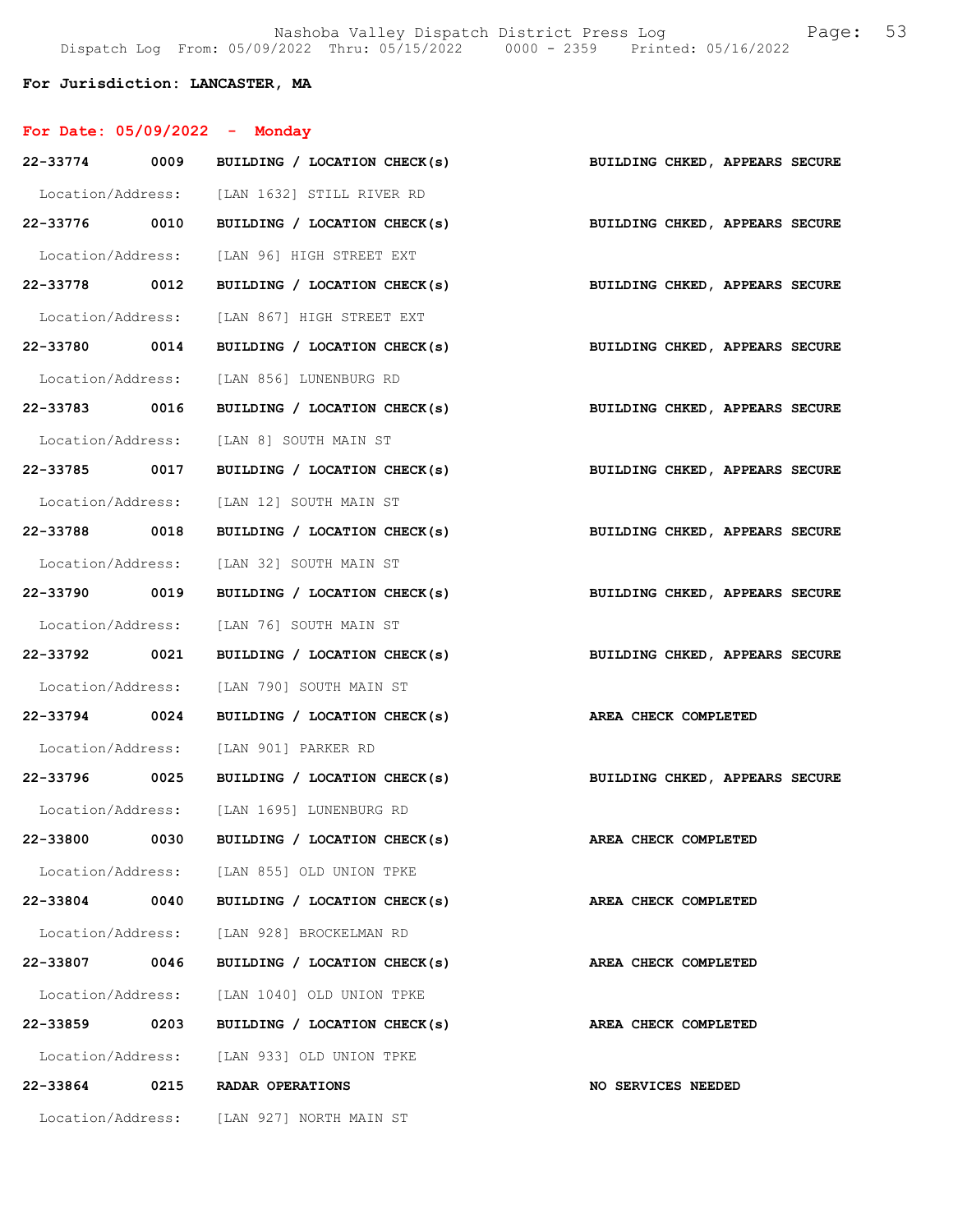Nashoba Valley Dispatch District Press Log Fage: 54

| 22-33888 0620 RADAR OPERATIONS                                            |  |                                                                                          | <b>NO SERVICES NEEDED</b>      |
|---------------------------------------------------------------------------|--|------------------------------------------------------------------------------------------|--------------------------------|
| Location/Address: [LAN] LANGEN RD                                         |  |                                                                                          |                                |
| 22-33895 0712:28 MOTOR VEH - STOP                                         |  |                                                                                          | CITATION/WRTTN WARNING ISSUED  |
|                                                                           |  | Vicinity of: [LAN] LANGEN RD                                                             |                                |
| 22-33904 0836:45 MOTOR VEH - STOP<br>Location/Address: [LAN] MAIN ST      |  |                                                                                          | VERBAL WARNING                 |
| 22-33908 0843 RADAR OPERATIONS                                            |  | Location/Address: [LAN] HIGH STREET EXT                                                  | <b>SERVICES RENDERED</b>       |
| 22-33909 0847:55 MOTOR VEH - STOP                                         |  | Location/Address: [LAN] HIGH STREET EXT                                                  | VERBAL WARNING                 |
| 22-33913 0904:14 MOTOR VEH - STOP                                         |  | Location/Address: [LAN] HIGH STREET EXT                                                  | VERBAL WARNING                 |
| 22-33915 0920:53 MOTOR VEH - STOP                                         |  | Location/Address: [LAN] HIGH STREET EXT                                                  | VERBAL WARNING                 |
| 22-33918 0943:13 ANIMAL CALL                                              |  |                                                                                          | REFERRED TO OTHER AGENCY       |
|                                                                           |  | Vicinity of: [LAN] COLE FARM RD                                                          |                                |
| 22-33917 0944 RADAR OPERATIONS<br>Location/Address: [LAN] MAIN ST         |  |                                                                                          | <b>SERVICES RENDERED</b>       |
|                                                                           |  | 22-33919 0947:52 ALARM - RESIDENTIAL BURGLARY                                            | BUILDING CHKED, APPEARS SECURE |
|                                                                           |  | Location/Address: [LAN 539] FARM LAND LN                                                 |                                |
| 22-33932 1113:01 MOTOR VEH - STOP<br>Location/Address: [LAN] LUNENBURG RD |  |                                                                                          | <b>VERBAL WARNING</b>          |
| 22-33934 1117 RADAR OPERATIONS<br>Location/Address: [LAN] LUNENBURG RD    |  |                                                                                          | SERVICES RENDERED              |
| 22-33941 1204 RADAR OPERATIONS                                            |  | Location/Address: [LAN] NORTH SHIRLEY RD                                                 | <b>SERVICES RENDERED</b>       |
| 22-33942 1217:38 MOTOR VEH - STOP                                         |  |                                                                                          | CITATION/WRTTN WARNING ISSUED  |
|                                                                           |  | Location/Address: [LAN] NORTH SHIRLEY RD                                                 |                                |
| 22-33945 1232:37 MOTOR VEH - STOP                                         |  | Location/Address: [LAN] NORTH SHIRLEY RD                                                 | <b>VERBAL WARNING</b>          |
| 22-33949 1242:42 MOTOR VEH - STOP                                         |  | Location/Address: [LAN] NORTH SHIRLEY RD                                                 | VERBAL WARNING                 |
| 22-33953 1303:35 MOTOR VEH - STOP                                         |  |                                                                                          | CITATION/WRTTN WARNING ISSUED  |
|                                                                           |  | Location/Address: [LAN] NORTH SHIRLEY RD                                                 |                                |
| 22-33958 1351 RADAR OPERATIONS                                            |  | Location/Address: [LAN] HIGH STREET EXT                                                  | SERVICES RENDERED              |
| 22-33960 1358:25 MOTOR VEH - STOP                                         |  | Location/Address: [LAN] HIGH STREET EXT                                                  | <b>VERBAL WARNING</b>          |
| 22-33962 1412:57 MOTOR VEH - STOP                                         |  | Location/Address: [LAN] HIGH STREET EXT                                                  | <b>VERBAL WARNING</b>          |
| 22-33964 1432:06 FD-BRUSH FIRE                                            |  | Vicinity of: [LAN 1696] LUNENBURG RD + MCGOVERN BLVD<br>Refer To Fire Case: 22LAN-398-IN | EXTINGUISHED FIRE              |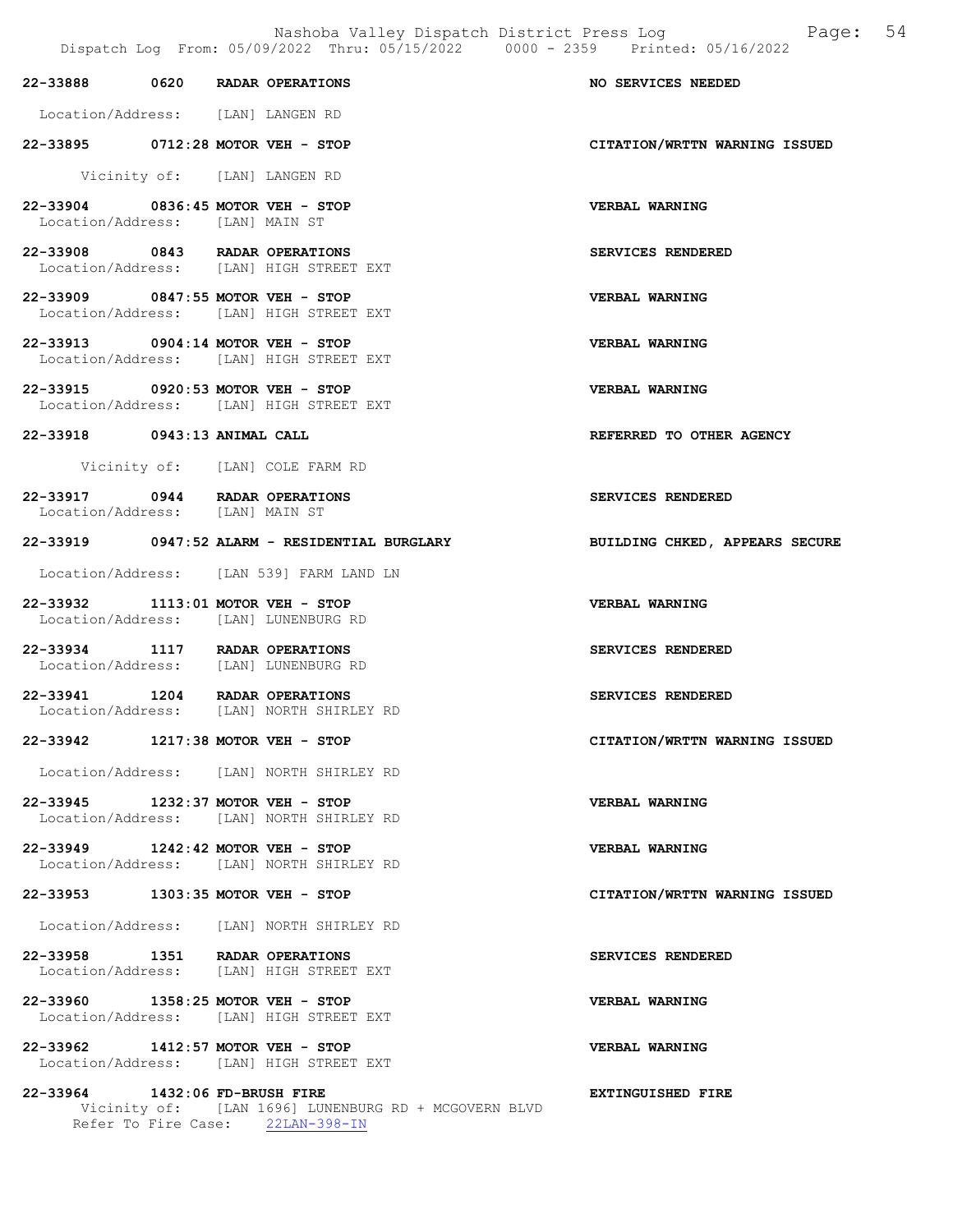22-33969 1501:55 ANIMAL CALL REFERRED TO OTHER AGENCY

Location/Address: [LAN] SHIRLEY RD

22-33976 1523:30 WATER PROBLEM/ BREAK REFERRED TO OTHER AGENCY

Location/Address: [LAN 2776] HIGHFIELD DR

- 22-33977 1531:25 ANNOYING/ HARASSING PHONE CALL REPORT Location/Address: [LAN 856] LUNENBURG RD
- 22-33996 1643:49 FD-FIRE ALARM, COMMERCIAL INVESTIGATED Location/Address: [LAN 200] PINFEATHER LN Refer To Fire Case: 22LAN-400-IN

22-34012 1740:22 FOLLOW UP SERVICES RENDERED Location/Address: [LAN] SOUTH MAIN ST

- 22-34016 1758:59 MOTOR VEH ACCIDENT NO INJURY SERVICES RENDERED Location/Address: [LAN 141] NORTH MAIN ST
- 22-34017 1805:21 ALARM RESIDENTIAL BURGLARY BUILDING CHKED, APPEARS SECURE
- Location/Address: [LAN 1514] GEORGE HILL RD
- 22-34040 2011 RADAR OPERATIONS NO SERVICES NEEDED

Location/Address: [LAN 889] NORTH MAIN ST

- 22-34044 2014:53 FD-MEDICAL EMERGENCY TRANSPORTED BLS Location/Address: [LAN 2570] FIRE #10 RD Refer To Fire Case: 22LAN-401-IN
- 22-34047 2026:42 TREE/WIRE DOWN REMOVED HAZARD Location/Address: [LAN] MAGNOLIA AVE + SILVER ST

#### For Date: 05/10/2022 - Tuesday

|               | 22-34097 0024 BUILDING / LOCATION CHECK(s) AREA CHECK COMPLETED |                                |
|---------------|-----------------------------------------------------------------|--------------------------------|
|               | Location/Address: [LAN 1695] LUNENBURG RD                       |                                |
| 22-34098 0025 | BUILDING / LOCATION CHECK(s)                                    | BUILDING CHKED, APPEARS SECURE |
|               | Location/Address: [LAN 790] SOUTH MAIN ST                       |                                |
| 22-34102 0030 | BUILDING / LOCATION CHECK(s)                                    | BUILDING CHKED, APPEARS SECURE |
|               | Location/Address: [LAN 76] SOUTH MAIN ST                        |                                |
| 22-34105 0031 | BUILDING / LOCATION CHECK(s)                                    | BUILDING CHKED, APPEARS SECURE |
|               | Location/Address: [LAN 32] SOUTH MAIN ST                        |                                |
| 22-34110 0034 | BUILDING / LOCATION CHECK(s)                                    | BUILDING CHKED, APPEARS SECURE |
|               | Location/Address: [LAN 12] SOUTH MAIN ST                        |                                |
| 22-34113 0036 | BUILDING / LOCATION CHECK(s) AREA CHECK COMPLETED               |                                |
|               | Location/Address: [LAN 1696] LUNENBURG RD                       |                                |
| 22-34121 0042 | BUILDING / LOCATION CHECK(s)                                    | BUILDING CHKED, APPEARS SECURE |
|               | Location/Address: [LAN 96] HIGH STREET EXT                      |                                |
| 22-34145 0056 | BUILDING / LOCATION CHECK(s)                                    | BUILDING CHKED, APPEARS SECURE |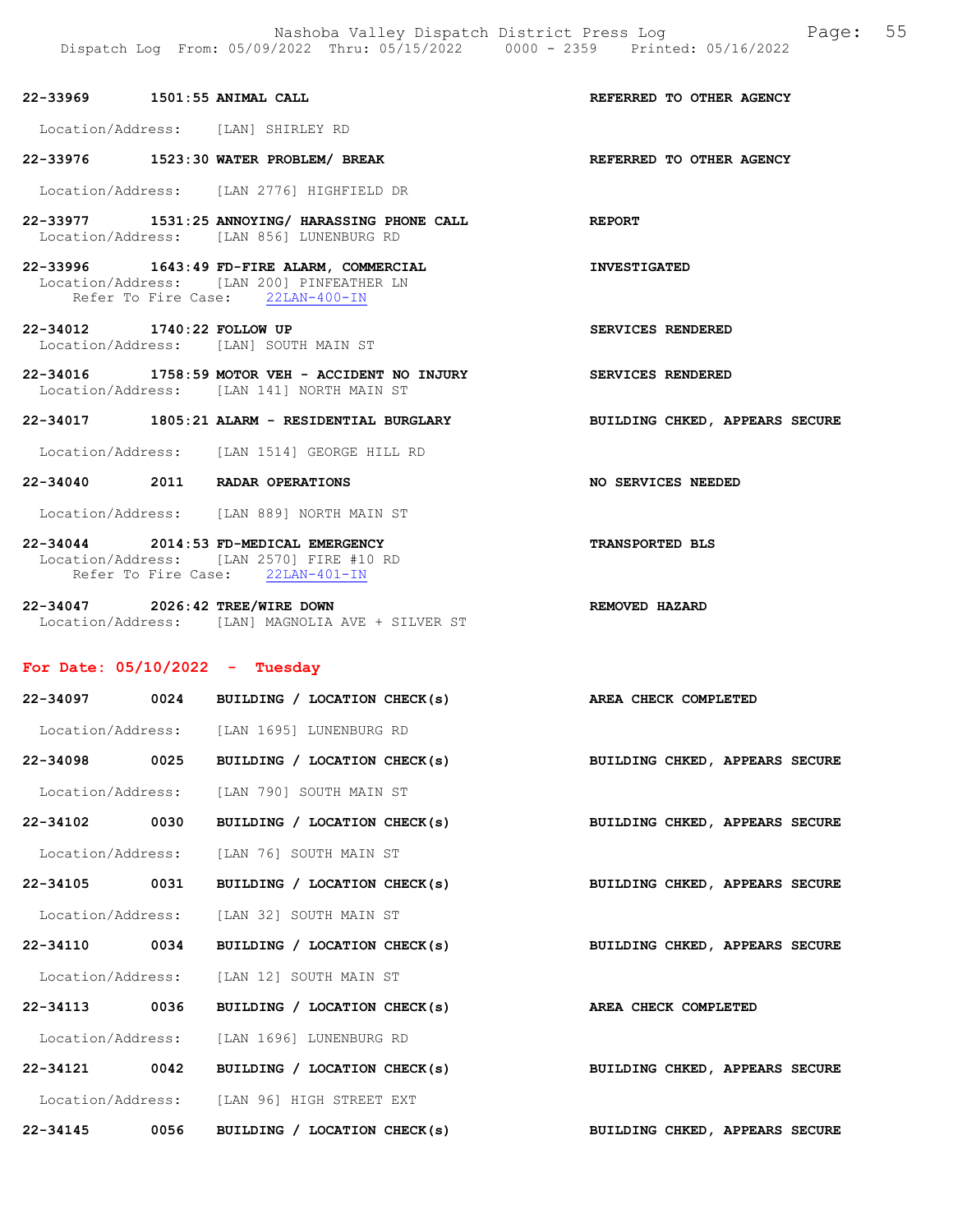Nashoba Valley Dispatch District Press Log Fage: 56 Dispatch Log From: 05/09/2022 Thru: 05/15/2022 0000 - 2359 Printed: 05/16/2022

|                   |      | Location/Address: [LAN 1632] STILL RIVER RD                               |                                |
|-------------------|------|---------------------------------------------------------------------------|--------------------------------|
|                   |      | 22-34148 0057 BUILDING / LOCATION CHECK(s) BUILDING CHKED, APPEARS SECURE |                                |
|                   |      | Location/Address: [LAN 867] HIGH STREET EXT                               |                                |
|                   |      | 22-34152 0100 BUILDING / LOCATION CHECK(s) BUILDING CHKED, APPEARS SECURE |                                |
|                   |      | Location: [LAN] SOUTH SIDE AREA CHECKS                                    |                                |
| 22-34160 0109     |      | BUILDING / LOCATION CHECK(s) AREA CHECK COMPLETED                         |                                |
|                   |      | Location/Address: [LAN 855] OLD UNION TPKE                                |                                |
|                   |      | 22-34164 0117 BUILDING / LOCATION CHECK(s)                                | AREA CHECK COMPLETED           |
|                   |      | Location/Address: [LAN 866] OLD UNION TPKE                                |                                |
|                   |      | 22-34167 0124 BUILDING / LOCATION CHECK(s) AREA CHECK COMPLETED           |                                |
|                   |      | Location/Address: [LAN 1011] FORT POND RD                                 |                                |
| 22-34172 0127     |      | BUILDING / LOCATION CHECK(s)                                              | AREA CHECK COMPLETED           |
|                   |      | Location/Address: [LAN 933] OLD UNION TPKE                                |                                |
|                   |      | 22-34181 0138 BUILDING / LOCATION CHECK(s) AREA CHECK COMPLETED           |                                |
|                   |      | Location/Address: [LAN 928] BROCKELMAN RD                                 |                                |
|                   |      | 22-34195 0159 BUILDING / LOCATION CHECK(s) AREA CHECK COMPLETED           |                                |
|                   |      | Location/Address: [LAN 790] SOUTH MAIN ST                                 |                                |
| 22-34197 0203     |      | BUILDING / LOCATION CHECK(s)                                              | AREA CHECK COMPLETED           |
|                   |      | Location/Address: [LAN 841] SOUTH MAIN ST                                 |                                |
| 22-34199 0209     |      | BUILDING / LOCATION CHECK(s) AREA CHECK COMPLETED                         |                                |
|                   |      | Location/Address: [LAN 837] SOUTH MAIN ST                                 |                                |
|                   |      | 22-34202 0214 BUILDING / LOCATION CHECK(s) AREA CHECK COMPLETED           |                                |
| Location/Address: |      | [LAN 933] OLD UNION TPKE                                                  |                                |
|                   |      | 22-34204 0219 BUILDING / LOCATION CHECK(s)                                | BUILDING CHKED, APPEARS SECURE |
|                   |      | Location/Address: [LAN 1040] OLD UNION TPKE                               |                                |
| 22-34211 0239     |      | BUILDING / LOCATION CHECK(s)                                              | BUILDING CHKED, APPEARS SECURE |
|                   |      | Location/Address: [LAN 1695] LUNENBURG RD                                 |                                |
|                   |      | 22-34212 0243 BUILDING / LOCATION CHECK(s)                                | AREA CHECK COMPLETED           |
|                   |      | Location/Address: [LAN 96] HIGH STREET EXT                                |                                |
|                   |      | 22-34216 0356:28 RAILROAD COMPLAINT (S)                                   | REFERRED TO OTHER AGENCY       |
|                   |      | Location/Address: [LAN 1029] SEVEN BRIDGE RD                              |                                |
| 22-34217          |      | 0358 BUILDING / LOCATION CHECK(s)                                         | AREA CHECK COMPLETED           |
|                   |      | Location/Address: [LAN 1695] LUNENBURG RD                                 |                                |
| 22-34236          | 0630 | RADAR OPERATIONS                                                          | CITATION/WRTTN WARNING ISSUED  |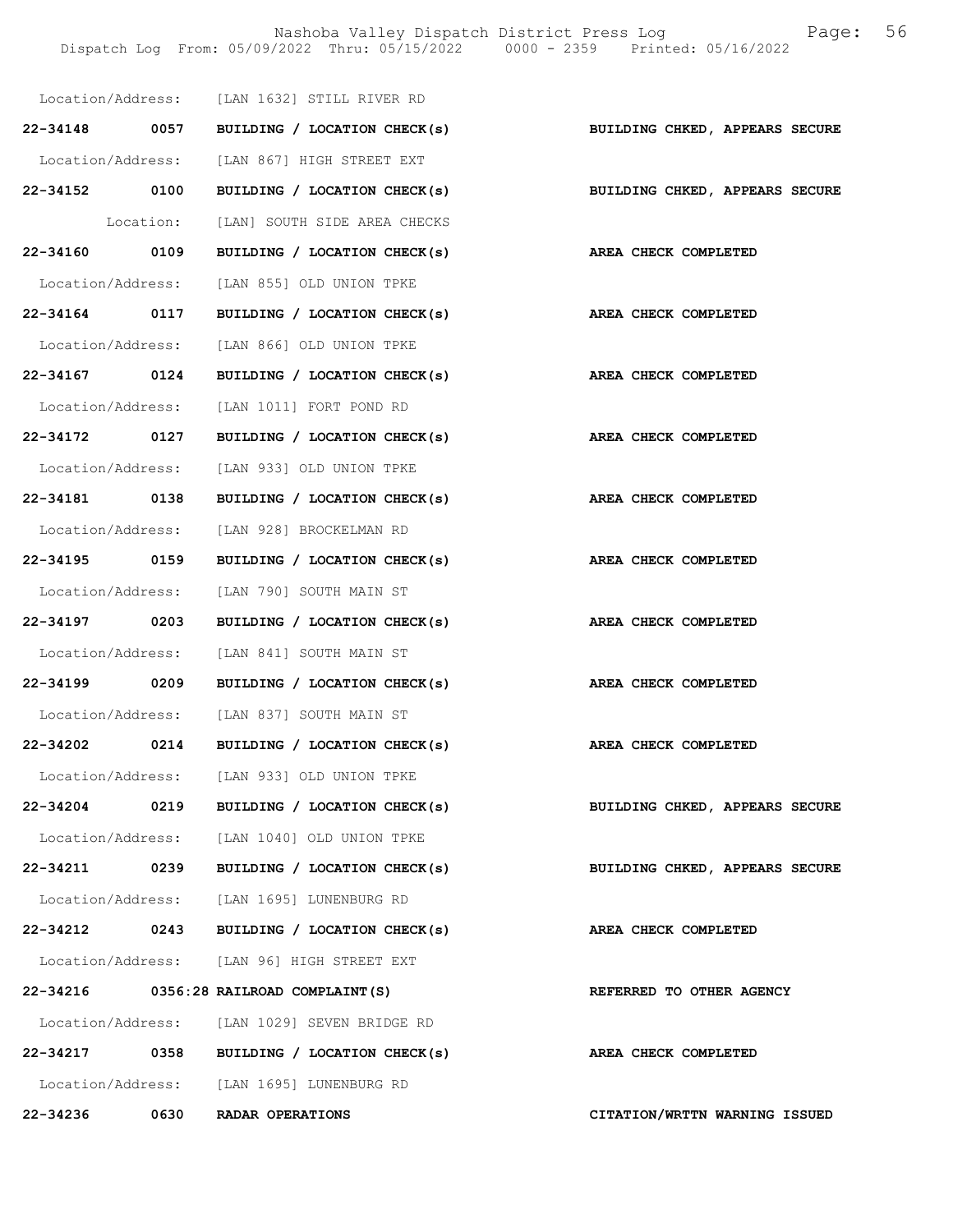Location/Address: [LAN 68] LANGEN RD

- 22-34242 0712:54 FOLLOW UP SERVICES RENDERED Location/Address: [LAN 2823] MILL ST
- 22-34251 0823 RADAR OPERATIONS CITATION/WRTTN WARNING ISSUED

Location/Address: [LAN] NORTH MAIN ST

- 22-34252 0833:54 ALARM COMMERCIAL BURGLARY SERVICES RENDERED Location/Address: [LAN 870] MAIN ST
- 22-34257 0859:53 MOTOR VEH STOP VERBAL WARNING Location/Address: [LAN] SEVEN BRIDGE RD
- 22-34268 0944:12 MOTOR VEH STOP VERBAL WARNING Location/Address: [LAN] SEVEN BRIDGE RD
- 22-34275 1016:50 MOTOR VEH STOP CITATION/WRTTN WARNING ISSUED

Location/Address: [LAN] NORTH MAIN ST

- 22-34285 1143:11 MOTOR VEH ACCIDENT NO INJURY REPORT Vicinity of: [LAN 328] SAWYER ST
- 22-34314 1348:49 LARCENY/ FORGERY/ FRAUD REPORT Location/Address: [LAN 844] MAIN ST
- 22-34320 1408:03 ANIMAL CALL NOTIFIED Location/Address: [LAN] SOUTH MEADOW RD + RIGBY RD
- 22-34334 1508:35 ASSIST CITIZEN SPOKEN TO Location/Address: [LAN 965] BIGELOW GARDENS
- 22-34342 1536 RADAR OPERATIONS SERVICES RENDERED Location/Address: [LAN] HIGH STREET EXT
- 22-34347 1549:18 MOTOR VEH DISABLED SPOKEN TO Vicinity of: [LAN] HIGH STREET EXT + MILL ST
- 22-34404 2042:01 RUNAWAY SPOKEN TO Location/Address: [LAN 189] PINFEATHER LN
- 22-34405 2113:42 DISTURBANCE UNITS ADVISED Location/Address: [LAN 2162] PARKER RD

#### For Date:  $05/11/2022 -$  Wednesday

| $22 - 34445$      | 0013 | BUILDING / LOCATION CHECK(s) | BUILDING CHKED, APPEARS SECURE |
|-------------------|------|------------------------------|--------------------------------|
| Location/Address: |      | [LAN 1062] OLD UNION TPKE    |                                |
| $22 - 34448$      | 0028 | BUILDING / LOCATION CHECK(s) | AREA CHECK COMPLETED           |
| Location/Address: |      | [LAN 566] HOLLYWOOD DR       |                                |
| $22 - 34459$      | 0038 | BUILDING / LOCATION CHECK(s) | AREA CHECK COMPLETED           |
| Location/Address: |      | [LAN 1696] LUNENBURG RD      |                                |
| $22 - 34467$      | 0048 | BUILDING / LOCATION CHECK(s) | AREA CHECK COMPLETED           |
| Location/Address: |      | [LAN 1695] LUNENBURG RD      |                                |
| 22-34486          | 0110 | BUILDING / LOCATION CHECK(s) | BUILDING CHKED, APPEARS SECURE |
| Location/Address: |      | (LAN 1013) PRESCOTT ST       |                                |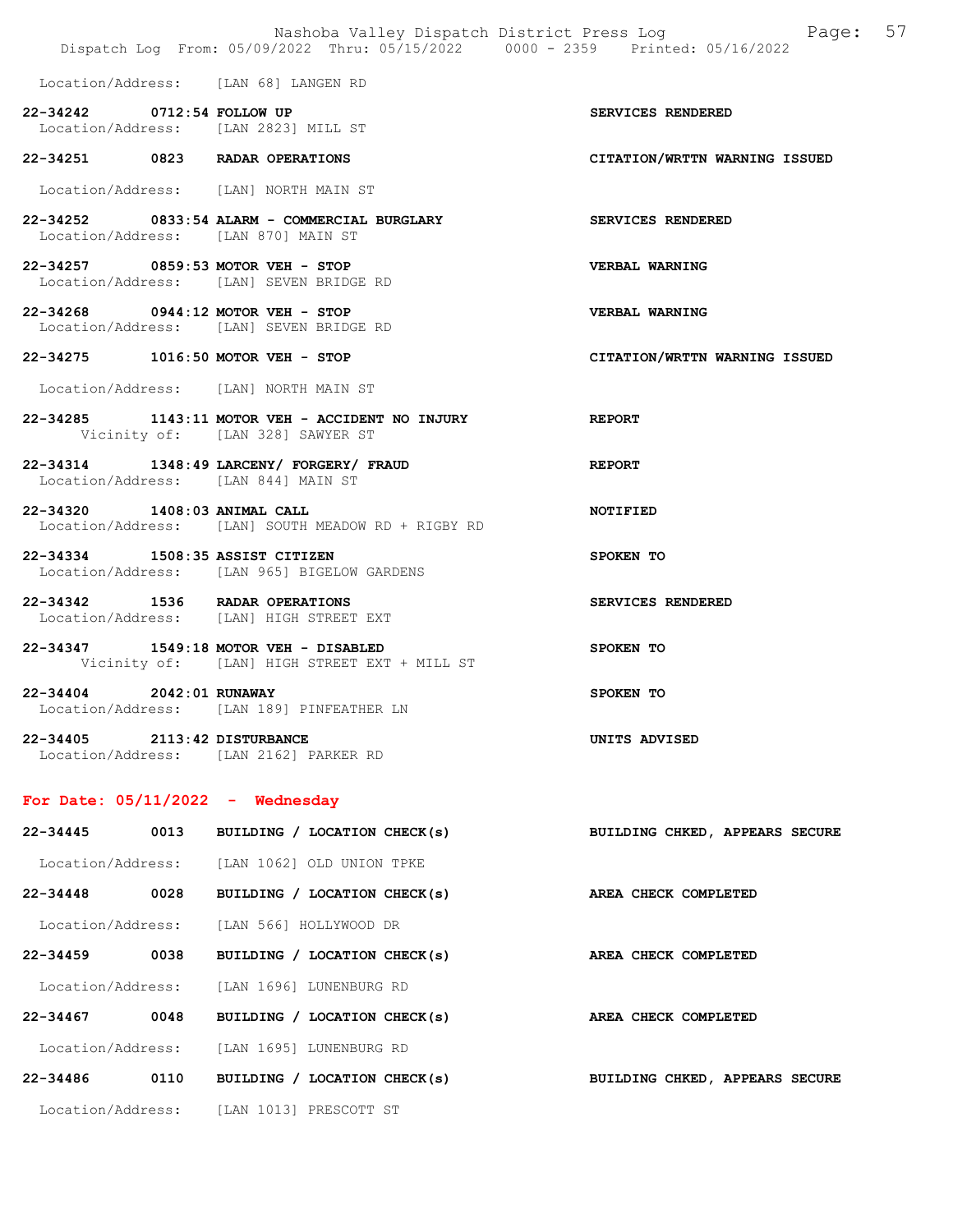|                   |      | Nashoba Valley Dispatch District Press Log<br>Dispatch Log From: 05/09/2022 Thru: 05/15/2022 0000 - 2359 Printed: 05/16/2022 | 58<br>Page:                    |
|-------------------|------|------------------------------------------------------------------------------------------------------------------------------|--------------------------------|
| 22-34487          | 0112 | BUILDING / LOCATION CHECK(s)                                                                                                 | BUILDING CHKED, APPEARS SECURE |
| Location/Address: |      | [LAN 790] SOUTH MAIN ST                                                                                                      |                                |
| 22-34488 0113     |      | BUILDING / LOCATION CHECK(s)                                                                                                 | BUILDING CHKED, APPEARS SECURE |
| Location/Address: |      | [LAN 76] SOUTH MAIN ST                                                                                                       |                                |
| 22-34490          | 0114 | BUILDING / LOCATION CHECK(s)                                                                                                 | BUILDING CHKED, APPEARS SECURE |
| Location/Address: |      | [LAN 12] SOUTH MAIN ST                                                                                                       |                                |
| 22-34492          | 0115 | BUILDING / LOCATION CHECK(s)                                                                                                 | BUILDING CHKED, APPEARS SECURE |
| Location/Address: |      | [LAN 8] SOUTH MAIN ST                                                                                                        |                                |
| 22-34494 0116     |      | BUILDING / LOCATION CHECK(s)                                                                                                 | BUILDING CHKED, APPEARS SECURE |
| Location/Address: |      | [LAN 32] SOUTH MAIN ST                                                                                                       |                                |
| 22-34496 0119     |      | BUILDING / LOCATION CHECK(s)                                                                                                 | BUILDING CHKED, APPEARS SECURE |
| Location/Address: |      | [LAN 867] HIGH STREET EXT                                                                                                    |                                |
| 22-34498          | 0122 | BUILDING / LOCATION CHECK(s)                                                                                                 | BUILDING CHKED, APPEARS SECURE |
| Location/Address: |      | [LAN 96] HIGH STREET EXT                                                                                                     |                                |
| 22-34499 0128     |      | BUILDING / LOCATION CHECK(s)                                                                                                 | AREA CHECK COMPLETED           |
| Location/Address: |      | [LAN 855] OLD UNION TPKE                                                                                                     |                                |
| 22-34501 0137     |      | BUILDING / LOCATION CHECK(s)                                                                                                 | AREA CHECK COMPLETED           |
| Location/Address: |      | [LAN 1011] FORT POND RD                                                                                                      |                                |
| 22-34502          | 0140 | BUILDING / LOCATION CHECK(s)                                                                                                 | AREA CHECK COMPLETED           |
| Location/Address: |      | [LAN] MEDITATION LN                                                                                                          |                                |
| $22 - 34505$      | 0147 | BUILDING / LOCATION CHECK(s)                                                                                                 | AREA CHECK COMPLETED           |
|                   |      | Location/Address: [LAN 933] OLD UNION TPKE                                                                                   |                                |
| 22-34506          | 0148 | BUILDING / LOCATION CHECK(s)                                                                                                 | AREA CHECK COMPLETED           |
|                   |      | Location/Address: [LAN 901] PARKER RD                                                                                        |                                |
| 22-34513          | 0211 | BUILDING / LOCATION CHECK(s)                                                                                                 | AREA CHECK COMPLETED           |
| Location/Address: |      | [LAN 1005] PACKARD ST                                                                                                        |                                |
| 22-34518 0220     |      | BUILDING / LOCATION CHECK(s)                                                                                                 | AREA CHECK COMPLETED           |
| Location/Address: |      | [LAN 837] SOUTH MAIN ST                                                                                                      |                                |
| 22-34522          | 0227 | BUILDING / LOCATION CHECK(s)                                                                                                 | AREA CHECK COMPLETED           |
| Location/Address: |      | [LAN 841] SOUTH MAIN ST                                                                                                      |                                |
| 22-34525          | 0230 | BUILDING / LOCATION CHECK(s)                                                                                                 | AREA CHECK COMPLETED           |
| Location/Address: |      | [LAN 7] SOUTH MAIN ST                                                                                                        |                                |
| 22-34528 0237     |      | BUILDING / LOCATION CHECK(s)                                                                                                 | AREA CHECK COMPLETED           |
|                   |      | Location/Address: [LAN 96] HIGH STREET EXT                                                                                   |                                |
| 22-34535          | 0311 | BUILDING / LOCATION CHECK(s)                                                                                                 | <b>AREA CHECK COMPLETED</b>    |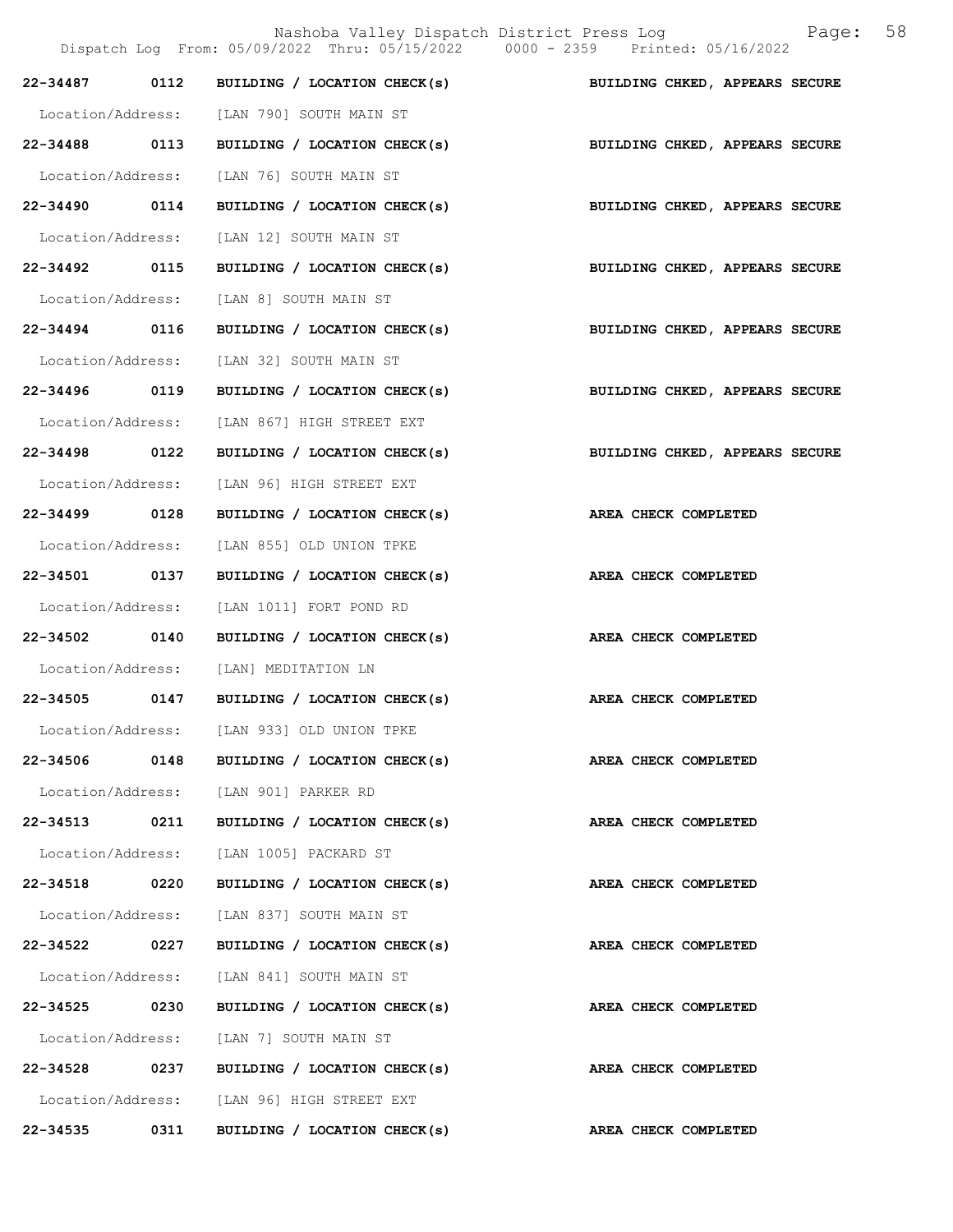Nashoba Valley Dispatch District Press Log Page: 59 Dispatch Log From: 05/09/2022 Thru: 05/15/2022 0000 - 2359 Printed: 05/16/2022

Location/Address: [LAN 1013] PRESCOTT ST

### 22-34543 0440:36 ALARM - COMMERCIAL BURGLARY BUILDING CHKED, APPEARS SECURE

Location/Address: [LAN 1011] FORT POND RD

22-34569 0807:55 FD-CO DETECTOR ACTIVATION FALSE ALARM Location/Address: [LAN 203] MAIN ST Refer To Fire Case: 22LAN-403-IN

22-34588 0931 TRAFFIC CONTROL SERVICES RENDERED Location/Address: [LAN] HIGH STREET EXT + MILL ST

22-34599 1018:33 GENERAL INFO NO SERVICES NEEDED

Location/Address: [LAN 1793] MAIN ST

- 22-34642 1247 RADAR OPERATIONS SERVICES RENDERED Location/Address: [LAN] CHACE HILL RD Location/Address:
- 22-34676 1523:44 FD-BRUSH FIRE SERVICES RENDERED Location/Address: [LAN 1090] ROUTE 2 EAST HWY Refer To Fire Case: 22LAN-404-IN
- 22-34691 1639:58 MOTOR VEH ACCIDENT NO INJURY REPORT Location/Address: [LAN 533] OLD UNION TPKE

22-34704 1716:26 VANDALISM REPORT Location/Address: [LAN] BEACH POINT RD

22-34714 1804:18 WATER PROBLEM/ BREAK SERVICES RENDERED Location/Address: [LAN 2832] PARKER RD

22-34718 1914:00 FD-FIRE ALARM, COMMERCIAL INVESTIGATED Location/Address: [LAN 189] PINFEATHER LN Refer To Fire Case: 22LAN-405-IN

#### 22-34754 2146:15 ASSIST CITIZEN REFERRED TO OTHER AGENCY

Location/Address: [LAN 2916] HAWTHORNE LANE

#### For Date: 05/12/2022 - Thursday

| 22-34783          |      | 0049 BUILDING / LOCATION CHECK(s)               | AREA CHECK COMPLETED           |
|-------------------|------|-------------------------------------------------|--------------------------------|
|                   |      | Location/Address: [LAN] WHITE POND RD           |                                |
|                   |      | $22-34787$ 0054:50 BUILDING / LOCATION CHECK(s) | SEARCHED AREA, NEGATIVE RESULT |
|                   |      | Location/Address: [LAN] OTIS ST + NORTH MAIN ST |                                |
| 22-34791          | 0101 | BUILDING / LOCATION CHECK(s)                    | AREA CHECK COMPLETED           |
| Location/Address: |      | [LAN 566] HOLLYWOOD DR                          |                                |
| 22-34795          | 0104 | BUILDING / LOCATION CHECK(s)                    | BUILDING CHKED, APPEARS SECURE |
|                   |      | Location/Address: [LAN 29] DUVAL RD             |                                |
| 22-34798          | 0109 | BUILDING / LOCATION CHECK(s)                    | AREA CHECK COMPLETED           |
| Location/Address: |      | [LAN 1695] LUNENBURG RD                         |                                |
| 22-34799          | 0111 | BUILDING / LOCATION CHECK(s)                    | BUILDING CHKED, APPEARS SECURE |
| Location/Address: |      | [LAN 818] OLD UNION TPKE                        |                                |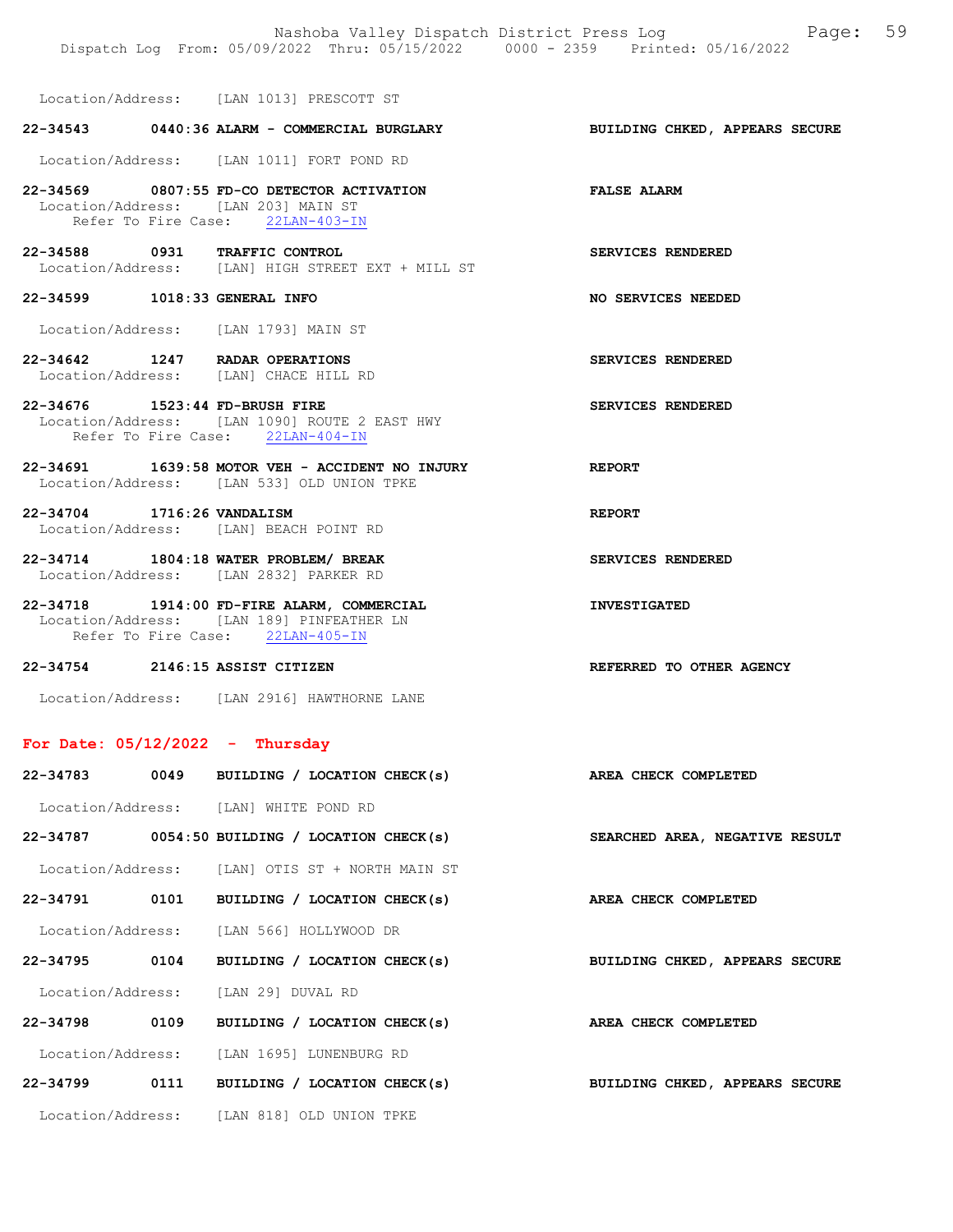Nashoba Valley Dispatch District Press Log Fage: 60

Dispatch Log From: 05/09/2022 Thru: 05/15/2022 0000 - 2359 Printed: 05/16/2022

|               | 22-34800 0112 COMMUNITY POLICING                                                            | AREA CHECK COMPLETED           |
|---------------|---------------------------------------------------------------------------------------------|--------------------------------|
|               | Location/Address: [LAN 1696] LUNENBURG RD                                                   |                                |
|               | 22-34810 0117 BUILDING / LOCATION CHECK(s) AREA CHECK COMPLETED                             |                                |
|               | Location/Address: [LAN 1040] OLD UNION TPKE                                                 |                                |
| 22-34812 0119 | BUILDING / LOCATION CHECK(s)                                                                | <b>AREA CHECK COMPLETED</b>    |
|               | Location/Address: [LAN 856] LUNENBURG RD                                                    |                                |
|               | 22-34821 0144 BUILDING / LOCATION CHECK(s) AREA CHECK COMPLETED                             |                                |
|               | Location/Address: [LAN 855] OLD UNION TPKE                                                  |                                |
|               | 22-34822 0145 BUILDING / LOCATION CHECK(s)                                                  | AREA CHECK COMPLETED           |
|               | Location/Address: [LAN] WHITE POND RD                                                       |                                |
|               | 22-34827 0147 BUILDING / LOCATION CHECK(s)                                                  | BUILDING CHKED, APPEARS SECURE |
|               | Location/Address: [LAN 856] LUNENBURG RD                                                    |                                |
|               | 22-34830 0152 COMMUNITY POLICING                                                            | AREA CHECK COMPLETED           |
|               | Location/Address: [LAN 1696] LUNENBURG RD                                                   |                                |
|               | 22-34836 0203 BUILDING / LOCATION CHECK(s)                                                  | AREA CHECK COMPLETED           |
|               | Location/Address: [LAN 1695] LUNENBURG RD                                                   |                                |
|               | 22-34841 0218:14 MOTOR VEH - STOP<br>Location/Address: [LAN 931] LUNENBURG RD               | VERBAL WARNING                 |
|               | 22-34855 0355 BUILDING / LOCATION CHECK(s)                                                  | BUILDING CHKED, APPEARS SECURE |
|               | Location/Address: [LAN 96] HIGH STREET EXT                                                  |                                |
|               | 22-34856 0401 BUILDING / LOCATION CHECK(s)                                                  | BUILDING CHKED, APPEARS SECURE |
|               | Location/Address: [LAN 790] SOUTH MAIN ST                                                   |                                |
|               | 22-34857 0425 BUILDING / LOCATION CHECK(s) AREA CHECK COMPLETED                             |                                |
|               | Location/Address: [LAN 96] HIGH STREET EXT                                                  |                                |
|               | 22-34867 0600:15 MOTOR VEH - STOP                                                           | CITATION/WRTTN WARNING ISSUED  |
|               | Vicinity of: [LAN] LANGEN RD                                                                |                                |
|               | 22-34870 0612 RADAR OPERATIONS<br>Location/Address: [LAN 251] GEORGE HILL RD                | SERVICES RENDERED              |
|               | 22-34877 0624:28 MOTOR VEH - STOP                                                           | CITATION/WRTTN WARNING ISSUED  |
|               | Location/Address: [LAN] GEORGE HILL RD + LANGEN RD                                          |                                |
|               | 22-34876 0630:46 MOTOR VEH - STOP<br>Vicinity of: [LAN] GEORGE HILL RD + LANGEN RD          | <b>VERBAL WARNING</b>          |
|               | 22-34882 0645 RADAR OPERATIONS<br>Location/Address: [LAN 1276] BOLTON RD                    | SERVICES RENDERED              |
|               | 22-34883 0651:32 MOTOR VEH - STOP<br>Vicinity of: [LAN 916] GEORGE HILL RD                  | <b>VERBAL WARNING</b>          |
|               | 22-34886 0725:26 MOTOR VEH - STOP<br>Location/Address: [LAN] GEORGE HILL RD + SOUTH MAIN ST | VERBAL WARNING                 |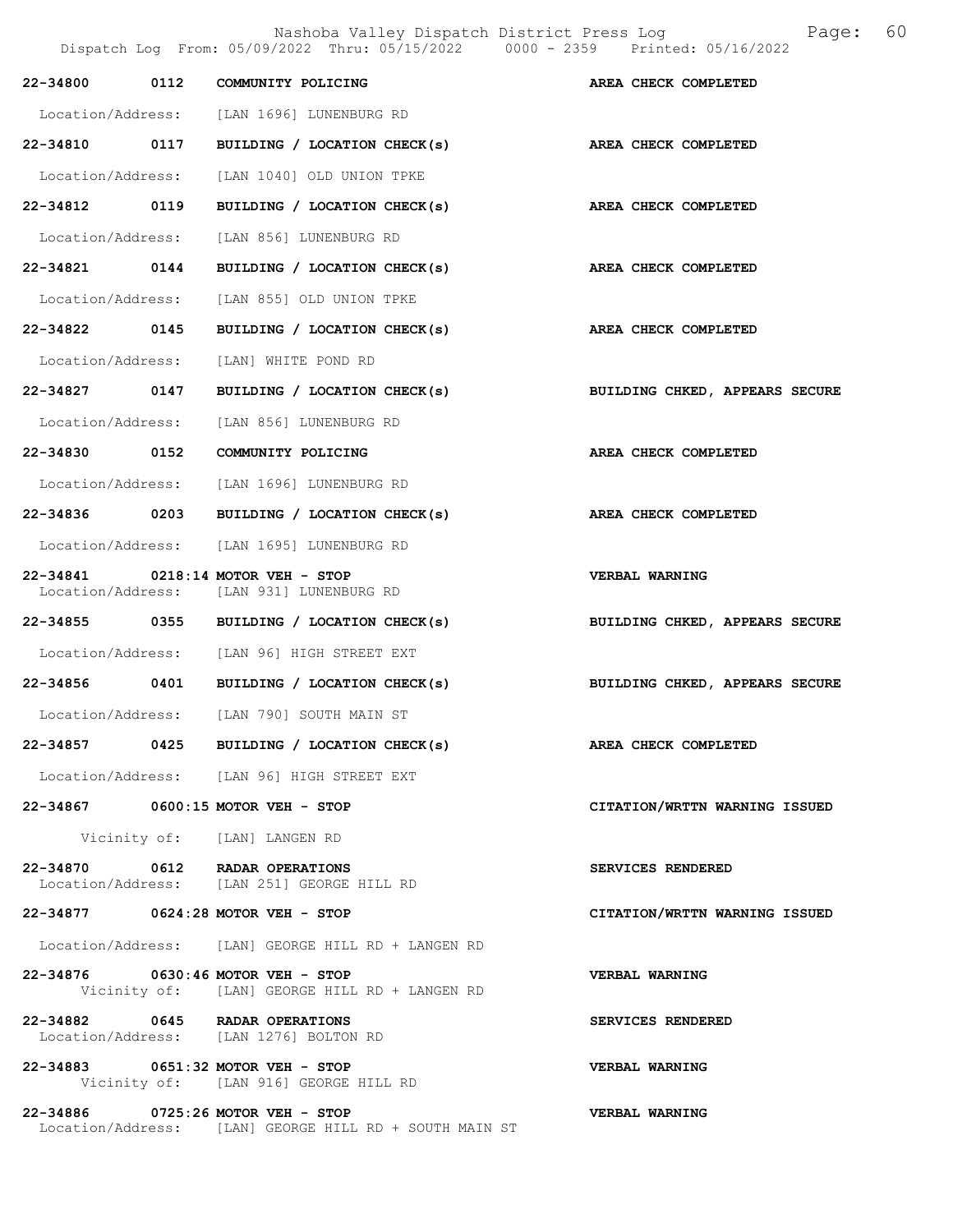#### 22-34906 0843:19 MOTOR VEH - STOP VERBAL WARNING Vicinity of: [LAN 1812] NORTH MAIN ST

22-34912 0908:49 FD-INSPECTION SERVICES RENDERED Location/Address: [LAN 520] BENNETT LN

22-34921 0941 TRAFFIC CONTROL SERVICES RENDERED Location/Address: [LAN] HIGH STREET EXT + MILL ST

22-34935 1040:25 REQUEST TO SPEAK TO AN OFFICER SPOKEN TO Location/Address: [LAN 844] MAIN ST

22-34932 1049 TRAFFIC CONTROL SERVICES RENDERED Location/Address: [LAN] N MAIN ST + LUNENBURG RD

22-34938 1101:05 MOTOR VEH - STOP VERBAL WARNING Vicinity of: [LAN 295] MAIN ST

22-34939 1103:02 FD-FIRE ALARM (BOX DETAIL) SERVICES RENDERED Location/Address: [LAN 141] NORTH MAIN ST

#### 22-34957 1219:07 FD-MEDICAL EMERGENCY TRANSPORTED BLS Location/Address: [LAN 141] NORTH MAIN ST Refer To Fire Case: 22LAN-406-IN

22-34970 1326 RADAR OPERATIONS SERVICES RENDERED Location/Address: [LAN 251] GEORGE HILL RD

#### 22-34980 1419:24 MOTOR VEH - STOP CITATION/WRTTN WARNING ISSUED

Location/Address: [LAN] STERLING ST + FARM LAND LN

#### 22-34998 1600:03 FD-MEDICAL EMERGENCY PATIENT REFUSAL, NO TRANSPORT

Location/Address: [LAN 3067] STERLING ST Refer To Fire Case: 22LAN-407-IN

#### 22-35000 1610:16 ROAD HAZARDS NO SERVICES NEEDED

Location/Address: [LAN 1834] NORTH MAIN ST

#### 22-35002 1621:17 WATER PROBLEM/ BREAK NOTIFIED<br>
Location/Address: [LAN 94] BOLTON RD [LAN 94] BOLTON RD

22-35007 1639:28 MOTOR VEH - PARKING VIOLATION SERVICES RENDERED Location/Address: [LAN] BRAZAO LN

#### 22-35009 1646 RADAR OPERATIONS NO SERVICES NEEDED

Location/Address: [LAN 251] GEORGE HILL RD

### 22-35013 1700:59 FOLLOW UP SPOKEN TO Location/Address: [LAN 887] BRAZAO LN

22-35041 1919:53 FD-MEDICAL EMERGENCY TRANSPORTED ALS Location/Address: [LAN 141] NORTH MAIN ST Refer To Fire Case: 22BOL-376-IN Refer To Fire Case: 22LAN-408-IN

# 22-35051 2111 BUILDING / LOCATION CHECK(s) BUILDING CHKED, APPEARS SECURE

Location/Address: [LAN 855] OLD UNION TPKE

# For Date: 05/13/2022 - Friday

| 22-35087 | 0022 | BUILDING / LOCATION CHECK(s) |  |  |  | AREA CHECK COMPLETED |  |
|----------|------|------------------------------|--|--|--|----------------------|--|
|----------|------|------------------------------|--|--|--|----------------------|--|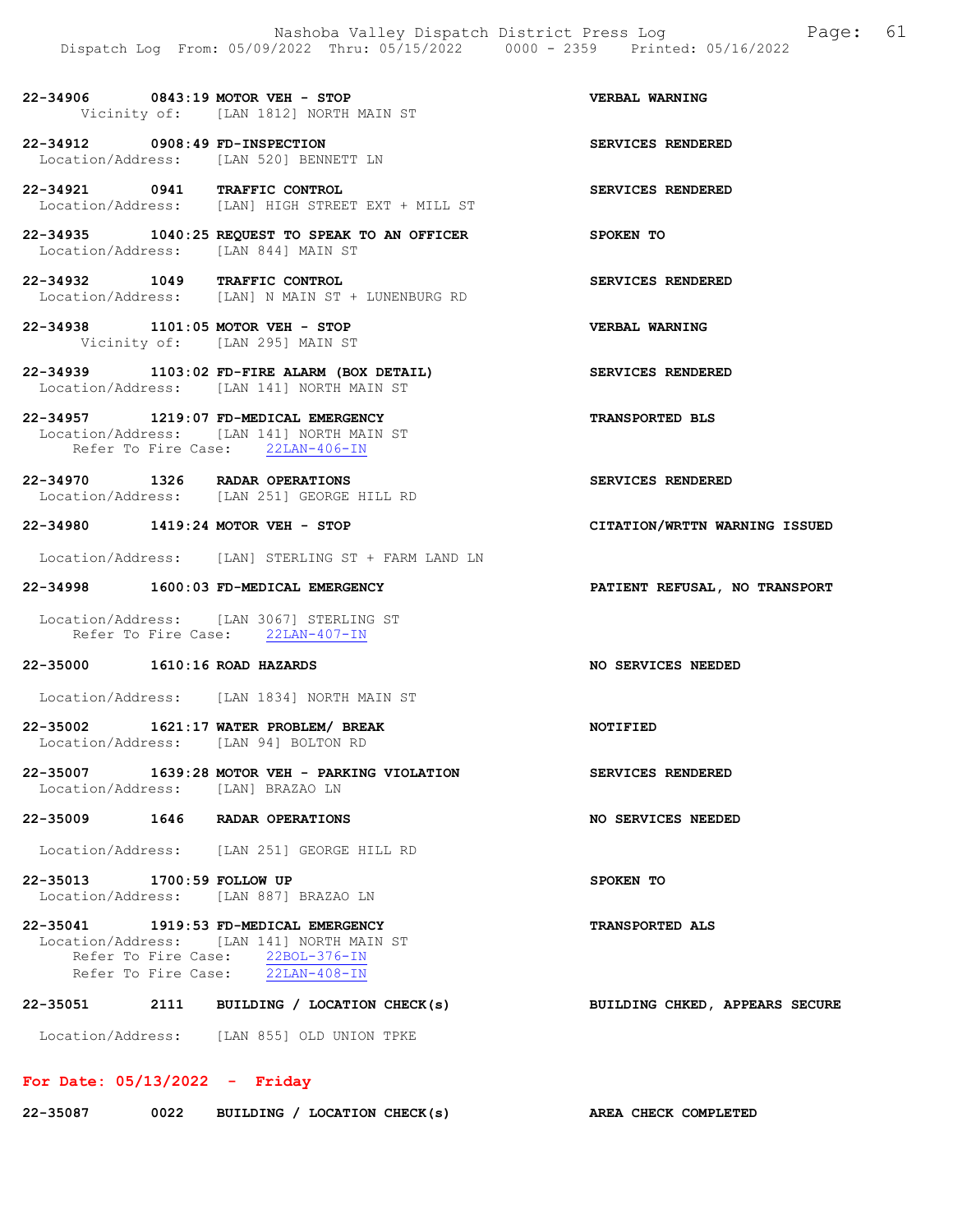|                   |      | Dispatch Log From: 05/09/2022 Thru: 05/15/2022 0000 - 2359 Printed: 05/16/2022 | Nashoba Valley Dispatch District Press Log<br>Page: | 62 |
|-------------------|------|--------------------------------------------------------------------------------|-----------------------------------------------------|----|
|                   |      | Location/Address: [LAN] WHITE POND RD                                          |                                                     |    |
|                   |      | 22-35090 0035 BUILDING / LOCATION CHECK(s)                                     | <b>AREA CHECK COMPLETED</b>                         |    |
| Location/Address: |      | [LAN 566] HOLLYWOOD DR                                                         |                                                     |    |
| 22-35091 0036     |      | BUILDING / LOCATION CHECK(s)                                                   | BUILDING CHKED, APPEARS SECURE                      |    |
|                   |      | Location/Address: [LAN 29] DUVAL RD                                            |                                                     |    |
| 22-35092 0042     |      | BUILDING / LOCATION CHECK(s)                                                   | BUILDING CHKED, APPEARS SECURE                      |    |
| Location/Address: |      | [LAN 818] OLD UNION TPKE                                                       |                                                     |    |
| 22-35094 0043     |      | BUILDING / LOCATION CHECK(s)                                                   | AREA CHECK COMPLETED                                |    |
| Location/Address: |      | [LAN 927] NORTH MAIN ST                                                        |                                                     |    |
| 22-35097 0049     |      | BUILDING / LOCATION CHECK(s)                                                   | AREA CHECK COMPLETED                                |    |
| Location/Address: |      | [LAN 1040] OLD UNION TPKE                                                      |                                                     |    |
|                   |      | 22-35107 0101 BUILDING / LOCATION CHECK(s)                                     | BUILDING CHKED, APPEARS SECURE                      |    |
| Location/Address: |      | [LAN 855] OLD UNION TPKE                                                       |                                                     |    |
| 22-35109 0106     |      | BUILDING / LOCATION CHECK(s)                                                   | AREA CHECK COMPLETED                                |    |
| Location/Address: |      | [LAN] WHITE POND RD                                                            |                                                     |    |
| 22-35111          | 0112 | BUILDING / LOCATION CHECK(s)                                                   | BUILDING CHKED, APPEARS SECURE                      |    |
| Location/Address: |      | [LAN 856] LUNENBURG RD                                                         |                                                     |    |
| 22-35115 0117     |      | BUILDING / LOCATION CHECK(s)                                                   | BUILDING CHKED, APPEARS SECURE                      |    |
| Location/Address: |      | [LAN 1695] LUNENBURG RD                                                        |                                                     |    |
| 22-35147 0146     |      | COMMUNITY POLICING                                                             | AREA CHECK COMPLETED                                |    |
|                   |      | Location/Address: [LAN 1696] LUNENBURG RD                                      |                                                     |    |
|                   |      | 22-35156 0202 BUILDING / LOCATION CHECK(s)                                     | AREA CHECK COMPLETED                                |    |
|                   |      | Location/Address: [LAN 1695] LUNENBURG RD                                      |                                                     |    |
|                   |      | 22-35161 0216:20 WATER PROBLEM/ ALARM                                          | REFERRED TO OTHER AGENCY                            |    |
|                   |      | Location/Address: [LAN 869] MILL STREET EXT                                    |                                                     |    |
|                   |      | 22-35162 0217 BUILDING / LOCATION CHECK(s)                                     | <b>AREA CHECK COMPLETED</b>                         |    |
|                   |      | Location/Address: [LAN 837] SOUTH MAIN ST                                      |                                                     |    |
|                   |      | 22-35165 0236 BUILDING / LOCATION CHECK(s)                                     | AREA CHECK COMPLETED                                |    |
|                   |      | Location/Address: [LAN 96] HIGH STREET EXT                                     |                                                     |    |
|                   |      | 22-35166 0311 BUILDING / LOCATION CHECK(s) AREA CHECK COMPLETED                |                                                     |    |
|                   |      | Location/Address: [LAN 931] LUNENBURG RD                                       |                                                     |    |
|                   |      | 22-35167 0315 BUILDING / LOCATION CHECK(s)                                     | <b>AREA CHECK COMPLETED</b>                         |    |
|                   |      | Location/Address: [LAN 1695] LUNENBURG RD                                      |                                                     |    |
|                   |      | 22-35181 0556 RADAR OPERATIONS                                                 | <b>NO SERVICES NEEDED</b>                           |    |
|                   |      | Location/Address: [LAN 251] GEORGE HILL RD                                     |                                                     |    |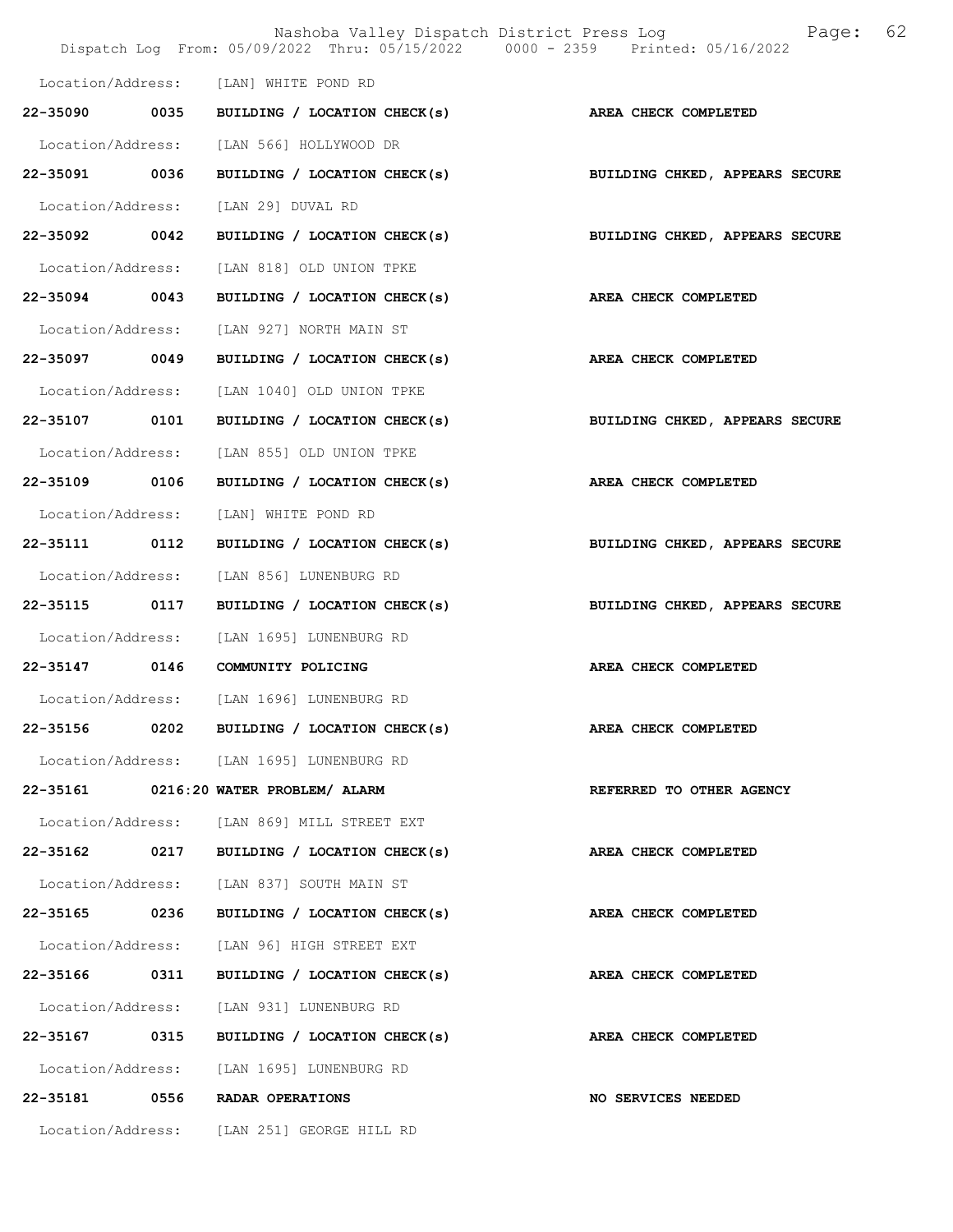22-35186 0616 RADAR OPERATIONS VERBAL WARNING Location/Address: [LAN 2379] STERLING RD

22-35193 0657:05 MOTOR VEH - STOP VERBAL WARNING<br>Vicinity of: [LAN] STERLING RD + SYLVAN RD [LAN] STERLING RD + SYLVAN RD

22-35195 0705:03 MOTOR VEH - STOP VERBAL WARNING Vicinity of: [LAN 1809] NORTH MAIN ST

22-35227 0915 RADAR OPERATIONS SERVICES RENDERED Location/Address: [LAN] SEVEN BRIDGE RD

22-35228 0918:38 MOTOR VEH - STOP VERBAL WARNING Location/Address: [LAN] SEVEN BRIDGE RD

22-35231 0926:40 MOTOR VEH - STOP VERBAL WARNING Vicinity of: [LAN] MILL ST + HIGH STREET EXT

22-35232 0926:37 FD-FD/EMS DETAIL SERVICES RENDERED Location/Address: [LAN 2618] MAIN ST

22-35238 0945:56 MOTOR VEH - STOP CITATION/WRTTN WARNING ISSUED

Location/Address: [LAN] SEVEN BRIDGE RD

22-35253 1044 RADAR OPERATIONS SERVICES RENDERED<br>
Location/Address: [LAN] LUNENBURG RD [LAN] LUNENBURG RD

22-35256 1110 RADAR OPERATIONS SERVICES RENDERED Location/Address: [LAN] OLD UNION TPKE

22-35278 1311 RADAR OPERATIONS SERVICES RENDERED Location/Address: [LAN] HIGH STREET EXT

22-35283 1343 COMMUNITY POLICING SERVICES RENDERED Location/Address: [LAN 328] SAWYER ST

22-35282 1344:19 MOTOR VEH - STOP VERBAL WARNING Location/Address: [LAN] HIGH STREET EXT

22-35292 1407 RADAR OPERATIONS<br>
Location/Address: [LAN] CENTERBRIDGE RD [LAN] CENTERBRIDGE RD

22-35296 1428 RADAR OPERATIONS SERVICES RENDERED<br>Location/Address: [LAN] SOUTH MEADOW RD [LAN] SOUTH MEADOW RD

22-35298 1430:14 ALARM - RESIDENTIAL BURGLARY BUILDING CHKED, APPEARS SECURE

Location/Address: [LAN 379] GEORGE HILL RD

22-35300 1440:22 MOTOR VEH - STOP VERBAL WARNING Location/Address: [LAN] SOUTH MEADOW RD

22-35301 1446:22 AUDIBLE ALARM FALSE ALARM Vicinity of: [LAN 889] NORTH MAIN ST

22-35306 1541:03 DISTURBANCE TRANSPORTED BLS Location/Address: [LAN 202] MAIN ST<br>Refer To Fire Case: 22LAN-409-IN Refer To Fire Case:

22-35336 1942 RADAR OPERATIONS SERVICES RENDERED Location/Address: [LAN] CHACE HILL RD

# For Date: 05/14/2022 - Saturday

| 22-35409          | 0057 | BUILDING / LOCATION CHECK(s) | BUILDING CHKED, APPEARS SECURE |  |
|-------------------|------|------------------------------|--------------------------------|--|
| Location/Address: |      | [LAN 1062] OLD UNION TPKE    |                                |  |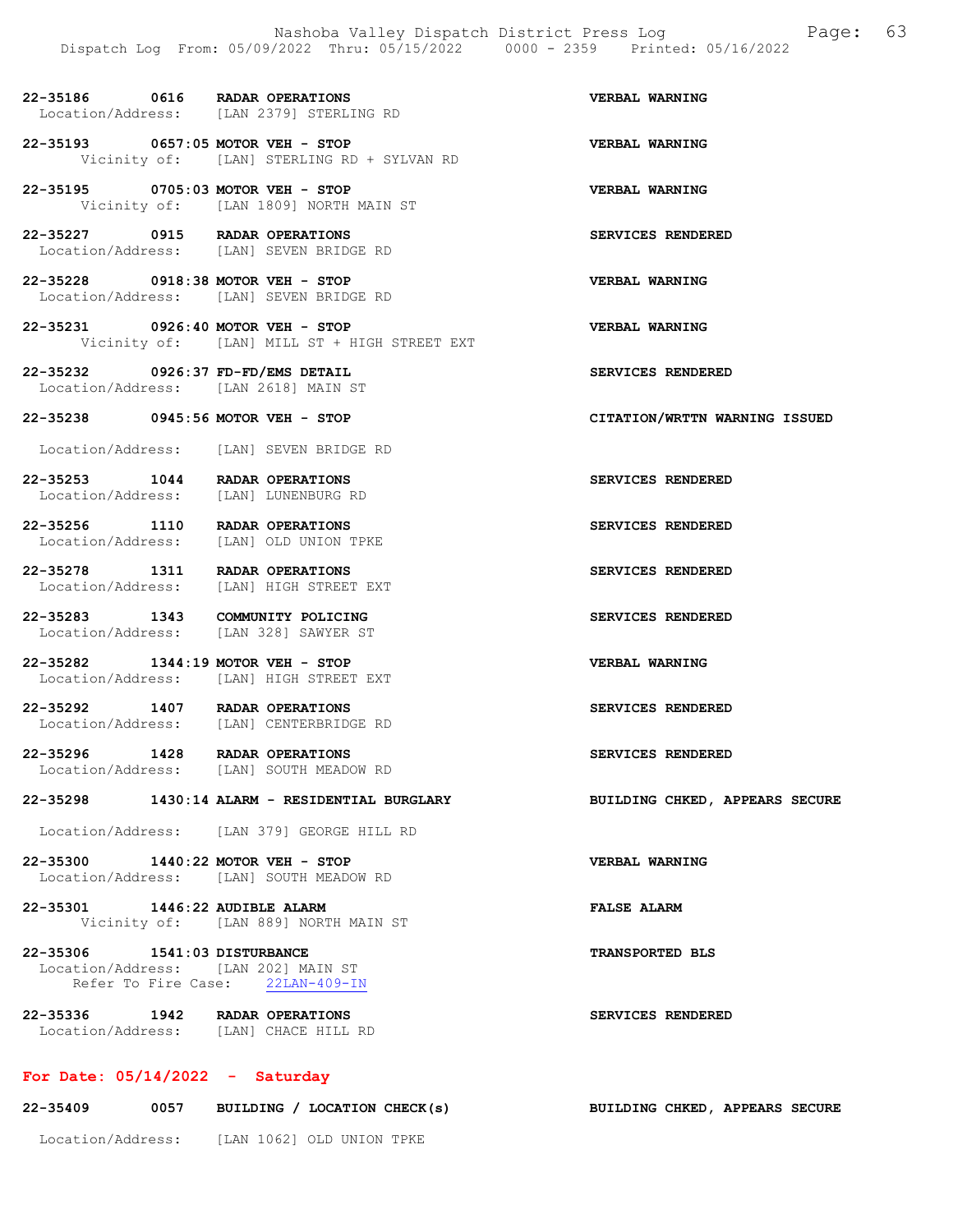Nashoba Valley Dispatch District Press Log Fage: 64 Dispatch Log From: 05/09/2022 Thru: 05/15/2022 0000 - 2359 Printed: 05/16/2022

|               |      | 22-35443 0125 BUILDING / LOCATION CHECK(s)                       | BUILDING CHKED, APPEARS SECURE                                            |
|---------------|------|------------------------------------------------------------------|---------------------------------------------------------------------------|
|               |      | Location/Address: [LAN 2463] WHITE POND RD                       |                                                                           |
|               |      | 22-35452 0135 BUILDING / LOCATION CHECK(s) AREA CHECK COMPLETED  |                                                                           |
|               |      | Location/Address: [LAN 96] HIGH STREET EXT                       |                                                                           |
|               |      | 22-35454 0139 BUILDING / LOCATION CHECK(s)                       | BUILDING CHKED, APPEARS SECURE                                            |
|               |      | Location/Address: [LAN 856] LUNENBURG RD                         |                                                                           |
|               |      |                                                                  | 22-35455 0141 BUILDING / LOCATION CHECK(s) BUILDING CHKED, APPEARS SECURE |
|               |      | Location/Address: [LAN 1695] LUNENBURG RD                        |                                                                           |
|               |      | 22-35459 0147 BUILDING / LOCATION CHECK(s) AREA CHECK COMPLETED  |                                                                           |
|               |      | Location/Address: [LAN] HOLLYWOOD DR                             |                                                                           |
| 22-35463 0153 |      | BUILDING / LOCATION CHECK(s)                                     | AREA CHECK COMPLETED                                                      |
|               |      | Location/Address: [LAN 928] BROCKELMAN RD                        |                                                                           |
|               |      | 22-35465 0156 BUILDING / LOCATION CHECK(s) AREA CHECK COMPLETED  |                                                                           |
|               |      | Location/Address: [LAN] SOUTH MAIN ST                            |                                                                           |
|               |      | 22-35471 0206 BUILDING / LOCATION CHECK(s)                       | BUILDING CHKED, APPEARS SECURE                                            |
|               |      | Location/Address: [LAN 1007] SOUTH MAIN ST                       |                                                                           |
| 22-35473 0219 |      | BUILDING / LOCATION CHECK(s) AREA CHECK COMPLETED                |                                                                           |
|               |      | Location/Address: [LAN 901] PARKER RD                            |                                                                           |
| 22-35484 0239 |      |                                                                  | BUILDING / LOCATION CHECK(s) BUILDING CHKED, APPEARS SECURE               |
|               |      | Location/Address: [LAN 96] HIGH STREET EXT                       |                                                                           |
|               |      | 22-35487 0243 BUILDING / LOCATION CHECK(s)                       | BUILDING CHKED, APPEARS SECURE                                            |
|               |      | Location/Address: [LAN 1632] STILL RIVER RD                      |                                                                           |
| 22-35488      | 0245 | BUILDING / LOCATION CHECK(s)                                     | BUILDING CHKED, APPEARS SECURE                                            |
|               |      | Location/Address: [LAN 867] HIGH STREET EXT                      |                                                                           |
|               |      | 22-35493 0337 BUILDING / LOCATION CHECK(s)                       | AREA CHECK COMPLETED                                                      |
|               |      | Location/Address: [LAN 1005] PACKARD ST                          |                                                                           |
| 22-35495 0342 |      | BUILDING / LOCATION CHECK(s)                                     | BUILDING CHKED, APPEARS SECURE                                            |
|               |      | Location/Address: [LAN 1042] MAIN ST                             |                                                                           |
| 22-35496 0346 |      | BUILDING / LOCATION CHECK(s)                                     | BUILDING CHKED, APPEARS SECURE                                            |
|               |      | Location/Address: [LAN 1013] PRESCOTT ST                         |                                                                           |
|               |      | 22-35542 0954 BUILDING / LOCATION CHECK(s)                       | BUILDING CHKED, APPEARS SECURE                                            |
|               |      | Location/Address: [LAN 1007] SOUTH MAIN ST                       |                                                                           |
| 22-35560      |      | 1039 RADAR OPERATIONS<br>Location/Address: [LAN] SEVEN BRIDGE RD | SERVICES RENDERED                                                         |
|               |      | 22-35564 1048:02 MOTOR VEH - STOP                                | CITATION/WRTTN WARNING ISSUED                                             |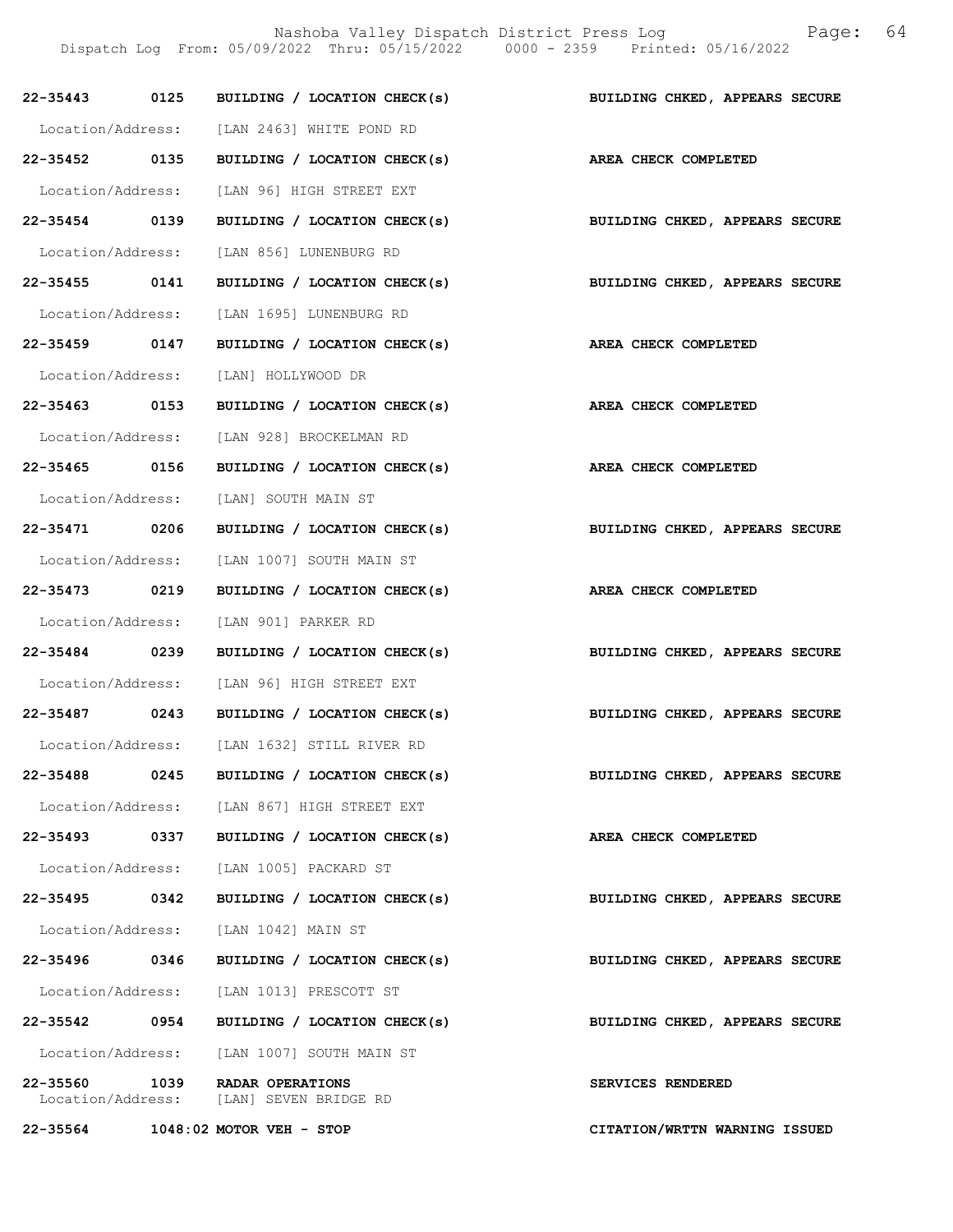- Location/Address: [LAN] SEVEN BRIDGE RD
- 22-35566 1110:51 MOTOR VEH STOP USE VERBAL WARNING<br>
Location/Address: [LAN] SEVEN BRIDGE RD [LAN] SEVEN BRIDGE RD
- 22-35567 1114 RADAR OPERATIONS SERVICES RENDERED Location/Address: [LAN] NORTH MAIN ST
- 22-35568 1117:23 MOTOR VEH STOP CITATION/WRTTN WARNING ISSUED
- Location/Address: [LAN] NORTH MAIN ST
- 22-35572 1130:00 MOTOR VEH STOP VERBAL WARNING Location/Address: [LAN] NORTH MAIN ST
- 22-35575 1139:51 MOTOR VEH STOP VERBAL WARNING Location/Address: [LAN] NORTH MAIN ST
- 22-35579 1148:20 MOTOR VEH STOP CITATION/WRTTN WARNING ISSUED
	- Vicinity of: [LAN] NORTH MAIN ST + SCHUMACHER RD
- 22-35590 1246:42 MOTOR VEH ACCIDENT NO INJURY SPOKEN TO Vicinity of: [LAN] LUNENBURG RD + OLD UNION TPKE
- 22-35599 1357:28 ANIMAL CALL UNITS ADVISED Location/Address: [LAN 847] MAIN ST
- 22-35605 1442 RADAR OPERATIONS SERVICES RENDERED Location/Address: [LAN] STERLING RD
- 22-35607 1458:35 MOTOR VEH STOP 100 VERBAL WARNING<br>
Location/Address: [LAN] STERLING RD Location/Address:
- 22-35610 1518:24 MOTOR VEH STOP CITATION/WRTTN WARNING ISSUED
- Location/Address: [LAN] STERLING RD
- 22-35616 1531:40 ANIMAL CALL REFERRED TO OTHER AGENCY
- Location/Address: [LAN] BROCKELMAN RD
- 22-35614 1533:25 MOTOR VEH STOP VERBAL WARNING Location/Address: [LAN] STERLING RD
- 22-35639 1757 TRAFFIC CONTROL SERVICES RENDERED Location/Address: [LAN] HIGH STREET EXT + MILL ST [LAN] HIGH STREET EXT + MILL ST
- 22-35643 1850:10 ILLEGAL DUMPING SPOKEN TO Location/Address: [LAN 23] OLD UNION TPKE
- 22-35644 1857:51 COOKING FIRE REQUEST NO SERVICES NEEDED
- Location/Address: [LAN 1628] HIGH STREET EXT
- 22-35664 2038 BUILDING / LOCATION CHECK(s) BUILDING CHKED, APPEARS SECURE
- Location/Address: [LAN 910] THAYER MEMORIAL DR
- 22-35691 2215:28 FD-FIRE TRAINING/DRILL NO SERVICES NEEDED
- Location/Address: [LAN 202] MAIN ST
- 22-35692 2216:25 FD-FIRE TRAINING/DRILL NO SERVICES NEEDED Location/Address: [LAN 201] MAIN ST
- 
- 22-35693 2216:43 FD-FIRE TRAINING/DRILL NO SERVICES NEEDED
- 
- 
- 
- 
- 
- 
- 
- 
- 
- 
- 
- 
- 
- 
- 
- 
- 
- 
- 
-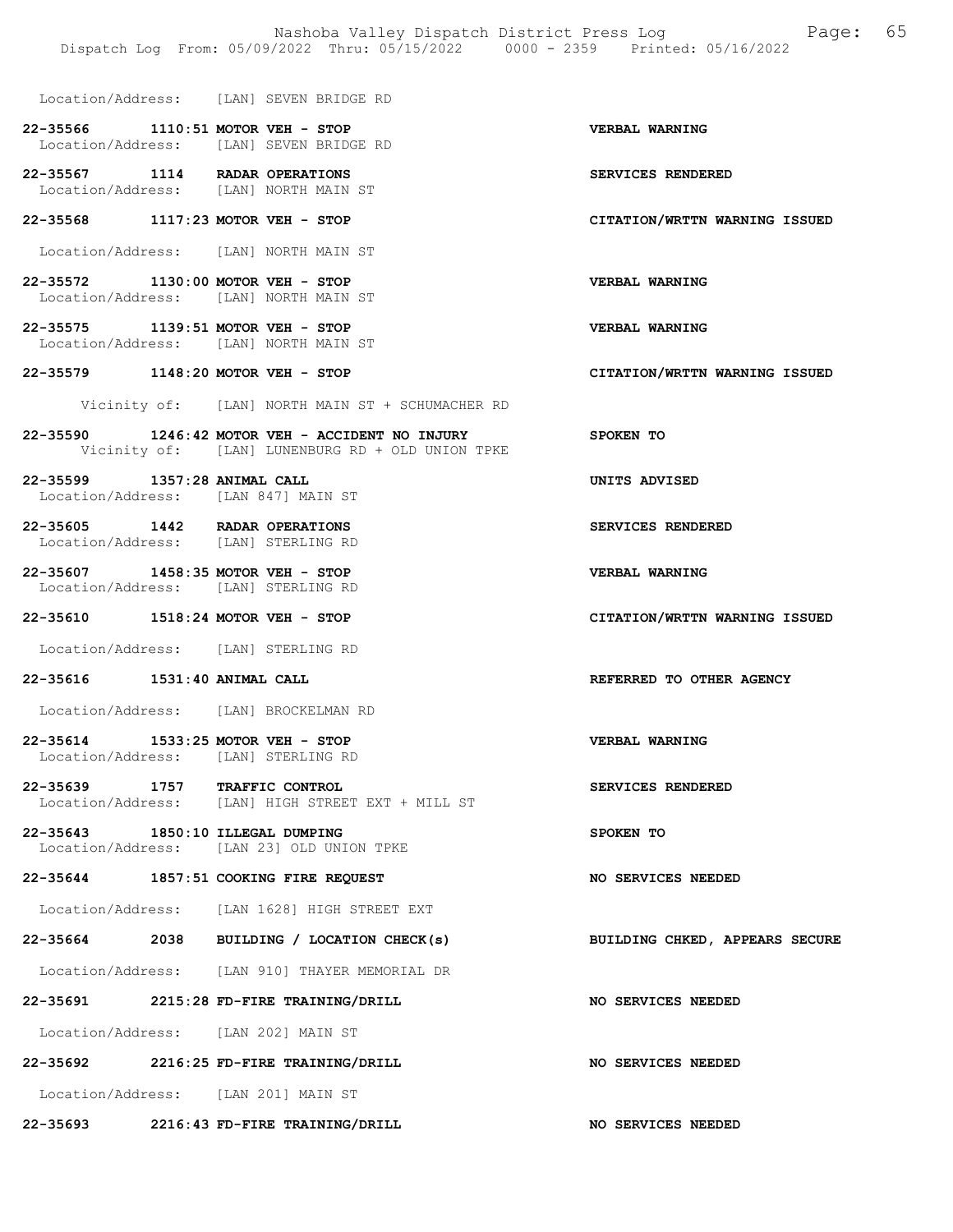|                                     | Location/Address: [LAN 189] PINFEATHER LN  |                                |
|-------------------------------------|--------------------------------------------|--------------------------------|
|                                     | 22-35694 2217:05 FD-FIRE TRAINING/DRILL    | NO SERVICES NEEDED             |
|                                     | Location/Address: [LAN 3006] PINFEATHER LN |                                |
|                                     | 22-35695 2217:32 FD-FIRE TRAINING/DRILL    | NO SERVICES NEEDED             |
|                                     | Location/Address: [LAN 190] PINFEATHER LN  |                                |
|                                     | 22-35696 2217:52 FD-FIRE TRAINING/DRILL    | NO SERVICES NEEDED             |
| Location/Address: [LAN 188] MAIN ST |                                            |                                |
|                                     | 22-35698 2218:15 FD-FIRE TRAINING/DRILL    | NO SERVICES NEEDED             |
| Location/Address: [LAN 203] MAIN ST |                                            |                                |
| 2248<br>22-35710                    | BUILDING / LOCATION CHECK(s)               | BUILDING CHKED, APPEARS SECURE |
|                                     | Location/Address: [LAN 96] HIGH STREET EXT |                                |

# For Date: 05/15/2022 - Sunday

| 22-35723      | 0011 | BUILDING / LOCATION CHECK(s)                                    | AREA CHECK COMPLETED           |
|---------------|------|-----------------------------------------------------------------|--------------------------------|
|               |      | Location/Address: [LAN 928] BROCKELMAN RD                       |                                |
| 22-35724 0013 |      | BUILDING / LOCATION CHECK(s)                                    | BUILDING CHKED, APPEARS SECURE |
|               |      | Location/Address: [LAN 1062] OLD UNION TPKE                     |                                |
| 22-35728 0020 |      | BUILDING / LOCATION CHECK(s) BUILDING CHKED, APPEARS SECURE     |                                |
|               |      | Location/Address: [LAN 96] HIGH STREET EXT                      |                                |
| 22-35731 0023 |      | BUILDING / LOCATION CHECK(s)                                    | BUILDING CHKED, APPEARS SECURE |
|               |      | Location/Address: [LAN 1632] STILL RIVER RD                     |                                |
| 22-35733 0025 |      | BUILDING / LOCATION CHECK(s)                                    | BUILDING CHKED, APPEARS SECURE |
|               |      | Location/Address: [LAN 867] HIGH STREET EXT                     |                                |
| 22-35737 0029 |      | BUILDING / LOCATION CHECK(s)                                    | BUILDING CHKED, APPEARS SECURE |
|               |      | Location/Address: [LAN 12] SOUTH MAIN ST                        |                                |
| 22-35738 0031 |      | BUILDING / LOCATION CHECK(s) BUILDING CHKED, APPEARS SECURE     |                                |
|               |      | Location/Address: [LAN 32] SOUTH MAIN ST                        |                                |
| 22-35741 0036 |      | BUILDING / LOCATION CHECK(s)                                    | BUILDING CHKED, APPEARS SECURE |
|               |      | Location/Address: [LAN 790] SOUTH MAIN ST                       |                                |
|               |      | 22-35743 0036 BUILDING / LOCATION CHECK(s)                      | BUILDING CHKED, APPEARS SECURE |
|               |      | Location/Address: [LAN 76] SOUTH MAIN ST                        |                                |
| 22-35748 0102 |      | BUILDING / LOCATION CHECK(s)                                    | BUILDING CHKED, APPEARS SECURE |
|               |      | Location/Address: [LAN 1013] PRESCOTT ST                        |                                |
|               |      | 22-35762 0111 BUILDING / LOCATION CHECK(s) AREA CHECK COMPLETED |                                |
|               |      | Location/Address: [LAN 1005] PACKARD ST                         |                                |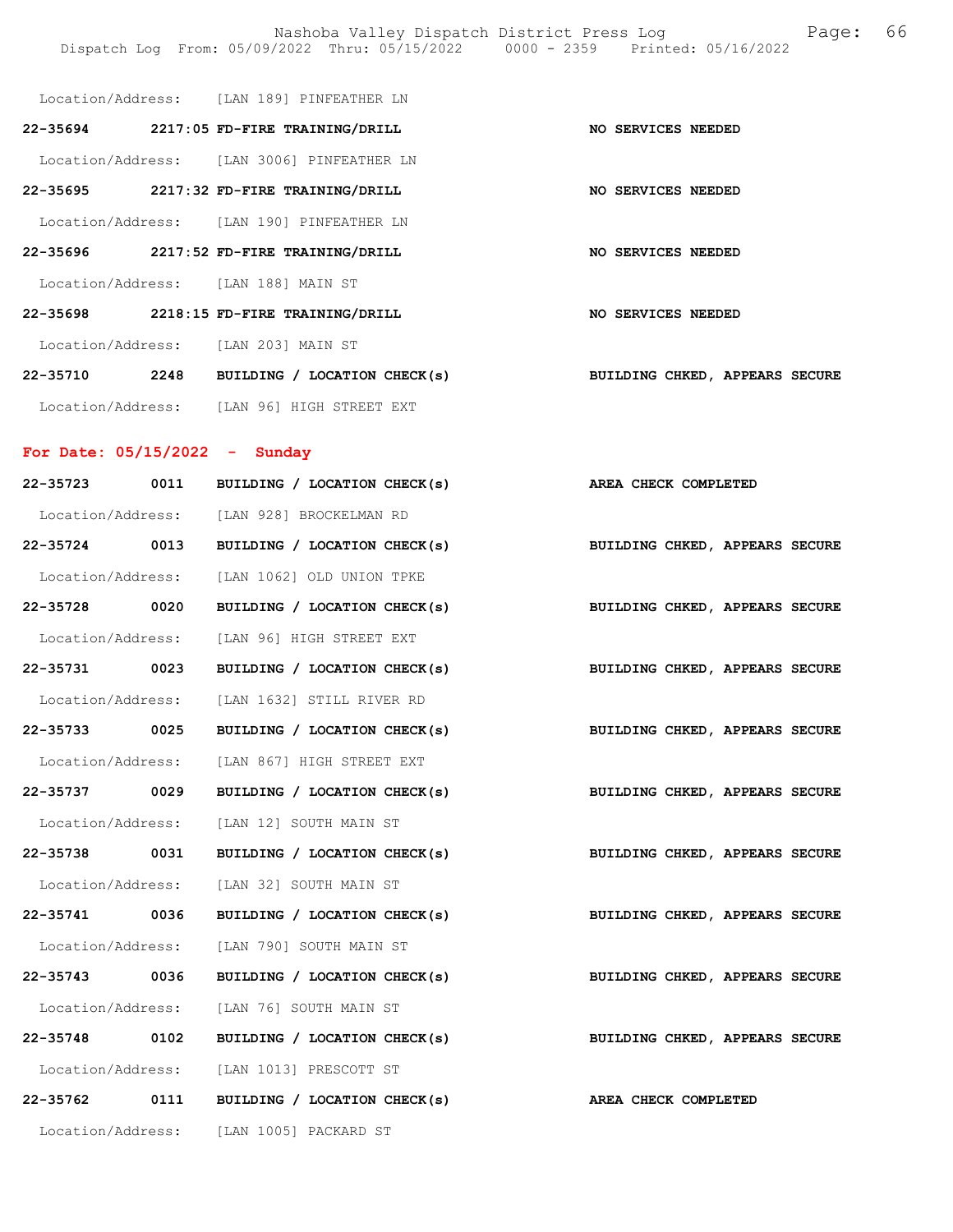Nashoba Valley Dispatch District Press Log Fage: 67

Dispatch Log From: 05/09/2022 Thru: 05/15/2022 0000 - 2359 Printed: 05/16/2022

|                                | 22-35806 0205 BUILDING / LOCATION CHECK(s)                                                                        | BUILDING CHKED, APPEARS SECURE |
|--------------------------------|-------------------------------------------------------------------------------------------------------------------|--------------------------------|
|                                | Location/Address: [LAN 32] SOUTH MAIN ST                                                                          |                                |
| 22-35807 0210                  | BUILDING / LOCATION CHECK(s)                                                                                      | BUILDING CHKED, APPEARS SECURE |
|                                | Location/Address: [LAN 96] HIGH STREET EXT                                                                        |                                |
|                                | 22-35810 0214 BUILDING / LOCATION CHECK(s) BUILDING CHKED, APPEARS SECURE                                         |                                |
|                                | Location/Address: [LAN 856] LUNENBURG RD                                                                          |                                |
| 22-35812 0219                  | BUILDING / LOCATION CHECK(s) AREA CHECK COMPLETED                                                                 |                                |
|                                | Location/Address: [LAN 933] OLD UNION TPKE                                                                        |                                |
|                                | 22-35815 0223 BUILDING / LOCATION CHECK(s)                                                                        | BUILDING CHKED, APPEARS SECURE |
|                                | Location/Address: [LAN 853] LUNENBURG RD                                                                          |                                |
|                                | 22-35830 0624:33 FD-FIRE TRAINING/DRILL<br>Location/Address: [LAN 3006] PINFEATHER LN                             | SERVICES RENDERED              |
|                                | 22-35831 0624:59 FD-FIRE TRAINING/DRILL<br>Location/Address: [LAN 196] PINFEATHER LN                              | SERVICES RENDERED              |
|                                | 22-35829 0625:36 FD-FIRE TRAINING/DRILL<br>Location/Address: [LAN 659] MAIN ST                                    | SERVICES RENDERED              |
|                                | 22-35832 0625:09 FD-FIRE TRAINING/DRILL<br>Location/Address: [LAN 203] MAIN ST                                    | SERVICES RENDERED              |
|                                | 22-35833 0625:52 FD-FIRE TRAINING/DRILL                                                                           | NO SERVICES NEEDED             |
|                                | Location/Address: [LAN 188] MAIN ST                                                                               |                                |
|                                | 22-35835 0647:36 FD-FIRE TRAINING/DRILL<br>Location/Address: [LAN 190] PINFEATHER LN                              | SERVICES RENDERED              |
|                                | 22-35854 0920:20 FD-FD/EMS DETAIL<br>Location/Address: [LAN 34] STERLING RD                                       | SERVICES RENDERED              |
| 22-35881 1052:28 ANIMAL CALL   | Location/Address: [LAN 2641] MILL STREET EXT                                                                      | UNITS ADVISED                  |
|                                | 22-35883 1112:49 WELL BEING CHECK<br>Location/Address: [LAN 818] OLD UNION TPKE                                   | Gone on Arrival                |
|                                | 22-35892 1202 RADAR OPERATIONS<br>Location/Address: [LAN] LUNENBURG RD                                            | SERVICES RENDERED              |
|                                | 22-35902 1233 RADAR OPERATIONS<br>Location/Address: [LAN] MAIN ST                                                 | SERVICES RENDERED              |
|                                | 22-35918 1418:04 FD-MEDICAL EMERGENCY<br>Location/Address: [LAN 3078] GOSS LN<br>Refer To Fire Case: 22LAN-411-IN | <b>TRANSPORTED ALS</b>         |
|                                | 22-35921 1515:49 MOTOR VEH - ACCIDENT NO INJURY<br>Vicinity of: [LAN 889] NORTH MAIN ST                           | <b>REPORT</b>                  |
| 22-35922 1537:52 FD-BRUSH FIRE | Vicinity of: [LAN] N SHIRLEY RD + OLD UNION TPKE<br>Refer To Fire Case: 22LAN-412-IN                              | <b>EXTINGUISHED FIRE</b>       |
|                                | 22-35959 1815:03 FD-MEDICAL LIFT ASSIST                                                                           | PATIENT REFUSAL, NO TRANSPORT  |

Location/Address: [LAN 2600] KALEVA RD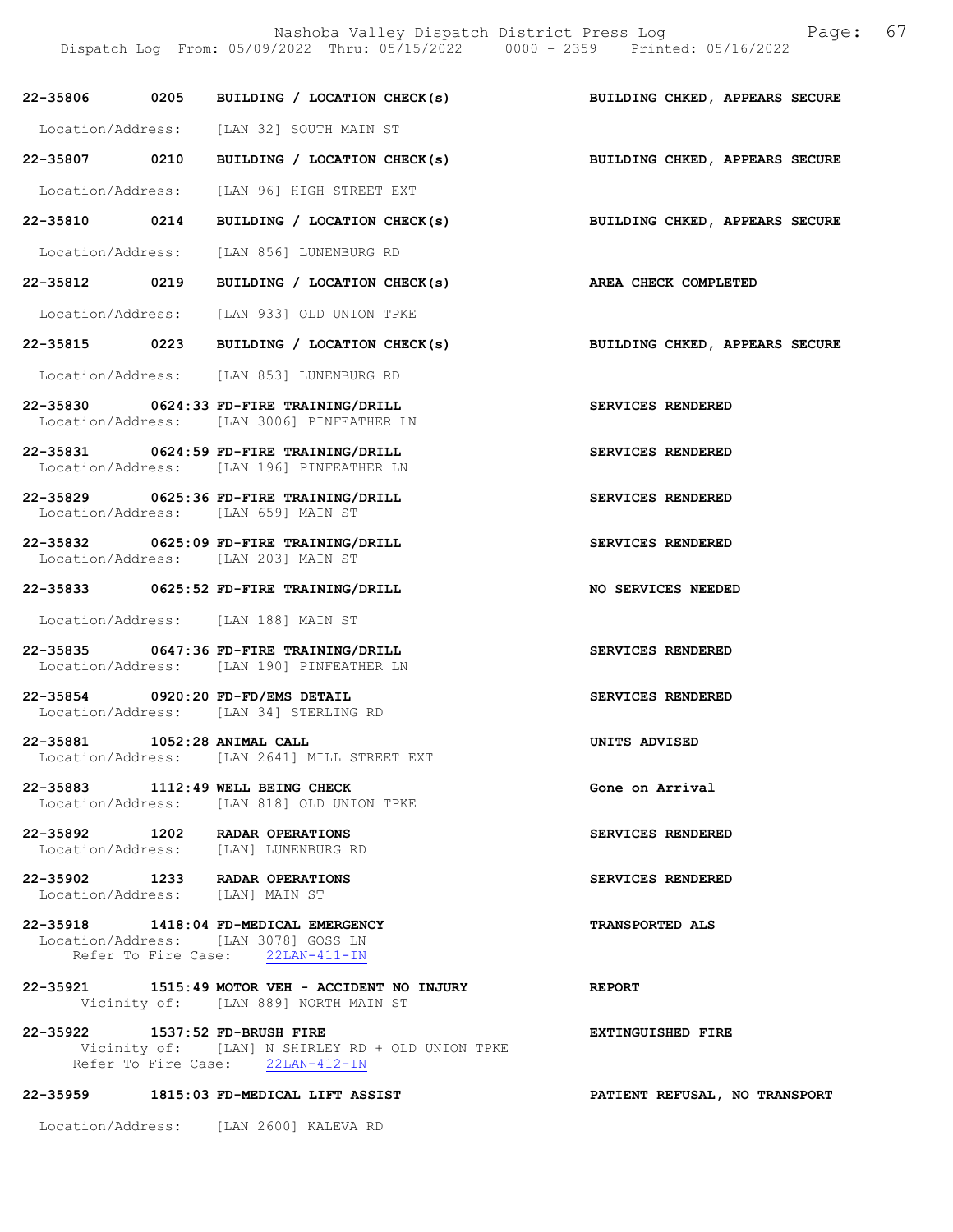Refer To Fire Case: 22LAN-413-IN

| 22-35973                          | 1949 | BUILDING / LOCATION CHECK(s)                               | BUILDING CHKED, APPEARS SECURE |
|-----------------------------------|------|------------------------------------------------------------|--------------------------------|
| Location/Address:                 |      | [LAN 910] THAYER MEMORIAL DR                               |                                |
| $22 - 35994$<br>Location/Address: | 2103 | RADAR OPERATIONS<br>TLAN 8891 NORTH MAIN ST                | SERVICES RENDERED              |
| 22-36001<br>Location/Address:     |      | 2133:21 SUSPICIOUS ACTIVITY<br>[LAN 1466] FORT POND INN RD | SPOKEN TO                      |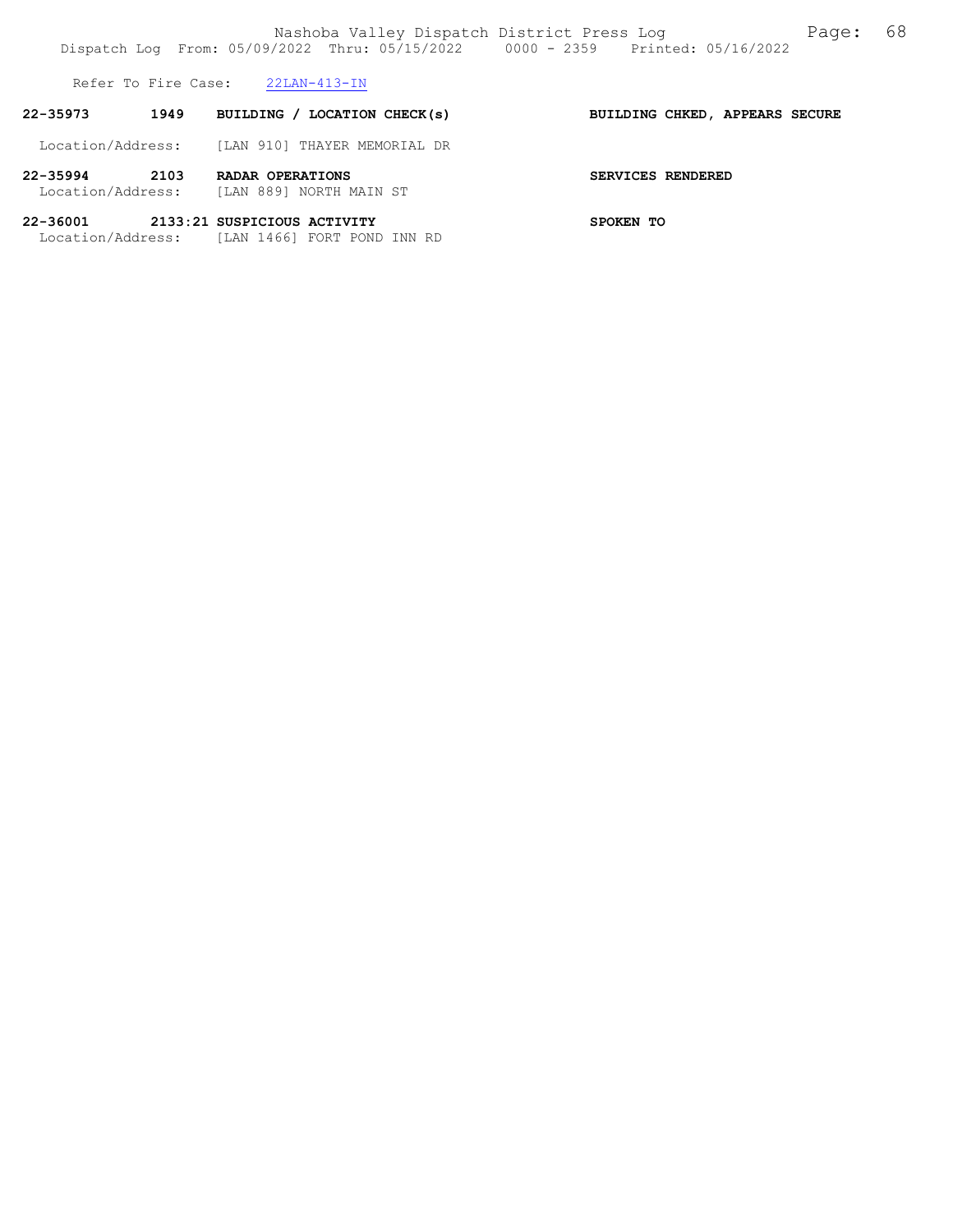Nashoba Valley Dispatch District Press Log Fage: 69 Dispatch Log From: 05/09/2022 Thru: 05/15/2022 0000 - 2359 Printed: 05/16/2022

# For Jurisdiction: LUNENBURG, MA

| For Date: $05/09/2022 -$ Monday |      |                                                             |                                |
|---------------------------------|------|-------------------------------------------------------------|--------------------------------|
| 22-33756 0001                   |      | BUILDING / LOCATION CHECK(s)                                | AREA CHECK COMPLETED           |
|                                 |      | Location/Address: [LUN 170] ELECTRIC AVE                    |                                |
| 22-33757 0001                   |      | BUILDING / LOCATION CHECK(s) BUILDING CHKED, APPEARS SECURE |                                |
|                                 |      | Location/Address: [LUN 1962] LAKEFRONT AVE                  |                                |
| 22-33760 0001                   |      | BUILDING / LOCATION CHECK(s)                                | BUILDING CHKED, APPEARS SECURE |
|                                 |      | Location/Address: [LUN 4777] ELECTRIC AVE                   |                                |
| 22-33759 0002                   |      | BUILDING / LOCATION CHECK(s)                                | AREA CHECK COMPLETED           |
|                                 |      | Location/Address: [LUN 6] ELECTRIC AVE                      |                                |
| 22-33762 0004                   |      | BUILDING / LOCATION CHECK(s)                                | <b>AREA CHECK COMPLETED</b>    |
|                                 |      | Location/Address: [LUN 1119] ELECTRIC AVE                   |                                |
| 22-33764 0004                   |      | BUILDING / LOCATION CHECK(s)                                | BUILDING CHKED, APPEARS SECURE |
| Location/Address:               |      | [LUN 1130] ELECTRIC AVE                                     |                                |
| 22-33765 0005                   |      | BUILDING / LOCATION CHECK(s)                                | AREA CHECK COMPLETED           |
|                                 |      | Location/Address: [LUN 3960] WALLIS PARK                    |                                |
| 22-33766 0005                   |      | BUILDING / LOCATION CHECK(s) BUILDING CHKED, APPEARS SECURE |                                |
|                                 |      | Location/Address: [LUN 4248] WHALOM RD                      |                                |
| 22-33770 0006                   |      | BUILDING / LOCATION CHECK(s)                                | BUILDING CHKED, APPEARS SECURE |
| Location/Address:               |      | [LUN 3660] SUMMER ST                                        |                                |
| 22-33769 0007                   |      | BUILDING / LOCATION CHECK(s)                                | AREA CHECK COMPLETED           |
|                                 |      | Location/Address: [LUN 2475] MASSACHUSETTS AVE              |                                |
| 22-33771 0007                   |      | <b>RADAR OPERATIONS</b>                                     | <b>NO SERVICES NEEDED</b>      |
|                                 |      | Location/Address: [LUN] SUMMER ST + WHALOM RD               |                                |
| 22-33772                        | 0008 | BUILDING / LOCATION CHECK(s)                                | BUILDING CHKED, APPEARS SECURE |
|                                 |      | Location/Address: [LUN 3654] SUMMER ST                      |                                |
| 22-33773                        | 0009 | BUILDING / LOCATION CHECK(s)                                | BUILDING CHKED, APPEARS SECURE |
|                                 |      | Location/Address: [LUN 4732] SUMMER ST                      |                                |
| 22-33777 0011                   |      | BUILDING / LOCATION CHECK(s)                                | BUILDING CHKED, APPEARS SECURE |
|                                 |      | Location/Address: [LUN 3651] SUMMER ST                      |                                |
| 22-33779 0012                   |      | BUILDING / LOCATION CHECK(s)                                | BUILDING CHKED, APPEARS SECURE |
|                                 |      | Location/Address: [LUN 3670] SUMMER ST                      |                                |
| 22-33781                        | 0015 | BUILDING / LOCATION CHECK(s)                                | BUILDING CHKED, APPEARS SECURE |
|                                 |      | Location/Address: [LUN 3673] SUMMER ST                      |                                |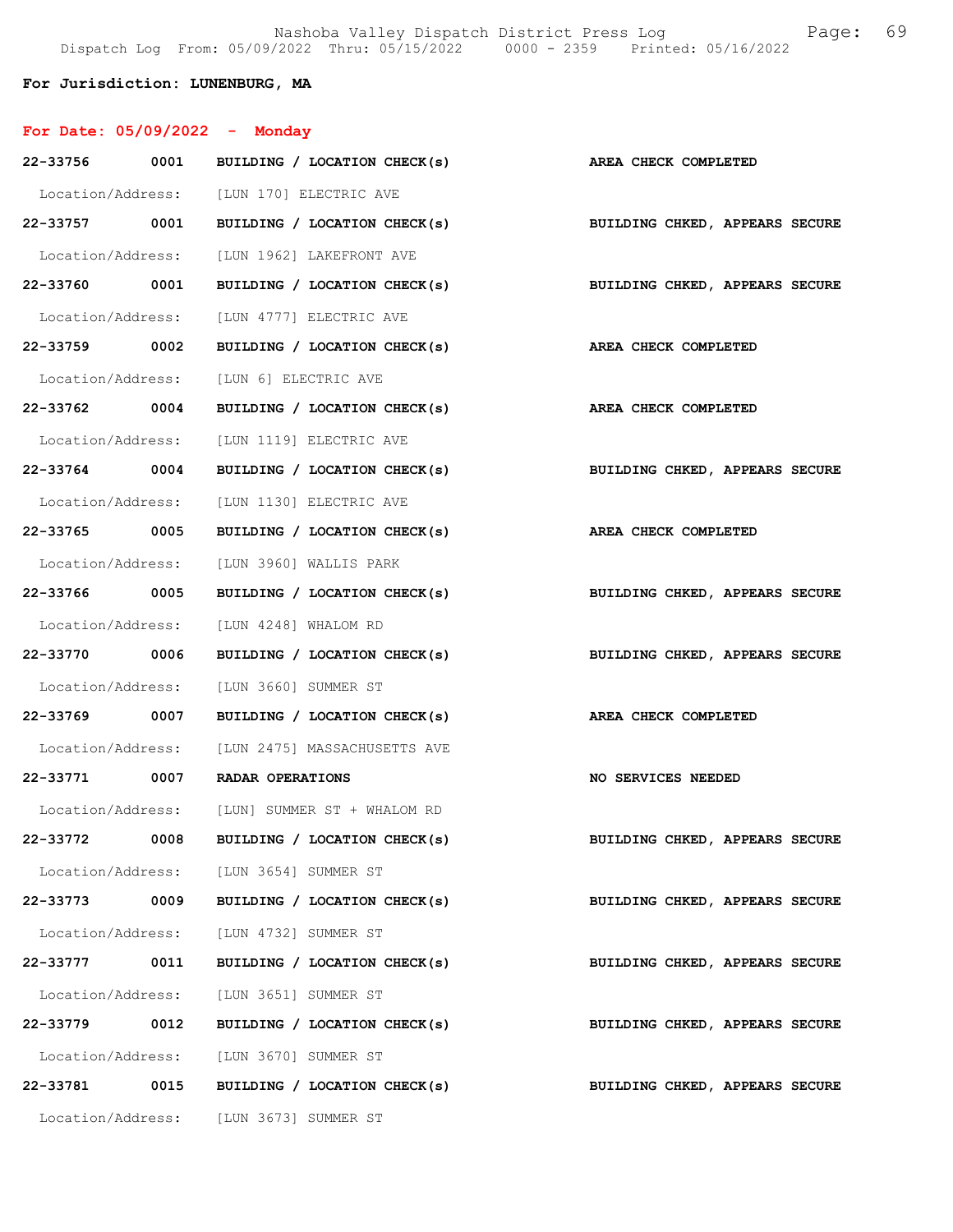|                   |      | Nashoba Valley Dispatch District Press Log<br>Dispatch Log From: 05/09/2022 Thru: 05/15/2022 0000 - 2359 Printed: 05/16/2022 | 70<br>Page:                    |
|-------------------|------|------------------------------------------------------------------------------------------------------------------------------|--------------------------------|
| 22-33784          | 0015 | BUILDING / LOCATION CHECK(s)                                                                                                 | BUILDING CHKED, APPEARS SECURE |
| Location/Address: |      | [LUN] TRI-TOWN DR                                                                                                            |                                |
| 22-33787 0017     |      | RADAR OPERATIONS                                                                                                             | NO SERVICES NEEDED             |
| Location/Address: |      | [LUN 1116] ELECTRIC AVE                                                                                                      |                                |
| 22-33791 0021     |      | BUILDING / LOCATION CHECK(s)                                                                                                 | BUILDING CHKED, APPEARS SECURE |
| Location/Address: |      | [LUN 4488] ELECTRIC AVE                                                                                                      |                                |
| 22-33793 0022     |      | BUILDING / LOCATION CHECK(s)                                                                                                 | BUILDING CHKED, APPEARS SECURE |
|                   |      | Location/Address: [LUN 4487] ELECTRIC AVE                                                                                    |                                |
|                   |      | 22-33801 0031:16 MOTOR VEH - STOP                                                                                            | CITATION/WRTTN WARNING ISSUED  |
|                   |      | Vicinity of: [LUN] WEST TOWNSEND RD                                                                                          |                                |
|                   |      | 22-33803 0035:45 MOTOR VEH - STOP                                                                                            | CITATION/WRTTN WARNING ISSUED  |
|                   |      | Vicinity of: [LUN] SUMMER ST                                                                                                 |                                |
| 22-33809          | 0049 | BUILDING / LOCATION CHECK(s)                                                                                                 | AREA CHECK COMPLETED           |
|                   |      | Location/Address: [LUN 4732] SUMMER ST                                                                                       |                                |
| 22-33812 0050     |      | BUILDING / LOCATION CHECK(s)                                                                                                 | AREA CHECK COMPLETED           |
| Location/Address: |      | [LUN 4777] ELECTRIC AVE                                                                                                      |                                |
| 22-33813 0050     |      | BUILDING / LOCATION CHECK(s)                                                                                                 | BUILDING CHKED, APPEARS SECURE |
| Location/Address: |      | [LUN 837] CHASE RD                                                                                                           |                                |
| 22-33814          | 0052 | BUILDING / LOCATION CHECK(s)                                                                                                 | AREA CHECK COMPLETED           |
| Location/Address: |      | [LUN 3649] SUMMER ST                                                                                                         |                                |
| 22-33816 0053     |      | BUILDING / LOCATION CHECK(s)                                                                                                 | AREA CHECK COMPLETED           |
| Location/Address: |      | [LUN 3665] SUMMER ST                                                                                                         |                                |
| 22-33817          | 0054 | BUILDING / LOCATION CHECK(s)                                                                                                 | AREA CHECK COMPLETED           |
| Location/Address: |      | [LUN 3670] SUMMER ST                                                                                                         |                                |
| 22-33819          | 0056 | BUILDING / LOCATION CHECK(s)                                                                                                 | BUILDING CHKED, APPEARS SECURE |
| Location/Address: |      | [LUN 196] LEOMINSTER-SHIRLEY RD                                                                                              |                                |
| 22-33820 0056     |      | BUILDING / LOCATION CHECK(s)                                                                                                 | AREA CHECK COMPLETED           |
| Location/Address: |      | [LUN 3670] SUMMER ST                                                                                                         |                                |
| 22-33821          | 0057 | BUILDING / LOCATION CHECK(s)                                                                                                 | BUILDING CHKED, APPEARS SECURE |
| Location/Address: |      | [LUN 246] MASSACHUSETTS AVE                                                                                                  |                                |
| 22-33822          | 0057 | BUILDING / LOCATION CHECK(s)                                                                                                 | BUILDING CHKED, APPEARS SECURE |
| Location/Address: |      | [LUN 2143] LEOMINSTER-SHIRLEY RD                                                                                             |                                |
| 22-33824          | 0102 | BUILDING / LOCATION CHECK(s)                                                                                                 | AREA CHECK COMPLETED           |
| Location/Address: |      | [LUN 83] LAKEFRONT AVE                                                                                                       |                                |
| 22-33826          | 0103 | BUILDING / LOCATION CHECK(s)                                                                                                 | BUILDING CHKED, APPEARS SECURE |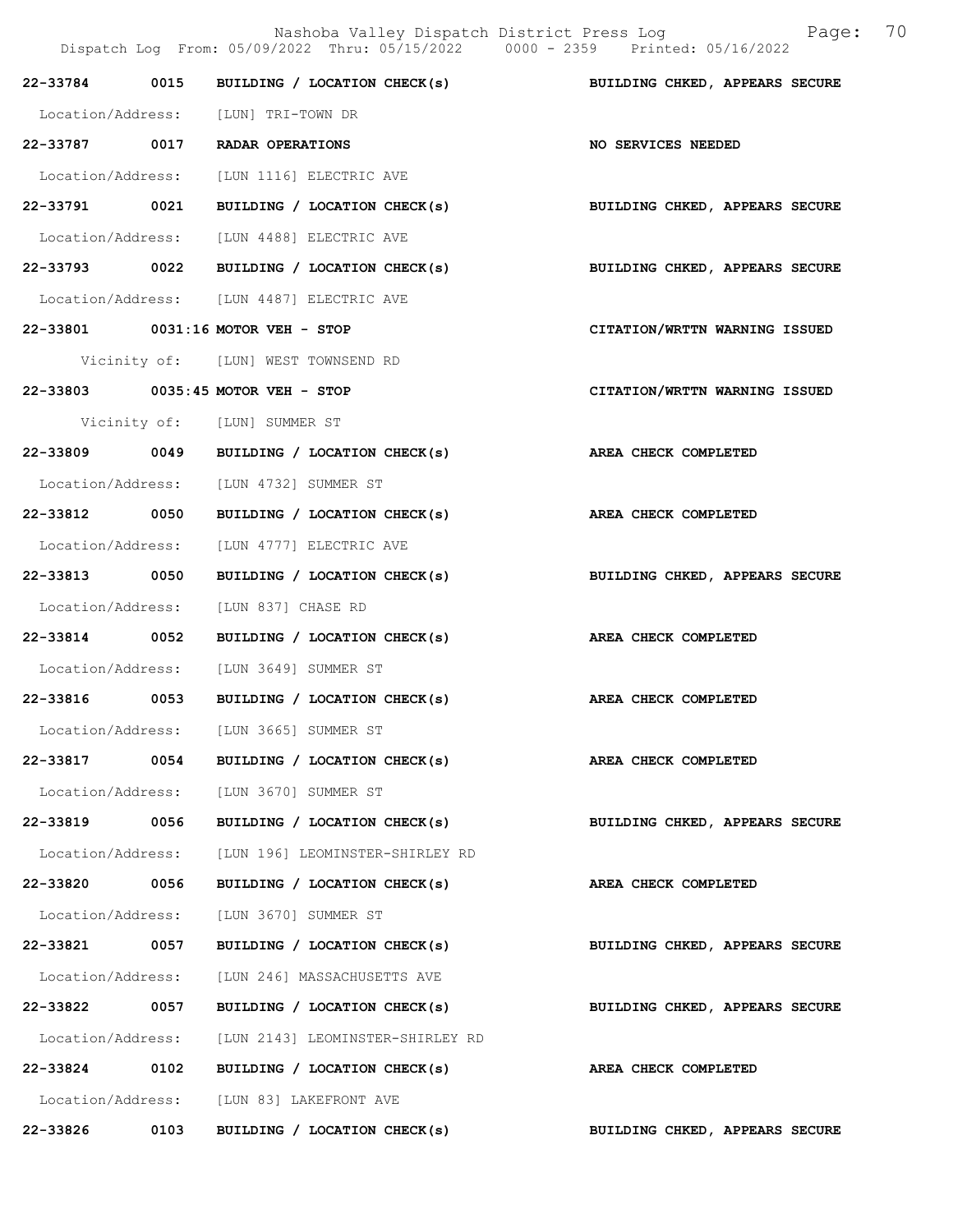Nashoba Valley Dispatch District Press Log Fage: 71 Dispatch Log From: 05/09/2022 Thru: 05/15/2022 0000 - 2359 Printed: 05/16/2022

|                               |      | Location/Address: [LUN 2154] LEOMINSTER-SHIRLEY RD |                                |
|-------------------------------|------|----------------------------------------------------|--------------------------------|
| 22-33828 0104                 |      | BUILDING / LOCATION CHECK(s)                       | AREA CHECK COMPLETED           |
|                               |      | Location/Address: [LUN 4996] ELECTRIC AVE          |                                |
| 22-33830 0106                 |      | BUILDING / LOCATION CHECK(s) AREA CHECK COMPLETED  |                                |
| Location/Address:             |      | [LUN 4487] ELECTRIC AVE                            |                                |
| 22-33831 0107                 |      | BUILDING / LOCATION CHECK(s) AREA CHECK COMPLETED  |                                |
|                               |      | Location/Address: [LUN 121] LEOMINSTER-SHIRLEY RD  |                                |
| 22-33832 0109                 |      | BUILDING / LOCATION CHECK(s)                       | AREA CHECK COMPLETED           |
| Location/Address:             |      | [LUN 2328] MASSACHUSETTS AVE                       |                                |
| 22-33833 0109                 |      | BUILDING / LOCATION CHECK(s)                       | AREA CHECK COMPLETED           |
|                               |      | Location/Address: [LUN 2310] MASSACHUSETTS AVE     |                                |
| 22-33834 0109                 |      | BUILDING / LOCATION CHECK(s)                       | BUILDING CHKED, APPEARS SECURE |
|                               |      | Location/Address: [LUN 2475] MASSACHUSETTS AVE     |                                |
| 22-33835 0111                 |      | BUILDING / LOCATION CHECK(s)                       | AREA CHECK COMPLETED           |
|                               |      | Location/Address: [LUN 5000] MASSACHUSETTS AVE     |                                |
| 22-33836 0112                 |      | BUILDING / LOCATION CHECK(s)                       | BUILDING CHKED, APPEARS SECURE |
|                               |      | Location/Address: [LUN 101] RESERVOIR RD           |                                |
| 22-33837 0113                 |      | BUILDING / LOCATION CHECK(s)                       | AREA CHECK COMPLETED           |
|                               |      | Location/Address: [LUN 2346] MASSACHUSETTS AVE     |                                |
| 22-33838 0114                 |      | BUILDING / LOCATION CHECK(s)                       | AREA CHECK COMPLETED           |
|                               |      | Location/Address: [LUN 247] MASSACHUSETTS AVE      |                                |
| 22-33841                      | 0120 | BUILDING / LOCATION CHECK(s)                       | AREA CHECK COMPLETED           |
| Location/Address:             |      | [LUN] CORTLAND CIR                                 |                                |
| 22-33842                      | 0123 | BUILDING / LOCATION CHECK(s)                       | AREA CHECK COMPLETED           |
|                               |      | Location/Address: [LUN 2364] MASSACHUSETTS AVE     |                                |
| 22-33843                      | 0125 | BUILDING / LOCATION CHECK(s)                       | BUILDING CHKED, APPEARS SECURE |
|                               |      | Location/Address: [LUN 1189] ELMWOOD RD            |                                |
| 22-33845<br>Location/Address: | 0131 | RADAR OPERATIONS<br>[LUN 170] ELECTRIC AVE         | SERVICES RENDERED              |
| 22-33847                      | 0136 | RADAR OPERATIONS                                   | BUILDING CHKED, APPEARS SECURE |
|                               |      | Location/Address: [LUN 2012] LANCASTER AVE         |                                |
| 22-33848                      | 0140 | BUILDING / LOCATION CHECK(s)                       | BUILDING CHKED, APPEARS SECURE |
|                               |      | Location/Address: [LUN 2364] MASSACHUSETTS AVE     |                                |
| 22-33850                      | 0148 | BUILDING / LOCATION CHECK(s)                       | AREA CHECK COMPLETED           |
|                               |      | Location/Address: [LUN 215] MASSACHUSETTS AVE      |                                |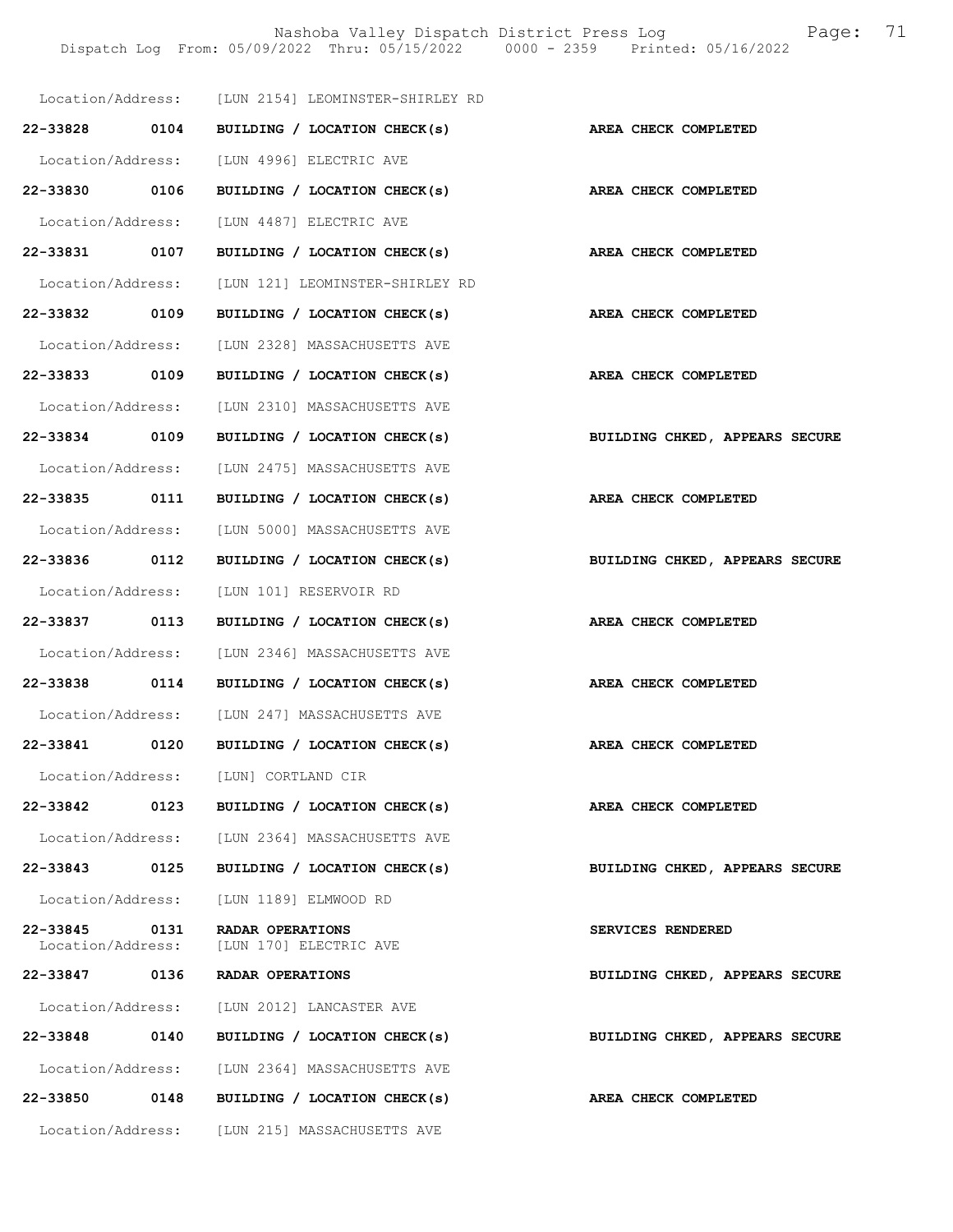Nashoba Valley Dispatch District Press Log Fage: 72

Dispatch Log From: 05/09/2022 Thru: 05/15/2022 0000 - 2359 Printed: 05/16/2022

|               |      | 22-33851 0148 BUILDING / LOCATION CHECK(s)                                                                         | AREA CHECK COMPLETED           |
|---------------|------|--------------------------------------------------------------------------------------------------------------------|--------------------------------|
|               |      | Location/Address: [LUN 2388] MASSACHUSETTS AVE                                                                     |                                |
| 22-33852 0149 |      | BUILDING / LOCATION CHECK(s)                                                                                       | AREA CHECK COMPLETED           |
|               |      | Location/Address: [LUN 2431] MASSACHUSETTS AVE                                                                     |                                |
| 22-33853 0150 |      | BUILDING / LOCATION CHECK(s)                                                                                       | AREA CHECK COMPLETED           |
|               |      | Location/Address: [LUN 3540] SCHOOL ST                                                                             |                                |
| 22-33855 0152 |      | BUILDING / LOCATION CHECK(s)                                                                                       | AREA CHECK COMPLETED           |
|               |      | Location/Address: [LUN 2268] MAIN ST                                                                               |                                |
|               |      | 22-33856 0156 RADAR OPERATIONS                                                                                     | NO SERVICES NEEDED             |
|               |      | Location/Address: [LUN] CHASE RD                                                                                   |                                |
|               |      | 22-33857 0159:30 ALARM - RESIDENTIAL BURGLARY                                                                      | BUILDING CHKED, APPEARS SECURE |
|               |      | Location/Address: [LUN 2833] OAK AVE                                                                               |                                |
|               |      | 22-33861 0211 BUILDING / LOCATION CHECK(s)                                                                         | BUILDING CHKED, APPEARS SECURE |
|               |      | Location/Address: [LUN 2469] MASSACHUSETTS AVE                                                                     |                                |
| 22-33863 0213 |      | BUILDING / LOCATION CHECK(s)                                                                                       | BUILDING CHKED, APPEARS SECURE |
|               |      | Location/Address: [LUN 2509] MASSACHUSETTS AVE                                                                     |                                |
|               |      | 22-33866 0217 RADAR OPERATIONS                                                                                     | NO SERVICES NEEDED             |
|               |      | Location/Address: [LUN] CHASE RD                                                                                   |                                |
| 22-33867 0217 |      | BUILDING / LOCATION CHECK(s)                                                                                       | BUILDING CHKED, APPEARS SECURE |
|               |      | Location/Address: [LUN 2495] MASSACHUSETTS AVE                                                                     |                                |
|               |      | 22-33871 0527 BUILDING / LOCATION CHECK(s)                                                                         | AREA CHECK COMPLETED           |
|               |      | Location/Address: [LUN 836] CHASE RD                                                                               |                                |
| 22-33875      | 0554 | BUILDING / LOCATION CHECK(s)                                                                                       | BUILDING CHKED, APPEARS SECURE |
|               |      | Location/Address: [LUN 830] CHASE RD                                                                               |                                |
| 22-33877      | 0556 | RADAR OPERATIONS                                                                                                   | NO SERVICES NEEDED             |
|               |      | Location/Address: [LUN 101] RESERVOIR RD                                                                           |                                |
| 22-33880      | 0559 | BUILDING / LOCATION CHECK(s)                                                                                       | BUILDING CHKED, APPEARS SECURE |
|               |      | Location/Address: [LUN 2375] MASSACHUSETTS AVE                                                                     |                                |
| 22-33882 0602 |      | BUILDING / LOCATION CHECK(s)                                                                                       | BUILDING CHKED, APPEARS SECURE |
|               |      | Location/Address: [LUN 2310] MASSACHUSETTS AVE                                                                     |                                |
| 22-33886      | 0611 | RADAR OPERATIONS<br>Location/Address: [LUN] HIGHLAND ST + HOLMAN ST                                                | SERVICES RENDERED              |
|               |      | 22-33897 0732:16 WELL BEING CHECK<br>Location/Address: [LUN 3032] PENINSULA DR<br>Refer To Fire Case: 22TOW-509-IN | UNATTENDED DEATH               |
| 22-33898 0738 |      | COMMUNITY POLICING                                                                                                 | AREA CHECK COMPLETED           |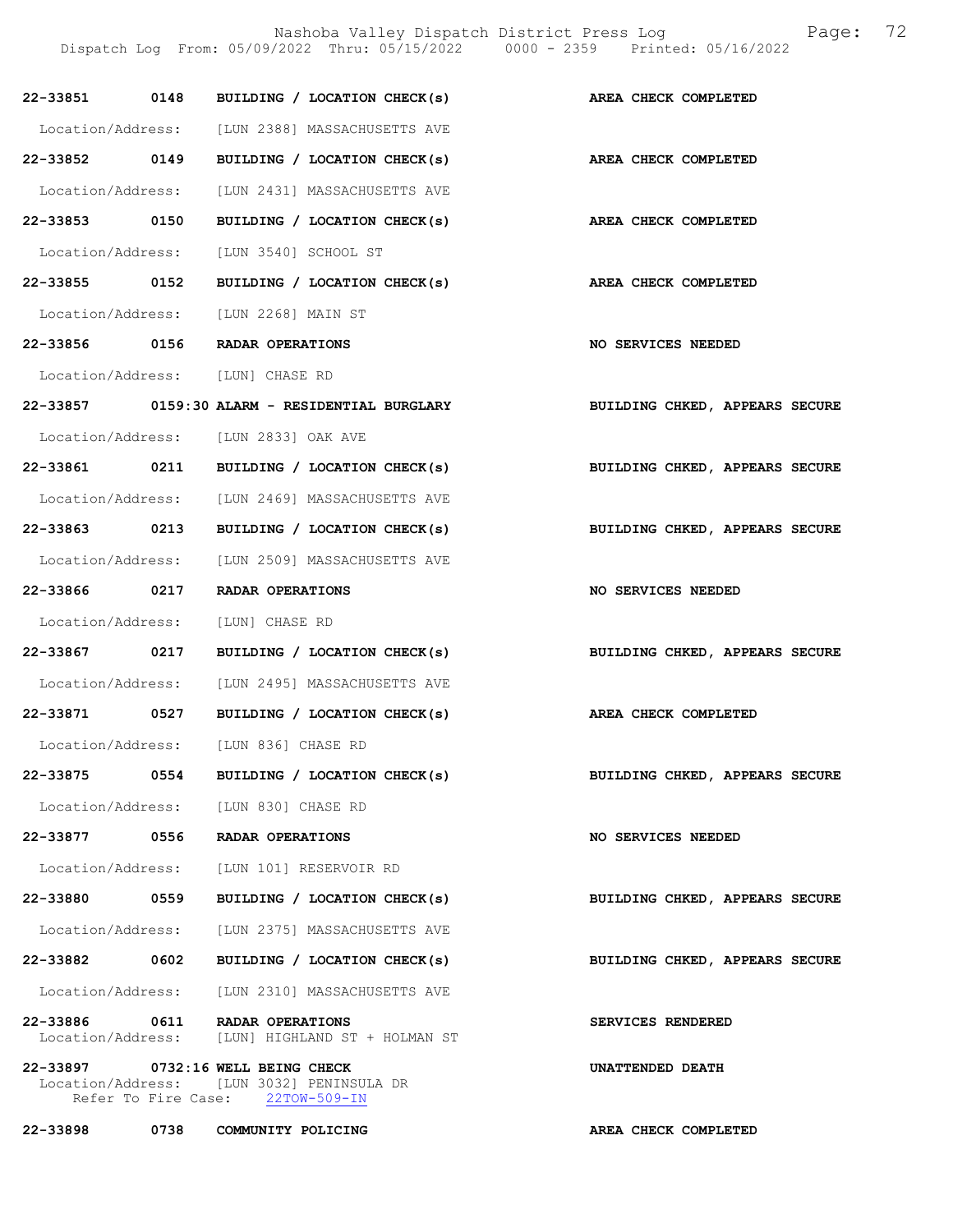Location/Address: [LUN 5005] MASSACHUSETTS AVE

- 22-33910 0852:05 WELL BEING CHECK REPORT Location/Address: [LUN] LEOMINSTER-SHIRLEY RD
- 22-33925 1031 RADAR OPERATIONS SERVICES RENDERED Location/Address: [LUN] WHALOM RD
- 22-33928 1051:05 MOTOR VEH STOP CITATION/WRTTN WARNING ISSUED
- Location/Address: [LUN] WHALOM RD
- 22-33933 1115 RADAR OPERATIONS SERVICES RENDERED<br>Location/Address: [LUN 3665] SUMMER ST [LUN 3665] SUMMER ST
- 22-33936 1124:22 MOTOR VEH STOP CITATION/WRTTN WARNING ISSUED
- Location/Address: [LUN] SUMMER ST
- 22-33955 1322 BUILDING / LOCATION CHECK(s) AREA CHECK COMPLETED
- Location/Address: [LUN 246] MASSACHUSETTS AVE
- 22-33956 1331 RADAR OPERATIONS AREA CHECK COMPLETED
- Location/Address: [LUN] TOWNSEND HARBOR RD
- 22-33959 1356 RADAR OPERATIONS NO SERVICES NEEDED
- Location/Address: [LUN] LANCASTER AVE
- 22-33961 1409 RADAR OPERATIONS NO SERVICES NEEDED
- Location/Address: [LUN] RESERVOIR RD
- 22-33963 1418:55 MOTOR VEH STOP VERBAL WARNING Vicinity of: [LUN] PAGE ST + RESERVOIR RD
- 22-33970 1509:00 SEX OFFENSES REPORT Location/Address: [LUN 4716] MASSACHUSETTS AVE
- 22-33974 1523 RADAR OPERATIONS<br>
Location/Address: [LUN] SUMMER ST + WHALOM RD<br>
SERVICES RENDERED [LUN] SUMMER ST + WHALOM RD
- 22-33984 1546:55 MOTOR VEH STOP VERBAL WARNING Location/Address: [LUN] MASSACHUSETTS AVE
- 22-33987 1552:28 MOTOR VEH STOP VERBAL WARNING Vicinity of: [LUN] MASSACHUSETTS AVE + ELECTRIC AVE
- 22-33989 1601:54 FD-MEDICAL EMERGENCY TRANSPORTED ALS Location/Address: [LUN 183] CAROUSEL LN
- 22-33992 1611:46 FD-MEDICAL EMERGENCY TRANSPORTED BLS Location/Address: [LUN 5150] HOLMAN ST
- 22-34004 1706:06 FD-FIRE ALARM, TROUBLE FALSE ALARM Location/Address: [LUN 923] CORTLAND CIR Refer To Fire Case: 22LUN-153-IN
- 22-34014 1745:07 FD-BRUSH FIRE **EXTINGUISHED** FIRE Location/Address: [LUN 4775] HUNTING HILL RD Refer To Fire Case: 22LUN-154-IN Refer To Fire Case: 22TOW-511-IN
- 22-34015 1754:10 MOTOR VEH STOP VERBAL WARNING Location/Address: [LUN] WHALOM RD + GRAHAM ST
	-
- 
- 
- 
- 
- 
- 
-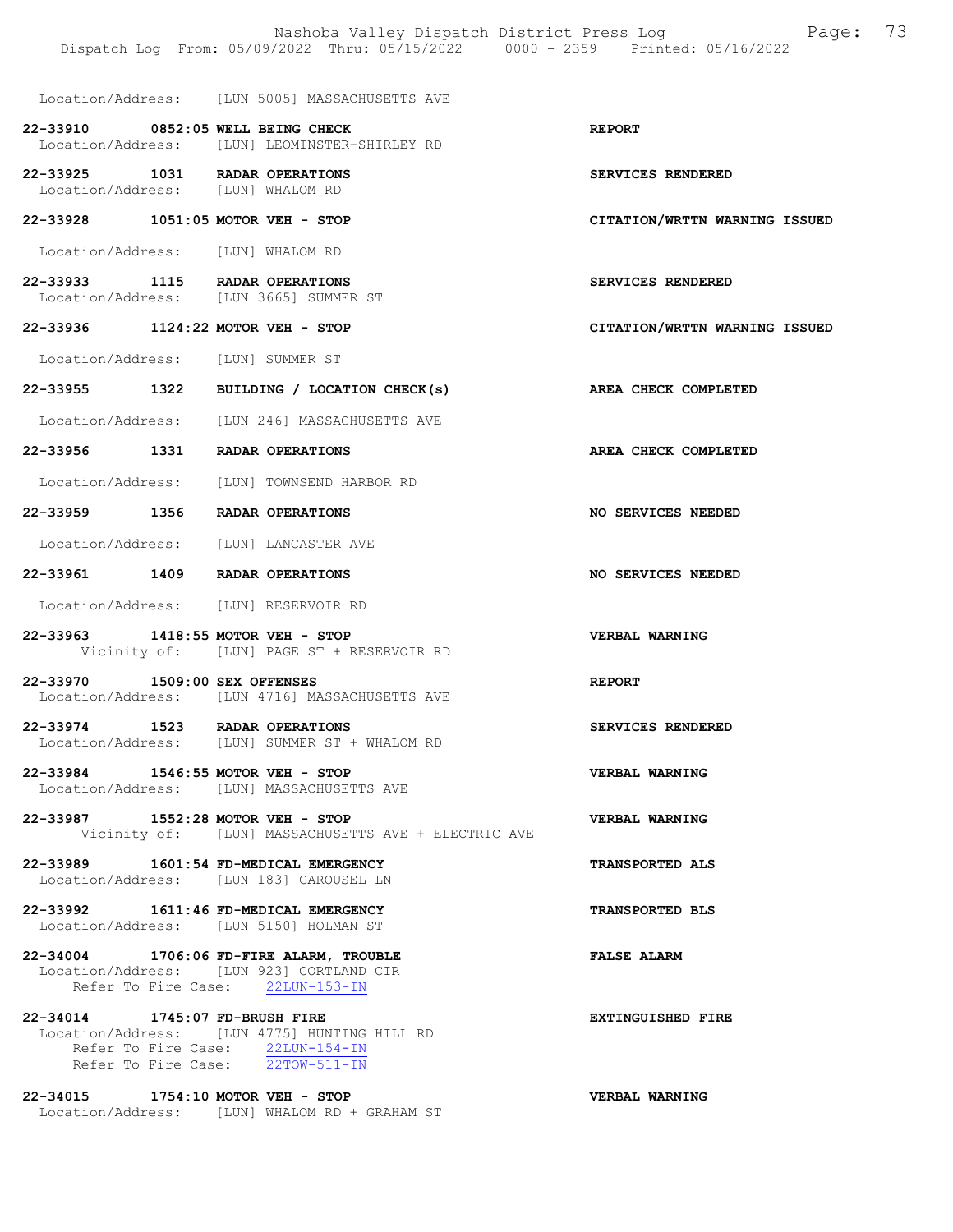|                                  |      | Nashoba Valley Dispatch District Press Log<br>Dispatch Log From: 05/09/2022 Thru: 05/15/2022 0000 - 2359 Printed: 05/16/2022 | 74<br>Page:                    |
|----------------------------------|------|------------------------------------------------------------------------------------------------------------------------------|--------------------------------|
|                                  |      | 22-34025 1918:03 MOTOR VEH - STOP<br>Vicinity of: [LUN] SUNNY HILL RD + MASSACHUSETTS AVE                                    | VERBAL WARNING                 |
|                                  |      | 22-34050 2032:34 MOTOR VEH - STOP                                                                                            | CITATION/WRTTN WARNING ISSUED  |
|                                  |      | Location/Address: [LUN] YOUNGS RD + TRI-TOWN DR<br>Refer To Summons: 22LUN-119-AR                                            |                                |
|                                  |      | 22-34080 2350 BUILDING / LOCATION CHECK(s)                                                                                   | AREA CHECK COMPLETED           |
|                                  |      | Location/Address: [LUN 2398] MASSACHUSETTS AVE                                                                               |                                |
| 22-34081                         | 2351 | BUILDING / LOCATION CHECK(s)                                                                                                 | AREA CHECK COMPLETED           |
|                                  |      | Location/Address: [LUN 2375] MASSACHUSETTS AVE                                                                               |                                |
|                                  |      | 22-34082 2353 BUILDING / LOCATION CHECK(s)                                                                                   | AREA CHECK COMPLETED           |
| Location/Address:                |      | [LUN 6] ELECTRIC AVE                                                                                                         |                                |
|                                  |      | 22-34083 2353 COMMUNITY POLICING<br>Location/Address: [LUN 4996] ELECTRIC AVE                                                | SERVICES RENDERED              |
| For Date: $05/10/2022 - Tuesday$ |      |                                                                                                                              |                                |
| 22-34084 0008                    |      | BUILDING / LOCATION CHECK(s)                                                                                                 | AREA CHECK COMPLETED           |
|                                  |      | Location/Address: [LUN 2234] LEOMINSTER RD                                                                                   |                                |
| 22-34085                         | 0011 | BUILDING / LOCATION CHECK(s)                                                                                                 | AREA CHECK COMPLETED           |
| Location/Address:                |      | [LUN 2457] MASSACHUSETTS AVE                                                                                                 |                                |
| 22-34086 0012                    |      | BUILDING / LOCATION CHECK(s)                                                                                                 | AREA CHECK COMPLETED           |
|                                  |      | Location/Address: [LUN 3540] SCHOOL ST                                                                                       |                                |
|                                  |      | 22-34089 0015 BUILDING / LOCATION CHECK(s)                                                                                   | AREA CHECK COMPLETED           |
|                                  |      | Location/Address: [LUN 2268] MAIN ST                                                                                         |                                |
| 22-34093                         |      | $0018:53$ BUILDING / LOCATION CHECK(s)                                                                                       | BUILDING CHKED, APPEARS SECURE |
|                                  |      | Location/Address: [LUN 2469] MASSACHUSETTS AVE                                                                               |                                |
| 22-34099 0027                    |      | BUILDING / LOCATION CHECK(s)                                                                                                 | AREA CHECK COMPLETED           |
|                                  |      | Location/Address: [LUN 193] CHESTNUT ST                                                                                      |                                |
| 22-34103                         | 0030 | BUILDING / LOCATION CHECK(s)                                                                                                 | AREA CHECK COMPLETED           |
| Location/Address:                |      | [LUN 2457] MASSACHUSETTS AVE                                                                                                 |                                |
| 22-34104                         | 0030 | BUILDING / LOCATION CHECK(s)                                                                                                 | AREA CHECK COMPLETED           |
| Location/Address:                |      | [LUN 3540] SCHOOL ST                                                                                                         |                                |
| 22-34106 0032                    |      | BUILDING / LOCATION CHECK(s)                                                                                                 | AREA CHECK COMPLETED           |
| Location/Address:                |      | [LUN 2662] NORTHFIELD RD                                                                                                     |                                |
| 22-34107                         | 0032 | BUILDING / LOCATION CHECK(s)                                                                                                 | AREA CHECK COMPLETED           |
| Location/Address:                |      | [LUN] MEMORIAL DR                                                                                                            |                                |
| 22-34108                         | 0033 | BUILDING / LOCATION CHECK(s)                                                                                                 | AREA CHECK COMPLETED           |
|                                  |      | Location/Address: [LUN 282] MASSACHUSETTS AVE                                                                                |                                |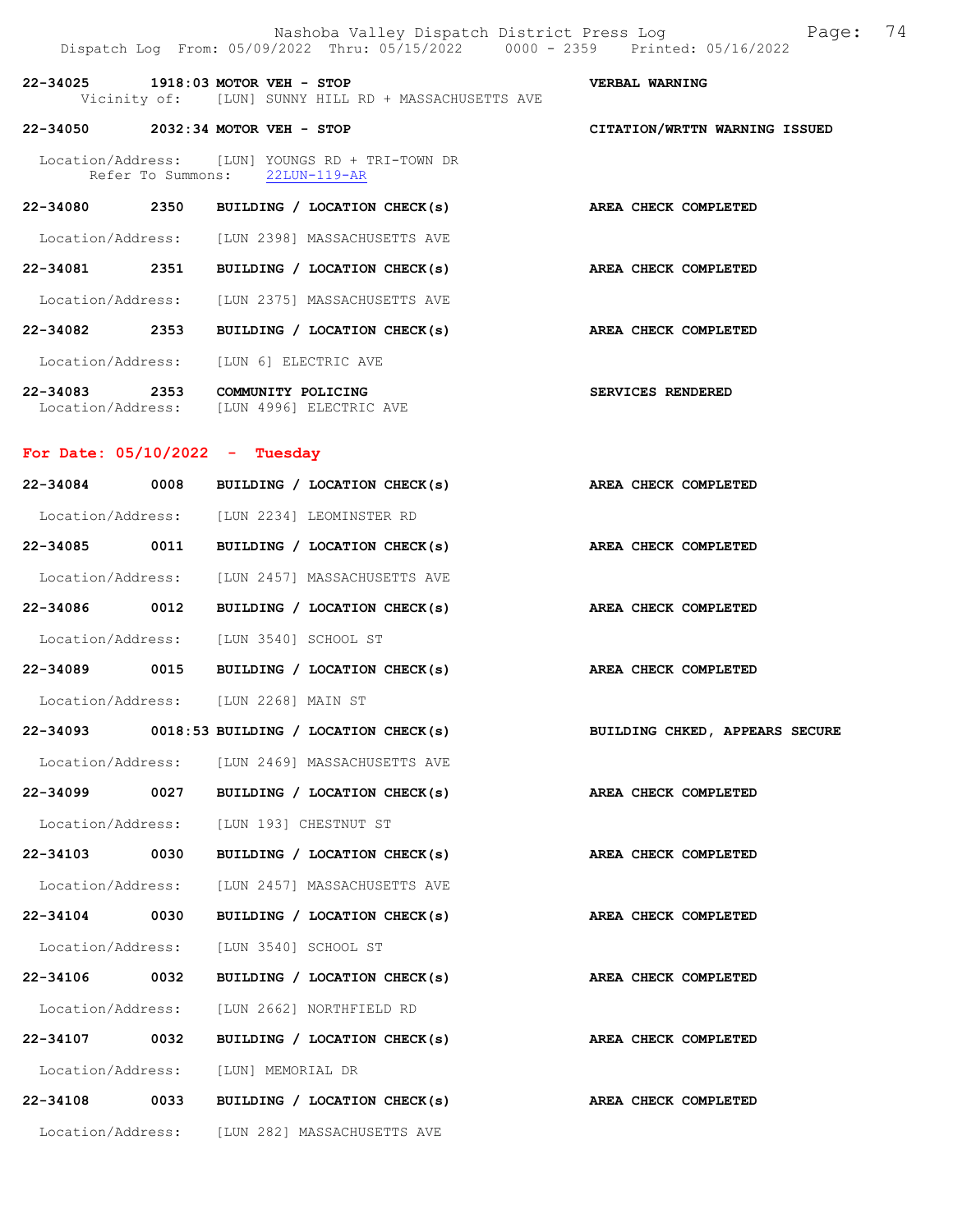|                               |      | Dispatch Log From: 05/09/2022 Thru: 05/15/2022 0000 - 2359 Printed: 05/16/2022 |                               |
|-------------------------------|------|--------------------------------------------------------------------------------|-------------------------------|
| $22 - 34112$                  | 0035 | BUILDING / LOCATION CHECK(s)                                                   | AREA CHECK COMPLETED          |
|                               |      | Location/Address: [LUN 2509] MASSACHUSETTS AVE                                 |                               |
|                               |      | 22-34116 0038 BUILDING / LOCATION CHECK(s)                                     | AREA CHECK COMPLETED          |
|                               |      | Location/Address: [LUN 2383] MASSACHUSETTS AVE                                 |                               |
|                               |      | 22-34120 0040:34 MOTOR VEH - STOP                                              | CITATION/WRTTN WARNING ISSUED |
|                               |      | Location/Address: [LUN] MASSACHUSETTS AVE + BEAL ST                            |                               |
| 22-34125 0043                 |      | BUILDING / LOCATION CHECK(s)                                                   | AREA CHECK COMPLETED          |
|                               |      | Location/Address: [LUN 2509] MASSACHUSETTS AVE                                 |                               |
| 22-34138 0050                 |      | BUILDING / LOCATION CHECK(s)                                                   | AREA CHECK COMPLETED          |
| Location/Address:             |      | [LUN 246] MASSACHUSETTS AVE                                                    |                               |
| 22-34143 0054                 |      | BUILDING / LOCATION CHECK(s)                                                   | AREA CHECK COMPLETED          |
| Location/Address:             |      | [LUN 247] MASSACHUSETTS AVE                                                    |                               |
| 22-34146 0056                 |      | BUILDING / LOCATION CHECK(s)                                                   | AREA CHECK COMPLETED          |
| Location/Address:             |      | [LUN 2346] MASSACHUSETTS AVE                                                   |                               |
| 22-34147 0056                 |      | BUILDING / LOCATION CHECK(s)                                                   | AREA CHECK COMPLETED          |
| Location/Address:             |      | [LUN 2077] LANCASTER AVE                                                       |                               |
| 22-34149<br>Location/Address: | 0057 | RADAR OPERATIONS<br>[LUN] MASSACHUSETTS AVE                                    | SERVICES RENDERED             |
| 22-34159 0109                 |      | BUILDING / LOCATION CHECK(s)                                                   | AREA CHECK COMPLETED          |
| Location/Address:             |      | [LUN 2143] LEOMINSTER-SHIRLEY RD                                               |                               |
| 22-34166 0122                 |      | BUILDING / LOCATION CHECK(s)                                                   | AREA CHECK COMPLETED          |
| Location/Address:             |      | [LUN 2268] MAIN ST                                                             |                               |
|                               |      | 22-34169 0126 BUILDING / LOCATION CHECK(s)                                     | AREA CHECK COMPLETED          |
|                               |      | Location/Address: [LUN 4959] ELECTRIC AVE                                      |                               |
| 22-34170 0126                 |      | BUILDING / LOCATION CHECK(s)                                                   | AREA CHECK COMPLETED          |
|                               |      | Location/Address: [LUN 4996] ELECTRIC AVE                                      |                               |
| 22-34171 0127                 |      | BUILDING / LOCATION CHECK(s)                                                   | AREA CHECK COMPLETED          |
|                               |      | Location/Address: [LUN 83] LAKEFRONT AVE                                       |                               |
| 22-34173 0129                 |      | BUILDING / LOCATION CHECK(s)                                                   | AREA CHECK COMPLETED          |
|                               |      | Location/Address: [LUN 1959] LAKEFRONT AVE                                     |                               |
| 22-34174 0129                 |      | BUILDING / LOCATION CHECK(s)                                                   | AREA CHECK COMPLETED          |
|                               |      | Location/Address: [LUN 196] LEOMINSTER-SHIRLEY RD                              |                               |
|                               |      | 22-34175 0132 BUILDING / LOCATION CHECK(s)                                     | AREA CHECK COMPLETED          |
|                               |      | Location/Address: [LUN 3540] SCHOOL ST                                         |                               |
| 22-34179 0136                 |      | BUILDING / LOCATION CHECK(s)                                                   | AREA CHECK COMPLETED          |

Nashoba Valley Dispatch District Press Log Fage: 75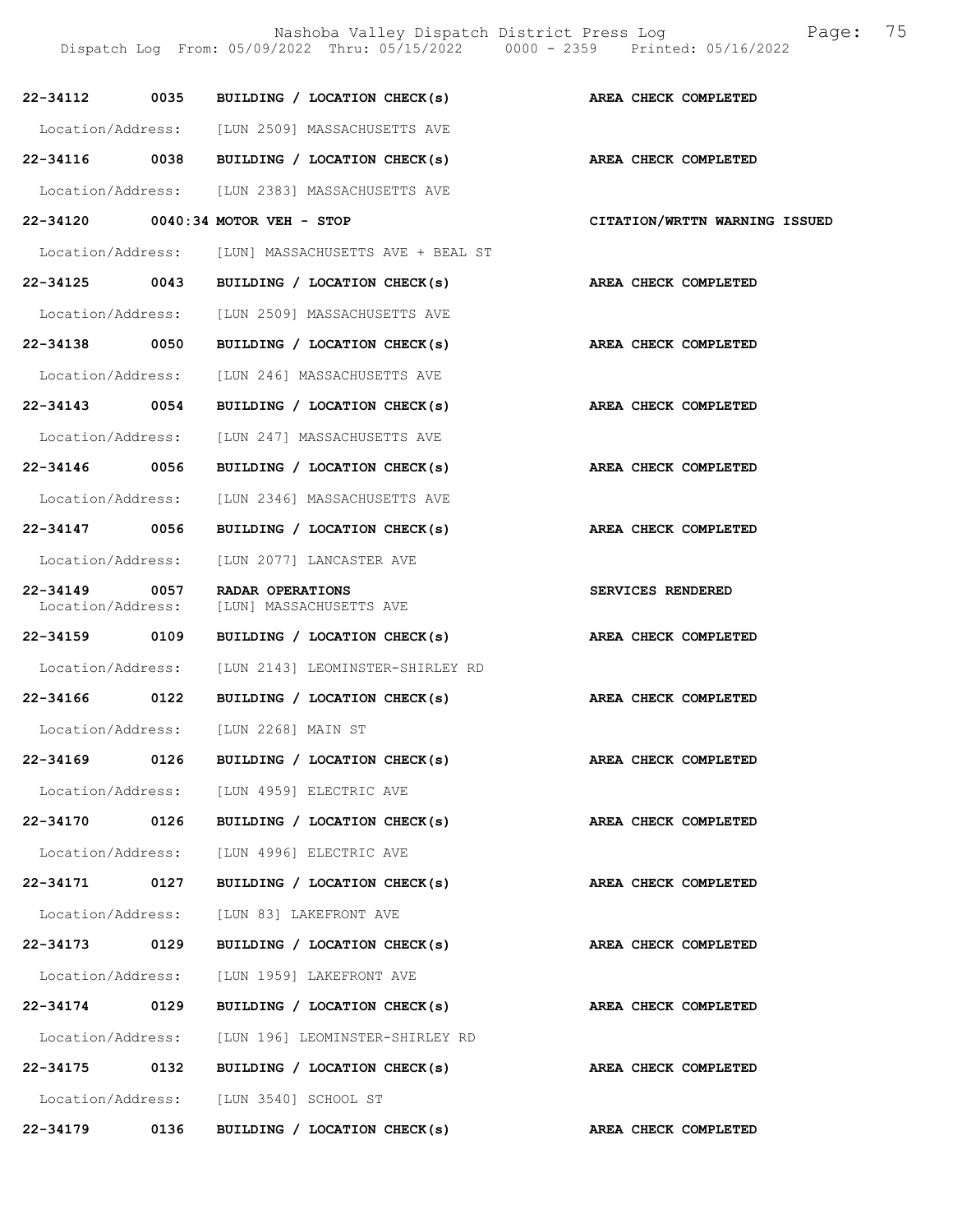Nashoba Valley Dispatch District Press Log Fage: 76 Dispatch Log From: 05/09/2022 Thru: 05/15/2022 0000 - 2359 Printed: 05/16/2022

|                                    |      | Location/Address: [LUN 3108] PIONEER DR                             |                       |
|------------------------------------|------|---------------------------------------------------------------------|-----------------------|
| 22-34180 0137                      |      | BUILDING / LOCATION CHECK(s)                                        | AREA CHECK COMPLETED  |
| Location/Address:                  |      | [LUN 2144] LEOMINSTER-SHIRLEY RD                                    |                       |
| 22-34182 0139                      |      | BUILDING / LOCATION CHECK(s)                                        | AREA CHECK COMPLETED  |
| Location/Address:                  |      | [LUN] WHALOM RD                                                     |                       |
| 22-34184 0141                      |      | BUILDING / LOCATION CHECK(s)                                        | AREA CHECK COMPLETED  |
|                                    |      | Location/Address: [LUN 4732] SUMMER ST                              |                       |
| 22-34186 0143                      |      | BUILDING / LOCATION CHECK(s)                                        | AREA CHECK COMPLETED  |
|                                    |      | Location/Address: [LUN 3651] SUMMER ST                              |                       |
| 22-34187 0145                      |      | BUILDING / LOCATION CHECK(s)                                        | AREA CHECK COMPLETED  |
| Location/Address:                  |      | TLUN 36701 SUMMER ST                                                |                       |
| 22-34188 0147<br>Location/Address: |      | <b>RADAR OPERATIONS</b><br>[LUN] SUMMER ST + WHALOM RD              | SERVICES RENDERED     |
| 22-34189 0153                      |      | BUILDING / LOCATION CHECK(s)                                        | AREA CHECK COMPLETED  |
|                                    |      | Location/Address: [LUN 2145] LEOMINSTER-SHIRLEY RD                  |                       |
| 22-34190 0154                      |      | BUILDING / LOCATION CHECK(s)                                        | AREA CHECK COMPLETED  |
| Location/Address:                  |      | [LUN 244] LEOMINSTER-SHIRLEY RD                                     |                       |
| 22-34191 0155                      |      | BUILDING / LOCATION CHECK(s)                                        | AREA CHECK COMPLETED  |
| Location/Address:                  |      | [LUN 3394] RESERVOIR RD                                             |                       |
| 22-34194 0157<br>Location/Address: |      | BUILDING / LOCATION CHECK(s)<br>[LUN 121] LEOMINSTER-SHIRLEY RD     | SERVICES RENDERED     |
| 22-34196 0202                      |      | BUILDING / LOCATION CHECK(s)                                        | AREA CHECK COMPLETED  |
|                                    |      | Location/Address: [LUN 3108] PIONEER DR                             |                       |
| 22-34198                           |      | $0204:48$ MOTOR VEH - STOP<br>Vicinity of: [LUN 3673] SUMMER ST     | <b>VERBAL WARNING</b> |
|                                    |      | 22-34200 0210 BUILDING / LOCATION CHECK(s)                          | AREA CHECK COMPLETED  |
|                                    |      | Location/Address: [LUN 5183] LEOMINSTER-SHIRLEY RD                  |                       |
| 22-34203 0218                      |      | BUILDING / LOCATION CHECK(s)                                        | AREA CHECK COMPLETED  |
|                                    |      | Location/Address: [LUN 4656] MASSACHUSETTS AVE                      |                       |
|                                    |      | 22-34205 0223:23 MOTOR VEH - STOP<br>Vicinity of: [LUN] HIGHLAND ST | <b>VERBAL WARNING</b> |
|                                    |      | 22-34206 0228 BUILDING / LOCATION CHECK(s)                          | AREA CHECK COMPLETED  |
|                                    |      | Location/Address: [LUN 196] LEOMINSTER-SHIRLEY RD                   |                       |
| 22-34207                           | 0233 | BUILDING / LOCATION CHECK(s)                                        | AREA CHECK COMPLETED  |
|                                    |      | Location/Address: [LUN 2154] LEOMINSTER-SHIRLEY RD                  |                       |
| 22-34208 0234                      |      | BUILDING / LOCATION CHECK(s)                                        | AREA CHECK COMPLETED  |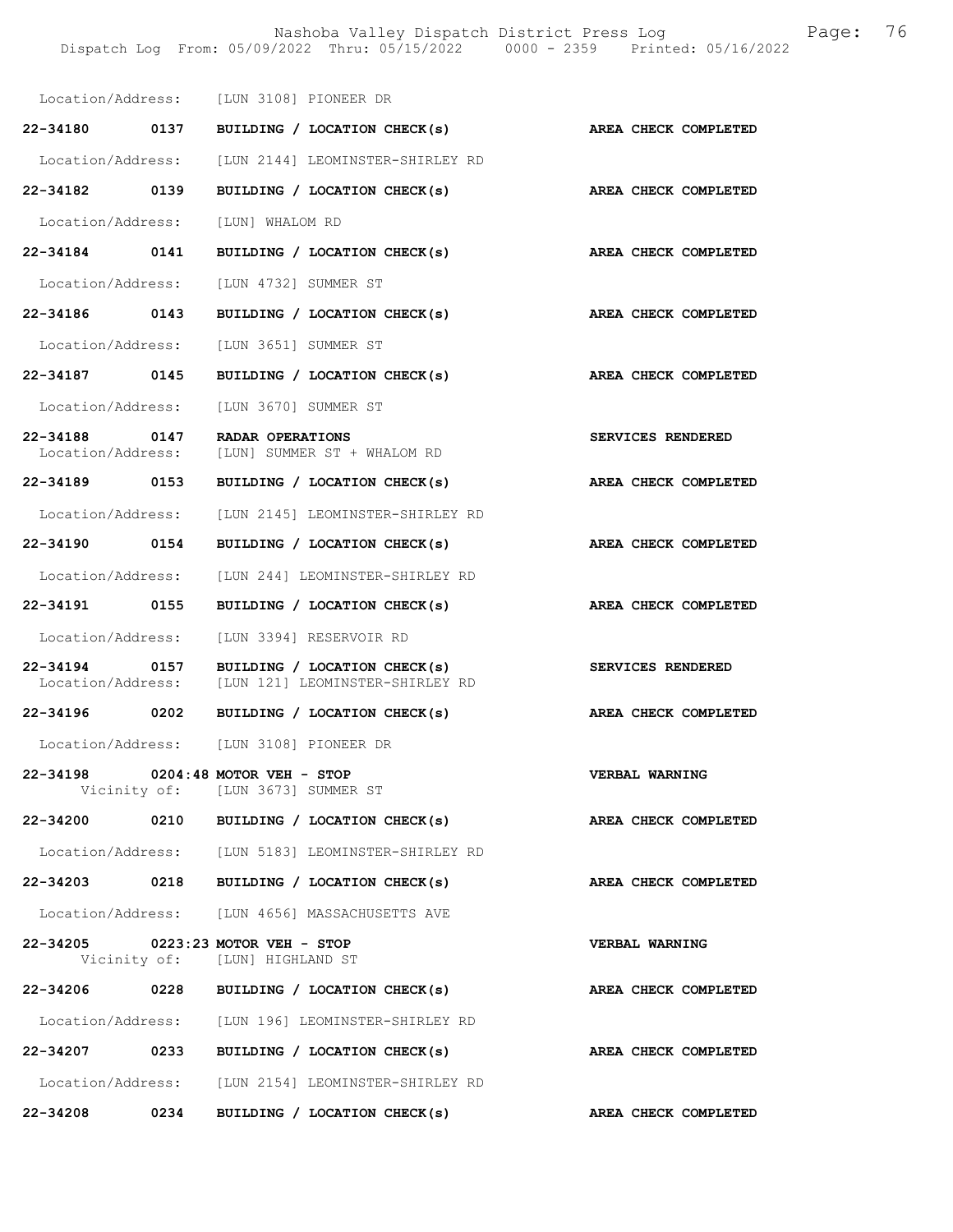|                               |      | Nashoba Valley Dispatch District Press Log<br>Dispatch Log From: 05/09/2022 Thru: 05/15/2022 0000 - 2359 Printed: 05/16/2022 |                               | Page: | 77 |
|-------------------------------|------|------------------------------------------------------------------------------------------------------------------------------|-------------------------------|-------|----|
|                               |      | Location/Address: [LUN 2398] MASSACHUSETTS AVE                                                                               |                               |       |    |
| 22-34209                      | 0235 | BUILDING / LOCATION CHECK(s)                                                                                                 | AREA CHECK COMPLETED          |       |    |
| Location/Address:             |      | [LUN 215] MASSACHUSETTS AVE                                                                                                  |                               |       |    |
| 22-34210 0241                 |      | BUILDING / LOCATION CHECK(s)                                                                                                 | AREA CHECK COMPLETED          |       |    |
| Location/Address:             |      | [LUN 101] RESERVOIR RD                                                                                                       |                               |       |    |
| 22-34214 0303                 |      | BUILDING / LOCATION CHECK(s)                                                                                                 | <b>AREA CHECK COMPLETED</b>   |       |    |
| Location/Address:             |      | [LUN 1123] ELECTRIC AVE                                                                                                      |                               |       |    |
| 22-34219                      | 0425 | BUILDING / LOCATION CHECK(s)                                                                                                 | AREA CHECK COMPLETED          |       |    |
| Location/Address:             |      | [LUN] BEAL ST                                                                                                                |                               |       |    |
| 22-34221                      | 0533 | BUILDING / LOCATION CHECK(s)                                                                                                 | AREA CHECK COMPLETED          |       |    |
| Location/Address:             |      | [LUN 4731] CHASE RD                                                                                                          |                               |       |    |
| 22-34223 0535                 |      | BUILDING / LOCATION CHECK(s)                                                                                                 | AREA CHECK COMPLETED          |       |    |
| Location/Address:             |      | [LUN 4468] CHASE RD                                                                                                          |                               |       |    |
| 22-34227                      | 0556 | BUILDING / LOCATION CHECK(s)                                                                                                 | AREA CHECK COMPLETED          |       |    |
| Location/Address:             |      | [LUN 2268] MAIN ST                                                                                                           |                               |       |    |
| 22-34228                      | 0558 | BUILDING / LOCATION CHECK(s)                                                                                                 | AREA CHECK COMPLETED          |       |    |
| Location/Address:             |      | [LUN 2457] MASSACHUSETTS AVE                                                                                                 |                               |       |    |
| 22-34231<br>Location/Address: | 0606 | TRAFFIC CONTROL<br>[LUN 170] ELECTRIC AVE                                                                                    | SERVICES RENDERED             |       |    |
| 22-34232                      | 0610 | BUILDING / LOCATION CHECK(s)                                                                                                 | AREA CHECK COMPLETED          |       |    |
|                               |      | Location/Address: [LUN 2383] MASSACHUSETTS AVE                                                                               |                               |       |    |
| 22-34234                      | 0621 | RADAR OPERATIONS<br>Location/Address: [LUN] HIGHLAND ST                                                                      | SERVICES RENDERED             |       |    |
|                               |      | 22-34235 0628:31 MOTOR VEH - STOP                                                                                            | CITATION/WRTTN WARNING ISSUED |       |    |
|                               |      | Vicinity of: [LUN 1573] HIGHLAND ST                                                                                          |                               |       |    |
| $22 - 34244$                  |      | 0754:42 RADAR OPERATIONS<br>Location/Address: [LUN] WHALOM RD + SUMMER ST                                                    | SERVICES RENDERED             |       |    |
|                               |      | 22-34245 0803:17 MOTOR VEH - STOP<br>Location/Address: [LUN] SUMMER ST                                                       | <b>VERBAL WARNING</b>         |       |    |
|                               |      | 22-34249 0809 RADAR OPERATIONS                                                                                               | NO SERVICES NEEDED            |       |    |
|                               |      | Location/Address: [LUN] LEOMINSTER RD                                                                                        |                               |       |    |
|                               |      | 22-34261 0912 RADAR OPERATIONS<br>Location/Address: [LUN 2143] LEOMINSTER-SHIRLEY RD                                         | SERVICES RENDERED             |       |    |
| 22-34262                      |      | $0913:40$ MOTOR VEH - STOP                                                                                                   | CITATION/WRTTN WARNING ISSUED |       |    |
|                               |      | Location/Address: [LUN] MASSACHUSETTS AVE                                                                                    |                               |       |    |
|                               |      | 22-34269 0951:44 FD-MEDICAL EMERGENCY<br>Location/Address: [LUN 2328] MASSACHUSETTS AVE                                      | <b>TRANSPORTED ALS</b>        |       |    |

Refer To Fire Case: 22TOW-513-IN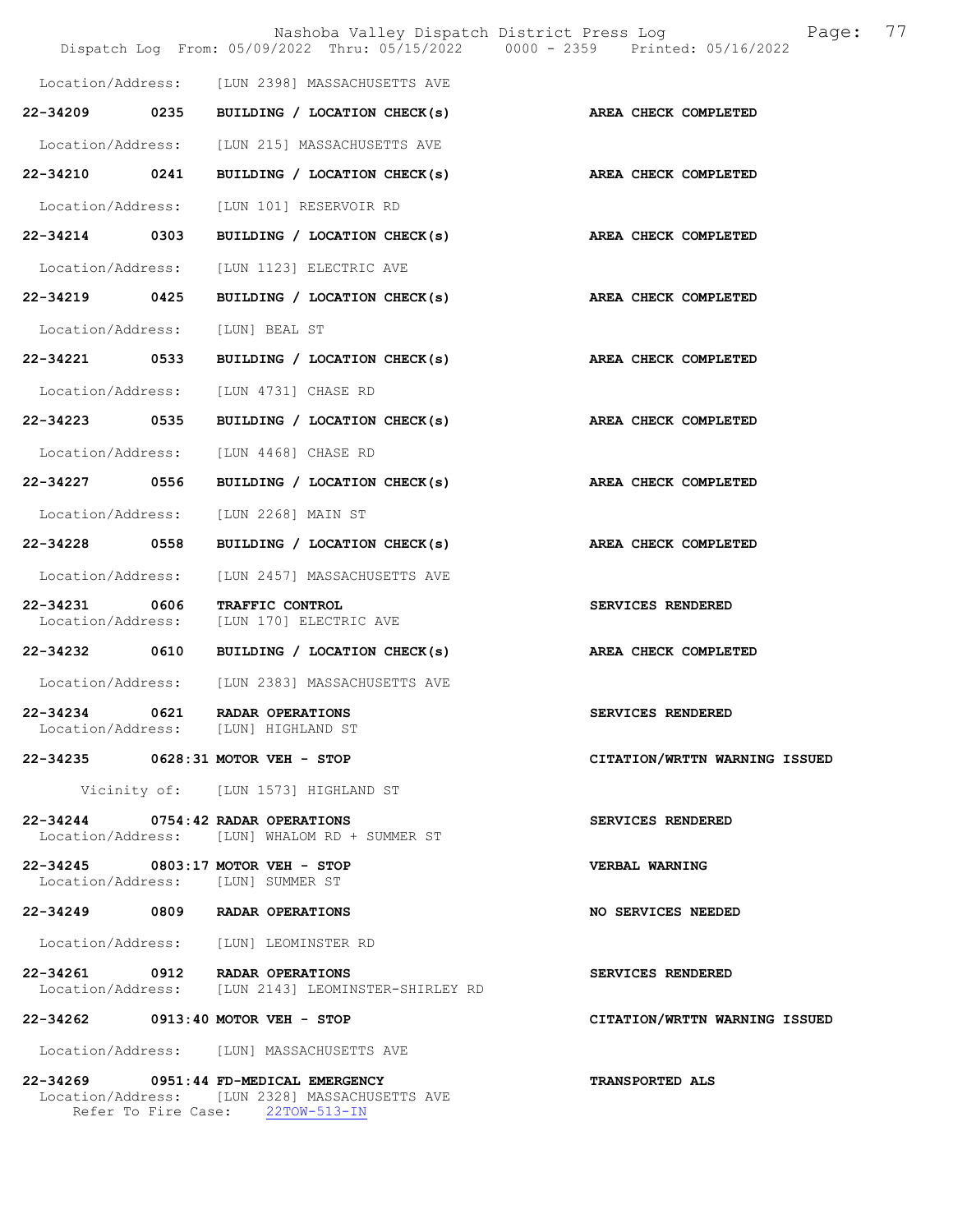|                                   | Nashoba Valley Dispatch District Press Log<br>Dispatch Log From: 05/09/2022 Thru: 05/15/2022 0000 - 2359 Printed: 05/16/2022 | Page: 78                       |
|-----------------------------------|------------------------------------------------------------------------------------------------------------------------------|--------------------------------|
|                                   | 22-34271 1001 RADAR OPERATIONS<br>Location/Address: [LUN] TOWNSEND HARBOR RD + MULPUS RD                                     | SERVICES RENDERED              |
|                                   | 22-34273 1004:38 MOTOR VEH - STOP<br>Vicinity of: [LUN 3842] TOWNSEND HARBOR RD                                              | VERBAL WARNING                 |
| Location/Address: [LUN] OAK AVE   | 22-34280 1112 COMMUNITY POLICING                                                                                             | SERVICES RENDERED              |
|                                   | 22-34294 1217 RADAR OPERATIONS<br>Location/Address: [LUN] ELECTRIC AVE                                                       | SERVICES RENDERED              |
|                                   | 22-34295 1225:56 MOTOR VEH - STOP<br>Vicinity of: [LUN] MASSACHUSETTS AVE + ELMWOOD RD                                       | VERBAL WARNING                 |
|                                   | 22-34299 1252:43 MOTOR VEH - STOP<br>Vicinity of: [LUN] LANCASTER AVE                                                        | <b>VERBAL WARNING</b>          |
|                                   | 22-34308 1333 BUILDING / LOCATION CHECK(s)                                                                                   | AREA CHECK COMPLETED           |
|                                   | Location/Address: [LUN 4996] ELECTRIC AVE                                                                                    |                                |
|                                   | 22-34309 1337 BUILDING / LOCATION CHECK(s)                                                                                   | AREA CHECK COMPLETED           |
|                                   | Location/Address: [LUN 83] LAKEFRONT AVE                                                                                     |                                |
|                                   | 22-34312 1343 BUILDING / LOCATION CHECK(s)                                                                                   | AREA CHECK COMPLETED           |
|                                   | Location/Address: [LUN] WEST ST TER                                                                                          |                                |
|                                   | 22-34318 1402:51 ALARM - RESIDENTIAL BURGLARY<br>Location/Address: [LUN] WHITE TAIL CRSG                                     | <b>FALSE ALARM</b>             |
|                                   |                                                                                                                              |                                |
| 22-34319 1405:28 FD-INVESTIGATION |                                                                                                                              | SEARCHED AREA, NEGATIVE RESULT |
|                                   | Location/Address: [LUN] HIGHLAND ST + HOLMAN ST<br>Refer To Fire Case: 22LUN-155-IN                                          |                                |
|                                   | 22-34327 1442:02 MOTOR VEH - ACCIDENT NO INJURY<br>Location/Address: [LUN 2475] MASSACHUSETTS AVE                            | <b>REPORT</b>                  |
| 22-34330 1454:53 FOLLOW UP        | Location/Address: [LUN 4791] MASSACHUSETTS AVE                                                                               | SERVICES RENDERED              |
|                                   | 22-34335 1516:25 MOTOR VEH - STOP<br>Location/Address: [LUN] WALLIS PARK + WHALOM RD                                         | <b>VERBAL WARNING</b>          |
|                                   | 22-34336 1524 BUILDING / LOCATION CHECK(s)                                                                                   | AREA CHECK COMPLETED           |
|                                   | Location/Address: [LUN 3960] WALLIS PARK                                                                                     |                                |
|                                   | 22-34340 1531 RADAR OPERATIONS<br>Location/Address: [LUN 1586] HIGHLAND ST                                                   | SERVICES RENDERED              |
|                                   | 22-34341 1533:05 MOTOR VEH - STOP<br>Location/Address: [LUN] HIGHLAND ST + HOLMAN ST                                         | <b>VERBAL WARNING</b>          |
|                                   | 22-34346 1548:16 MOTOR VEH - STOP                                                                                            | CITATION/WRTTN WARNING ISSUED  |
|                                   | Location/Address: [LUN] HIGHLAND ST + HOLMAN ST                                                                              |                                |
|                                   | 22-34349 1600:22 MOTOR VEH - STOP<br>Location/Address: [LUN] LANCASTER AVE + WHITING ST                                      | <b>VERBAL WARNING</b>          |
|                                   | 22-34350 1601:58 MOTOR VEH - STOP                                                                                            | CITATION/WRTTN WARNING ISSUED  |
|                                   | Location/Address: [LUN] HIGHLAND ST                                                                                          |                                |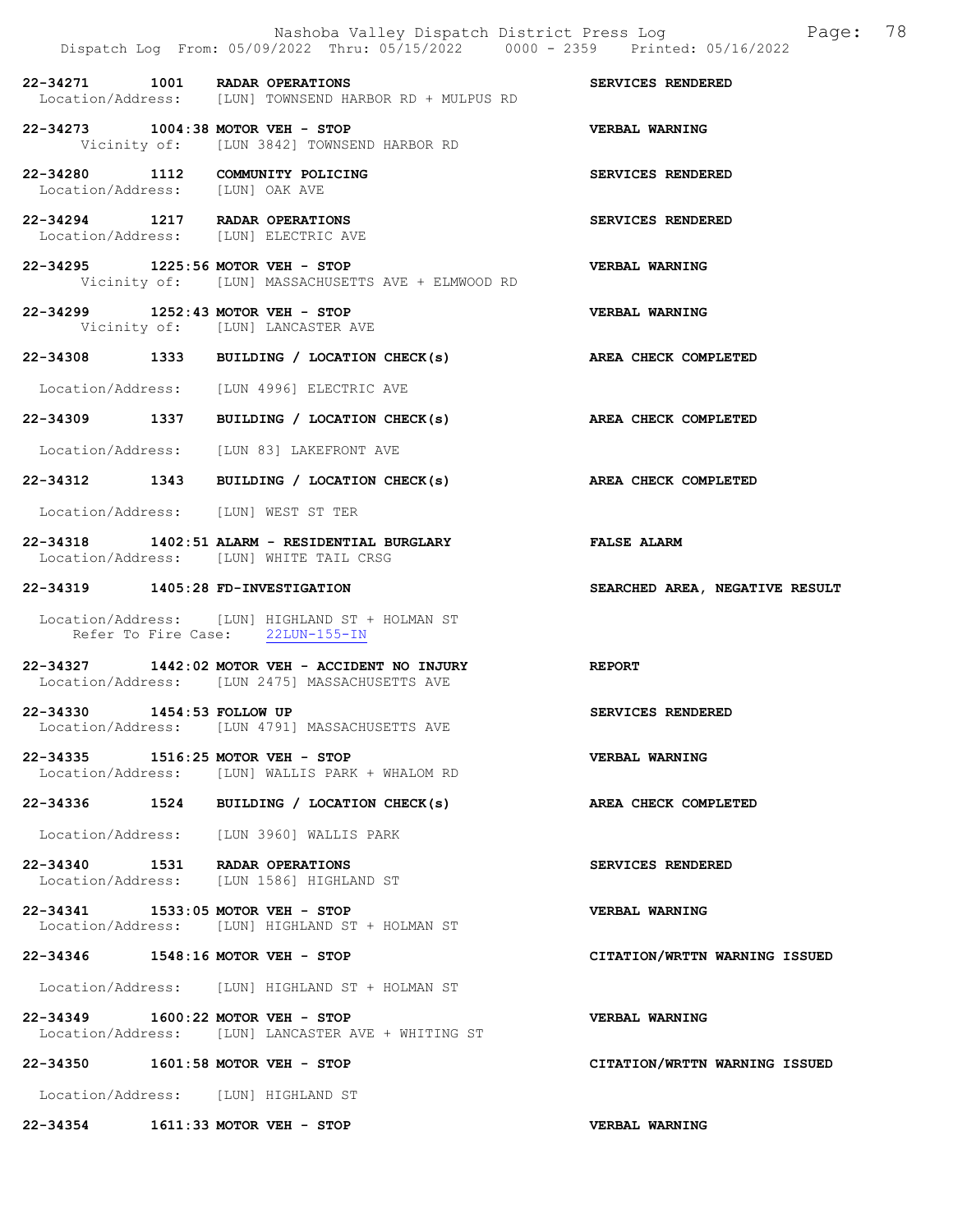|                            | Nashoba Valley Dispatch District Press Log<br>Dispatch Log From: 05/09/2022 Thru: 05/15/2022 0000 - 2359 Printed: 05/16/2022 | 79<br>Page:                    |
|----------------------------|------------------------------------------------------------------------------------------------------------------------------|--------------------------------|
|                            | Location/Address: [LUN] LANCASTER AVE + WHITING ST                                                                           |                                |
|                            | 22-34356 1612:11 SUSPICIOUS ACTIVITY<br>Location/Address: [LUN] ROGERS WAY                                                   | SERVICES RENDERED              |
|                            | 22-34358 1619:09 MOTOR VEH - STOP                                                                                            | CITATION/WRTTN WARNING ISSUED  |
|                            | Vicinity of: [LUN 1588] HIGHLAND ST                                                                                          |                                |
|                            | 22-34367 1650:32 MOTOR VEH - STOP                                                                                            | CITATION/WRTTN WARNING ISSUED  |
|                            | Vicinity of: [LUN 1592] HIGHLAND ST                                                                                          |                                |
|                            | 22-34381 1804 BUILDING / LOCATION CHECK(s)                                                                                   | AREA CHECK COMPLETED           |
|                            | Location/Address: [LUN 4607] SUNNY HILL RD                                                                                   |                                |
|                            | 22-34388 1915 BUILDING / LOCATION CHECK(s)                                                                                   | BUILDING CHKED, APPEARS SECURE |
| Location/Address:          | [LUN 2310] MASSACHUSETTS AVE                                                                                                 |                                |
| 22-34390 1939              | BUILDING / LOCATION CHECK(s)                                                                                                 | AREA CHECK COMPLETED           |
| Location/Address:          | [LUN 2469] MASSACHUSETTS AVE                                                                                                 |                                |
| 22-34391 1939              | BUILDING / LOCATION CHECK(s)                                                                                                 | BUILDING CHKED, APPEARS SECURE |
| Location/Address:          | [LUN] LAKEFRONT AVE                                                                                                          |                                |
| 22-34392 1941              | BUILDING / LOCATION CHECK(s)                                                                                                 | AREA CHECK COMPLETED           |
|                            | Location/Address: [LUN 2475] MASSACHUSETTS AVE                                                                               |                                |
|                            | 22-34394 1947 BUILDING / LOCATION CHECK(s)                                                                                   | AREA CHECK COMPLETED           |
|                            | Location/Address: [LUN 94] MASSACHUSETTS AVE                                                                                 |                                |
| 22-34395                   | $1955:13$ ROAD HAZARDS<br>Location/Address: [LUN] SUMMER ST + KINGMAN ST                                                     | <b>INVESTIGATED</b>            |
|                            | 22-34396 1956 RADAR OPERATIONS                                                                                               | NO SERVICES NEEDED             |
|                            | Location/Address: [LUN] SUMMER ST + KINGMAN ST                                                                               |                                |
| 22-34397                   | $1959:17$ MOTOR VEH - STOP                                                                                                   | CITATION/WRTTN WARNING ISSUED  |
|                            | Location/Address: [LUN 3670] SUMMER ST                                                                                       |                                |
|                            | 22-34423 2206 BUILDING / LOCATION CHECK(s)                                                                                   | BUILDING CHKED, APPEARS SECURE |
|                            | Location/Address: [LUN 830] CHASE RD                                                                                         |                                |
| 22-34425 2207 GENERAL INFO | Location/Address: [LUN 4716] MASSACHUSETTS AVE                                                                               | SERVICES RENDERED              |
|                            | 22-34427 2208:45 WELL BEING CHECK<br>Location/Address: [LUN 5046] TRI-TOWN DR                                                | <b>TRANSPORTED BLS</b>         |
|                            | For Date: $05/11/2022 -$ Wednesday                                                                                           |                                |
| 22-34458                   | 0041 BUILDING / LOCATION CHECK(s)                                                                                            | AREA CHECK COMPLETED           |

 Location/Address: [LUN 2431] MASSACHUSETTS AVE 22-34461 0042:46 BUILDING / LOCATION CHECK(s) AREA CHECK COMPLETED Location/Address: [LUN 2457] MASSACHUSETTS AVE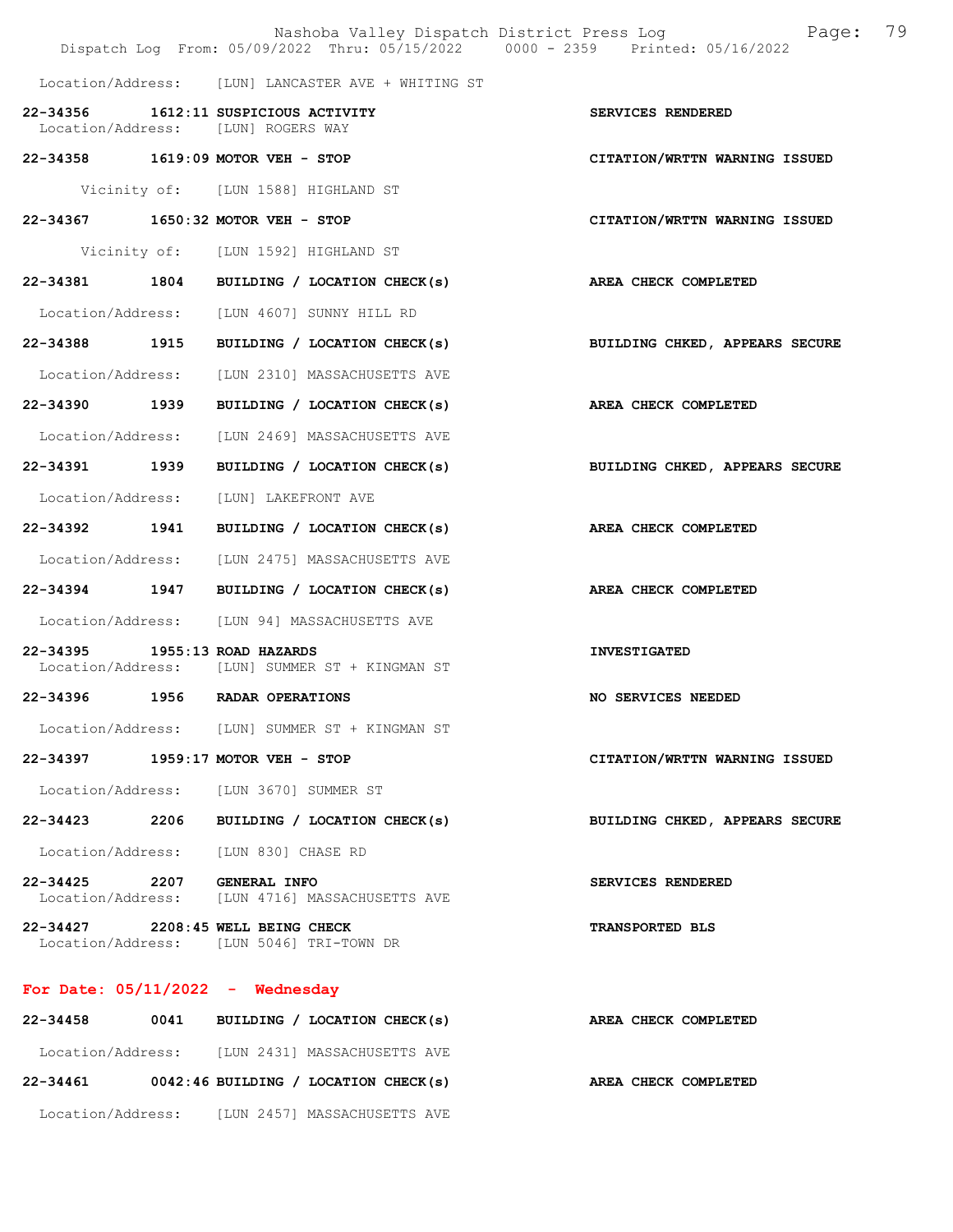Nashoba Valley Dispatch District Press Log Fage: 80

|                   | Dispatch Log From: 05/09/2022 Thru: 05/15/2022 0000 - 2359 Printed: 05/16/2022 |                      |                             |
|-------------------|--------------------------------------------------------------------------------|----------------------|-----------------------------|
|                   | 22-34469 0048 BUILDING / LOCATION CHECK(s)                                     |                      | AREA CHECK COMPLETED        |
|                   | Location/Address: [LUN 3540] SCHOOL ST                                         |                      |                             |
|                   | 22-34470 0048 BUILDING / LOCATION CHECK(s)                                     | AREA CHECK COMPLETED |                             |
|                   | Location/Address: [LUN 2268] MAIN ST                                           |                      |                             |
|                   | 22-34472 0050 BUILDING / LOCATION CHECK(s)                                     |                      | AREA CHECK COMPLETED        |
|                   | Location/Address: [LUN 4791] MASSACHUSETTS AVE                                 |                      |                             |
|                   | $22-34475$ 0056:23 BUILDING / LOCATION CHECK(s)                                |                      | AREA CHECK COMPLETED        |
|                   | Location/Address: [LUN 2469] MASSACHUSETTS AVE                                 |                      |                             |
|                   | 22-34476 0058 BUILDING / LOCATION CHECK(s)                                     |                      | AREA CHECK COMPLETED        |
|                   | Location/Address: [LUN 2310] MASSACHUSETTS AVE                                 |                      |                             |
| 22-34478 0100     | BUILDING / LOCATION CHECK(s)                                                   |                      | AREA CHECK COMPLETED        |
|                   | Location/Address: [LUN 2475] MASSACHUSETTS AVE                                 |                      |                             |
|                   | 22-34481 0104 BUILDING / LOCATION CHECK(s)                                     |                      | AREA CHECK COMPLETED        |
|                   | Location/Address: [LUN 2662] NORTHFIELD RD                                     |                      |                             |
| 22-34482 0105     | BUILDING / LOCATION CHECK(s)                                                   |                      | AREA CHECK COMPLETED        |
|                   | Location/Address: [LUN 387] MASSACHUSETTS AVE                                  |                      |                             |
| 22-34485 0108     | BUILDING / LOCATION CHECK(s)                                                   |                      | AREA CHECK COMPLETED        |
| Location/Address: | [LUN 2272] MAIN ST                                                             |                      |                             |
| 22-34489 0112     | BUILDING / LOCATION CHECK(s)                                                   |                      | AREA CHECK COMPLETED        |
|                   | Location/Address: [LUN 3654] SUMMER ST                                         |                      |                             |
|                   | 22-34491 0114 BUILDING / LOCATION CHECK(s)                                     |                      | <b>AREA CHECK COMPLETED</b> |
|                   | Location/Address: [LUN 3651] SUMMER ST                                         |                      |                             |
|                   | 22-34493 0115 BUILDING / LOCATION CHECK(s)                                     |                      | AREA CHECK COMPLETED        |
|                   | Location/Address: [LUN 2143] LEOMINSTER-SHIRLEY RD                             |                      |                             |
| 22-34495 0117     | COMMUNITY POLICING                                                             |                      | AREA CHECK COMPLETED        |
|                   | Location/Address: [LUN 196] LEOMINSTER-SHIRLEY RD                              |                      |                             |
| 22-34500 0131     | BUILDING / LOCATION CHECK(s)                                                   |                      | AREA CHECK COMPLETED        |
| Location/Address: | [LUN 244] LEOMINSTER-SHIRLEY RD                                                |                      |                             |
| 22-34504 0144     | BUILDING / LOCATION CHECK(s)                                                   |                      | AREA CHECK COMPLETED        |
|                   | Location/Address: [LUN 121] LEOMINSTER-SHIRLEY RD                              |                      |                             |
| 22-34507 0151     | BUILDING / LOCATION CHECK(s)                                                   |                      | AREA CHECK COMPLETED        |
|                   | Location/Address: [LUN 5183] LEOMINSTER-SHIRLEY RD                             |                      |                             |
|                   | 22-34508 0152 BUILDING / LOCATION CHECK(s)                                     |                      | AREA CHECK COMPLETED        |
|                   | Location/Address: [LUN 3394] RESERVOIR RD                                      |                      |                             |
| 22-34509 0154     | BUILDING / LOCATION CHECK(s)                                                   |                      | AREA CHECK COMPLETED        |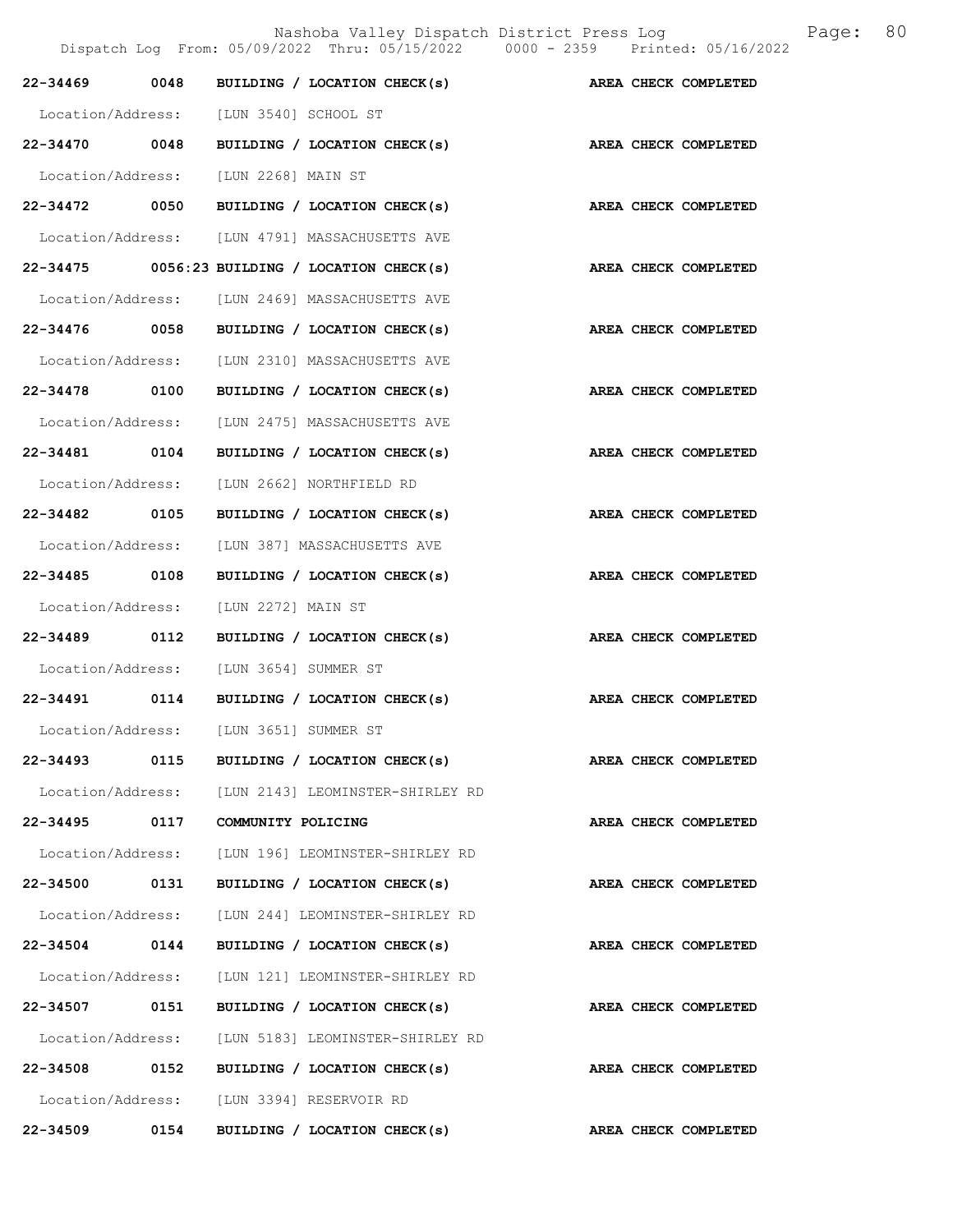|                            | Location/Address: [LUN 101] RESERVOIR RD                                              |                                |
|----------------------------|---------------------------------------------------------------------------------------|--------------------------------|
|                            | 22-34510 0156 BUILDING / LOCATION CHECK(s) AREA CHECK COMPLETED                       |                                |
|                            | Location/Address: [LUN 3312] RESERVOIR RD                                             |                                |
|                            | 22-34514 0215 BUILDING / LOCATION CHECK(s)                                            | AREA CHECK COMPLETED           |
|                            | Location/Address: [LUN 2398] MASSACHUSETTS AVE                                        |                                |
| 22-34529 0241              | BUILDING / LOCATION CHECK(s)                                                          | AREA CHECK COMPLETED           |
|                            | Location/Address: [LUN 170] ELECTRIC AVE                                              |                                |
|                            | 22-34533 0304 BUILDING / LOCATION CHECK(s) AREA CHECK COMPLETED                       |                                |
|                            | Location/Address: [LUN 6] ELECTRIC AVE                                                |                                |
|                            | 22-34539 0315 BUILDING / LOCATION CHECK(s)                                            | AREA CHECK COMPLETED           |
|                            | Location/Address: [LUN 2375] MASSACHUSETTS AVE                                        |                                |
|                            | 22-34542 0420:33 ASSIST CITIZEN                                                       | REFERRED TO OTHER AGENCY       |
|                            | Vicinity of: [LUN 3673] SUMMER ST                                                     |                                |
|                            | 22-34558 0632 BUILDING / LOCATION CHECK(s) AREA CHECK COMPLETED                       |                                |
|                            | Location/Address: [LUN 830] CHASE RD                                                  |                                |
|                            | 22-34561 0720:18 RADAR OPERATIONS                                                     | NO SERVICES NEEDED             |
|                            | Location/Address: [LUN] MASSACHUSETTS AVE                                             |                                |
|                            | 22-34562 0724:17 COMMUNITY POLICING<br>Location/Address: [LUN 2475] MASSACHUSETTS AVE | SERVICES RENDERED              |
|                            | 22-34567 0805:02 MOTOR VEH - STOP<br>Vicinity of: [LUN 2431] MASSACHUSETTS AVE        | <b>VERBAL WARNING</b>          |
|                            | 22-34571 0812 RADAR OPERATIONS                                                        | NO SERVICES NEEDED             |
|                            | Location/Address: [LUN] HIGHLAND ST                                                   |                                |
|                            | 22-34584 0905 BUILDING / LOCATION CHECK(s)                                            | BUILDING CHKED, APPEARS SECURE |
|                            | Location/Address: [LUN 121] LEOMINSTER-SHIRLEY RD                                     |                                |
|                            | 22-34587 0919 BUILDING / LOCATION CHECK(s)                                            | AREA CHECK COMPLETED           |
|                            | Location/Address: [LUN 196] LEOMINSTER-SHIRLEY RD                                     |                                |
|                            | 22-34590 0946 BUILDING / LOCATION CHECK(s)                                            | BUILDING CHKED, APPEARS SECURE |
|                            | Location/Address: [LUN 2475] MASSACHUSETTS AVE                                        |                                |
|                            | 22-34598 1018:14 ILLEGAL DUMPING                                                      | <b>NO SERVICES NEEDED</b>      |
|                            | Location/Address: [LUN 4791] MASSACHUSETTS AVE                                        |                                |
|                            | 22-34603 1027:35 ALARM - RESIDENTIAL BURGLARY                                         | BUILDING CHKED, APPEARS SECURE |
|                            | Location/Address: [LUN 1354] FLAT HILL RD                                             |                                |
| 22-34610 1046:42 FOLLOW UP | Location/Address: [LUN] ARBOR ST                                                      | SERVICES RENDERED              |
|                            | 22-34614 1107 BUILDING / LOCATION CHECK(s)                                            | AREA CHECK COMPLETED           |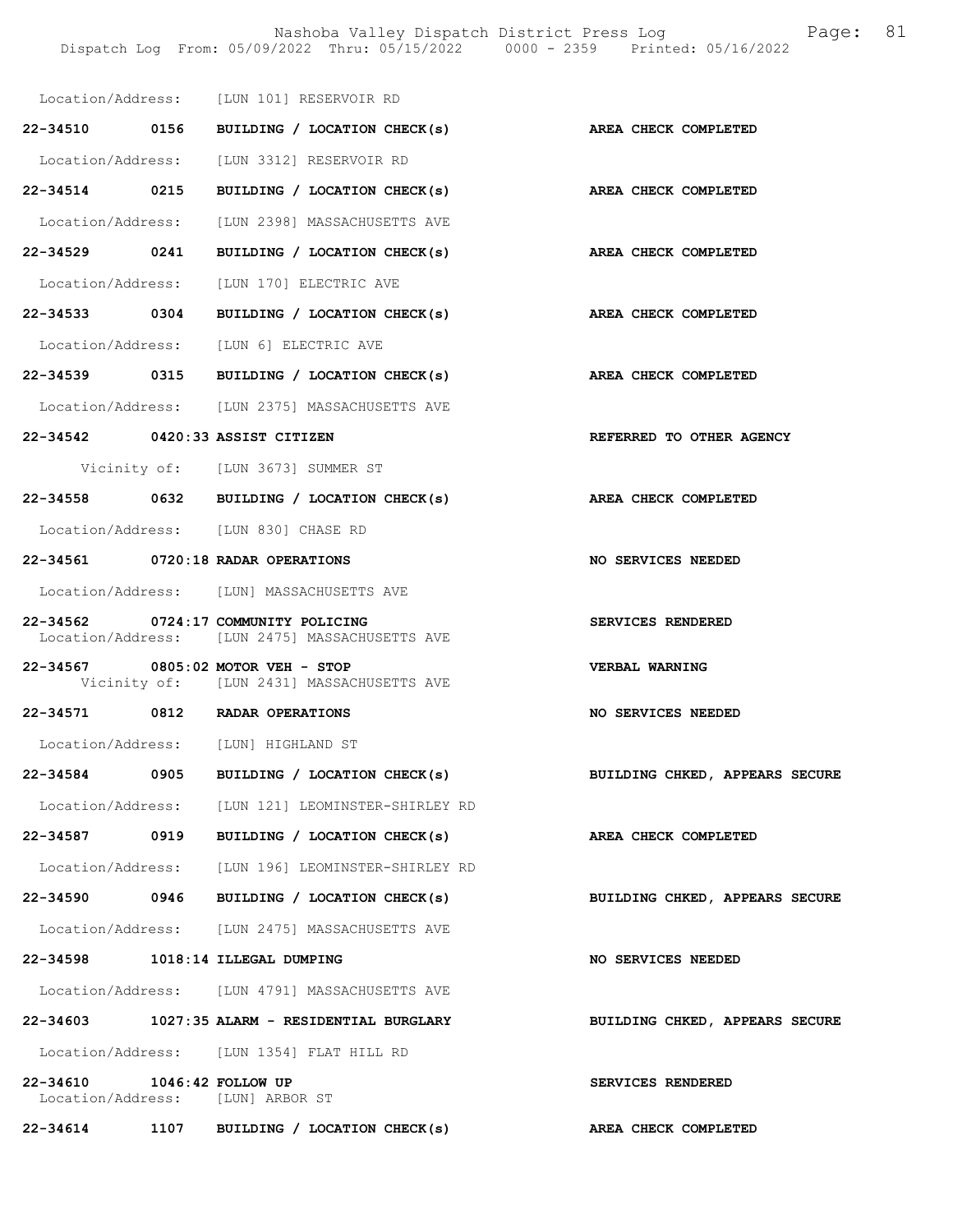Location/Address: [LUN 246] MASSACHUSETTS AVE

22-34618 1117 RADAR OPERATIONS NO SERVICES NEEDED

Location/Address: [LUN] CHASE RD

22-34625 1138:00 MOTOR VEH - STOP CITATION/WRTTN WARNING ISSUED

Vicinity of: [LUN 843] CHASE RD

- 22-34628 1142:25 FD-MEDICAL LIFT ASSIST TRANSPORTED BLS Location/Address: [LUN 5046] TRI-TOWN DR
- 22-34630 1146:46 MOTOR VEH STOP VERBAL WARNING Vicinity of: [LUN] MASSACHUSETTS AVE
- 22-34634 1210 BUILDING / LOCATION CHECK(s) BUILDING CHKED, APPEARS SECURE
- Location/Address: [LUN 2234] LEOMINSTER RD
- 22-34643 1247:37 RADAR OPERATIONS SERVICES RENDERED Vicinity of: [LUN 3960] WALLIS PARK
- 22-34644 1248:22 FD-MEDICAL EMERGENCY TRANSPORTED BLS Location/Address: [LUN 982] CROCKER AVE
- 22-34653 1337:22 ANIMAL CALL UNITS ADVISED Vicinity of: [LUN] CHARLTON ST
- 22-34669 1442:44 MOTOR VEH STOP VERBAL WARNING Vicinity of: [LUN 170] ELECTRIC AVE
- 22-34672 1452:47 REQUEST TO SPEAK TO AN OFFICER<br>Location/Address: [LUN 4716] MASSACHUSETTS AVE [LUN 4716] MASSACHUSETTS AVE
- 22-34675 1524 BUILDING / LOCATION CHECK(s) SERVICES RENDERED Location/Address: [LUN 4959] ELECTRIC AVE
- 22-34678 1530:51 FOLLOW UP SERVICES RENDERED Location/Address: [LUN 2469] MASSACHUSETTS AVE
- 22-34679 1533 RADAR OPERATIONS NO SERVICES NEEDED
- Location/Address: [LUN 2310] MASSACHUSETTS AVE
- 22-34680 1540 RADAR OPERATIONS SERVICES RENDERED<br>Location/Address: [LUN] PROSPECT ST Location/Address:
- 22-34681 1544:35 MOTOR VEH STOP CITATION/WRTTN WARNING ISSUED

Vicinity of: [LUN 3244] PROSPECT ST

- 22-34682 1550 BUILDING / LOCATION CHECK(s) BUILDING CHKED, APPEARS SECURE
- Location/Address: [LUN 4996] ELECTRIC AVE
- 22-34683 1552 BUILDING / LOCATION CHECK(s) AREA CHECK COMPLETED
- Location/Address: [LUN 193] CHESTNUT ST
- 22-34684 1605 RADAR OPERATIONS NO SERVICES NEEDED
- Location/Address: [LUN] HIGHLAND ST
- 22-34687 1622:16 MOTOR VEH STOP VERBAL WARNING Location/Address: [LUN 1596] HIGHLAND ST

22-34688 1628:23 MOTOR VEH - STOP VERBAL WARNING

- 
- 

- 
- 
-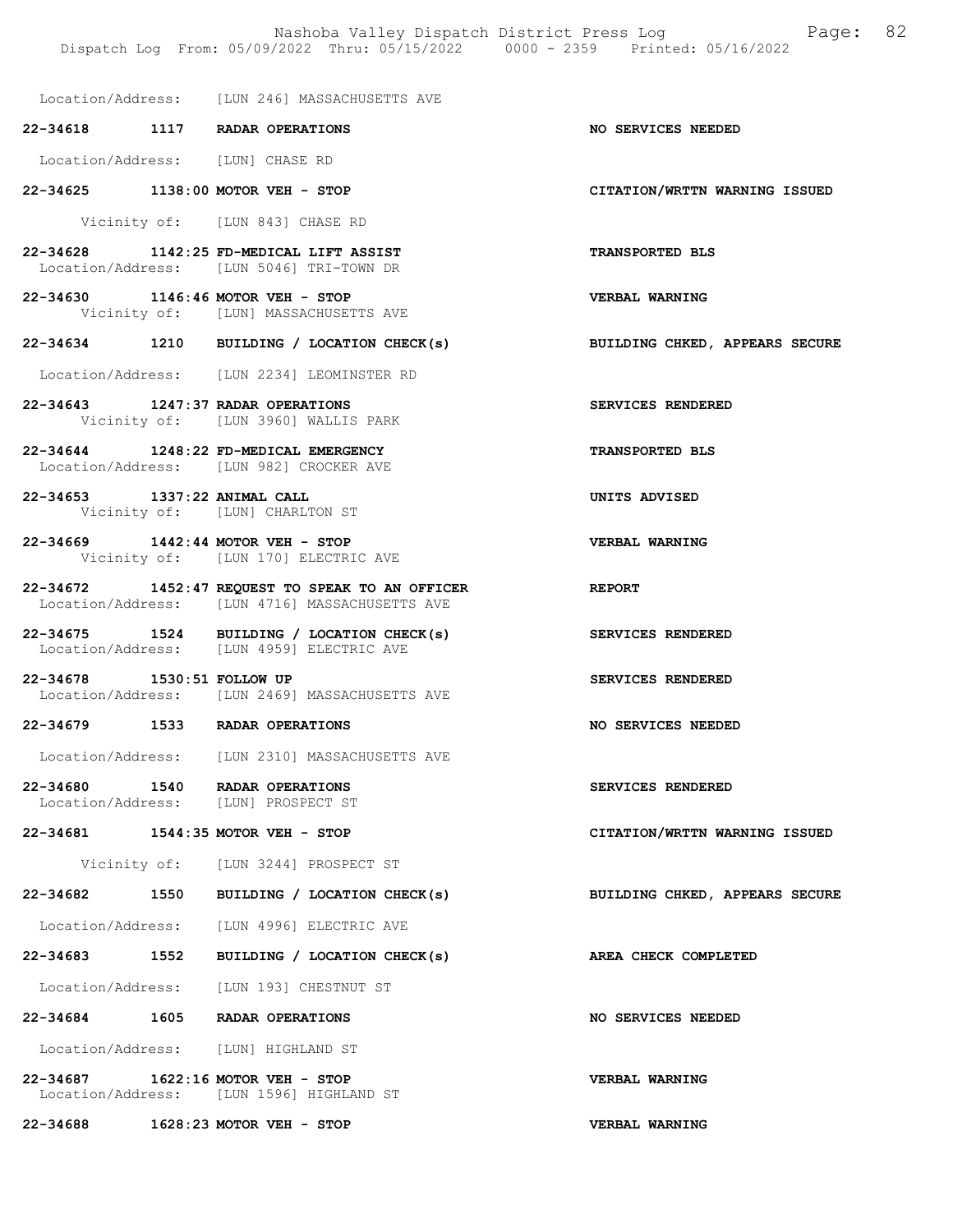|                              |      | Nashoba Valley Dispatch District Press Log<br>Dispatch Log From: 05/09/2022 Thru: 05/15/2022 0000 - 2359 Printed: 05/16/2022 | 83<br>Page:                    |
|------------------------------|------|------------------------------------------------------------------------------------------------------------------------------|--------------------------------|
|                              |      | Vicinity of: [LUN] LANCASTER AVE                                                                                             |                                |
|                              |      | 22-34689 1628 RADAR OPERATIONS<br>Location/Address: [LUN] TOWNSEND HARBOR RD + WOODLAND DR                                   | SERVICES RENDERED              |
|                              |      | 22-34690 1632:18 MOTOR VEH - STOP                                                                                            | ACCIDENTAL 911 CALL            |
|                              |      | Vicinity of: [LUN 3838] TOWNSEND HARBOR RD                                                                                   |                                |
|                              |      | 22-34693 1646 RADAR OPERATIONS                                                                                               | <b>NO SERVICES NEEDED</b>      |
|                              |      | Location/Address: [LUN 2339] MASSACHUSETTS AVE                                                                               |                                |
|                              |      | 22-34694 1647 RADAR OPERATIONS<br>Location/Address: [LUN 2549] MASSACHUSETTS AVE                                             | NEGATIVE CONTACT               |
| 22-34695 1648                |      | RADAR OPERATIONS<br>Location/Address: [LUN] NEW WEST TOWNSEND RD + NORTHFIELD RD                                             | <b>INVESTIGATED</b>            |
| 22-34700 1709                |      | BUILDING / LOCATION CHECK(s)                                                                                                 | BUILDING CHKED, APPEARS SECURE |
|                              |      | Location/Address: [LUN] ROGERS WAY                                                                                           |                                |
|                              |      | 22-34701 1717:37 MOTOR VEH - STOP                                                                                            | CITATION/WRTTN WARNING ISSUED  |
|                              |      | Vicinity of: [LUN] CHASE RD + NORTHFIELD RD                                                                                  |                                |
|                              |      | 22-34706 1723:35 MOTOR VEH - STOP                                                                                            | CITATION/WRTTN WARNING ISSUED  |
|                              |      | Location/Address: [LUN] FORT POND RD                                                                                         |                                |
| 22-34708 1726                |      | RADAR OPERATIONS<br>Location/Address: [LUN 2053] LANCASTER AVE                                                               | SERVICES RENDERED              |
| 22-34710 1734                |      | BUILDING / LOCATION CHECK(s)                                                                                                 | BUILDING CHKED, APPEARS SECURE |
|                              |      | Location/Address: [LUN 4959] ELECTRIC AVE                                                                                    |                                |
|                              |      | 22-34711 1738 RADAR OPERATIONS<br>Location/Address: [LUN 1417] GOODRICH ST                                                   | SERVICES RENDERED              |
| 22-34712                     |      | 1742:46 MOTOR VEH - STOP                                                                                                     | CITATION/WRTTN WARNING ISSUED  |
|                              |      | Vicinity of: [LUN 1414] GOODRICH ST                                                                                          |                                |
| 22-34713 1750:50 SHOPLIFTING |      | Location/Address: [LUN 2347] MASSACHUSETTS AVE                                                                               | <b>REPORT</b>                  |
| 22-34717 1909:07 FOLLOW UP   |      | Location/Address: [LUN 2347] MASSACHUSETTS AVE                                                                               | SERVICES RENDERED              |
|                              |      | 22-34721 1920:36 MOTOR VEH - STOP                                                                                            | CITATION/WRTTN WARNING ISSUED  |
|                              |      | Location/Address: [LUN 4935] CHASE RD                                                                                        |                                |
| 22-34723                     | 1948 | BUILDING / LOCATION CHECK(s)                                                                                                 | BUILDING CHKED, APPEARS SECURE |
|                              |      | Location/Address: [LUN 2475] MASSACHUSETTS AVE                                                                               |                                |
| 22-34728 2003                |      | BUILDING / LOCATION CHECK(s)                                                                                                 | AREA CHECK COMPLETED           |
| Location/Address:            |      | [LUN 121] LEOMINSTER-SHIRLEY RD                                                                                              |                                |
| 22-34732 2017                |      | BUILDING / LOCATION CHECK(s)                                                                                                 | AREA CHECK COMPLETED           |
|                              |      | Location/Address: [LUN 196] LEOMINSTER-SHIRLEY RD                                                                            |                                |
| 22-34738                     | 2029 | BUILDING / LOCATION CHECK(s)                                                                                                 | AREA CHECK COMPLETED           |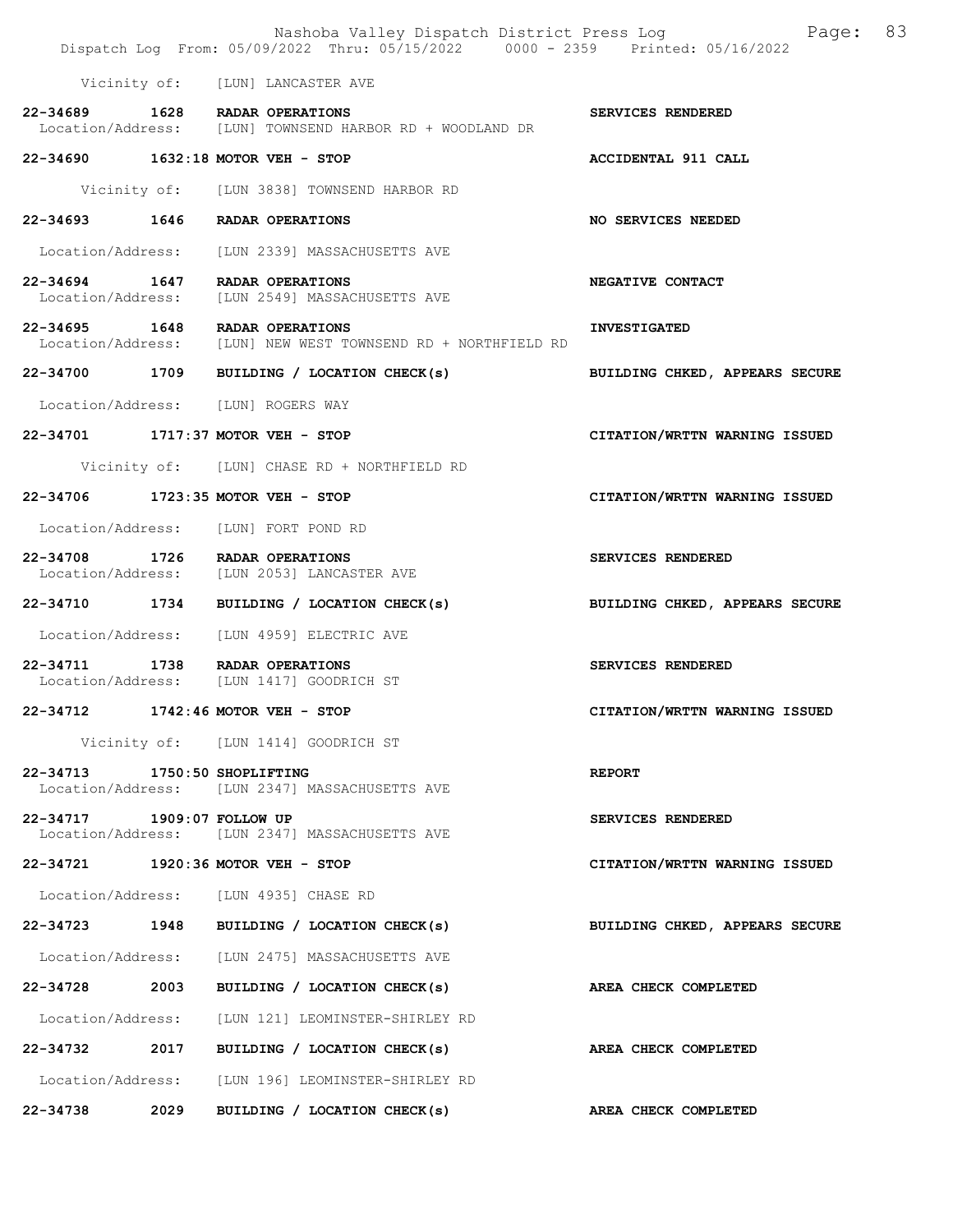|                                    |      |                                                                                                 | 84<br>Nashoba Valley Dispatch District Press Log<br>Page:<br>Dispatch Log From: 05/09/2022 Thru: 05/15/2022 0000 - 2359 Printed: 05/16/2022 |
|------------------------------------|------|-------------------------------------------------------------------------------------------------|---------------------------------------------------------------------------------------------------------------------------------------------|
|                                    |      | Location/Address: [LUN 246] MASSACHUSETTS AVE                                                   |                                                                                                                                             |
|                                    |      | $22-34740$ 2043 BUILDING / LOCATION CHECK(s)                                                    | AREA CHECK COMPLETED                                                                                                                        |
|                                    |      | Location/Address: [LUN 1962] LAKEFRONT AVE                                                      |                                                                                                                                             |
|                                    |      | 22-34743 2057:24 ASSIST CITIZEN<br>Location/Address: [LUN 4716] MASSACHUSETTS AVE               | SPOKEN TO                                                                                                                                   |
|                                    |      | 22-34750 2115 BUILDING / LOCATION CHECK(s)                                                      | <b>AREA CHECK COMPLETED</b>                                                                                                                 |
|                                    |      | Location/Address: [LUN 2475] MASSACHUSETTS AVE                                                  |                                                                                                                                             |
|                                    |      | 22-34763 2357 RADAR OPERATIONS<br>Location/Address: [LUN] SUMMER ST                             | SERVICES RENDERED                                                                                                                           |
|                                    |      | For Date: $05/12/2022 - Thursday$                                                               |                                                                                                                                             |
|                                    |      | 22-34766 0018:52 MOTOR VEH - STOP                                                               | CITATION/WRTTN WARNING ISSUED                                                                                                               |
|                                    |      | Vicinity of: [LUN] SUMMER ST + WHALOM RD                                                        |                                                                                                                                             |
|                                    |      | 22-34777 0038:37 MOTOR VEH - STOP<br>Vicinity of: [LUN] SUMMER ST + WHALOM RD                   | SERVICES RENDERED                                                                                                                           |
|                                    |      | 22-34784 0051 BUILDING / LOCATION CHECK(s)                                                      | BUILDING CHKED, APPEARS SECURE                                                                                                              |
|                                    |      | Location/Address: [LUN 2383] MASSACHUSETTS AVE                                                  |                                                                                                                                             |
|                                    |      | 22-34788 0056:49 BUILDING / LOCATION CHECK(s)<br>Location/Address: [LUN 4791] MASSACHUSETTS AVE | <b>SECURED BUILDING</b>                                                                                                                     |
|                                    |      | $22-34790$ 0100:17 BUILDING / LOCATION CHECK(s)                                                 | BUILDING CHKED, APPEARS SECURE                                                                                                              |
|                                    |      | Location/Address: [LUN 2475] MASSACHUSETTS AVE                                                  |                                                                                                                                             |
|                                    |      | 22-34811 0119 BUILDING / LOCATION CHECK(s)                                                      | BUILDING CHKED, APPEARS SECURE                                                                                                              |
|                                    |      | Location/Address: [LUN 2455] MASSACHUSETTS AVE                                                  |                                                                                                                                             |
| 22-34815 0121<br>Location/Address: |      | BUILDING / LOCATION CHECK(s)<br>[LUN] MAIN ST                                                   | SECURED BUILDING                                                                                                                            |
| 22-34817 0133                      |      | BUILDING / LOCATION CHECK(s)                                                                    | BUILDING CHKED, APPEARS SECURE                                                                                                              |
| Location/Address:                  |      | [LUN 2398] MASSACHUSETTS AVE                                                                    |                                                                                                                                             |
| 22-34818                           | 0140 | BUILDING / LOCATION CHECK(s)                                                                    | AREA CHECK COMPLETED                                                                                                                        |
| Location/Address:                  |      | [LUN 246] MASSACHUSETTS AVE                                                                     |                                                                                                                                             |
| 22-34826 0147                      |      | BUILDING / LOCATION CHECK(s)                                                                    | BUILDING CHKED, APPEARS SECURE                                                                                                              |
| Location/Address:                  |      | [LUN 2328] MASSACHUSETTS AVE                                                                    |                                                                                                                                             |
| 22-34829 0151                      |      | BUILDING / LOCATION CHECK(s)                                                                    | BUILDING CHKED, APPEARS SECURE                                                                                                              |
| Location/Address:                  |      | [LUN 2310] MASSACHUSETTS AVE                                                                    |                                                                                                                                             |
| 22-34831                           | 0153 | BUILDING / LOCATION CHECK(s)                                                                    | BUILDING CHKED, APPEARS SECURE                                                                                                              |
| Location/Address:                  |      | [LUN 5000] MASSACHUSETTS AVE                                                                    |                                                                                                                                             |
| 22-34832 0156                      |      | BUILDING / LOCATION CHECK(s)                                                                    | BUILDING CHKED, APPEARS SECURE                                                                                                              |
| Location/Address:                  |      | [LUN 387] MASSACHUSETTS AVE                                                                     |                                                                                                                                             |
| 22-34834                           | 0202 | BUILDING / LOCATION CHECK(s)                                                                    | BUILDING CHKED, APPEARS SECURE                                                                                                              |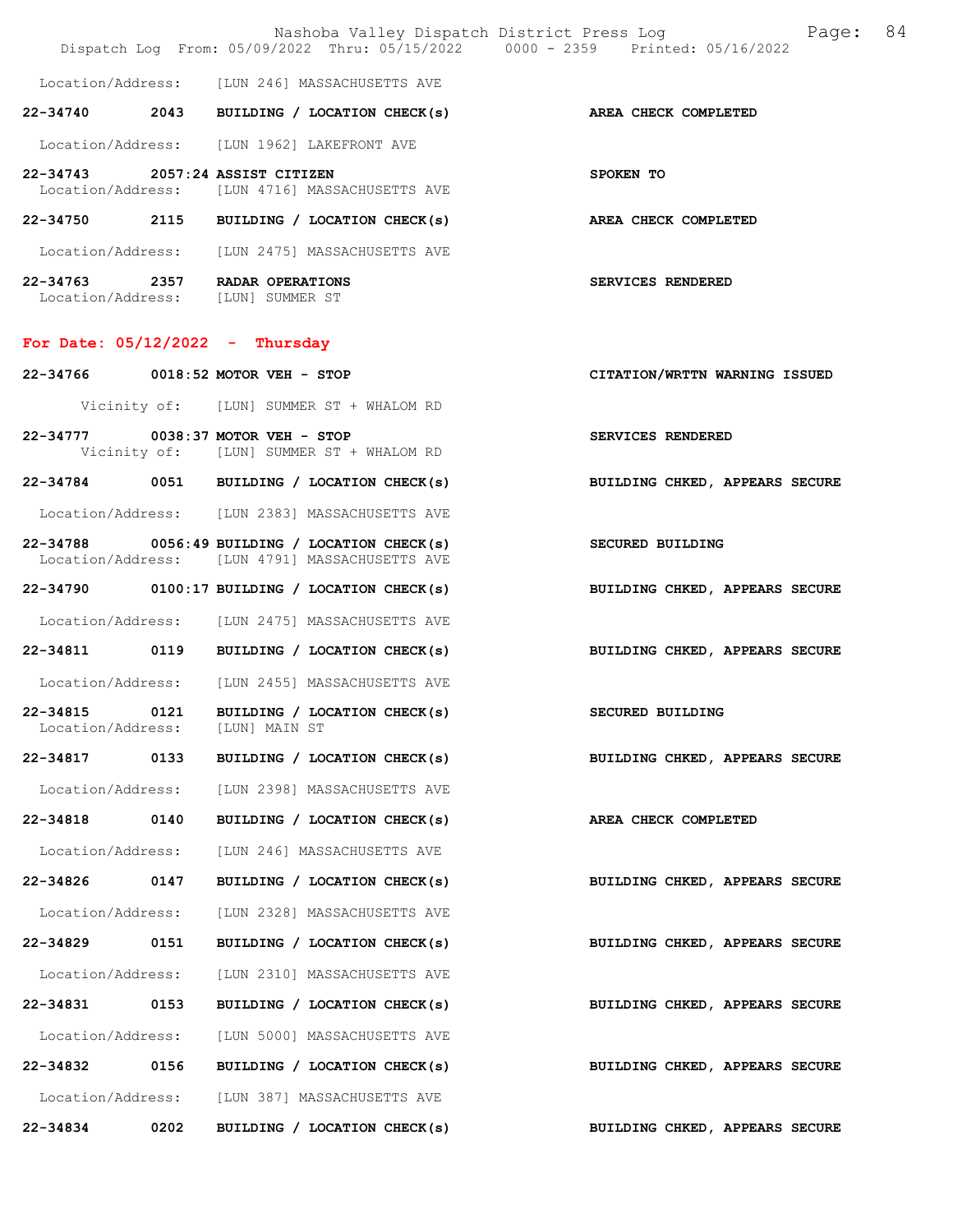Nashoba Valley Dispatch District Press Log Fage: 85 Dispatch Log From: 05/09/2022 Thru: 05/15/2022 0000 - 2359 Printed: 05/16/2022

|                                | Location/Address: [LUN 4777] ELECTRIC AVE                                                                              |                                |
|--------------------------------|------------------------------------------------------------------------------------------------------------------------|--------------------------------|
|                                | 22-34837 0203 BUILDING / LOCATION CHECK(s) BUILDING CHKED, APPEARS SECURE                                              |                                |
|                                | Location/Address: [LUN 1130] ELECTRIC AVE                                                                              |                                |
| 22-34838 0208                  | BUILDING / LOCATION CHECK(s)                                                                                           | BUILDING CHKED, APPEARS SECURE |
|                                | Location/Address: [LUN 1962] LAKEFRONT AVE                                                                             |                                |
| 22-34840 0214                  | BUILDING / LOCATION CHECK(s)                                                                                           | AREA CHECK COMPLETED           |
| Location/Address:              | [LUN 2662] NORTHFIELD RD                                                                                               |                                |
| 22-34845 0253                  | BUILDING / LOCATION CHECK(s)                                                                                           | AREA CHECK COMPLETED           |
|                                | Location/Address: [LUN 2509] MASSACHUSETTS AVE                                                                         |                                |
| 22-34847 0314                  | BUILDING / LOCATION CHECK(s)                                                                                           | AREA CHECK COMPLETED           |
|                                | Location/Address: [LUN 101] RESERVOIR RD                                                                               |                                |
|                                | 22-34848 0315 BUILDING / LOCATION CHECK(s)                                                                             | BUILDING CHKED, APPEARS SECURE |
|                                | Location/Address: [LUN 2339] MASSACHUSETTS AVE                                                                         |                                |
|                                | 22-34864 0549 RADAR OPERATIONS                                                                                         | NO SERVICES NEEDED             |
|                                | Location/Address: [LUN 1582] HIGHLAND ST                                                                               |                                |
|                                | 22-34866 0556:34 FD-MEDICAL EMERGENCY<br>Location/Address: [LUN 1398] GILCHREST ST<br>Refer To Fire Case: 22TOW-525-IN | TRANSPORTED ALS                |
|                                |                                                                                                                        |                                |
|                                | 22-34884 0719 RADAR OPERATIONS                                                                                         | AREA CHECK COMPLETED           |
|                                | Location/Address: [LUN] SUMMER ST                                                                                      |                                |
|                                | 22-34885 0720 BUILDING / LOCATION CHECK(s)                                                                             | AREA CHECK COMPLETED           |
|                                | Location/Address: [LUN 4996] ELECTRIC AVE                                                                              |                                |
|                                | 22-34887 0727:45 MOTOR VEH - STOP                                                                                      | CITATION/WRTTN WARNING ISSUED  |
|                                | Vicinity of: [LUN] SUMMER ST + WHALOM RD                                                                               |                                |
|                                | 22-34889 0734 RADAR OPERATIONS<br>Location/Address: [LUN 2431] MASSACHUSETTS AVE                                       | SERVICES RENDERED              |
|                                | 22-34891 0802:57 MOTOR VEH - STOP<br>Vicinity of: [LUN] MASSACHUSETTS AVE                                              | VERBAL WARNING                 |
|                                | 22-34897 0818:18 MOTOR VEH - STOP                                                                                      | CITATION/WRTTN WARNING ISSUED  |
|                                | Location/Address: [LUN] WHITING ST                                                                                     |                                |
|                                | 22-34903 0836:15 MOTOR VEH - STOP                                                                                      | CITATION/WRTTN WARNING ISSUED  |
|                                | Vicinity of: [LUN] WHALOM RD + PRATT ST                                                                                |                                |
| 22-34908 0856:50 FD-INSPECTION | Location/Address: [LUN 955] CRESCENT RD                                                                                | SERVICES RENDERED              |
| 22-34911 0903:57 FOLLOW UP     | Location/Address: [LUN 2475] MASSACHUSETTS AVE                                                                         | SERVICES RENDERED              |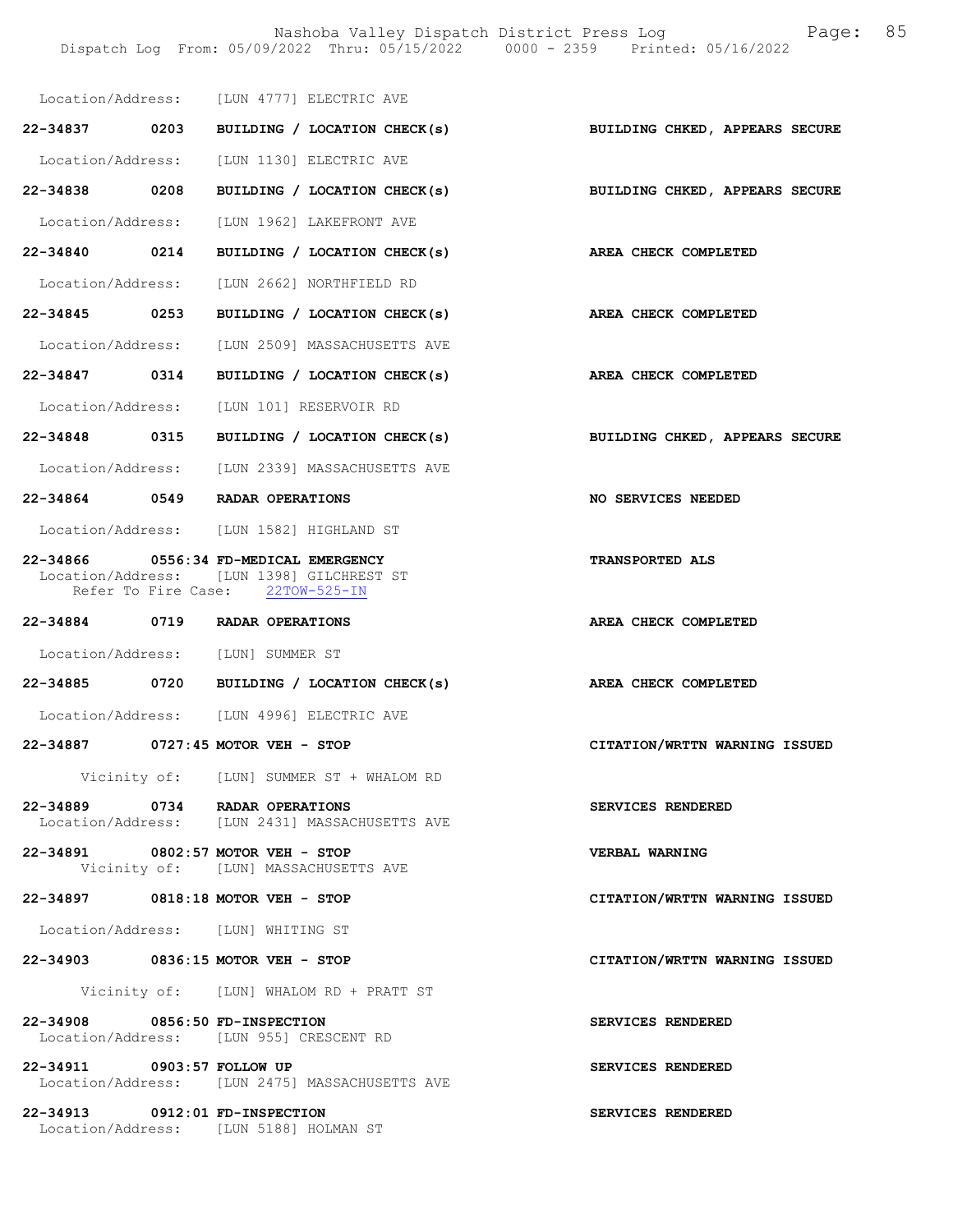22-34914 0916:35 MOTOR VEH - STOP VERBAL WARNING Vicinity of: [LUN] WHITE ST 22-34915 0917:34 FD-INSPECTION SERVICES RENDERED<br>
Location/Address: [LUN 5187] HOLMAN ST Location/Address: [LUN 5187] HOLMAN ST 22-34929 1036 BUILDING / LOCATION CHECK(s) AREA CHECK COMPLETED Location/Address: [LUN 83] LAKEFRONT AVE 22-34937 1058:27 ANIMAL CALL SEARCHED AREA, NEGATIVE RESULT Location/Address: [LUN 2300] MAPLE PKWY 22-34951 1155:55 FD-INSPECTION SERVICES RENDERED Location/Address: [LUN 2221] LEOMINSTER RD 22-34962 1248 RADAR OPERATIONS AREA CHECK COMPLETED Location/Address: [LUN] WHITE ST + PEARL BROOK RD 22-34963 1259 RADAR OPERATIONS SERVICES RENDERED Location/Address: [LUN] PROSPECT ST 22-34966 1304:04 FD-INSPECTION SERVICES RENDERED<br>Location/Address: [LUN 3022] PENINSULA DR Location/Address: [LUN 3022] PENINSULA DR 22-34967 1304:56 MOTOR VEH - STOP VERBAL WARNING Vicinity of: [LUN 3239] PROSPECT ST 22-34972 1331 RADAR OPERATIONS SERVICES RENDERED Location/Address: [LUN] TOWNSEND HARBOR RD + HARBOR TER 22-34974 1343:49 MOTOR VEH - STOP CITATION/WRTTN WARNING ISSUED Location/Address: [LUN] WHALOM RD + YOUNGS RD 22-34976 1348 RADAR OPERATIONS SERVICES RENDERED Location/Address: [LUN 2669] NORTHFIELD RD 22-34987 1516 RADAR OPERATIONS SERVICES RENDERED Location/Address: [LUN 2053] LANCASTER AVE 22-34988 1518 COMMUNITY POLICING<br>
Location/Address: [LUN 246] MASSACHUSETTS AVE [LUN 246] MASSACHUSETTS AVE 22-34989 1523:25 MOTOR VEH - STOP CITATION/WRTTN WARNING ISSUED Location/Address: [LUN 2047] LANCASTER AVE 22-34993 1545 RADAR OPERATIONS SERVICES RENDERED<br>Location/Address: [LUN 4290] WHITE ST Location/Address: [LUN 4290] WHITE ST 22-34994 1545:18 MOTOR VEH - LOCKOUT REPORT Location/Address: [LUN 2375] MASSACHUSETTS AVE 22-35001 1615:14 MOTOR VEH - STOP CITATION/WRTTN WARNING ISSUED Vicinity of: [LUN] WHITING ST 22-35005 1630 RADAR OPERATIONS SERVICES RENDERED<br>Location/Address: [LUN 2898] PAGE ST [LUN 2898] PAGE ST 22-35008 1642:02 MOTOR VEH - STOP VERBAL WARNING Vicinity of: [LUN] PAGE ST + LANCASTER AVE 22-35010 1649 TRAFFIC CONTROL SERVICES RENDERED Location/Address: [LUN] LANCASTER AVE + WHITING ST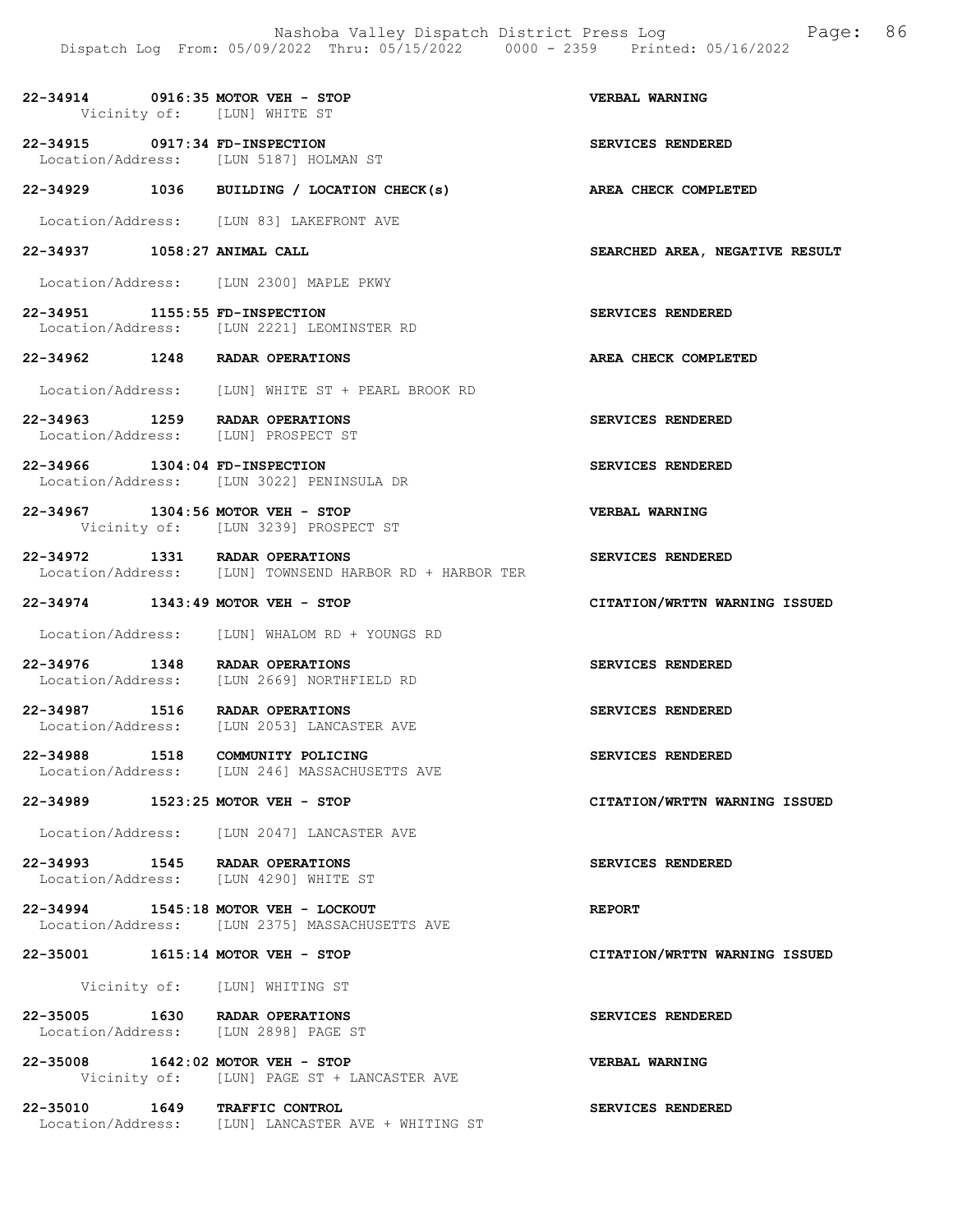|                              | Nashoba Valley Dispatch District Press Log Fage: 87<br>Dispatch Log From: 05/09/2022 Thru: 05/15/2022 0000 - 2359 Printed: 05/16/2022   |                             |  |
|------------------------------|-----------------------------------------------------------------------------------------------------------------------------------------|-----------------------------|--|
|                              | 22-35022 1735 RADAR OPERATIONS<br>Location/Address: [LUN 4290] WHITE ST                                                                 | SERVICES RENDERED           |  |
|                              | 22-35026 1743 BUILDING / LOCATION CHECK(s) AREA CHECK COMPLETED                                                                         |                             |  |
|                              | Location/Address: [LUN 246] MASSACHUSETTS AVE                                                                                           |                             |  |
|                              | 22-35027 1745 RADAR OPERATIONS<br>Location/Address: [LUN 2339] MASSACHUSETTS AVE                                                        | SERVICES RENDERED           |  |
|                              | 22-35029 1800 BUILDING / LOCATION CHECK(s) AREA CHECK COMPLETED                                                                         |                             |  |
|                              | Location/Address: [LUN 2234] LEOMINSTER RD                                                                                              |                             |  |
|                              | 22-35030 1808 RADAR OPERATIONS                                                                                                          | <b>AREA CHECK COMPLETED</b> |  |
|                              | Location/Address: [LUN] LEOMINSTER-SHIRLEY RD + PIONEER DR                                                                              |                             |  |
|                              | 22-35038 1840:29 MOTOR VEH - ACCIDENT HIT & RUN VEHICLE TOWED<br>Vicinity of: [LUN] MASSACHUSETTS AVE<br>Refer To Summons: 22LUN-120-AR |                             |  |
|                              | 22-35044 2034:54 MOTOR VEH - STOP<br>Vicinity of: [LUN 2431] MASSACHUSETTS AVE                                                          | <b>VERBAL WARNING</b>       |  |
|                              | 22-35045 2036:59 MOTOR VEH - STOP<br>Vicinity of: [LUN] MASSACHUSETTS AVE + CHESTNUT ST                                                 | VERBAL WARNING              |  |
|                              | 22-35046 2040:45 RADAR OPERATIONS<br>Location/Address: [LUN] MASSACHUSETTS AVE + SCHOOL ST                                              | SERVICES RENDERED           |  |
|                              | 22-35047 2047 BUILDING / LOCATION CHECK(s) AREA CHECK COMPLETED                                                                         |                             |  |
|                              | Location/Address: [LUN 6] ELECTRIC AVE                                                                                                  |                             |  |
| 22-35048 2051:17 ANIMAL CALL | Location/Address: [LUN 3391] RESERVOIR RD                                                                                               | <b>UNFOUNDED</b>            |  |
|                              | 22-35050 2109 COMMUNITY POLICING                                                                                                        | AREA CHECK COMPLETED        |  |
|                              | Location/Address: [LUN 196] LEOMINSTER-SHIRLEY RD                                                                                       |                             |  |
|                              | 22-35053 2131 BUILDING / LOCATION CHECK(s)                                                                                              | AREA CHECK COMPLETED        |  |
|                              | Location/Address: [LUN] MASSACHUSETTS AVE                                                                                               |                             |  |
|                              | 22-35054 2134 BUILDING / LOCATION CHECK(s)                                                                                              | AREA CHECK COMPLETED        |  |
|                              | Location/Address: [LUN 2469] MASSACHUSETTS AVE                                                                                          |                             |  |
|                              | 22-35055 2136 BUILDING / LOCATION CHECK(s)                                                                                              | AREA CHECK COMPLETED        |  |
|                              | Location/Address: [LUN 4791] MASSACHUSETTS AVE                                                                                          |                             |  |
|                              | 22-35056 2137 BUILDING / LOCATION CHECK(s)                                                                                              | AREA CHECK COMPLETED        |  |
|                              | Location/Address: [LUN] MEMORIAL DR                                                                                                     |                             |  |
|                              | 22-35057 2139:18 SUSPICIOUS ACTIVITY<br>Location/Address: [LUN] MEMORIAL DR                                                             | SPOKEN TO                   |  |
|                              | 22-35058 2144:43 BUILDING / LOCATION CHECK(s)                                                                                           | AREA CHECK COMPLETED        |  |
|                              | Location/Address: [LUN] MEMORIAL DR                                                                                                     |                             |  |
|                              | 22-35061 2154 BUILDING / LOCATION CHECK(s)                                                                                              | AREA CHECK COMPLETED        |  |
|                              | Location/Address: [LUN 387] MASSACHUSETTS AVE                                                                                           |                             |  |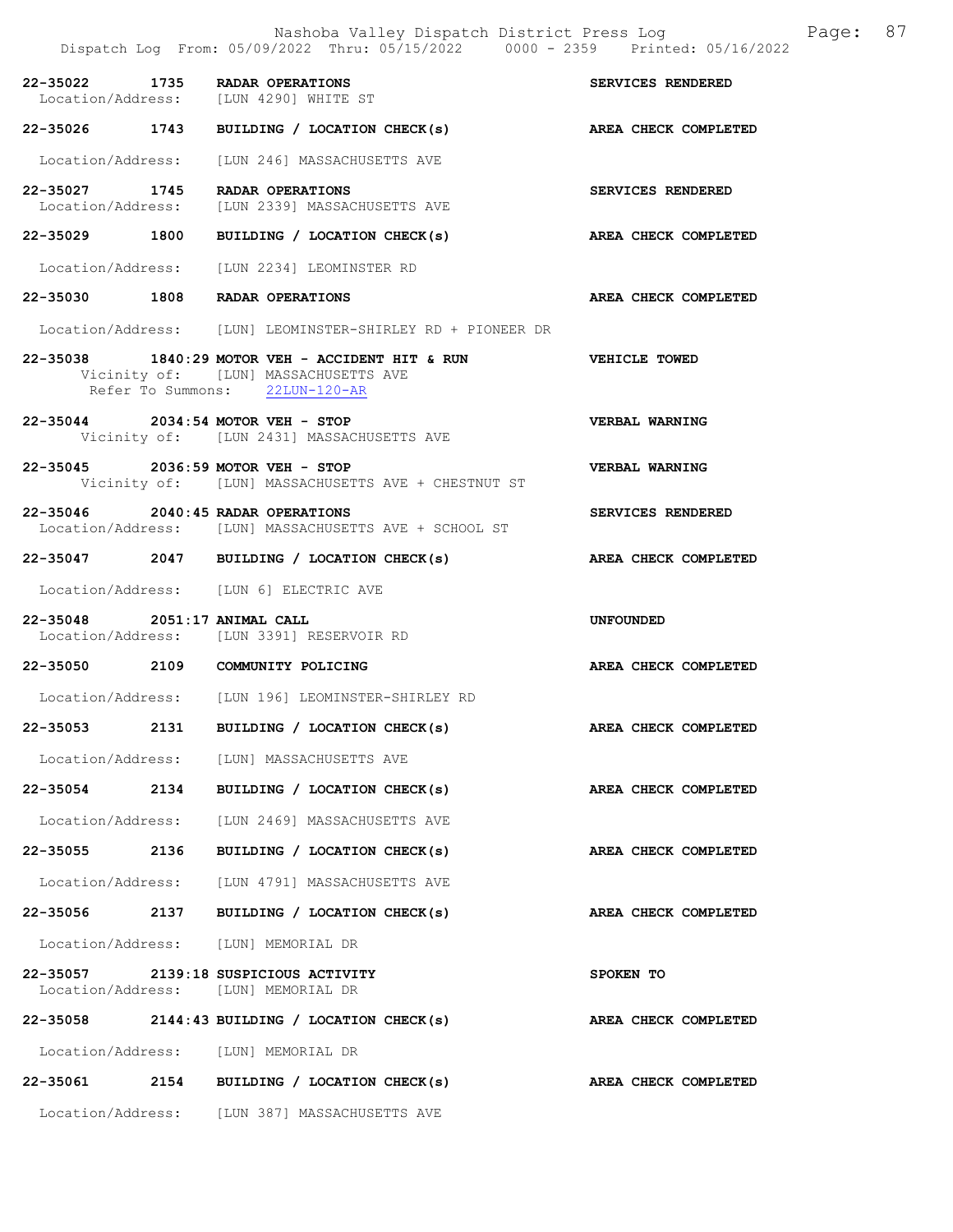|                                    |      | Nashoba Valley Dispatch District Press Log<br>Dispatch Log From: 05/09/2022 Thru: 05/15/2022 0000 - 2359 Printed: 05/16/2022 | 88<br>Page:                    |
|------------------------------------|------|------------------------------------------------------------------------------------------------------------------------------|--------------------------------|
|                                    |      | 22-35062 2156:53 MOTOR VEH - STOP<br>Vicinity of: [LUN 2347] MASSACHUSETTS AVE                                               | STOP COMPLETED                 |
|                                    |      | 22-35063 2158 BUILDING / LOCATION CHECK(s) AREA CHECK COMPLETED                                                              |                                |
|                                    |      | Location/Address: [LUN 4777] ELECTRIC AVE                                                                                    |                                |
|                                    |      | 22-35070 2216:54 SUSPICIOUS ACTIVITY<br>Location/Address: [LUN 3109] PLEASANT ST                                             | <b>REPORT</b>                  |
|                                    |      | 22-35077 2341:00 REQUEST TO SPEAK TO AN OFFICER<br>Location/Address: [LUN 4716] MASSACHUSETTS AVE                            | SPOKEN TO                      |
| For Date: $05/13/2022 -$ Friday    |      |                                                                                                                              |                                |
|                                    |      | 22-35079 0002 RADAR OPERATIONS                                                                                               | NO SERVICES NEEDED             |
|                                    |      | Location/Address: [LUN] SUMMER ST                                                                                            |                                |
|                                    |      | 22-35082 0016 BUILDING / LOCATION CHECK(s)                                                                                   | AREA CHECK COMPLETED           |
|                                    |      | Location/Address: [LUN 59] LANCASTER AVE                                                                                     |                                |
| 22-35083 0018                      |      | BUILDING / LOCATION CHECK(s)                                                                                                 | AREA CHECK COMPLETED           |
| Location/Address:                  |      | [LUN] MEADOW LN                                                                                                              |                                |
| 22-35084 0019                      |      | BUILDING / LOCATION CHECK(s)                                                                                                 | AREA CHECK COMPLETED           |
|                                    |      | Location/Address: [LUN] ROLLING ACRES RD                                                                                     |                                |
| 22-35086 0021<br>Location/Address: |      | RADAR OPERATIONS<br>[LUN] ROLLING ACRES RD + LANCASTER AVE                                                                   | SERVICES RENDERED              |
| 22-35093 0043                      |      | RADAR OPERATIONS<br>Location/Address: [LUN] LANCASTER AVE                                                                    | SERVICES RENDERED              |
|                                    |      | 22-35098 0050 BUILDING / LOCATION CHECK(s)                                                                                   | BUILDING CHKED, APPEARS SECURE |
|                                    |      | Location/Address: [LUN 1962] LAKEFRONT AVE                                                                                   |                                |
| 22-35102                           |      | 0058:24 BUILDING / LOCATION CHECK(s)                                                                                         | AREA CHECK COMPLETED           |
|                                    |      | Location/Address: [LUN 2469] MASSACHUSETTS AVE                                                                               |                                |
| 22-35136 0135                      |      | BUILDING / LOCATION CHECK(s)                                                                                                 | AREA CHECK COMPLETED           |
|                                    |      | Location/Address: [LUN 838] CHASE RD                                                                                         |                                |
| 22-35138 0138                      |      | BUILDING / LOCATION CHECK(s)                                                                                                 | AREA CHECK COMPLETED           |
| Location/Address:                  |      | [LUN] LANCASTER AVE                                                                                                          |                                |
| 22-35139                           | 0139 | BUILDING / LOCATION CHECK(s)                                                                                                 | AREA CHECK COMPLETED           |
|                                    |      | Location/Address: [LUN 3108] PIONEER DR                                                                                      |                                |
| 22-35140 0140                      |      | BUILDING / LOCATION CHECK(s)                                                                                                 | <b>AREA CHECK COMPLETED</b>    |
| Location/Address:                  |      | [LUN 196] LEOMINSTER-SHIRLEY RD                                                                                              |                                |
| 22-35141 0142                      |      | BUILDING / LOCATION CHECK(s)                                                                                                 | AREA CHECK COMPLETED           |
|                                    |      | Location/Address: [LUN 2144] LEOMINSTER-SHIRLEY RD                                                                           |                                |
| 22-35142                           | 0142 | BUILDING / LOCATION CHECK(s)                                                                                                 | BUILDING CHKED, APPEARS SECURE |
|                                    |      | Location/Address: [LUN 246] MASSACHUSETTS AVE                                                                                |                                |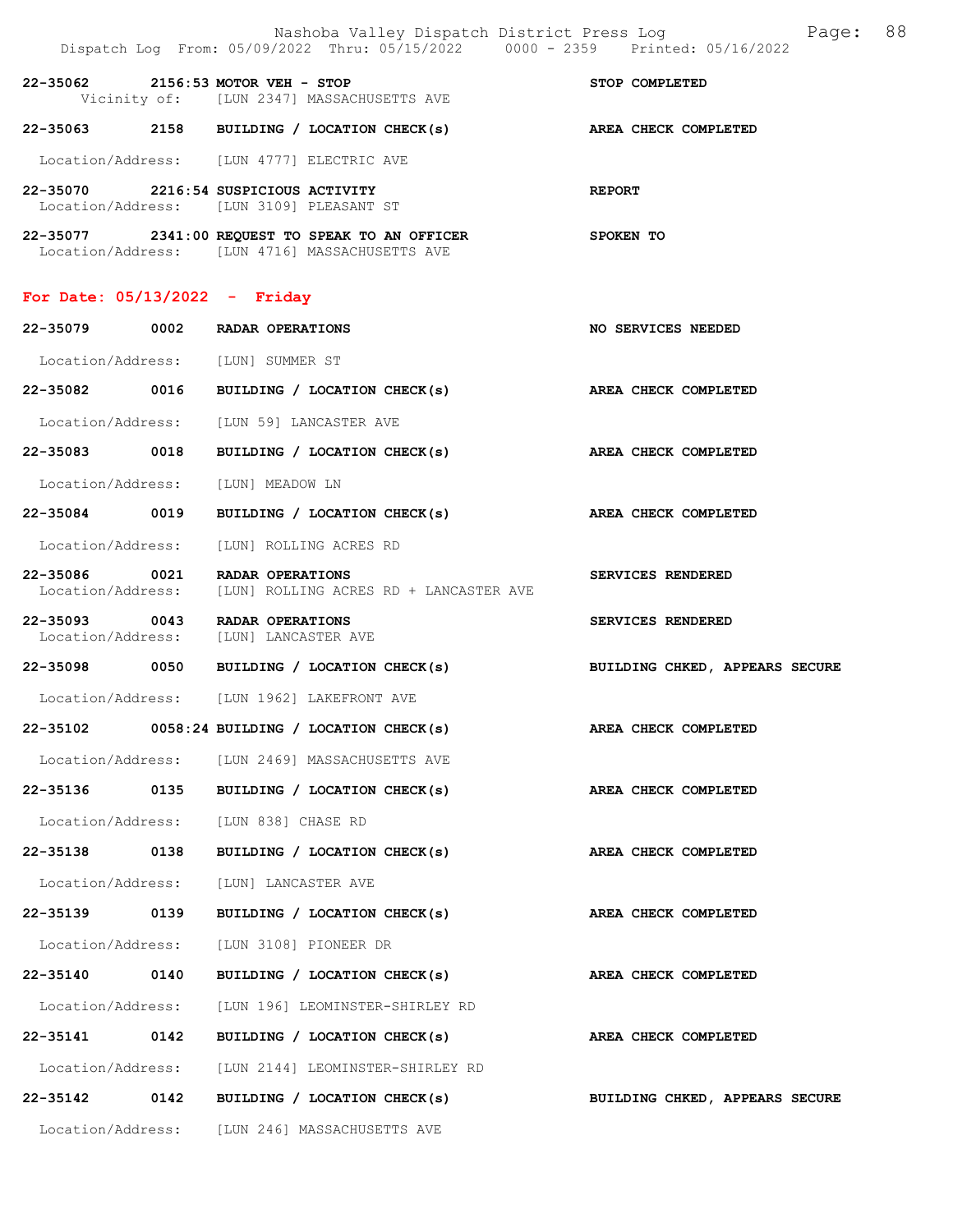| 22-35143          | 0144 BUILDING / LOCATION CHECK(s)                                                            | AREA CHECK COMPLETED                  |
|-------------------|----------------------------------------------------------------------------------------------|---------------------------------------|
|                   | Location/Address: [LUN 2143] LEOMINSTER-SHIRLEY RD                                           |                                       |
| 22-35150 0148     | BUILDING / LOCATION CHECK(s) AREA CHECK COMPLETED                                            |                                       |
| Location/Address: | [LUN 247] MASSACHUSETTS AVE                                                                  |                                       |
| 22-35152 0152     | BUILDING / LOCATION CHECK(s)                                                                 | BUILDING CHKED, APPEARS SECURE        |
|                   | Location/Address: [LUN 2328] MASSACHUSETTS AVE                                               |                                       |
| 22-35153 0155     | BUILDING / LOCATION CHECK(s)                                                                 | BUILDING CHKED, APPEARS SECURE        |
|                   | Location/Address: [LUN 5000] MASSACHUSETTS AVE                                               |                                       |
| 22-35154 0156     | BUILDING / LOCATION CHECK(s)                                                                 | <b>BUILDING CHKED, APPEARS SECURE</b> |
|                   | Location/Address: [LUN 387] MASSACHUSETTS AVE                                                |                                       |
| 22-35155 0157     | BUILDING / LOCATION CHECK(s)                                                                 | BUILDING CHKED, APPEARS SECURE        |
|                   | Location/Address: [LUN 2310] MASSACHUSETTS AVE                                               |                                       |
| 22-35157 0204     | BUILDING / LOCATION CHECK(s)                                                                 | AREA CHECK COMPLETED                  |
| Location/Address: | [LUN 83] LAKEFRONT AVE                                                                       |                                       |
| 22-35158 0210     | BUILDING / LOCATION CHECK(s)                                                                 | AREA CHECK COMPLETED                  |
|                   | Location/Address: [LUN 1130] ELECTRIC AVE                                                    |                                       |
| 22-35159 0211     | RADAR OPERATIONS<br>Location/Address: [LUN 1130] ELECTRIC AVE                                | SERVICES RENDERED                     |
|                   | 22-35160 0215 RADAR OPERATIONS<br>Location/Address: [LUN] LEOMINSTER-SHIRLEY RD              | SERVICES RENDERED                     |
|                   | 22-35164 0235:27 MOTOR VEH - DISABLED<br>Vicinity of: [LUN] MASSACHUSETTS AVE + ELECTRIC AVE | SERVICES RENDERED                     |
|                   | $22-35171$ 0332:47 BUILDING / LOCATION CHECK(s)<br>Location/Address: [LUN 830] CHASE RD      | <b>SERVICES RENDERED</b>              |
|                   | 22-35173 0340:00 MOTOR VEH - DISABLED<br>Location/Address: [LUN] ROLLING ACRES RD            | SERVICES RENDERED                     |
|                   | 22-35178 0541:11 MOTOR VEH - LOCKOUT<br>Location/Address: [LUN 2100] LANCASTER AVE           | SERVICES RENDERED                     |
|                   | 22-35188 0617 BUILDING / LOCATION CHECK(s)                                                   | BUILDING CHKED, APPEARS SECURE        |
|                   | Location/Address: [LUN 2455] MASSACHUSETTS AVE                                               |                                       |
|                   | 22-35194 0702:38 FD-MEDICAL EMERGENCY<br>Location/Address: [LUN 1480] GRAHAM ST              | <b>TRANSPORTED ALS</b>                |
|                   | 22-35197 0718 RADAR OPERATIONS<br>Location/Address: [LUN 2669] NORTHFIELD RD                 | SERVICES RENDERED                     |
|                   | 22-35198 0725:52 MOTOR VEH - STOP                                                            | CITATION/WRTTN WARNING ISSUED         |
|                   | Vicinity of: [LUN 391] NORTHFIELD RD                                                         |                                       |
|                   | 22-35199 0735:02 MOTOR VEH - STOP                                                            | CITATION/WRTTN WARNING ISSUED         |
|                   | Vicinity of: [LUN 2675] NORTHFIELD RD                                                        |                                       |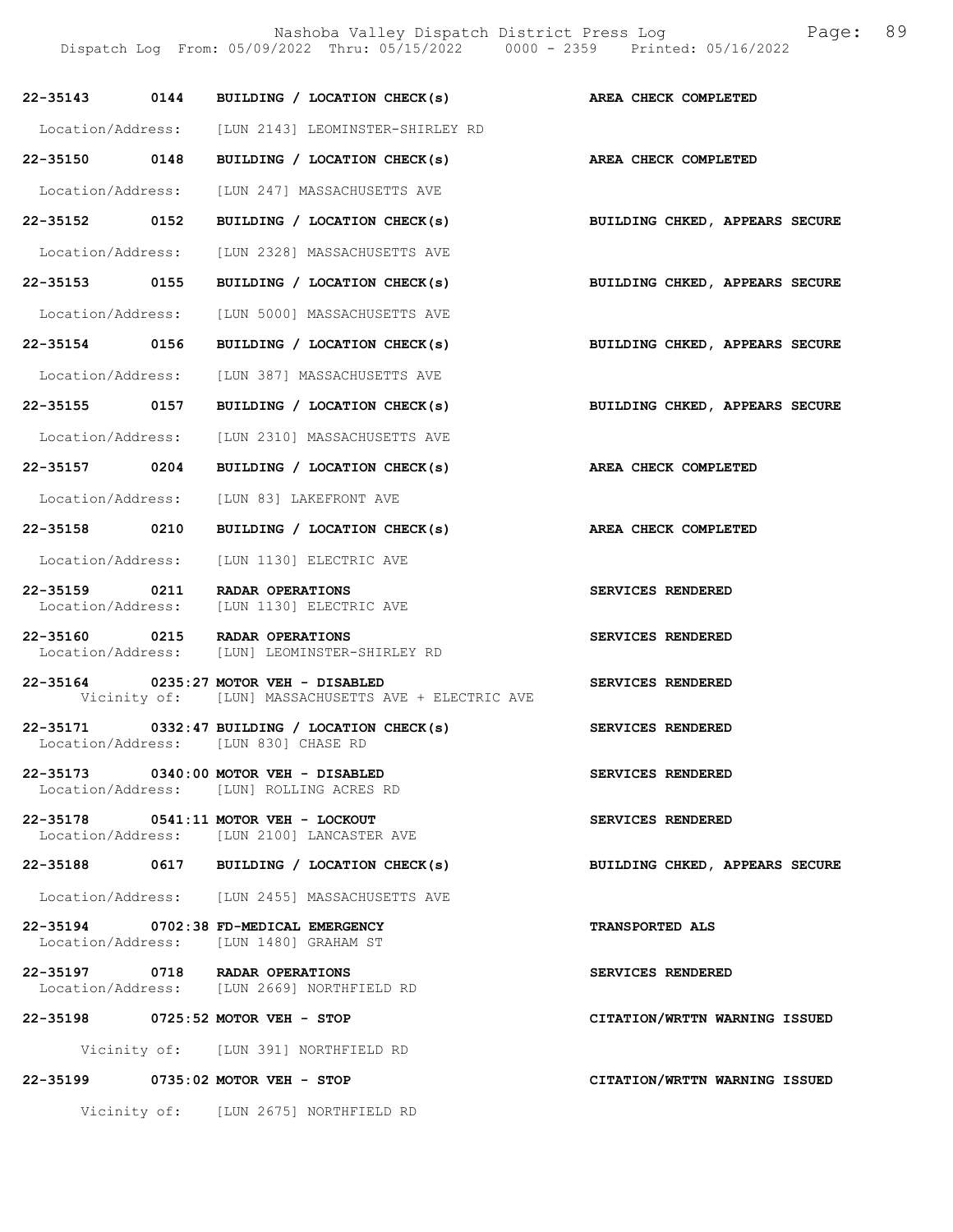|               | Nashoba Valley Dispatch District Press Log<br>Dispatch Log From: 05/09/2022 Thru: 05/15/2022 0000 - 2359 Printed: 05/16/2022 | 90<br>Page:                   |
|---------------|------------------------------------------------------------------------------------------------------------------------------|-------------------------------|
|               | 22-35200 0735:14 COMMUNITY POLICING<br>Vicinity of: [LUN 2475] MASSACHUSETTS AVE                                             | SERVICES RENDERED             |
|               | 22-35201 0740 RADAR OPERATIONS                                                                                               | AREA CHECK COMPLETED          |
|               | Location/Address: [LUN] WHALOM RD + WALLIS PARK                                                                              |                               |
|               | 22-35202 0759:35 MOTOR VEH - STOP<br>Vicinity of: [LUN] WHALOM RD + ELIZABETH ST                                             | VERBAL WARNING                |
|               | 22-35203 0813 RADAR OPERATIONS<br>Location/Address: [LUN] TOWNSEND HARBOR RD + WOODLAND DR                                   | SERVICES RENDERED             |
|               | 22-35204 0814:59 MOTOR VEH - STOP<br>Vicinity of: [LUN 3832] TOWNSEND HARBOR RD                                              | VERBAL WARNING                |
|               | 22-35210 0839:15 MOTOR VEH - STOP                                                                                            | CITATION/WRTTN WARNING ISSUED |
|               | Vicinity of: [LUN] TOWNSEND HARBOR RD                                                                                        |                               |
|               | 22-35215 0853 RADAR OPERATIONS<br>Location/Address: [LUN] LEOMINSTER RD + FAIRVIEW RD                                        | SERVICES RENDERED             |
|               | 22-35216 0858:51 MOTOR VEH - STOP                                                                                            | CITATION/WRTTN WARNING ISSUED |
|               | Vicinity of: [LUN 311] LEOMINSTER RD                                                                                         |                               |
|               | 22-35221 0905 RADAR OPERATIONS<br>Location/Address: [LUN 2053] LANCASTER AVE                                                 | SERVICES RENDERED             |
|               | 22-35222 0911 RADAR OPERATIONS<br>Location/Address: [LUN 1417] GOODRICH ST                                                   | SERVICES RENDERED             |
|               | 22-35226 0913:52 FD-MEDICAL EMERGENCY<br>Location/Address: [LUN 5063] WEST TOWNSEND RD<br>Refer To Fire Case: 22TOW-533-IN   | <b>TRANSPORTED BLS</b>        |
|               | 22-35234 0936:02 911 ABANDONED/MISDIAL/HANGUP                                                                                | ACCIDENTAL 911 CALL           |
|               | Location/Address: [LUN 4693] MASSACHUSETTS AVE                                                                               |                               |
|               | 22-35236 0943 COMMUNITY POLICING                                                                                             | AREA CHECK COMPLETED          |
|               | Location/Address: [LUN 4959] ELECTRIC AVE                                                                                    |                               |
| 22-35239 0953 | <b>RADAR OPERATIONS</b><br>Location/Address: [LUN] NORTHFIELD RD                                                             | SERVICES RENDERED             |
|               | 22-35255 1108 RADAR OPERATIONS<br>Location/Address: [LUN] WHALOM RD                                                          | SERVICES RENDERED             |
|               | 22-35258 1125:00 RADAR OPERATIONS                                                                                            | AREA CHECK COMPLETED          |
|               | Vicinity of: [LUN 4468] CHASE RD                                                                                             |                               |
|               | 22-35259 1128 BUILDING / LOCATION CHECK(s)                                                                                   | AREA CHECK COMPLETED          |
|               | Location/Address: [LUN 2475] MASSACHUSETTS AVE                                                                               |                               |
|               | 22-35260 1131 RADAR OPERATIONS<br>Location/Address: [LUN] PROSPECT ST                                                        | SERVICES RENDERED             |
|               | 22-35265 1206 RADAR OPERATIONS<br>Location/Address: [LUN] HOWARD ST                                                          | SERVICES RENDERED             |
|               | 22-35267 1209:49 MOTOR VEH - STOP<br>Vicinity of: [LUN 2347] MASSACHUSETTS AVE                                               | VERBAL WARNING                |
|               | 22-35269 1218:28 MOTOR VEH - STOP                                                                                            | CITATION/WRTTN WARNING ISSUED |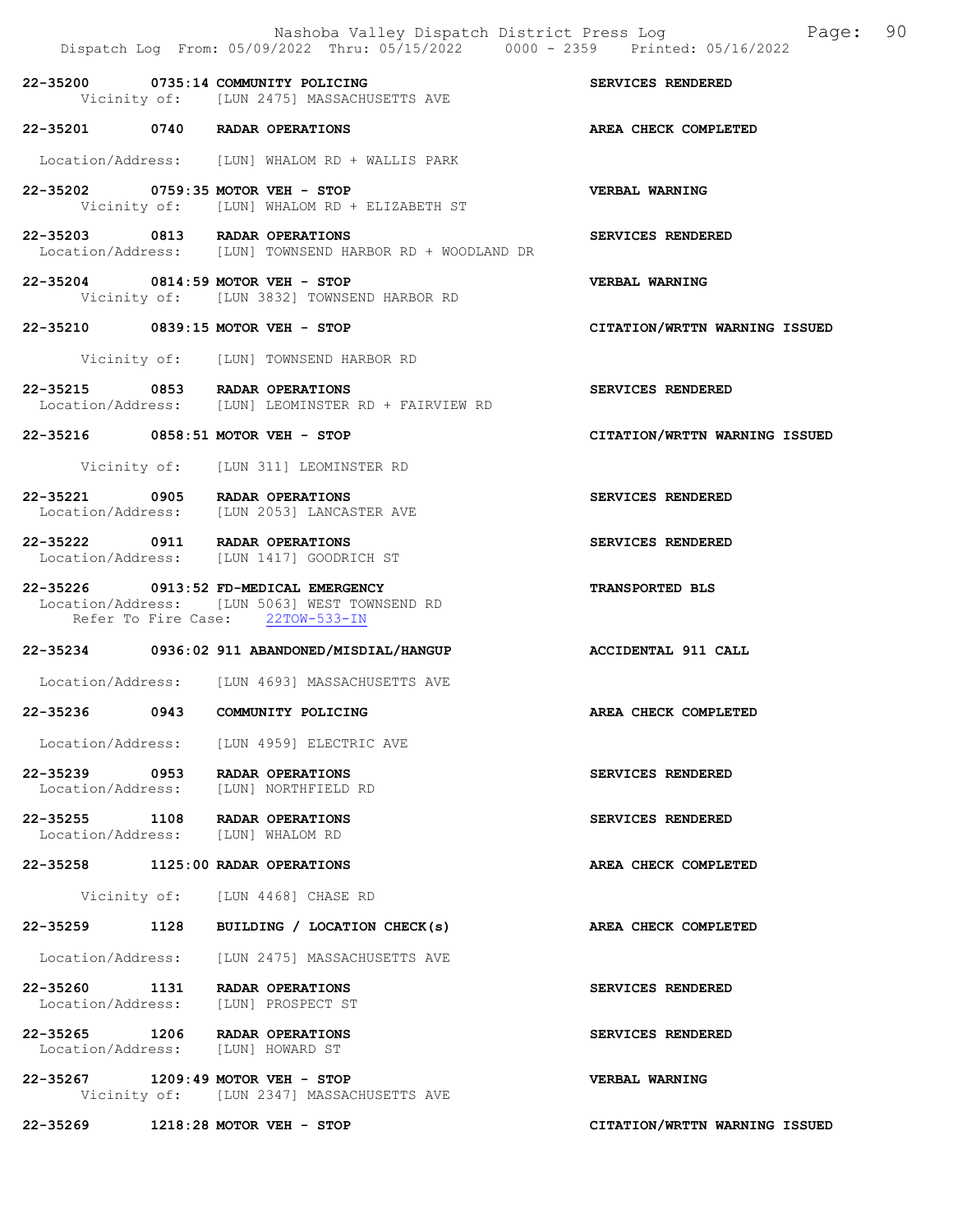Nashoba Valley Dispatch District Press Log Fage: 91 Dispatch Log From: 05/09/2022 Thru: 05/15/2022 0000 - 2359 Printed: 05/16/2022

|                            | Vicinity of: [LUN] HOWARD ST                                                                                                |                               |
|----------------------------|-----------------------------------------------------------------------------------------------------------------------------|-------------------------------|
|                            | 22-35272 1227:55 SERVE 209A-HARASS-TRESP ORDERS<br>Location/Address: [LUN 840] CHASE RD                                     | UNABLE TO SERVE               |
|                            | 22-35273 1229:20 MOTOR VEH - STOP                                                                                           | CITATION/WRTTN WARNING ISSUED |
|                            | Vicinity of: [LUN] HOWARD ST                                                                                                |                               |
|                            | 22-35274 1234:25 MOTOR VEH - STOP                                                                                           | CITATION/WRTTN WARNING ISSUED |
|                            | Vicinity of: [LUN] MASSACHUSETTS AVE                                                                                        |                               |
|                            | 22-35284 1345 BUILDING / LOCATION CHECK(s)                                                                                  | AREA CHECK COMPLETED          |
|                            | Location/Address: [LUN 2398] MASSACHUSETTS AVE                                                                              |                               |
|                            | 22-35287 1349 RADAR OPERATIONS                                                                                              | AREA CHECK COMPLETED          |
|                            | Location/Address: [LUN 4290] WHITE ST                                                                                       |                               |
|                            | 22-35288 1356:14 MOTOR VEH - STOP<br>Vicinity of: [LUN 4272] WHITE ST                                                       | VERBAL WARNING                |
|                            | 22-35289 1400 RADAR OPERATIONS<br>Location/Address: [LUN 3312] RESERVOIR RD                                                 | SERVICES RENDERED             |
|                            | 22-35290 1407 BUILDING / LOCATION CHECK(s)                                                                                  | AREA CHECK COMPLETED          |
|                            | Location/Address: [LUN 196] LEOMINSTER-SHIRLEY RD                                                                           |                               |
|                            | 22-35291 1408 RADAR OPERATIONS                                                                                              | AREA CHECK COMPLETED          |
|                            | Location/Address: [LUN] SUMMER ST                                                                                           |                               |
|                            | 22-35297 1429:12 MOTOR VEH - STOP                                                                                           | CITATION/WRTTN WARNING ISSUED |
|                            | Vicinity of: [LUN 3670] SUMMER ST                                                                                           |                               |
|                            | 22-35302 1447:54 SUSPICIOUS ACTIVITY<br>Location/Address: [LUN] CROCKER AVE                                                 | SERVICES RENDERED             |
|                            | 22-35304 1514:38 FD-MEDICAL EMERGENCY<br>Location/Address: [LUN 4716] MASSACHUSETTS AVE<br>Refer To Fire Case: 22TOW-535-IN | <b>TRANSPORTED BLS</b>        |
|                            | 22-35307 1543:02 PROPERTY - Found or Lost<br>Location/Address: [LUN 4716] MASSACHUSETTS AVE                                 | <b>REPORT</b>                 |
|                            | 22-35309 1611 RADAR OPERATIONS<br>Location/Address: [LUN 830] CHASE RD                                                      | SERVICES RENDERED             |
| 22-35315 1639:25 FOLLOW UP | Location/Address: [LUN 2347] MASSACHUSETTS AVE                                                                              | SERVICES RENDERED             |
|                            | 22-35319 1708 RADAR OPERATIONS<br>Location/Address: [LUN] WHALOM RD                                                         | SERVICES RENDERED             |
|                            | 22-35321 1716:35 MOTOR VEH - STOP<br>Vicinity of: [LUN] PROSPECT ST + CROSS RD                                              | VERBAL WARNING                |
|                            | 22-35326 1759:27 WELL BEING CHECK<br>Vicinity of: [LUN] RESERVOIR RD                                                        | <b>TRANSPORTED BLS</b>        |
|                            | 22-35327 1803:08 MOTOR VEH - STOP<br>Vicinity of: [LUN] NORTHFIELD RD + HOLMAN ST                                           | VERBAL WARNING                |
|                            | 22-35331 1856:09 MOTOR VEH - STOP                                                                                           | <b>VERBAL WARNING</b>         |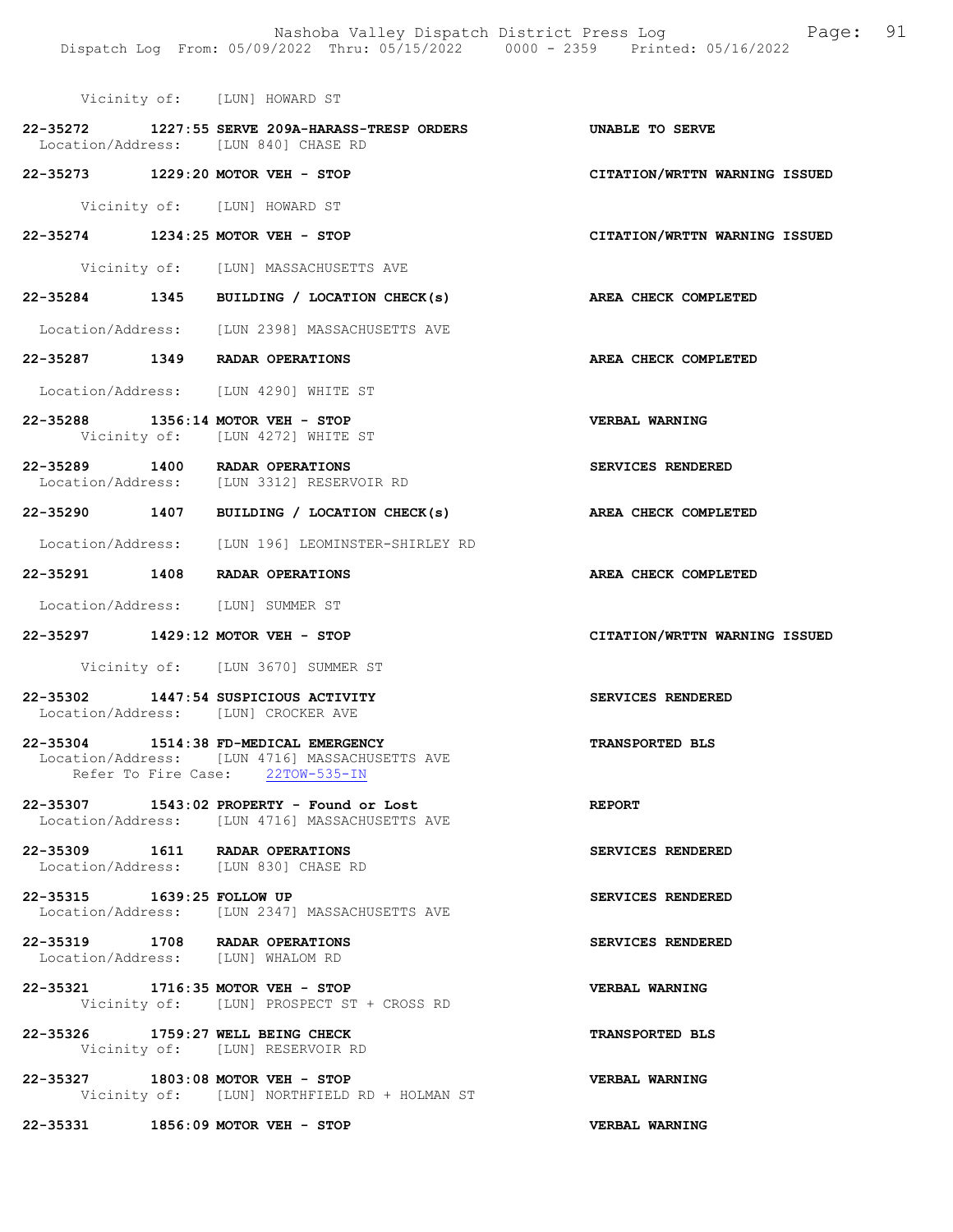|                                  |      | Nashoba Valley Dispatch District Press Log<br>Dispatch Log From: 05/09/2022 Thru: 05/15/2022 0000 - 2359 Printed: 05/16/2022 | 92<br>Page:                    |
|----------------------------------|------|------------------------------------------------------------------------------------------------------------------------------|--------------------------------|
|                                  |      | Vicinity of: [LUN 4996] ELECTRIC AVE                                                                                         |                                |
| 22-35334 1914:23 ROAD HAZARDS    |      | Vicinity of: [LUN] LANCASTER AVE + MASSACHUSETTS AVE                                                                         | REMOVED HAZARD                 |
|                                  |      | 22-35335 1931 RADAR OPERATIONS                                                                                               | <b>NO SERVICES NEEDED</b>      |
|                                  |      | Location/Address: [LUN] ELECTRIC AVE                                                                                         |                                |
|                                  |      | 22-35337 1950:13 MOTOR VEH - STOP<br>Vicinity of: [LUN] WHALOM RD + PRATT ST                                                 | <b>VERBAL WARNING</b>          |
|                                  |      | 22-35340 2009 BUILDING / LOCATION CHECK(s)                                                                                   | BUILDING CHKED, APPEARS SECURE |
|                                  |      | Location/Address: [LUN 2495] MASSACHUSETTS AVE                                                                               |                                |
|                                  |      | 22-35342 2011 BUILDING / LOCATION CHECK(s)                                                                                   | AREA CHECK COMPLETED           |
|                                  |      | Location/Address: [LUN 2495] MASSACHUSETTS AVE                                                                               |                                |
|                                  |      | 22-35347 2106 RADAR OPERATIONS                                                                                               | NO SERVICES NEEDED             |
| Location/Address: [LUN] CHASE RD |      |                                                                                                                              |                                |
| 22-35352 2121:37 DISTURBANCE     |      | Location/Address: [LUN 170] ELECTRIC AVE                                                                                     | SERVICES RENDERED              |
|                                  |      | 22-35354 2124:32 WELL BEING CHECK                                                                                            | BUILDING CHKED, APPEARS SECURE |
|                                  |      | Location/Address: [LUN 4955] ROGERS WAY                                                                                      |                                |
|                                  |      | 22-35358 2156 BUILDING / LOCATION CHECK(s)                                                                                   | AREA CHECK COMPLETED           |
|                                  |      | Location/Address: [LUN] LAKEFRONT AVE                                                                                        |                                |
|                                  |      | 22-35359 2225 BUILDING / LOCATION CHECK(s) AREA CHECK COMPLETED                                                              |                                |
|                                  |      | Location/Address: [LUN 101] RESERVOIR RD                                                                                     |                                |
| Location/Address: [LUN] ARBOR ST |      | 22-35360 2230 BUILDING / LOCATION CHECK(s)                                                                                   | SERVICES RENDERED              |
| 22-35368                         | 2349 | RADAR OPERATIONS                                                                                                             | <b>NO SERVICES NEEDED</b>      |
|                                  |      | Location/Address: [LUN] SUMMER ST                                                                                            |                                |
|                                  |      | 22-35370 2351 BUILDING / LOCATION CHECK(s)                                                                                   | AREA CHECK COMPLETED           |
|                                  |      | Location/Address: [LUN 2397] MASSACHUSETTS AVE                                                                               |                                |
|                                  |      | 22-35371 2351 BUILDING / LOCATION CHECK(s)                                                                                   | AREA CHECK COMPLETED           |
|                                  |      | Location/Address: [LUN 2375] MASSACHUSETTS AVE                                                                               |                                |
| 22-35373                         | 2352 | BUILDING / LOCATION CHECK(s)                                                                                                 | AREA CHECK COMPLETED           |
|                                  |      | Location/Address: [LUN 170] ELECTRIC AVE                                                                                     |                                |
|                                  |      | 22-35375 2353 BUILDING / LOCATION CHECK(s)                                                                                   | AREA CHECK COMPLETED           |
|                                  |      | Location/Address: [LUN 6] ELECTRIC AVE                                                                                       |                                |

# For Date: 05/14/2022 - Saturday

| 22-35381<br>Location/Address: | 0003 | COMMUNITY POLICING<br>[LUN 4996] ELECTRIC AVE | <b>SERVICES RENDERED</b>       |  |
|-------------------------------|------|-----------------------------------------------|--------------------------------|--|
| 22-35384                      | 0018 | BUILDING / LOCATION CHECK(s)                  | BUILDING CHKED, APPEARS SECURE |  |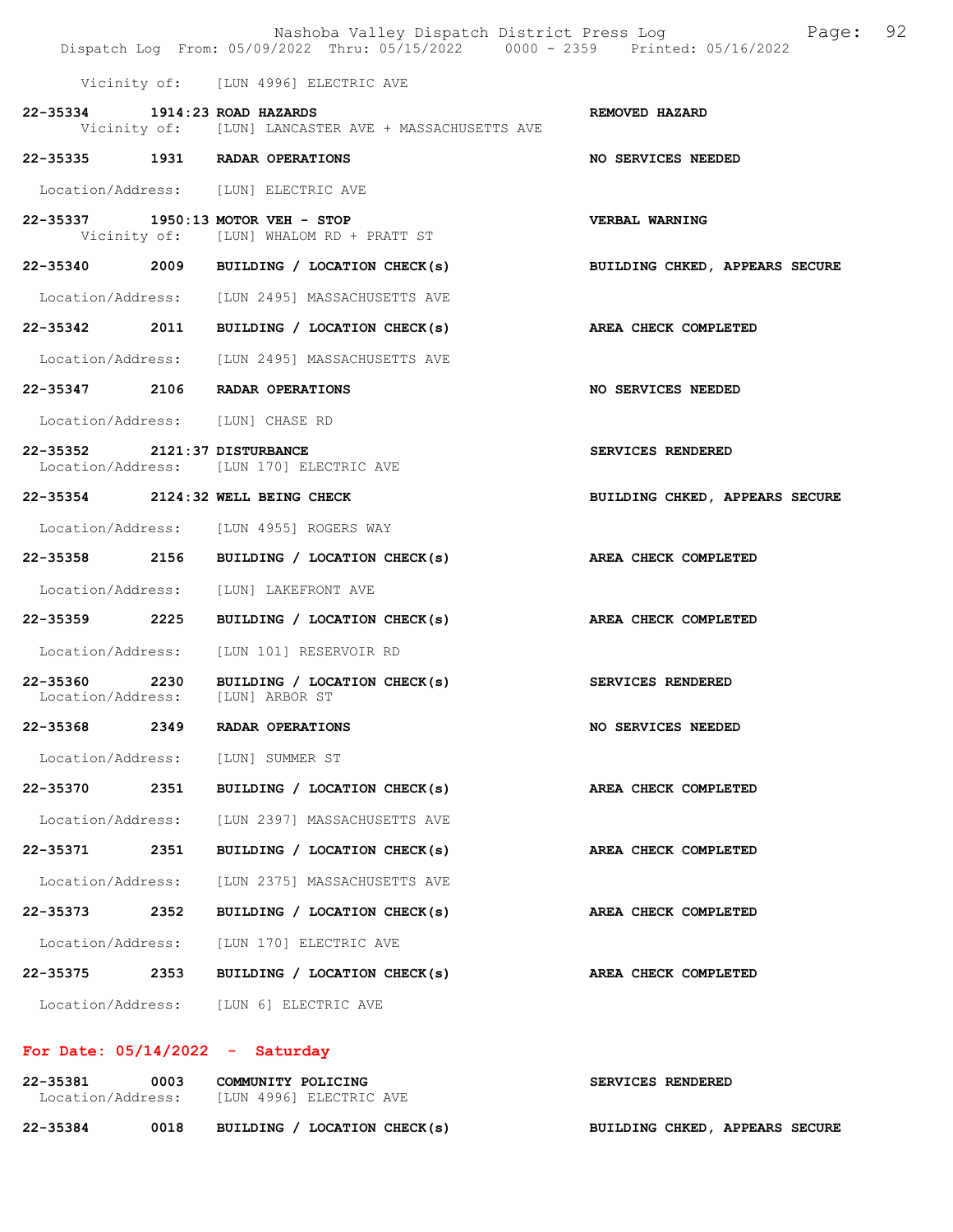Nashoba Valley Dispatch District Press Log Fage: 93 Dispatch Log From: 05/09/2022 Thru: 05/15/2022 0000 - 2359 Printed: 05/16/2022

|                   | Location/Address: [LUN 2234] LEOMINSTER RD                  |                                |
|-------------------|-------------------------------------------------------------|--------------------------------|
| 22-35386 0019     | RADAR OPERATIONS                                            | SERVICES RENDERED              |
|                   | Location/Address: [LUN 3665] SUMMER ST                      |                                |
| 22-35387 0030     | BUILDING / LOCATION CHECK(s) BUILDING CHKED, APPEARS SECURE |                                |
|                   | Location/Address: [LUN 196] LEOMINSTER-SHIRLEY RD           |                                |
| 22-35394 0036     | BUILDING / LOCATION CHECK(s)                                | BUILDING CHKED, APPEARS SECURE |
|                   | Location/Address: [LUN 2148] LEOMINSTER-SHIRLEY RD          |                                |
| 22-35397 0039     | BUILDING / LOCATION CHECK(s)                                | BUILDING CHKED, APPEARS SECURE |
|                   | Location/Address: [LUN 170] ELECTRIC AVE                    |                                |
| 22-35399 0041     | BUILDING / LOCATION CHECK(s) BUILDING CHKED, APPEARS SECURE |                                |
|                   | Location/Address: [LUN 2144] LEOMINSTER-SHIRLEY RD          |                                |
| 22-35400 0041     | BUILDING / LOCATION CHECK(s)                                | <b>ACCIDENTAL 911 CALL</b>     |
|                   | Location/Address: [LUN] LAKEFRONT AVE                       |                                |
| 22-35401 0044     | BUILDING / LOCATION CHECK(s)                                | BUILDING CHKED, APPEARS SECURE |
|                   | Location/Address: [LUN 1962] LAKEFRONT AVE                  |                                |
| 22-35404 0045     | BUILDING / LOCATION CHECK(s) BUILDING CHKED, APPEARS SECURE |                                |
|                   | Location/Address: [LUN 2154] LEOMINSTER-SHIRLEY RD          |                                |
| 22-35408 0051     | BUILDING / LOCATION CHECK(s)                                | BUILDING CHKED, APPEARS SECURE |
|                   | Location/Address: [LUN 101] RESERVOIR RD                    |                                |
| 22-35411 0058     | BUILDING / LOCATION CHECK(s)                                | BUILDING CHKED, APPEARS SECURE |
|                   | Location/Address: [LUN 4791] MASSACHUSETTS AVE              |                                |
|                   | 22-35413 0101 BUILDING / LOCATION CHECK(s)                  | AREA CHECK COMPLETED           |
|                   | Location/Address: [LUN 2475] MASSACHUSETTS AVE              |                                |
| 22-35414          | 0101 BUILDING / LOCATION CHECK(s)                           | AREA CHECK COMPLETED           |
|                   | Location/Address: [LUN 3654] SUMMER ST                      |                                |
| 22-35415 0103     | BUILDING / LOCATION CHECK(s)                                | AREA CHECK COMPLETED           |
|                   | Location/Address: [LUN 4732] SUMMER ST                      |                                |
| 22-35416 0104     | BUILDING / LOCATION CHECK(s)                                | AREA CHECK COMPLETED           |
|                   | Location/Address: [LUN 3649] SUMMER ST                      |                                |
| 22-35417 0105     | BUILDING / LOCATION CHECK(s)                                | BUILDING CHKED, APPEARS SECURE |
|                   | Location/Address: [LUN 2662] NORTHFIELD RD                  |                                |
| 22-35420 0109     | BUILDING / LOCATION CHECK(s)                                | AREA CHECK COMPLETED           |
|                   | Location/Address: [LUN 387] MASSACHUSETTS AVE               |                                |
|                   | 22-35421 0109 BUILDING / LOCATION CHECK(s)                  | AREA CHECK COMPLETED           |
| Location/Address: | [LUN 5000] MASSACHUSETTS AVE                                |                                |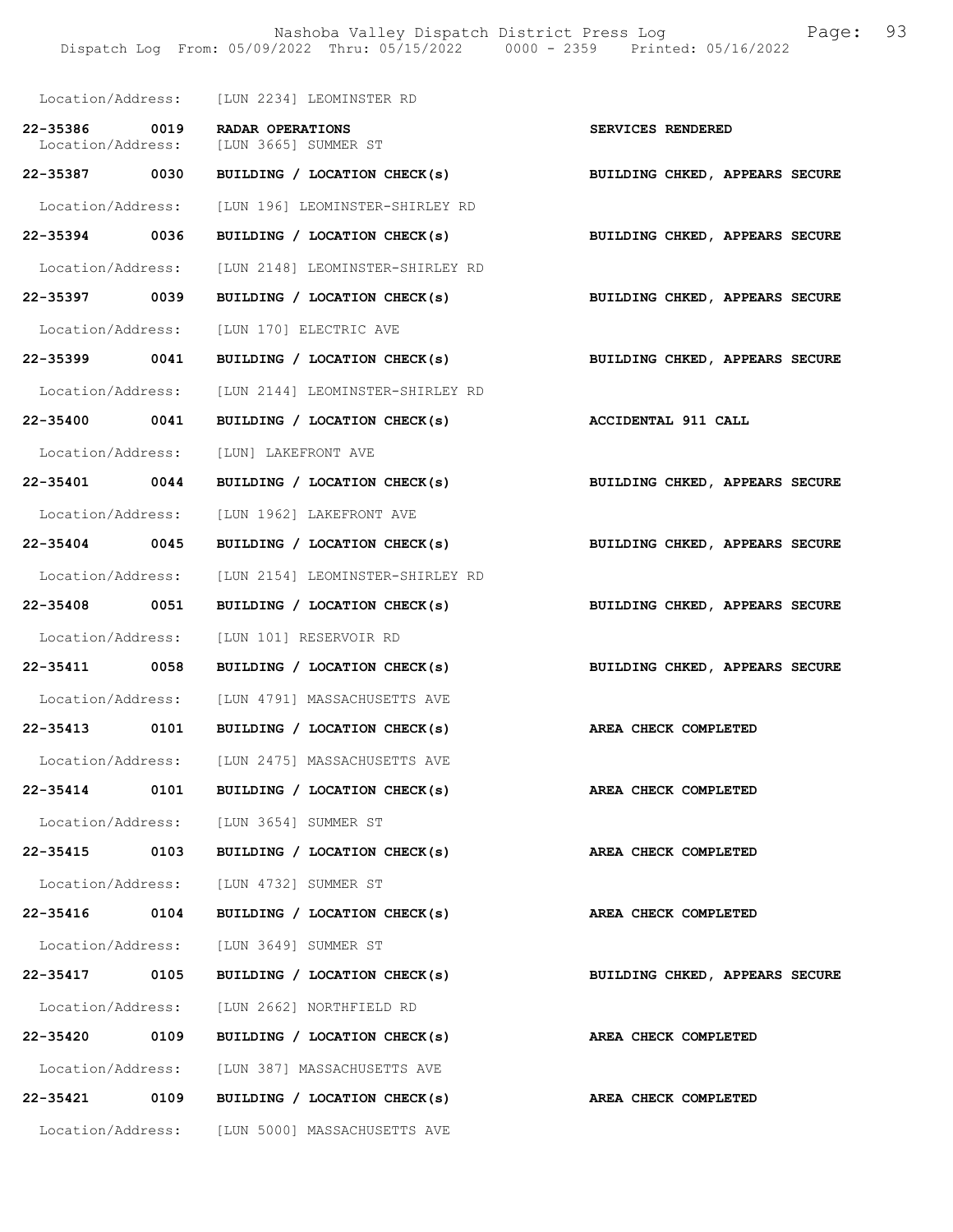Nashoba Valley Dispatch District Press Log Fage: 94

Dispatch Log From: 05/09/2022 Thru: 05/15/2022 0000 - 2359 Printed: 05/16/2022

|                   |      | 22-35422 0110 BUILDING / LOCATION CHECK(s)                                             | AREA CHECK COMPLETED           |
|-------------------|------|----------------------------------------------------------------------------------------|--------------------------------|
|                   |      | Location/Address: [LUN 2317] MASSACHUSETTS AVE                                         |                                |
|                   |      | 22-35424 0111 BUILDING / LOCATION CHECK(s)                                             | AREA CHECK COMPLETED           |
|                   |      | Location/Address: [LUN 2338] MASSACHUSETTS AVE                                         |                                |
| 22-35427 0112     |      | BUILDING / LOCATION CHECK(s)                                                           | AREA CHECK COMPLETED           |
|                   |      | Location/Address: [LUN 2346] MASSACHUSETTS AVE                                         |                                |
| 22-35429 0113     |      | BUILDING / LOCATION CHECK(s)                                                           | AREA CHECK COMPLETED           |
|                   |      | Location/Address: [LUN 246] MASSACHUSETTS AVE                                          |                                |
|                   |      | 22-35430 0114 BUILDING / LOCATION CHECK(s)                                             | BUILDING CHKED, APPEARS SECURE |
|                   |      | Location/Address: [LUN 2495] MASSACHUSETTS AVE                                         |                                |
|                   |      | 22-35435 0118 RADAR OPERATIONS                                                         | BUILDING CHKED, APPEARS SECURE |
|                   |      | Location/Address: [LUN] SUMMER ST                                                      |                                |
|                   |      | 22-35456 0141 BUILDING / LOCATION CHECK(s)                                             | AREA CHECK COMPLETED           |
|                   |      | Location/Address: [LUN 2272] MAIN ST                                                   |                                |
| 22-35457 0142     |      | BUILDING / LOCATION CHECK(s)                                                           | AREA CHECK COMPLETED           |
|                   |      | Location/Address: [LUN 2268] MAIN ST                                                   |                                |
| 22-35458 0143     |      | BUILDING / LOCATION CHECK(s)                                                           | AREA CHECK COMPLETED           |
|                   |      | Location/Address: [LUN 2431] MASSACHUSETTS AVE                                         |                                |
|                   |      | 22-35460 0147 BUILDING / LOCATION CHECK(s)                                             | BUILDING CHKED, APPEARS SECURE |
|                   |      | Location/Address: [LUN 830] CHASE RD                                                   |                                |
|                   |      | 22-35468 0203 RADAR OPERATIONS                                                         | NO SERVICES NEEDED             |
|                   |      | Location/Address: [LUN 1116] ELECTRIC AVE                                              |                                |
| 22-35469          | 0204 | <b>RADAR OPERATIONS</b><br>Location/Address: [LUN 26] MASSACHUSETTS AVE                | SERVICES RENDERED              |
| 22-35470          |      | 0213 BUILDING / LOCATION CHECK(s)                                                      | BUILDING CHKED, APPEARS SECURE |
|                   |      | Location/Address: [LUN 6] ELECTRIC AVE                                                 |                                |
|                   |      | $22-35477$ 0229:38 SUSPICIOUS ACTIVITY<br>Location/Address: [LUN 26] MASSACHUSETTS AVE | SPOKEN TO                      |
| 22-35480 0235     |      | BUILDING / LOCATION CHECK(s)                                                           | BUILDING CHKED, APPEARS SECURE |
|                   |      | Location/Address: [LUN 2310] MASSACHUSETTS AVE                                         |                                |
| 22-35481          | 0235 | RADAR OPERATIONS<br>Location/Address: [LUN] CHASE RD                                   | SERVICES RENDERED              |
| 22-35482 0236     |      | BUILDING / LOCATION CHECK(s)                                                           | BUILDING CHKED, APPEARS SECURE |
|                   |      | Location/Address: [LUN 387] MASSACHUSETTS AVE                                          |                                |
| 22-35483          | 0239 | BUILDING / LOCATION CHECK(s)                                                           | AREA CHECK COMPLETED           |
| Location/Address: |      | [LUN] FLAT HILL RD                                                                     |                                |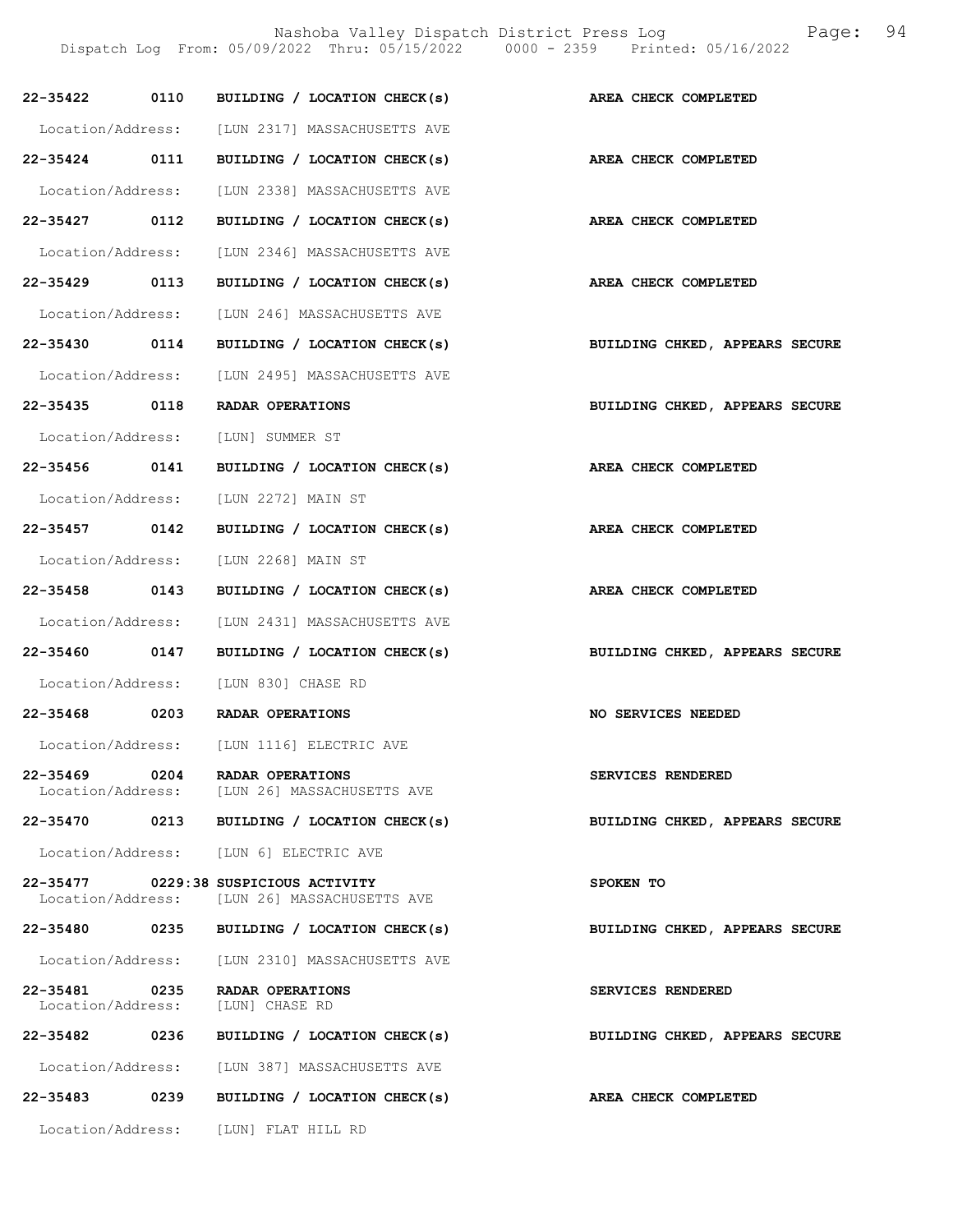|                                            |  | 22-35502 0600 BUILDING / LOCATION CHECK(s)                                               | AREA CHECK COMPLETED                                                      |
|--------------------------------------------|--|------------------------------------------------------------------------------------------|---------------------------------------------------------------------------|
| Location/Address: [LUN 4731] CHASE RD      |  |                                                                                          |                                                                           |
|                                            |  |                                                                                          | 22-35503 0601 BUILDING / LOCATION CHECK(s) BUILDING CHKED, APPEARS SECURE |
| Location/Address: [LUN 830] CHASE RD       |  |                                                                                          |                                                                           |
|                                            |  |                                                                                          | 22-35504 0608 BUILDING / LOCATION CHECK(s) NO SERVICES NEEDED             |
|                                            |  | Location/Address: [LUN 2310] MASSACHUSETTS AVE                                           |                                                                           |
| 22-35505 0608                              |  | BUILDING / LOCATION CHECK(s)                                                             | AREA CHECK COMPLETED                                                      |
| Location/Address: [LUN 4935] CHASE RD      |  |                                                                                          |                                                                           |
|                                            |  |                                                                                          | 22-35506 0610 BUILDING / LOCATION CHECK(s) AREA CHECK COMPLETED           |
| Location/Address: [LUN 831] CHASE RD       |  |                                                                                          |                                                                           |
|                                            |  | 22-35507 0611 BUILDING / LOCATION CHECK(s)                                               | BUILDING CHKED, APPEARS SECURE                                            |
|                                            |  | Location/Address: [LUN 2077] LANCASTER AVE                                               |                                                                           |
|                                            |  |                                                                                          | 22-35510 0626 BUILDING / LOCATION CHECK(s) BUILDING CHKED, APPEARS SECURE |
| Location/Address: [LUN 830] CHASE RD       |  |                                                                                          |                                                                           |
|                                            |  |                                                                                          | 22-35511 0627 BUILDING / LOCATION CHECK(s) AREA CHECK COMPLETED           |
| Location/Address: [LUN 4959] ELECTRIC AVE  |  |                                                                                          |                                                                           |
|                                            |  | 22-35512 0635 BUILDING / LOCATION CHECK(s)                                               | BUILDING CHKED, APPEARS SECURE                                            |
| Location/Address: [LUN 2662] NORTHFIELD RD |  |                                                                                          |                                                                           |
|                                            |  | 22-35513 0638 BUILDING / LOCATION CHECK(s)                                               | BUILDING CHKED, APPEARS SECURE                                            |
|                                            |  | Location/Address: [LUN 2457] MASSACHUSETTS AVE                                           |                                                                           |
|                                            |  | 22-35517 0733:22 PROPERTY - Found or Lost<br>Location/Address: [LUN 3919] TURKEY HILL RD | SERVICES RENDERED                                                         |
|                                            |  |                                                                                          | 22-35519 0747 BUILDING / LOCATION CHECK(s) AREA CHECK COMPLETED           |
|                                            |  | Location/Address: [LUN 4996] ELECTRIC AVE                                                |                                                                           |
| 22-35520 0752 RADAR OPERATIONS             |  | Location/Address: [LUN 2316] MASSACHUSETTS AVE                                           | SERVICES RENDERED                                                         |
| 22-35525 0839:28 FOLLOW UP                 |  | Location/Address: [LUN 3920] TURKEY HILL RD                                              | SERVICES RENDERED                                                         |
|                                            |  | 22-35526 0845 BUILDING / LOCATION CHECK(s)                                               | AREA CHECK COMPLETED                                                      |
| Location/Address: [LUN] FORT POND RD       |  |                                                                                          |                                                                           |
| 22-35528 0850:52 FOLLOW UP                 |  | Location/Address: [LUN 3908] TURKEY HILL RD                                              | <b>SERVICES RENDERED</b>                                                  |
| 22-35533                                   |  | 0912 BUILDING / LOCATION CHECK(s)                                                        | AREA CHECK COMPLETED                                                      |
| Location/Address: [LUN 2234] LEOMINSTER RD |  |                                                                                          |                                                                           |
|                                            |  | 22-35534 0918 BUILDING / LOCATION CHECK(s)                                               | AREA CHECK COMPLETED                                                      |
|                                            |  | Location/Address: [LUN 2469] MASSACHUSETTS AVE                                           |                                                                           |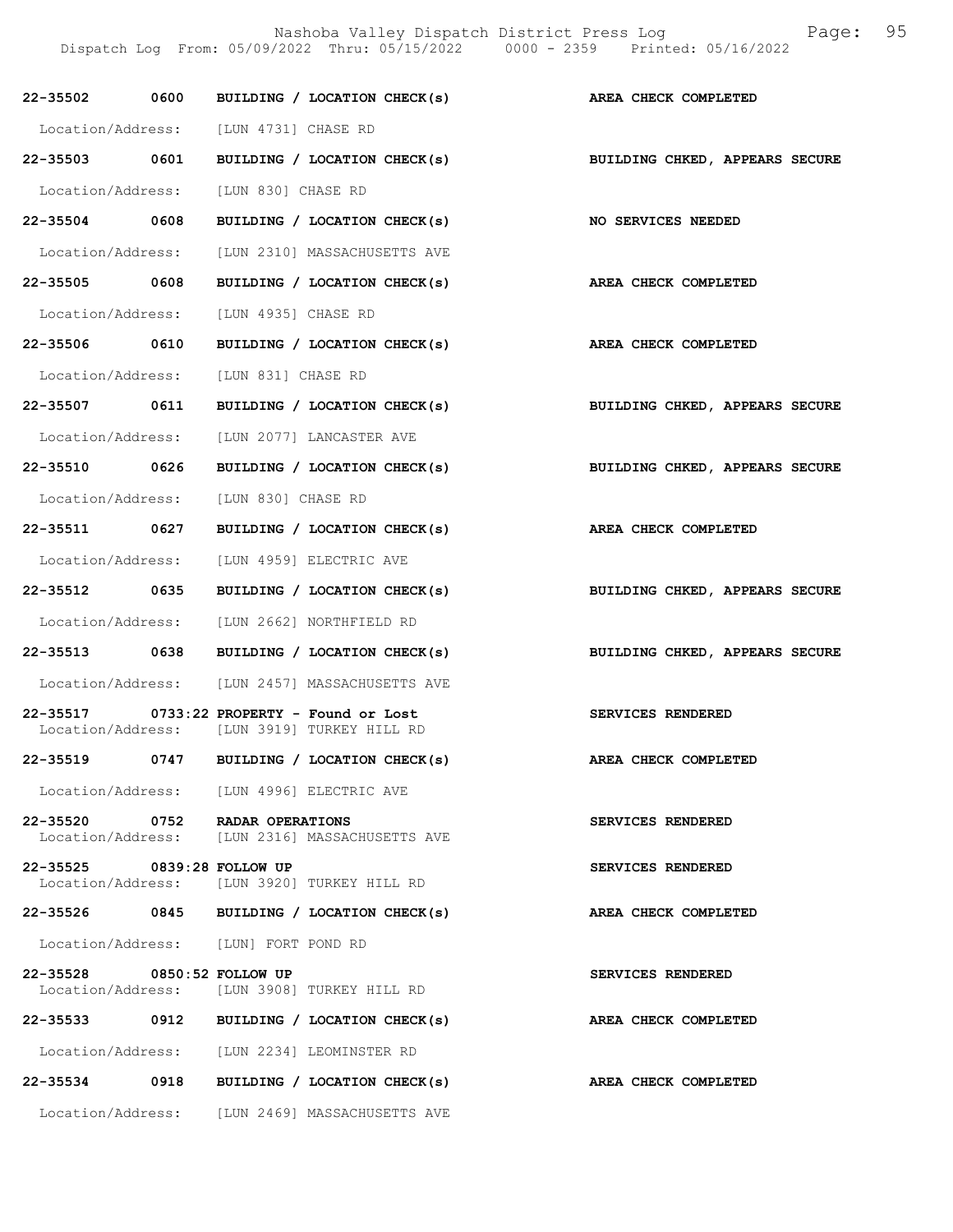|                                   |      | Nashoba Valley Dispatch District Press Log<br>Dispatch Log From: 05/09/2022 Thru: 05/15/2022 0000 - 2359 Printed: 05/16/2022 | 96<br>Page:                   |
|-----------------------------------|------|------------------------------------------------------------------------------------------------------------------------------|-------------------------------|
| 22-35535                          | 0923 | BUILDING / LOCATION CHECK(s)                                                                                                 | <b>NO SERVICES NEEDED</b>     |
|                                   |      | Location/Address: [LUN] NORTHFIELD RD                                                                                        |                               |
| 22-35538 0940 RADAR OPERATIONS    |      | Location/Address: [LUN] MULPUS RD + TOWNSEND HARBOR RD                                                                       | SERVICES RENDERED             |
| 22-35539 0942:34 MOTOR VEH - STOP |      |                                                                                                                              | CITATION/WRTTN WARNING ISSUED |
|                                   |      | Vicinity of: [LUN] TOWNSEND HARBOR RD + WOODLAND DR                                                                          |                               |
| 22-35546                          | 0959 | COMMUNITY POLICING                                                                                                           | AREA CHECK COMPLETED          |
|                                   |      | Location/Address: [LUN 215] MASSACHUSETTS AVE                                                                                |                               |
| 22-35549 1001                     |      | BUILDING / LOCATION CHECK(s)                                                                                                 | AREA CHECK COMPLETED          |
|                                   |      | Location/Address: [LUN 246] MASSACHUSETTS AVE                                                                                |                               |
| 22-35551                          |      | 1002 BUILDING / LOCATION CHECK(s)                                                                                            | AREA CHECK COMPLETED          |
|                                   |      | Location/Address: [LUN 2347] MASSACHUSETTS AVE                                                                               |                               |
|                                   |      | 22-35555 1009:57 FD-MEDICAL EMERGENCY<br>Location/Address: [LUN 4994] MAYS FIELD RD<br>Refer To Fire Case: 22TOW-539-IN      | <b>TRANSPORTED BLS</b>        |
| 22-35557 1020                     |      | <b>FOLLOW UP</b>                                                                                                             | AREA CHECK COMPLETED          |
|                                   |      | Location/Address: [LUN 3933] VALLEY RD                                                                                       |                               |
| 22-35558                          | 1023 | FOLLOW UP                                                                                                                    | AREA CHECK COMPLETED          |
|                                   |      | Location/Address: [LUN 4659] GILCHREST ST                                                                                    |                               |
| 22-35559                          | 1032 | FOLLOW UP                                                                                                                    | AREA CHECK COMPLETED          |
| Location/Address:                 |      | [LUN 3904] TURKEY HILL RD                                                                                                    |                               |
| 22-35561                          | 1039 | BUILDING / LOCATION CHECK(s)                                                                                                 | AREA CHECK COMPLETED          |
| Location/Address:                 |      | [LUN 4732] SUMMER ST                                                                                                         |                               |
|                                   |      | 22-35562 1039 COMMUNITY POLICING<br>Location/Address: [LUN 4996] ELECTRIC AVE                                                | SERVICES RENDERED             |
| 22-35571 1123:35 ANIMAL CALL      |      | Location/Address: [LUN 4645] MASSACHUSETTS AVE                                                                               | SERVICES RENDERED             |
|                                   |      | $22 - 35578$ 1146:54 MOTOR VEH - ACCIDENT W/INJURY<br>Vicinity of: [LUN] LANCASTER AVE<br>Refer To Fire Case: 22LUN-157-IN   | <b>REPORT</b>                 |
|                                   |      | 22-35585 1225:28 MOTOR VEH - DISABLED<br>Location/Address: [LUN 2440] MASSACHUSETTS AVE                                      | VEHICLE TOWED                 |
|                                   |      | 22-35591 1253:10 PROPERTY - Found or Lost<br>Location/Address: [LUN] PLEASANT ST                                             | <b>REPORT</b>                 |
| 22-35592 1300:18 MOTOR VEH - STOP |      |                                                                                                                              | CITATION/WRTTN WARNING ISSUED |
|                                   |      | Vicinity of: [LUN 2338] MASSACHUSETTS AVE<br>Refer To Summons: 22LUN-121-AR                                                  |                               |
| 22-35593 1314:26 MOTOR VEH - STOP |      |                                                                                                                              | CITATION/WRTTN WARNING ISSUED |
|                                   |      | Vicinity of: [LUN 2375] MASSACHUSETTS AVE                                                                                    |                               |
| 22-35596                          |      | $1337:44$ MOTOR VEH - STOP                                                                                                   | CITATION/WRTTN WARNING ISSUED |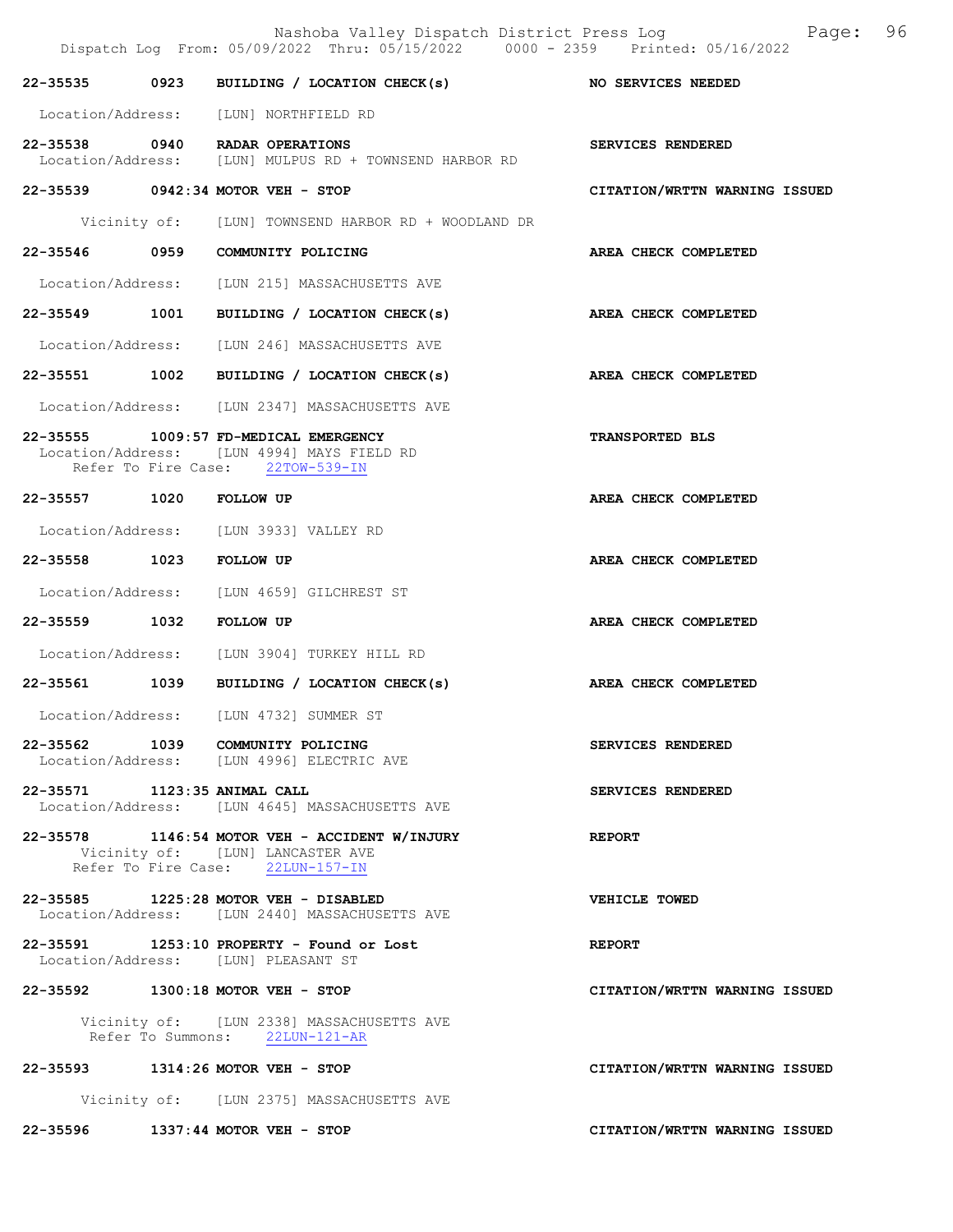Vicinity of: [LUN 2388] MASSACHUSETTS AVE

- 22-35600 1405:02 ANIMAL CALL UNITS ADVISED Location/Address: [LUN 4996] ELECTRIC AVE
- 22-35606 1449:18 LARCENY/ FORGERY/ FRAUD REPORT Location/Address: [LUN 2470] MASSACHUSETTS AVE
- 22-35609 1517 BUILDING / LOCATION CHECK(s) AREA CHECK COMPLETED
- Location/Address: [LUN 246] MASSACHUSETTS AVE
- 22-35611 1521 FOLLOW UP NEGATIVE CONTACT [LUN 2347] MASSACHUSETTS AVE
- 22-35612 1521:24 FOLLOW UP SPOKEN TO Location/Address: [LUN 2509] MASSACHUSETTS AVE
- 22-35622 1612 RADAR OPERATIONS SERVICES RENDERED Location/Address: [LUN 2550] MASSACHUSETTS AVE
- 22-35623 1617:21 HARASSMENT REPORT Location/Address: [LUN 3109] PLEASANT ST
- 22-35624 1634:15 FOLLOW UP SERVICES RENDERED Location/Address: [LUN 387] MASSACHUSETTS AVE
- 22-35625 1636:39 VANDALISM REPORT Location/Address: [LUN 169] ROYAL FERN DR
- 22-35635 1735:57 DISTURBANCE ARREST(S) MADE Location/Address: [LUN 3843] TOWNSEND HARBOR RD<br>Refer To P/C: 22LUN-122-AR Refer To  $P/C$ :
- 22-35636 1739:19 ANIMAL CALL **GONE OF ALL CALL** Gone on Arrival Location/Address: [LUN 1572] HIGHLAND ST
- 22-35637 1745:50 ALARM COMMERCIAL BURGLARY INVESTIGATED<br>Location/Address: [LUN 2469] MASSACHUSETTS AVE [LUN 2469] MASSACHUSETTS AVE
- 22-35651 1926:41 MOTOR VEH COMPLAINT NEGATIVE CONTACT Location/Address: [LUN] CHASE RD + NORTHFIELD RD
- 22-35654 1949 BUILDING / LOCATION CHECK(s) AREA CHECK COMPLETED
- Location/Address: [LUN 246] MASSACHUSETTS AVE
- 22-35655 1951:06 REQUEST TO SPEAK TO AN OFFICER REPORT Location/Address: [LUN 3718] SUNNY HILL RD
- 22-35665 2039 RADAR OPERATIONS NEGATIVE CONTACT Location/Address: [LUN] SUMMER ST
- 22-35666 2053 BUILDING / LOCATION CHECK(s) AREA CHECK COMPLETED
- Location/Address: [LUN] GILCHREST ST + VALLEY RD
- 22-35667 2058 BUILDING / LOCATION CHECK(s) AREA CHECK COMPLETED
- Location/Address: [LUN] TRILLIUM CT
- 22-35668 2100:51 SUSPICIOUS ACTIVITY VEHICLE TOWED Vicinity of: [LUN 5150] HOLMAN ST
- 22-35674 2125:27 FD-MEDICAL LIFT ASSIST SERVICES RENDERED Location/Address: [LUN 4873] RILEY RD
- 22-35676 2133 BUILDING / LOCATION CHECK(s) AREA CHECK COMPLETED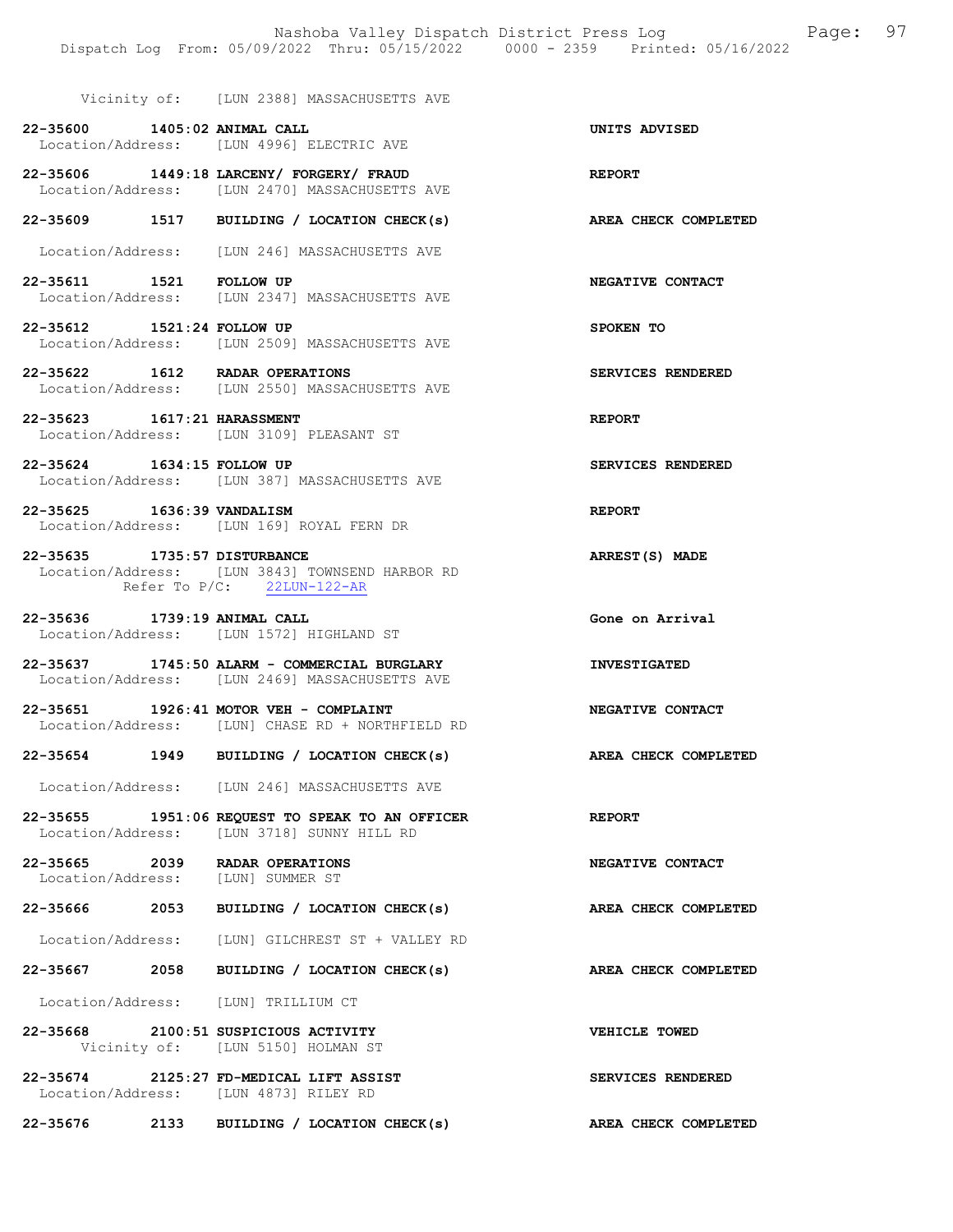Nashoba Valley Dispatch District Press Log Page: 98 Dispatch Log From: 05/09/2022 Thru: 05/15/2022 0000 - 2359 Printed: 05/16/2022

| Location/Address: | [LUN] TURKEY HILL RD |  |
|-------------------|----------------------|--|
|                   |                      |  |

22-35680 2144 BUILDING / LOCATION CHECK(s) AREA CHECK COMPLETED Location/Address: [LUN 101] RESERVOIR RD

22-35714 2335 FOLLOW UP NO SERVICES NEEDED

22-35687 2156 BUILDING / LOCATION CHECK(s) AREA CHECK COMPLETED Location/Address: [LUN] LAKEFRONT AVE

- 22-35712 2305:14 SHOPLIFTING Location/Address: [LUN 2347] MASSACHUSETTS AVE [LUN 2347] MASSACHUSETTS AVE
- Location/Address: [LUN 2684] NORTHFIELD RD
- 22-35716 2343 BUILDING / LOCATION CHECK(s) BUILDING CHKED, APPEARS SECURE
- Location/Address: [LUN 2662] NORTHFIELD RD
- 22-35717 2346 RADAR OPERATIONS SERVICES RENDERED Location/Address: [LUN 2316] MASSACHUSETTS AVE
- 22-35718 2349:03 MOTOR VEH STOP VERBAL WARNING Vicinity of: [LUN 2321] MASSACHUSETTS AVE
- 22-35719 2355 BUILDING / LOCATION CHECK(s) AREA CHECK COMPLETED

Location/Address: [LUN] LAKEFRONT AVE

22-35720 2356:12 MOTOR VEH - ACCIDENT W/INJURY ARREST(S) MADE Vicinity of: [LUN] CHASE RD + WEST TOWNSEND RD Refer To Arrest: 22LUN-123-AR Refer To Fire Case: 22LUN-159-IN

### For Date: 05/15/2022 - Sunday

| 22-35816 0248     | BUILDING / LOCATION CHECK(s)                                                              | AREA CHECK COMPLETED |  |
|-------------------|-------------------------------------------------------------------------------------------|----------------------|--|
|                   | Location/Address: [LUN 196] LEOMINSTER-SHIRLEY RD                                         |                      |  |
|                   | $22-35817$ 0307:44 BURGLARY - BREAK & ENTERING<br>Location/Address: [LUN 1030] CUSHING LN | <b>INVESTIGATED</b>  |  |
|                   | 22-35818 0334 BUILDING / LOCATION CHECK(s)                                                | AREA CHECK COMPLETED |  |
|                   | Location/Address: [LUN 2431] MASSACHUSETTS AVE                                            |                      |  |
| 22-35819 0405     | BUILDING / LOCATION CHECK(s)                                                              | AREA CHECK COMPLETED |  |
|                   | Location/Address: [LUN 3] TOWNSEND HARBOR RD                                              |                      |  |
| 22-35820 0408     | BUILDING / LOCATION CHECK(s)                                                              | AREA CHECK COMPLETED |  |
|                   | Location/Address: [LUN 5150] HOLMAN ST                                                    |                      |  |
| 22-35821 0410     | BUILDING / LOCATION CHECK(s)                                                              | AREA CHECK COMPLETED |  |
|                   | Location/Address: [LUN] GILCHREST ST                                                      |                      |  |
| 22-35834 0629     | BUILDING / LOCATION CHECK(s)                                                              | AREA CHECK COMPLETED |  |
|                   | Location/Address: [LUN 830] CHASE RD                                                      |                      |  |
| Location/Address: | 22-35837 0717:28 Property Damage<br><b>ILUN 8441 CHASE RD</b>                             | SERVICES RENDERED    |  |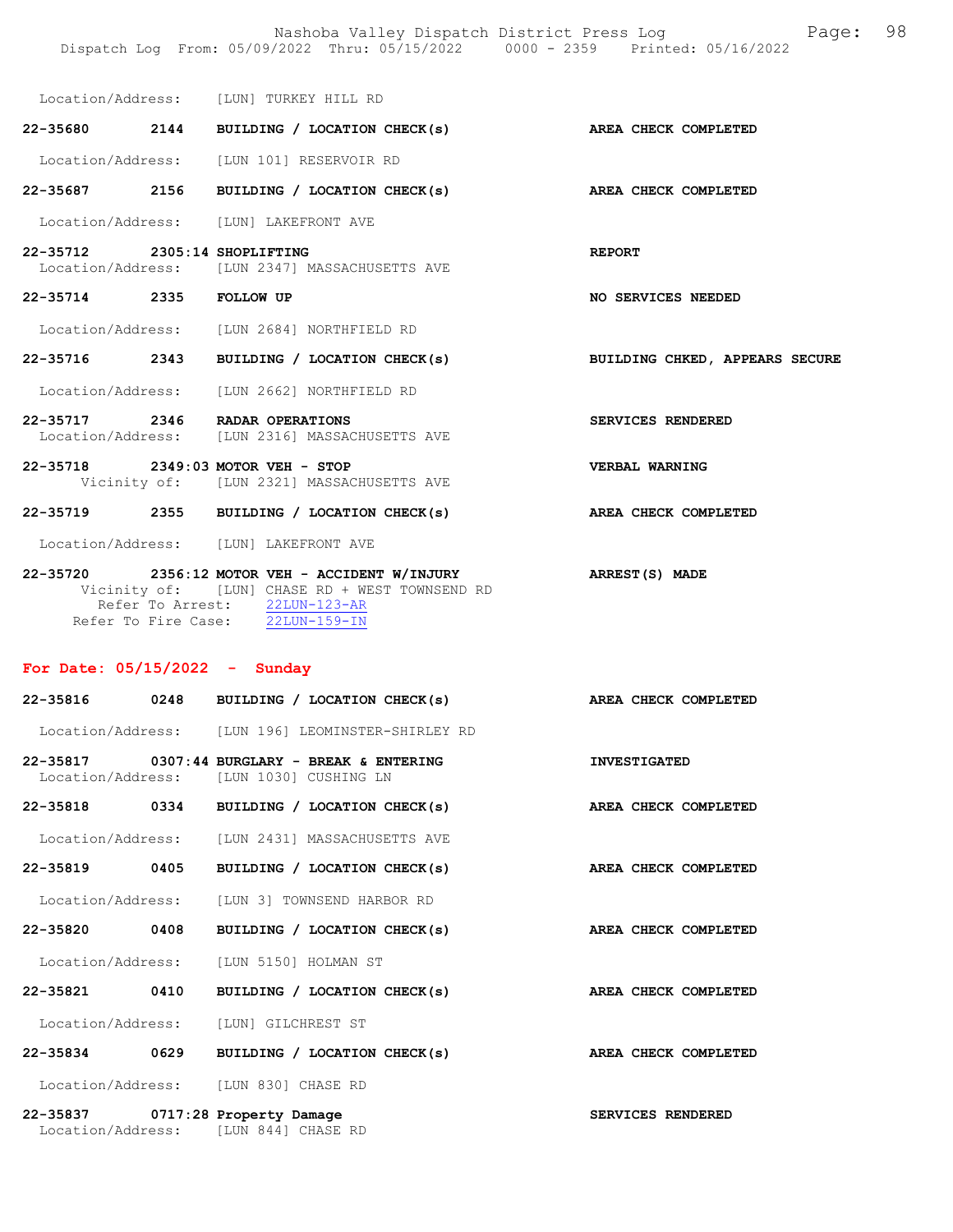Nashoba Valley Dispatch District Press Log Fage: 99

Dispatch Log From: 05/09/2022 Thru: 05/15/2022 0000 - 2359 Printed: 05/16/2022

| 22-35838 0722                      | BUILDING / LOCATION CHECK(s)                                 | AREA CHECK COMPLETED |
|------------------------------------|--------------------------------------------------------------|----------------------|
|                                    | Location/Address: [LUN 4656] MASSACHUSETTS AVE               |                      |
| 22-35839 0724                      | BUILDING / LOCATION CHECK(s)                                 | AREA CHECK COMPLETED |
| Location/Address:                  | [LUN 4791] MASSACHUSETTS AVE                                 |                      |
| 22-35840 0726                      | BUILDING / LOCATION CHECK(s)                                 | AREA CHECK COMPLETED |
| Location/Address:                  | [LUN] CHASE RD + WEST TOWNSEND RD                            |                      |
| 22-35842 0732                      | BUILDING / LOCATION CHECK(s)                                 | AREA CHECK COMPLETED |
| Location/Address:                  | [LUN 2375] MASSACHUSETTS AVE                                 |                      |
| 22-35844 0737                      | BUILDING / LOCATION CHECK(s)                                 | AREA CHECK COMPLETED |
| Location/Address:                  | [LUN 4777] ELECTRIC AVE                                      |                      |
| 22-35846 0815                      | BUILDING / LOCATION CHECK(s)                                 | AREA CHECK COMPLETED |
| Location/Address:                  | [LUN 4777] ELECTRIC AVE                                      |                      |
| 22-35847 0818                      | <b>RADAR OPERATIONS</b><br>Location/Address: [LUN] SUMMER ST | SERVICES RENDERED    |
| 22-35850 0848                      | BUILDING / LOCATION CHECK(s)                                 | AREA CHECK COMPLETED |
| Location/Address:                  | [LUN 2234] LEOMINSTER RD                                     |                      |
| 22-35851 0855                      | BUILDING / LOCATION CHECK(s)                                 | AREA CHECK COMPLETED |
| Location/Address:                  | [LUN 2662] NORTHFIELD RD                                     |                      |
| 22-35852 0857                      | BUILDING / LOCATION CHECK(s)                                 | AREA CHECK COMPLETED |
| Location/Address:                  | [LUN] TURKEY HILL RD                                         |                      |
| 22-35853 0911<br>Location/Address: | RADAR OPERATIONS<br>[LUN] LEOMINSTER RD + FAIRVIEW RD        | SERVICES RENDERED    |
| 22-35856 0937                      | BUILDING / LOCATION CHECK(s)                                 | AREA CHECK COMPLETED |
|                                    | Location/Address: [LUN 2475] MASSACHUSETTS AVE               |                      |
| 22-35861 0956:33 FOLLOW UP         | Location/Address: [LUN 1029] CUSHING LN                      | SERVICES RENDERED    |
| 22-35862 0957:12 ANIMAL CALL       |                                                              | NO SERVICES NEEDED   |
|                                    | Location/Address: [LUN] WHALOM RD                            |                      |
| 22-35863 0958:00 FOLLOW UP         | Location/Address: [LUN 2509] MASSACHUSETTS AVE               | SERVICES RENDERED    |
| 22-35865 1001 FOLLOW UP            |                                                              | AREA CHECK COMPLETED |
|                                    | Location/Address: [LUN 4563] MASSACHUSETTS AVE               |                      |
| 22-35869 1015 FOLLOW UP            |                                                              | AREA CHECK COMPLETED |
|                                    | Location/Address: [LUN 4565] MASSACHUSETTS AVE               |                      |
| 22-35870 1016:19 FOLLOW UP         | Location/Address: [LUN 1027] CUSHING LN                      | SPOKEN TO            |
| 22-35872 1016:42 VANDALISM         |                                                              | <b>REPORT</b>        |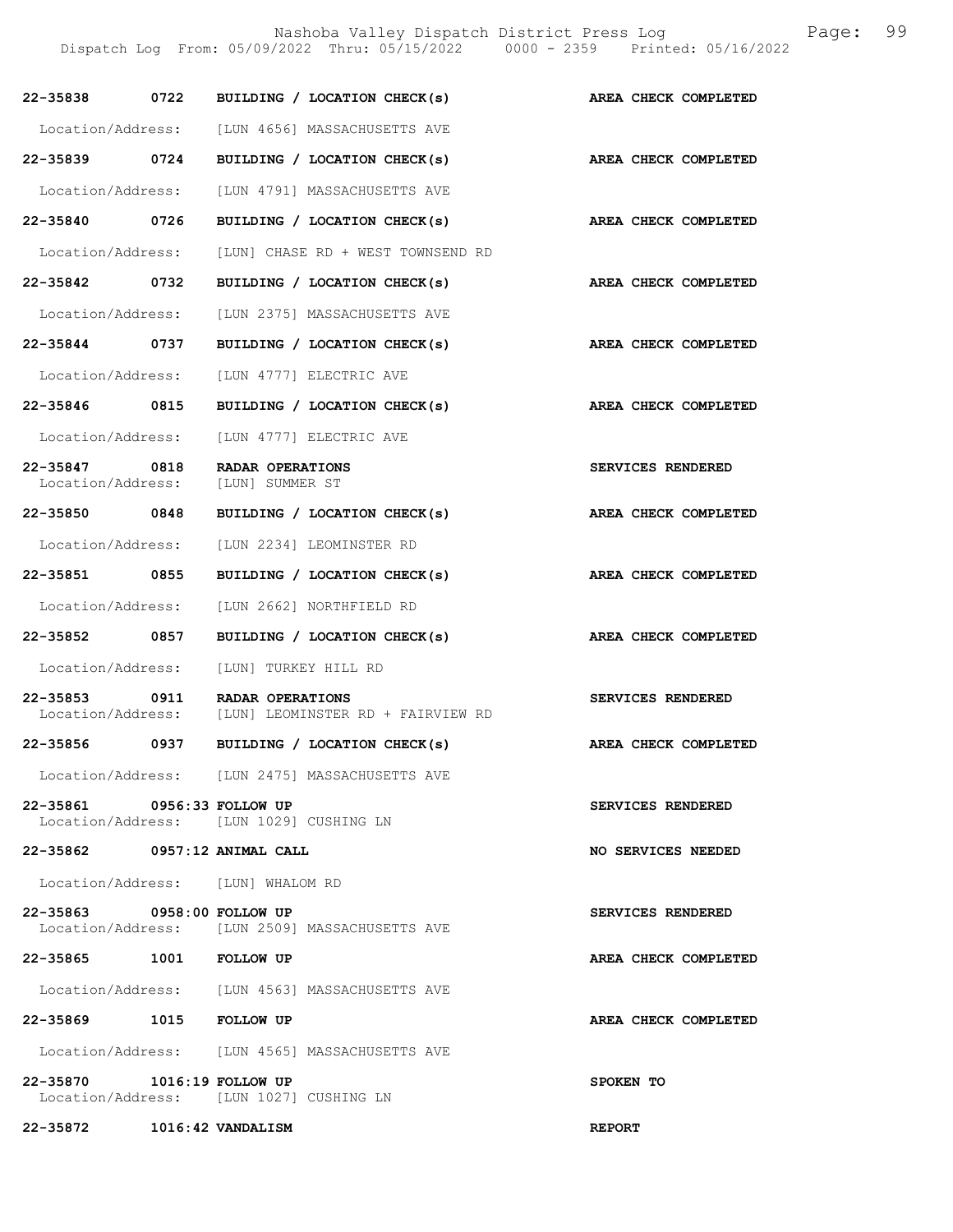|                                                                       | Nashoba Valley Dispatch District Press Log<br>Dispatch Log From: 05/09/2022 Thru: 05/15/2022 0000 - 2359 Printed: 05/16/2022 | Page: 100                     |
|-----------------------------------------------------------------------|------------------------------------------------------------------------------------------------------------------------------|-------------------------------|
|                                                                       | Location/Address: [LUN 32] TRI-TOWN DR                                                                                       |                               |
| 22-35879 1050:27 MOTOR VEH - STOP                                     |                                                                                                                              | CITATION/WRTTN WARNING ISSUED |
|                                                                       | Vicinity of: [LUN 3676] SUMMER ST                                                                                            |                               |
| 22-35882 1059:07 MOTOR VEH - STOP                                     | Vicinity of: [LUN] SUMMER ST                                                                                                 | VERBAL WARNING                |
| 22-35887 1128:46 MOTOR VEH - STOP<br>Location/Address: [LUN] CHASE RD | Refer To Arrest: 22LUN-124-AR                                                                                                | ARREST(S) MADE                |
|                                                                       | 22-35888 1128:07 911 ABANDONED/MISDIAL/HANGUP<br>Location/Address: [LUN 2857] OAK RIDGE RD                                   | <b>REPORT</b>                 |
|                                                                       | 22-35897 1213:14 FD-STRUCTURE/BLDG FIRE<br>Location/Address: [LUN 2720] NORTHFIELD RD<br>Refer To Fire Case: 22LUN-160-IN    | <b>INVESTIGATED</b>           |
| 22-35899 1225:36 FD-MEDICAL EMERGENCY                                 | Location/Address: [LUN 2347] MASSACHUSETTS AVE<br>Refer To Fire Case: 22LUN-161-IN<br>Refer To Fire Case: 22TOW-544-IN       | <b>TRANSPORTED ALS</b>        |
| 22-35900 1228:04 ANIMAL CALL<br>Location/Address: [LUN 4067] WEST ST  |                                                                                                                              | UNITS ADVISED                 |
| 22-35905 1244:14 MOTOR VEH - STOP                                     | Vicinity of: [LUN 2347] MASSACHUSETTS AVE                                                                                    | VERBAL WARNING                |
| 22-35907 1311 RADAR OPERATIONS                                        |                                                                                                                              | AREA CHECK COMPLETED          |
|                                                                       | Location/Address: [LUN 2339] MASSACHUSETTS AVE                                                                               |                               |
|                                                                       | 22-35908 1315:31 FD-MEDICAL LIFT ASSIST                                                                                      | PATIENT REFUSAL, NO TRANSPORT |
|                                                                       | Location/Address: [LUN 1615] HIGHLAND ST                                                                                     |                               |
| 22-35909 1330:48 MOTOR VEH - STOP                                     | Vicinity of: [LUN 358] MASSACHUSETTS AVE                                                                                     | VERBAL WARNING                |
| 22-35910 1339:02 MOTOR VEH - STOP                                     |                                                                                                                              | CITATION/WRTTN WARNING ISSUED |
|                                                                       | Vicinity of: [LUN 2321] MASSACHUSETTS AVE                                                                                    |                               |
| 22-35912 1356:25 MOTOR VEH - STOP                                     | Vicinity of: [LUN] MASSACHUSETTS AVE + PLEASANT ST                                                                           | VERBAL WARNING                |
| 22-35917 1415:46 MOTOR VEH - STOP                                     | Location/Address: [LUN 2347] MASSACHUSETTS AVE                                                                               | VERBAL WARNING                |
| 22-35920 1426:24 MOTOR VEH - STOP                                     | Vicinity of: [LUN 4996] ELECTRIC AVE                                                                                         | <b>VERBAL WARNING</b>         |
| 22-35926 1554 RADAR OPERATIONS                                        |                                                                                                                              | <b>NO SERVICES NEEDED</b>     |
|                                                                       | Location/Address: [LUN 2422] MASSACHUSETTS AVE                                                                               |                               |
|                                                                       | 22-35927 1558 BUILDING / LOCATION CHECK(s)                                                                                   | AREA CHECK COMPLETED          |
|                                                                       | Location/Address: [LUN 2317] MASSACHUSETTS AVE                                                                               |                               |
| 22-35930 1606 RADAR OPERATIONS<br>Location/Address: [LUN] SUMMER ST   |                                                                                                                              | SERVICES RENDERED             |
| $22 - 35933$ 1622:11 FD-MEDICAL EMERGENCY                             | Location/Address: [LUN 1962] LAKEFRONT AVE                                                                                   | <b>TRANSPORTED ALS</b>        |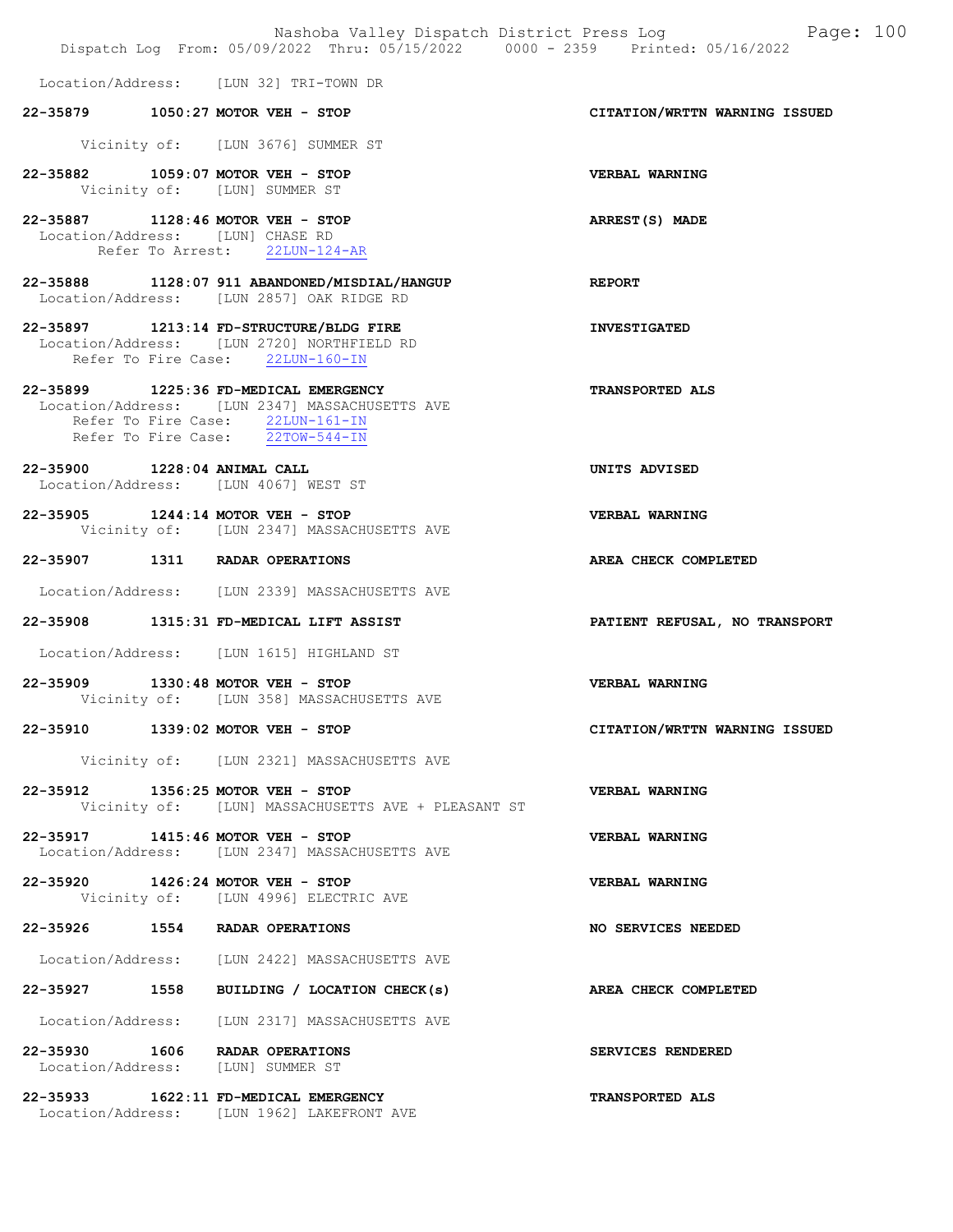|                                    |      | Dispatch Log From: 05/09/2022 Thru: 05/15/2022 0000 - 2359 Printed: 05/16/2022                               | Nashoba Valley Dispatch District Press Log Fage: 101 |
|------------------------------------|------|--------------------------------------------------------------------------------------------------------------|------------------------------------------------------|
|                                    |      | 22-35934 1631 BUILDING / LOCATION CHECK(s) AREA CHECK COMPLETED                                              |                                                      |
|                                    |      | Location/Address: [LUN 246] MASSACHUSETTS AVE                                                                |                                                      |
|                                    |      | 22-35938 1641 BUILDING / LOCATION CHECK(s) BUILDING CHKED, APPEARS SECURE                                    |                                                      |
|                                    |      | Location/Address: [LUN 2234] LEOMINSTER RD                                                                   |                                                      |
|                                    |      | 22-35939 1651 TRAFFIC CONTROL<br>Location/Address: [LUN] MULPUS RD + TOWNSEND HARBOR RD                      | SERVICES RENDERED                                    |
|                                    |      | 22-35943 1705:46 ALARM - RESIDENTIAL BURGLARY                                                                | BUILDING CHKED, APPEARS SECURE                       |
|                                    |      | Location/Address: [LUN 1648] HOLLIS RD                                                                       |                                                      |
|                                    |      | 22-35944 1706:58 MOTOR VEH - STOP                                                                            | CITATION/WRTTN WARNING ISSUED                        |
|                                    |      | Vicinity of: [LUN 4675] TOWNSEND HARBOR RD                                                                   |                                                      |
|                                    |      | 22-35947 1711:25 REQUEST TO SPEAK TO AN OFFICER NEGATIVE CONTACT<br>Location/Address: [LUN 3109] PLEASANT ST |                                                      |
|                                    |      | 22-35946 1713 COMMUNITY POLICING<br>Location/Address: [LUN 4996] ELECTRIC AVE                                | SERVICES RENDERED                                    |
| 22-35956 1804:54 SHOPLIFTING       |      | Location/Address: [LUN 2347] MASSACHUSETTS AVE                                                               | <b>INVESTIGATED</b>                                  |
|                                    |      | 22-35962 1837:17 FD-INVESTIGATION                                                                            | SEARCHED AREA, NEGATIVE RESULT                       |
|                                    |      | Location/Address: [LUN 1401] GILCHREST ST<br>Refer To Fire Case: 22LUN-162-IN                                |                                                      |
| 22-35966 1903:18 FOLLOW UP         |      | Location/Address: [LUN 2347] MASSACHUSETTS AVE                                                               | SPOKEN TO                                            |
|                                    |      | 22-35968 1921:58 MOTOR VEH - COMPLAINT<br>Vicinity of: [LUN 1533] HEMLOCK DR                                 | Gone on Arrival                                      |
|                                    |      | 22-35969 1930:58 MOTOR VEH - STOP<br>Vicinity of: [LUN 3670] SUMMER ST                                       | VERBAL WARNING                                       |
| 22-35970                           | 1947 | BUILDING / LOCATION CHECK(s)                                                                                 | AREA CHECK COMPLETED                                 |
|                                    |      | Location/Address: [LUN 1962] LAKEFRONT AVE                                                                   |                                                      |
| 22-35971 1947                      |      | BUILDING / LOCATION CHECK(s)                                                                                 | AREA CHECK COMPLETED                                 |
| Location/Address:                  |      | [LUN 2475] MASSACHUSETTS AVE                                                                                 |                                                      |
| 22-35981 2024<br>Location/Address: |      | RADAR OPERATIONS<br>[LUN 2339] MASSACHUSETTS AVE                                                             | NEGATIVE CONTACT                                     |
| 22-35989 2050<br>Location/Address: |      | RADAR OPERATIONS<br>[LUN 2324] MASSACHUSETTS AVE                                                             | SERVICES RENDERED                                    |
|                                    |      | 22-35991 2053 RADAR OPERATIONS<br>Location/Address: [LUN 2509] MASSACHUSETTS AVE                             | SERVICES RENDERED                                    |
|                                    |      | 22-35999 2132:37 MOTOR VEH - STOP                                                                            | CITATION/WRTTN WARNING ISSUED                        |
|                                    |      | Vicinity of: [LUN] MASSACHUSETTS AVE + PINE ST                                                               |                                                      |
|                                    |      | 22-36010 2159 BUILDING / LOCATION CHECK(s)                                                                   | AREA CHECK COMPLETED                                 |
|                                    |      | Location/Address: [LUN 2310] MASSACHUSETTS AVE                                                               |                                                      |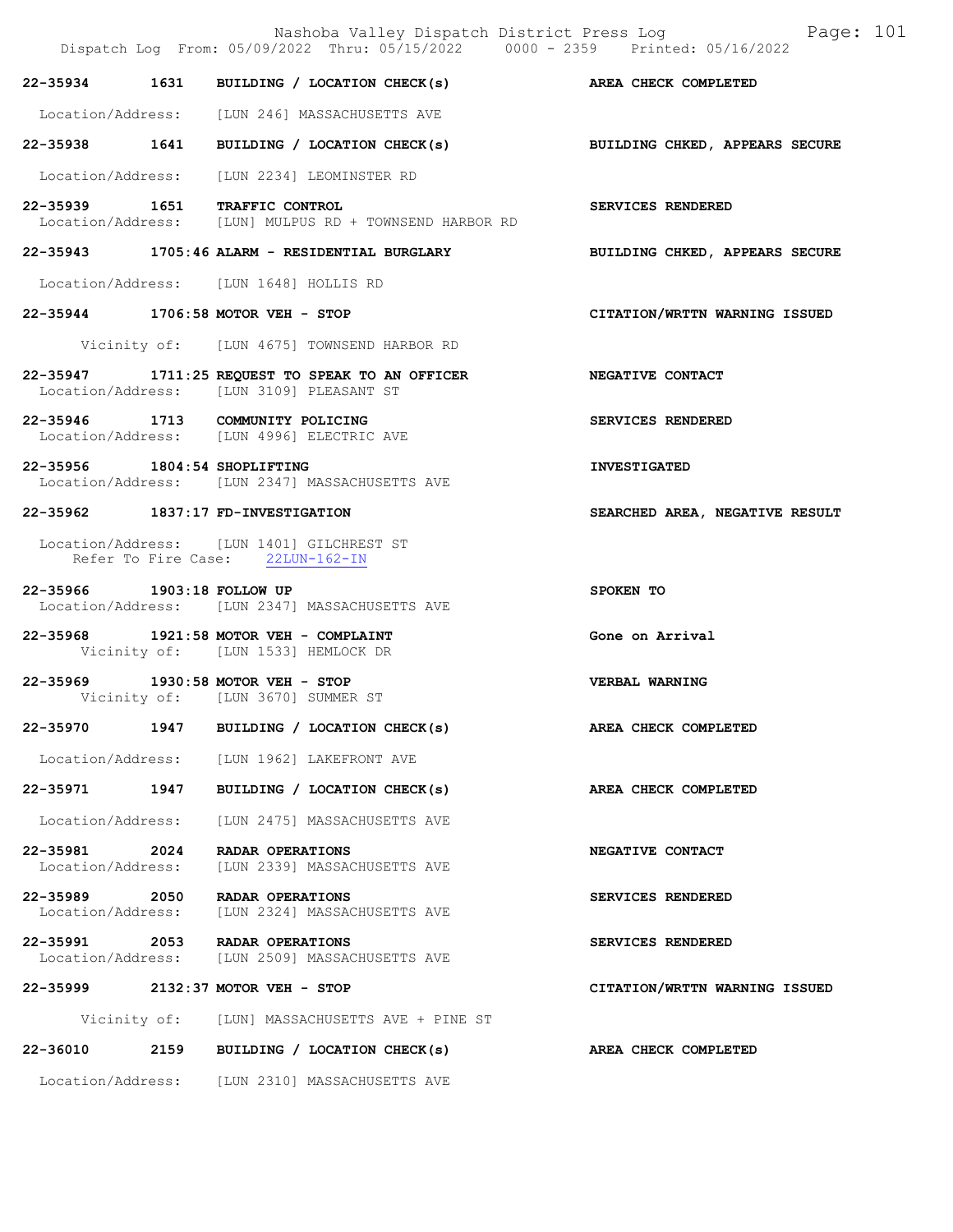## For Jurisdiction: DEVENS RFTA, MA

#### For Date: 05/09/2022 - Monday

22-33900 0813:51 FD-FIRE ALARM (BOX DETAIL) SERVICES RENDERED Location/Address: [MLT 115] LIBERTY ST

# For Date: 05/10/2022 - Tuesday

- 22-34301 1313:19 FD-SERVICE CALL SERVICES RENDERED Location/Address: [MLT 175] JACKSON RD
- 22-34399 2007:18 FD-INVESTIGATION INVESTIGATED Vicinity of: [MLT 175] JACKSON RD Refer To Fire Case: 22DEV-281-IN
- 22-34413 2152:23 AUDIBLE ALARM INVESTIGATED Vicinity of: [MLT 141] TRAINFIRE RD

## For Date: 05/12/2022 - Thursday

22-34981 1426:26 911 ABANDONED/MISDIAL/HANGUP ACCIDENTAL 911 CALL

Location/Address: [MLT 25] QUEBEC ST

22-35059 2148:26 ALARM - COMMERCIAL BURGLARY FALSE ALARM Location/Address: [MLT 25] QUEBEC ST

#### For Date: 05/14/2022 - Saturday

22-35531 0904:40 FD-FIRE ALARM (BOX DETAIL) NO SERVICES NEEDED

Location/Address: [MLT 175] JACKSON RD

### For Date: 05/15/2022 - Sunday

#### 22-35878 1041:31 ASSIST OTHER AGENCY SERVICES RENDERED

Location/Address: [MLT 22] QUEBEC ST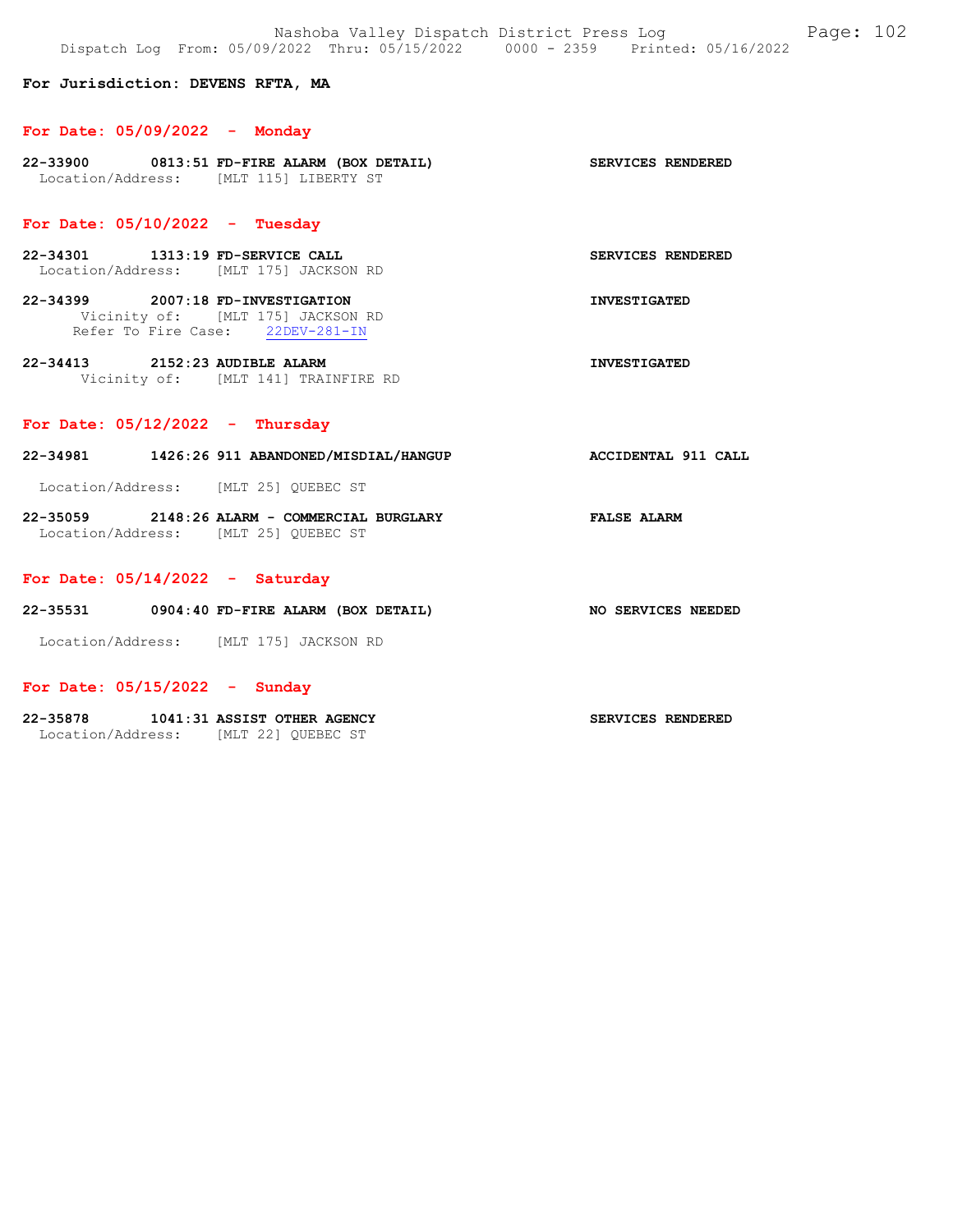# For Jurisdiction: TOWNSEND, MA

# For Date: 05/09/2022 - Monday

|                            | 22-33868 0246 BUILDING / LOCATION CHECK(s)                                                                                       | AREA CHECK COMPLETED |
|----------------------------|----------------------------------------------------------------------------------------------------------------------------------|----------------------|
|                            | Location/Address: [TOW 214] MAIN ST                                                                                              |                      |
|                            | 22-33869 0247 BUILDING / LOCATION CHECK(s)                                                                                       | AREA CHECK COMPLETED |
|                            | Location/Address: [TOW 45] ELM ST                                                                                                |                      |
|                            | 22-33873 0550 BUILDING / LOCATION CHECK(s)                                                                                       | AREA CHECK COMPLETED |
|                            | Location/Address: [TOW 214] MAIN ST                                                                                              |                      |
|                            | 22-33879 0558 RADAR OPERATIONS<br>Location/Address: [TOW] WALLACE HILL RD                                                        | SERVICES RENDERED    |
|                            | 22-33890 0634 RADAR OPERATIONS<br>Location/Address: [TOW P10206] MAIN ST                                                         | SERVICES RENDERED    |
|                            | 22-33892 0645:40 COMMUNITY POLICING<br>Location/Address: [TOW P10206] MAIN ST                                                    | SERVICES RENDERED    |
|                            | 22-33893 0658:00 MISSING PERSON<br>Location/Address: [TOW] CLEMENT RD                                                            | SPOKEN TO            |
|                            | 22-33894 0708:28 ALARM - COMMERCIAL BURGLARY<br>Location/Address: [TOW 146] MAIN ST                                              | <b>FALSE ALARM</b>   |
|                            | 22-33914 0919:59 MOTOR VEH - LOCKOUT<br>Location/Address: [TOW P10126] BROOKLINE RD                                              | SERVICES RENDERED    |
| 22-33921 1003:15 FOLLOW UP | Location/Address: [TOW] MASON RD                                                                                                 | SPOKEN TO            |
|                            |                                                                                                                                  |                      |
|                            | 22-33924 1028:15 MOTOR VEH - STOLEN<br>Location/Address: [TOW 19] FITCHBURG RD                                                   | <b>REPORT</b>        |
|                            | 22-33937 1054:21 REQUEST TO SPEAK TO AN OFFICER REFERRED TO OTHER AGENCY                                                         |                      |
|                            | Location/Address: [TOW P10462] BROOKLINE RD                                                                                      |                      |
|                            | 22-33935 1105 REQUEST TO SPEAK TO AN OFFICER<br>Location/Address: [TOW] PHEASANT RIDGE RD                                        | SPOKEN TO            |
|                            | 22-33938 1149 ASSIST OTHER AGENCY<br>Location/Address: [TOW 149] MASON RD                                                        | SPOKEN TO            |
|                            | 22-33940 1159:55 REQUEST TO SPEAK TO AN OFFICER<br>Location/Address: [TOW] MAIN ST                                               | SPOKEN TO            |
|                            | 22-33948 1239:58 FD-FIRE ALARM, RESIDENTAL<br>Location/Address: [TOW] WEST MEADOW ESTATES DR<br>Refer To Fire Case: 22TOW-510-IN | <b>INVESTIGATED</b>  |
|                            | 22-33973 1517:31 VIOLATION OF 209A/258E<br>Location/Address: [TOW P10462] BROOKLINE RD                                           | <b>REPORT</b>        |
|                            | 22-33983 1544:24 ALARM - COMMERCIAL BURGLARY<br>Location/Address: [TOW P10206] MAIN ST                                           | UNITS ADVISED        |
|                            | 22-33986 1551:12 LARCENY/ FORGERY/ FRAUD<br>Location/Address: [TOW] EMERY RD                                                     | SPOKEN TO            |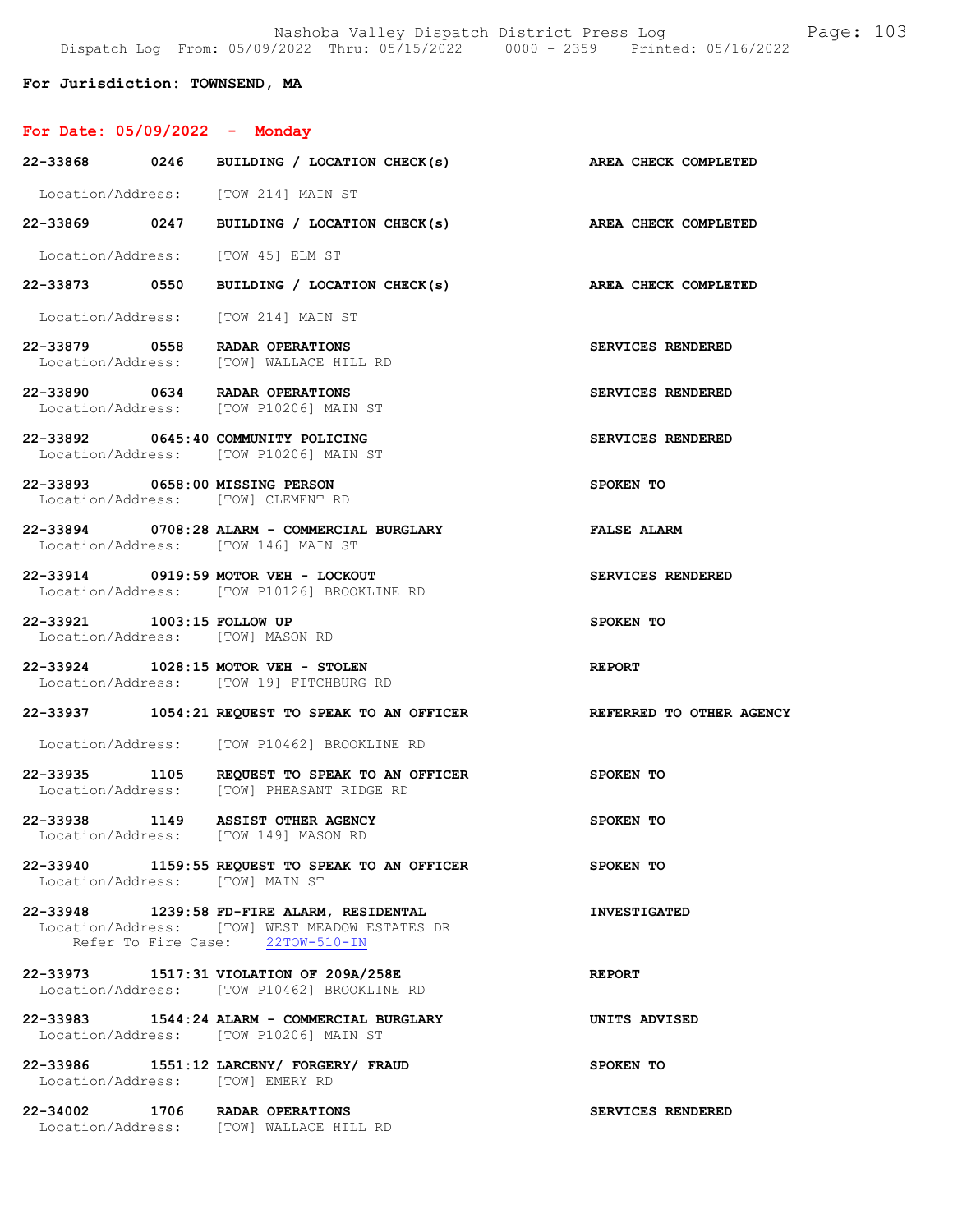| 22-34003 1706:06 ANIMAL CALL<br>Location/Address: [TOW] SYCAMORE DR    |                                              | SERVICES RENDERED              |
|------------------------------------------------------------------------|----------------------------------------------|--------------------------------|
|                                                                        |                                              |                                |
| 22-34019 1846:29 INVESTIGATION                                         | Location/Address: [TOW P10462] BROOKLINE RD  | SPOKEN TO                      |
| 22-34024 1917:16 MOTOR VEH - LOCKOUT                                   |                                              | SERVICES RENDERED              |
| Location/Address: [TOW P10033] MAIN ST                                 |                                              |                                |
| 22-34042 2013 RADAR OPERATIONS<br>Location/Address: [TOW] BROOKLINE RD |                                              | SERVICES RENDERED              |
|                                                                        | $22-34056$ 2049 BUILDING / LOCATION CHECK(s) | AREA CHECK COMPLETED           |
|                                                                        | Location: [TOW 192] SECTOR TWO               |                                |
| 22-34068 2143                                                          | BUILDING / LOCATION CHECK(s)                 | AREA CHECK COMPLETED           |
|                                                                        | Location: [TOW 191] SECTOR ONE               |                                |
| 22-34070 2148                                                          | BUILDING / LOCATION CHECK(s)                 | BUILDING CHKED, APPEARS SECURE |
| Location/Address: [TOW 232] MAIN ST                                    |                                              |                                |
| 22-34071 2154                                                          | BUILDING / LOCATION CHECK(s)                 | AREA CHECK COMPLETED           |
|                                                                        | Location: [TOW 197] TIMBERLEE PARK           |                                |
| 22-34072 2156                                                          | BUILDING / LOCATION CHECK(s)                 | AREA CHECK COMPLETED           |
| Location/Address: [TOW 74] ELM ST                                      |                                              |                                |
|                                                                        | 22-34075 2210 BUILDING / LOCATION CHECK(s)   | AREA CHECK COMPLETED           |
|                                                                        | Location/Address: [TOW 169] NEW FITCHBURG RD |                                |
| For Date: $05/10/2022 - Tuesday$                                       |                                              |                                |
|                                                                        |                                              |                                |
|                                                                        | 22-34088 0015 BUILDING / LOCATION CHECK(s)   | AREA CHECK COMPLETED           |
| Location/Address: [TOW 147] DUDLEY RD                                  |                                              |                                |
|                                                                        | 22-34092 0017 BUILDING / LOCATION CHECK(s)   | BUILDING CHKED, APPEARS SECURE |
| Location/Address: [TOW 147] DUDLEY RD                                  |                                              |                                |
| 22-34094 0021                                                          | BUILDING / LOCATION CHECK(s)                 | BUILDING CHKED, APPEARS SECURE |
| Location/Address:                                                      | [TOW P10126] BROOKLINE RD                    |                                |

Location/Address: [TOW P10020] BROOKLINE RD

Location/Address: [TOW 232] MAIN ST

Location/Address: [TOW 36] FITCHBURG RD

Location/Address: [TOW 169] NEW FITCHBURG RD

22-34095 0022 BUILDING / LOCATION CHECK(s) BUILDING CHKED, APPEARS SECURE

22-34100 0028 BUILDING / LOCATION CHECK(s) AREA CHECK COMPLETED

22-34135 0049 BUILDING / LOCATION CHECK(s) BUILDING CHKED, APPEARS SECURE

22-34176 0135 BUILDING / LOCATION CHECK(s) AREA CHECK COMPLETED

22-34177 0136 BUILDING / LOCATION CHECK(s) AREA CHECK COMPLETED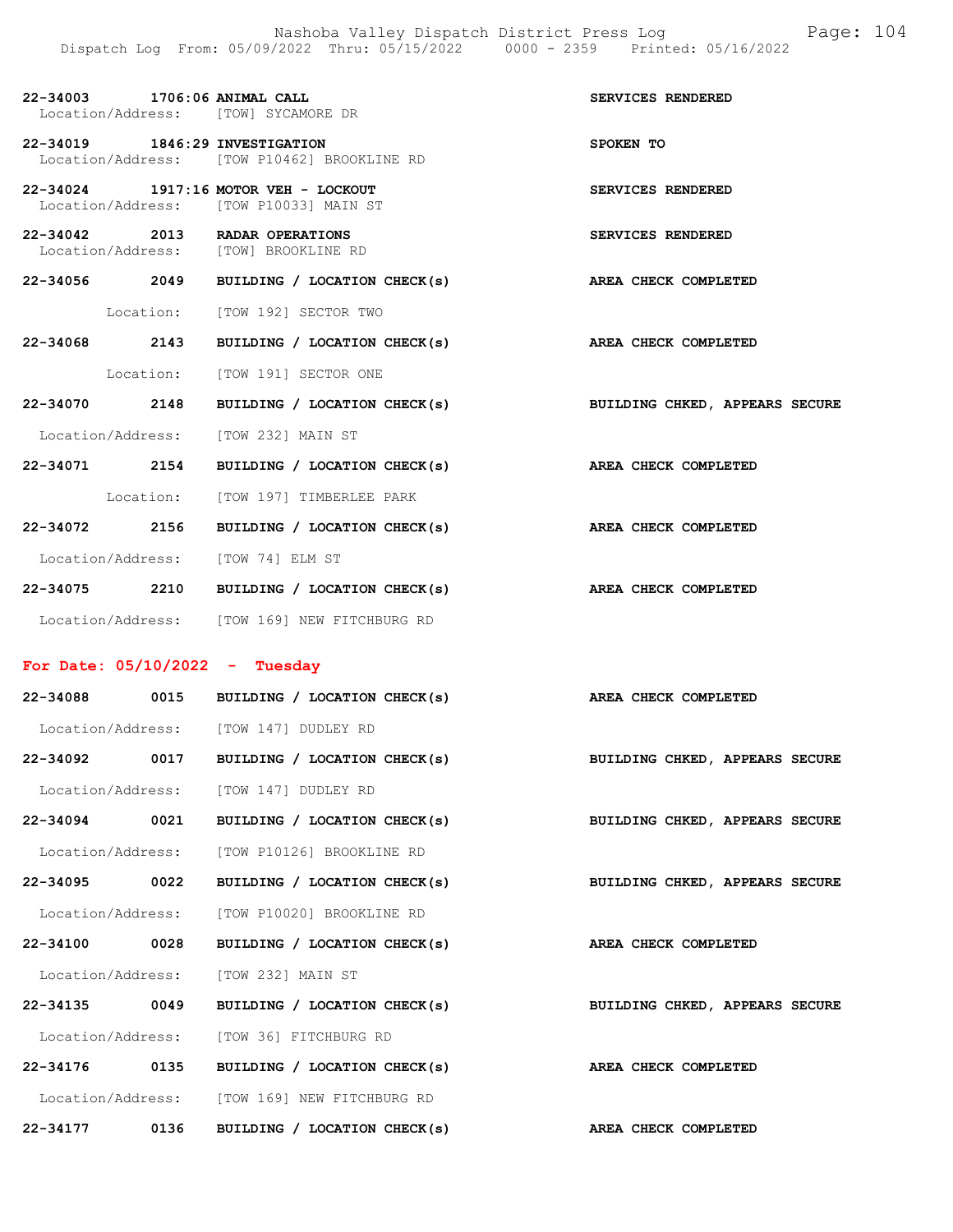Location/Address: [TOW 100] MAIN ST

22-34178 0136 BUILDING / LOCATION CHECK(s) BUILDING CHKED, APPEARS SECURE Location/Address: [TOW 159] MAIN ST

22-34185 0143 BUILDING / LOCATION CHECK(s) AREA CHECK COMPLETED Location/Address: [TOW 149] MASON RD

22-34192 0154 ILLEGAL DUMPING REFERRED TO OTHER AGENCY

Vicinity of: [TOW] GREENVILLE RD

22-34201 0212 BUILDING / LOCATION CHECK(s) AREA CHECK COMPLETED

Location: [TOW 191] SECTOR ONE

22-34225 0546 BUILDING / LOCATION CHECK(s) AREA CHECK COMPLETED

Location/Address: [TOW 214] MAIN ST

22-34226 0551 RADAR OPERATIONS SERVICES RENDERED Location/Address: [TOW] FITCHBURG RD

22-34237 0639:45 RADAR OPERATIONS SERVICES RENDERED Location/Address: [TOW P10206] MAIN ST

#### 22-34246 0803:06 FD-MEDICAL LIFT ASSIST PATIENT REFUSAL, NO TRANSPORT

 Location/Address: [TOW] SAUNDERS RD Refer To Fire Case: 22TOW-512-IN

- 22-34265 0933:17 FD-FIRE TRAINING/DRILL SERVICES RENDERED Location/Address: [TOW P10126] BROOKLINE RD
- 22-34279 1048:09 ANIMAL CALL SERVICES RENDERED Location/Address: [TOW 712] TURNPIKE RD
- 22-34283 1123 FOLLOW UP SPOKEN TO Location/Address: [TOW] MAIN ST
- 22-34287 1155:07 MOTOR VEH STOP STOP STOP COMPLETED<br>Vicinity of: [TOW 159] MAIN ST Vicinity of: [TOW 159] MAIN ST

22-34293 1209 BUILDING / LOCATION CHECK(s) AREA CHECK COMPLETED

Location/Address: [TOW P10206] MAIN ST

22-34305 1322:00 ANIMAL CALL NOTIFIED Location/Address: [TOW 712] TURNPIKE RD

22-34310 1337:39 FD-INSPECTION SERVICES RENDERED Location/Address: [TOW] ADAMS RD

22-34316 1359:21 ALARM - COMMERCIAL BURGLARY FALSE ALARM Location/Address: [TOW] MAIN ST

22-34322 1417:02 FD-BRUSH FIRE EXTINGUISHED FIRE Location/Address: [TOW 42] MAIN ST Refer To Fire Case: 22TOW-516-IN

22-34338 1529:48 MOTOR VEH - ACCIDENT HIT & RUN INVESTIGATED Location/Address: [TOW P10384] ELM ST

22-34355 1613 RADAR OPERATIONS SERVICES RENDERED Location/Address: [TOW] MASON RD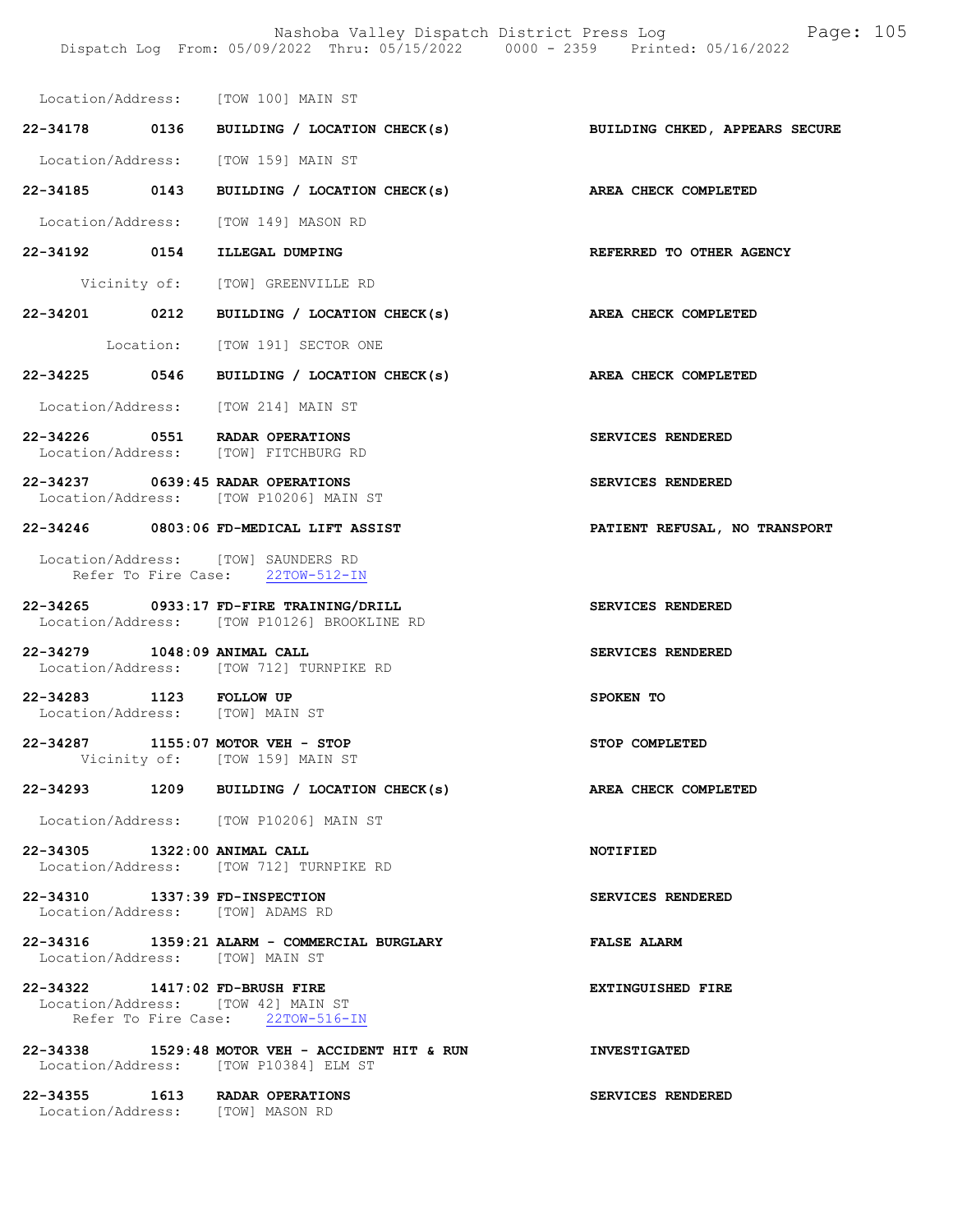22-34360 1624:13 MOTOR VEH - PRIVATE TOW VEHICLE TOWED Location/Address: [TOW P10152] TURNPIKE RD

- 22-34359 1625:06 MOTOR VEH STOP VERBAL WARNING Location/Address: [TOW] MASON RD
- 22-34365 1643:02 MOTOR VEH STOP VERBAL WARNING Location/Address: [TOW] MASON RD + JOYCE ST
- 22-34369 1657:32 DISTURBANCE PEACE RESTORED Location/Address: [TOW TOW260] MAIN ST
- 22-34383 1815:24 REQUEST TO SPEAK TO AN OFFICER SERVICES RENDERED Location/Address: [TOW] FITCHBURG RD
- 22-34382 1816:25 MOTOR VEH DISABLED SERVICES RENDERED Location/Address: [TOW] GREENVILLE RD
- 22-34389 1933:11 MOTOR VEH COMPLAINT **INVESTIGATED** Vicinity of: [TOW] MAIN ST
- 22-34393 1943:51 ANIMAL CALL UNITS ADVISED Location/Address: [TOW 71] MAIN ST
- 22-34400 2024 BUILDING / LOCATION CHECK(s) SERVICES RENDERED Location: [TOW 191] SECTOR ONE
- 22-34401 2029:16 SUSPICIOUS ACTIVITY PEACE RESTORED Location/Address: [TOW] TURNPIKE RD
- 22-34403 2043:31 MOTOR VEH STOP VERBAL WARNING Location/Address: [TOW P10017] WHITCOMB ST
- 22-34419 2201 BUILDING / LOCATION CHECK(s) BUILDING CHKED, APPEARS SECURE
- Location/Address: [TOW 147] DUDLEY RD
- 22-34422 2203 BUILDING / LOCATION CHECK(s) BUILDING CHKED, APPEARS SECURE
- Location/Address: [TOW P10126] BROOKLINE RD
- 22-34424 2207 BUILDING / LOCATION CHECK(s) BUILDING CHKED, APPEARS SECURE
- Location/Address: [TOW P10020] BROOKLINE RD
- 22-34429 2214 BUILDING / LOCATION CHECK(s) BUILDING CHKED, APPEARS SECURE
- Location/Address: [TOW P10010] MAIN ST
- 22-34432 2228 BUILDING / LOCATION CHECK(s) AREA CHECK COMPLETED
- Location/Address: [TOW 169] NEW FITCHBURG RD
- 22-34433 2232:53 SUSPICIOUS ACTIVITY SERVICES RENDERED Vicinity of: [TOW] MAPLEWOOD DR
- For Date: 05/11/2022 Wednesday

| $22 - 34437$      | 0001 | BUILDING / LOCATION CHECK(s)         | BUILDING CHKED, APPEARS SECURE |  |  |
|-------------------|------|--------------------------------------|--------------------------------|--|--|
| Location/Address: |      | [TOW P10195] DUDLEY RD               |                                |  |  |
| $22 - 34439$      | 0004 | BUILDING / LOCATION CHECK(s)         | BUILDING CHKED, APPEARS SECURE |  |  |
| Location/Address: |      | [TOW P10020] BROOKLINE RD            |                                |  |  |
| $22 - 34444$      | 0018 | LOCATION CHECK(s)<br><b>BUILDING</b> | AREA CHECK COMPLETED           |  |  |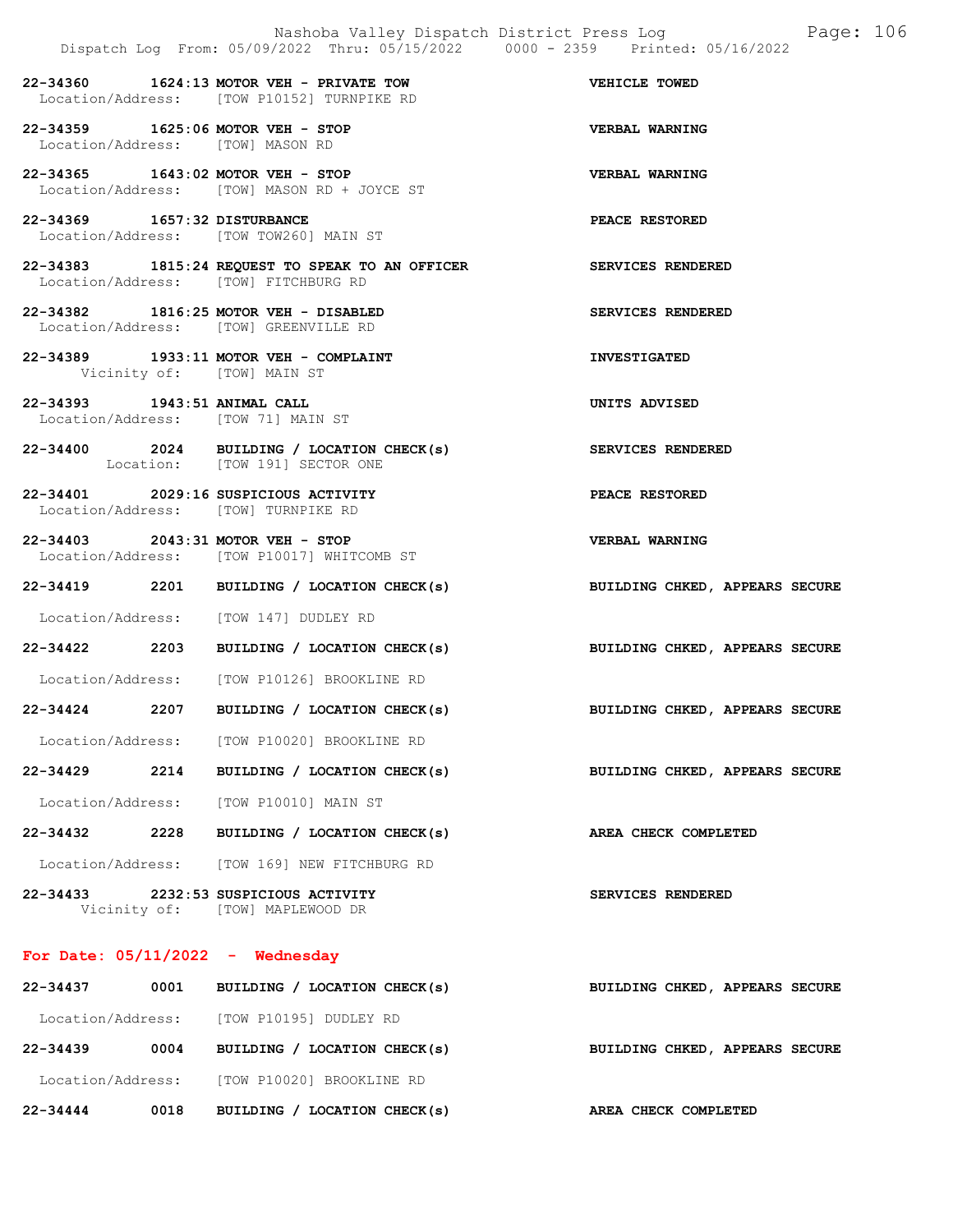|                                    |      | Dispatch Log From: 05/09/2022 Thru: 05/15/2022 0000 - 2359 Printed: 05/16/2022 | Nashoba Valley Dispatch District Press Log<br>Page: 107 |
|------------------------------------|------|--------------------------------------------------------------------------------|---------------------------------------------------------|
|                                    |      | Location/Address: [TOW 100] MAIN ST                                            |                                                         |
|                                    |      | $22-34446$ 0020 BUILDING / LOCATION CHECK(s)                                   | AREA CHECK COMPLETED                                    |
|                                    |      | Location: [TOW 192] SECTOR TWO                                                 |                                                         |
| 22-34450                           |      | 0029 BUILDING / LOCATION CHECK(s)                                              | AREA CHECK COMPLETED                                    |
|                                    |      | Location/Address: [TOW 36] FITCHBURG RD                                        |                                                         |
|                                    |      | 22-34451 0029:55 FD-MEDICAL EMERGENCY                                          | PATIENT REFUSAL, NO TRANSPORT                           |
|                                    |      | Location/Address: [TOW] OLD TURNPIKE RD<br>Refer To Fire Case: 22TOW-517-IN    |                                                         |
|                                    |      | 22-34480 0101 RADAR OPERATIONS                                                 | BUILDING CHKED, APPEARS SECURE                          |
|                                    |      | Location/Address: [TOW 88] MAIN ST                                             |                                                         |
| 22-34515 0129<br>Location/Address: |      | RADAR OPERATIONS<br>[TOW P10206] MAIN ST                                       | SERVICES RENDERED                                       |
| 22-34511 0201                      |      | BUILDING / LOCATION CHECK(s)                                                   | BUILDING CHKED, APPEARS SECURE                          |
| Location/Address:                  |      | [TOW 45] ELM ST                                                                |                                                         |
| 22-34516 0217                      |      | BUILDING / LOCATION CHECK(s)                                                   | BUILDING CHKED, APPEARS SECURE                          |
| Location/Address:                  |      | [TOW P10206] MAIN ST                                                           |                                                         |
| 22-34517 0218                      |      | BUILDING / LOCATION CHECK(s)                                                   | BUILDING CHKED, APPEARS SECURE                          |
| Location/Address:                  |      | [TOW 232] MAIN ST                                                              |                                                         |
| 22-34519                           | 0221 | BUILDING / LOCATION CHECK(s)                                                   | AREA CHECK COMPLETED                                    |
|                                    |      | Location/Address: [TOW P10252] ELM ST                                          |                                                         |
|                                    |      | 22-34521 0225 BUILDING / LOCATION CHECK(s)                                     | BUILDING CHKED, APPEARS SECURE                          |
|                                    |      | Location/Address: [TOW 58] MAIN ST                                             |                                                         |
| 22-34523                           | 0228 | BUILDING / LOCATION CHECK(s)                                                   | BUILDING CHKED, APPEARS SECURE                          |
|                                    |      | Location/Address: [TOW 107] MAIN ST                                            |                                                         |
| 22-34526 0232                      |      | BUILDING / LOCATION CHECK(s)                                                   | AREA CHECK COMPLETED                                    |
| Location/Address:                  |      | [TOW 214] MAIN ST                                                              |                                                         |
| 22-34530                           | 0248 | BUILDING / LOCATION CHECK(s)                                                   | BUILDING CHKED, APPEARS SECURE                          |
| Location/Address:                  |      | [TOW 159] MAIN ST                                                              |                                                         |
| 22-34531                           | 0300 | BUILDING / LOCATION CHECK(s)                                                   | BUILDING CHKED, APPEARS SECURE                          |
| Location/Address:                  |      | [TOW P10017] WHITCOMB ST                                                       |                                                         |
| 22-34534 0305                      |      | BUILDING / LOCATION CHECK(s)                                                   | BUILDING CHKED, APPEARS SECURE                          |
| Location/Address:                  |      | [TOW P10101] HIGHLAND ST                                                       |                                                         |
| 22-34544                           | 0505 | BUILDING / LOCATION CHECK(s)                                                   | AREA CHECK COMPLETED                                    |
| Location/Address:                  |      | [TOW 149] MASON RD                                                             |                                                         |
| 22-34545                           | 0509 | RADAR OPERATIONS                                                               | <b>NO SERVICES NEEDED</b>                               |
|                                    |      | Location/Address: [TOW] GREENVILLE RD                                          |                                                         |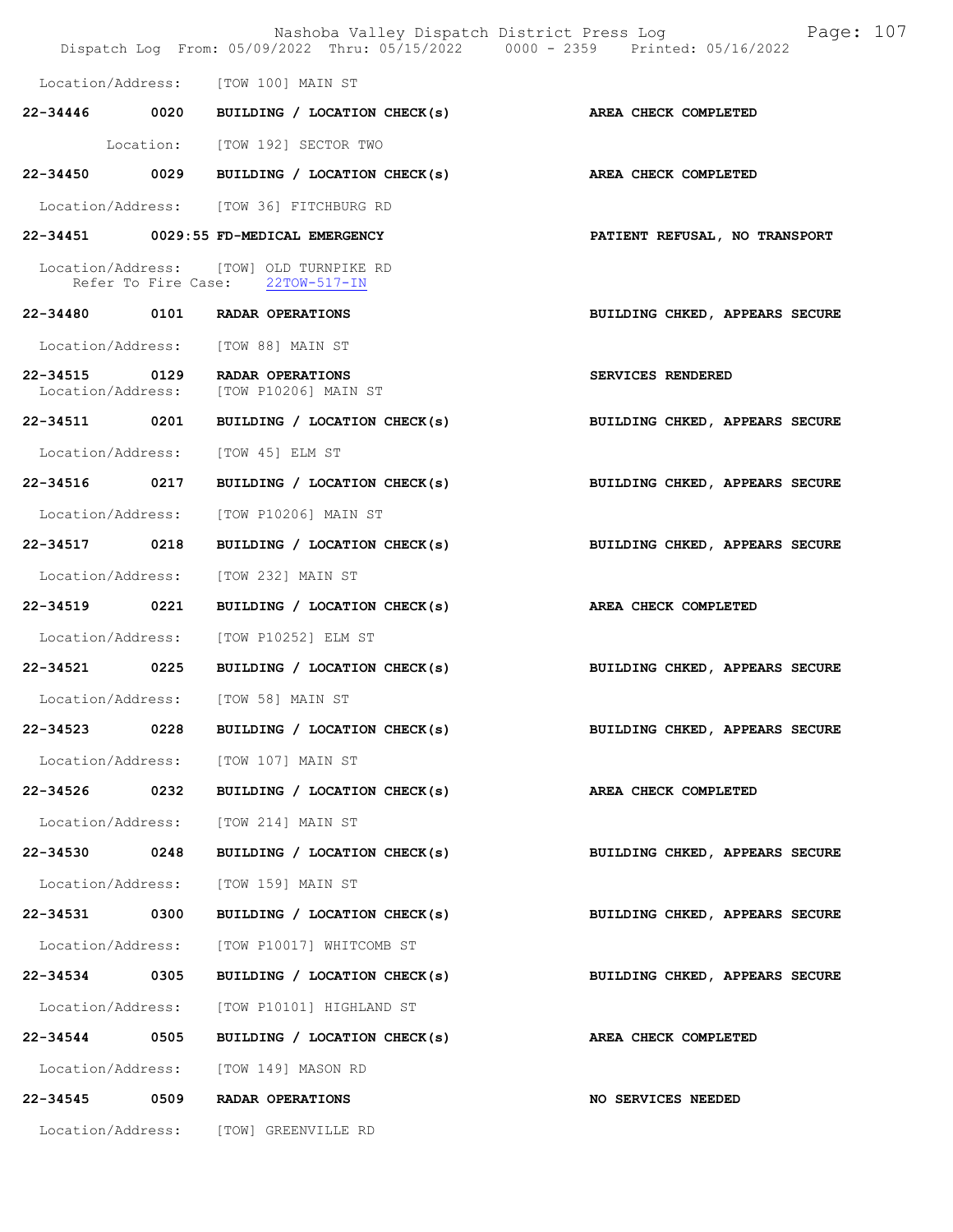Dispatch Log From: 05/09/2022 Thru: 05/15/2022 0000 - 2359 Printed: 05/16/2022

|  | 22-34548 0536 BUILDING / LOCATION CHECK(s) AREA CHECK COMPLETED                                                         |                               |
|--|-------------------------------------------------------------------------------------------------------------------------|-------------------------------|
|  | Location/Address: [TOW 189] SCHOOL ST                                                                                   |                               |
|  | 22-34551 0548 RADAR OPERATIONS<br>Location/Address: [TOW] SHIRLEY RD                                                    | SERVICES RENDERED             |
|  | 22-34556 0617 BUILDING / LOCATION CHECK(s)                                                                              | AREA CHECK COMPLETED          |
|  | Location/Address: [TOW 171] BROOKLINE ST                                                                                |                               |
|  | 22-34557 0629 RADAR OPERATIONS<br>Location/Address: [TOW P10206] MAIN ST                                                | SERVICES RENDERED             |
|  | 22-34586 0916:57 FD-FIRE ALARM, MASTER BOX<br>Location/Address: [TOW 147] DUDLEY RD<br>Refer To Fire Case: 22TOW-518-IN | SERVICES RENDERED             |
|  | 22-34602 1025:07 FD-MEDICAL EMERGENCY<br>Location/Address: [TOW] EMERY RD<br>Refer To Fire Case: 22TOW-520-IN           | <b>TRANSPORTED ALS</b>        |
|  | 22-34604 1034:46 FD-INSPECTION<br>Location/Address: [TOW] WARREN RD                                                     | SERVICES RENDERED             |
|  | 22-34608 1042:43 FD-INSPECTION<br>Location/Address: [TOW] WARREN RD                                                     | SERVICES RENDERED             |
|  | 22-34637 1217:22 PROPERTY - Found or Lost<br>Location/Address: [TOW] TYLER RD                                           | NOTIFIED                      |
|  | 22-35843 1252:00 SEX OFFENSES<br>Location/Address: [TOW] MAIN ST                                                        | REPORT                        |
|  | 22-34657 1350:06 WELL BEING CHECK                                                                                       | PATIENT REFUSAL, NO TRANSPORT |
|  | Location/Address: [TOW] NORTH END RD<br>Refer To Fire Case: 22TOW-521-IN                                                |                               |
|  | 22-34668 1440:51 FD-MEDICAL EMERGENCY<br>Location/Address: [TOW] LUNENBURG RD<br>Refer To Fire Case: 22TOW-522-IN       | <b>TRANSPORTED ALS</b>        |
|  | 22-34705 1721 BUILDING / LOCATION CHECK(s)                                                                              | AREA CHECK COMPLETED          |
|  | Location/Address: [TOW 214] MAIN ST                                                                                     |                               |
|  | 22-34707 1724:06 MOTOR VEH - DISABLED<br>Location/Address: [TOW] TURNPIKE RD + BARKER HILL RD                           | SERVICES RENDERED             |
|  | 22-34720 1919:47 FD-MEDICAL EMERGENCY<br>Location/Address: [TOW P10206] MAIN ST<br>Refer To Fire Case: 22TOW-523-IN     | <b>TRANSPORTED ALS</b>        |
|  | 22-34731 2013 BUILDING / LOCATION CHECK(s)                                                                              | AREA CHECK COMPLETED          |
|  | Location/Address: [TOW P10206] MAIN ST                                                                                  |                               |
|  | 22-34739 2040:53 FD-MEDICAL EMERGENCY<br>Location/Address: [TOW 444] SOUTH ROW RD<br>Refer To Fire Case: 22TOW-524-IN   | <b>TRANSPORTED ALS</b>        |
|  | 22-34741 2051:05 SUSPICIOUS ACTIVITY<br>Location/Address: [TOW P10132] HIGHLAND ST                                      | UNITS ADVISED                 |

For Date: 05/12/2022 - Thursday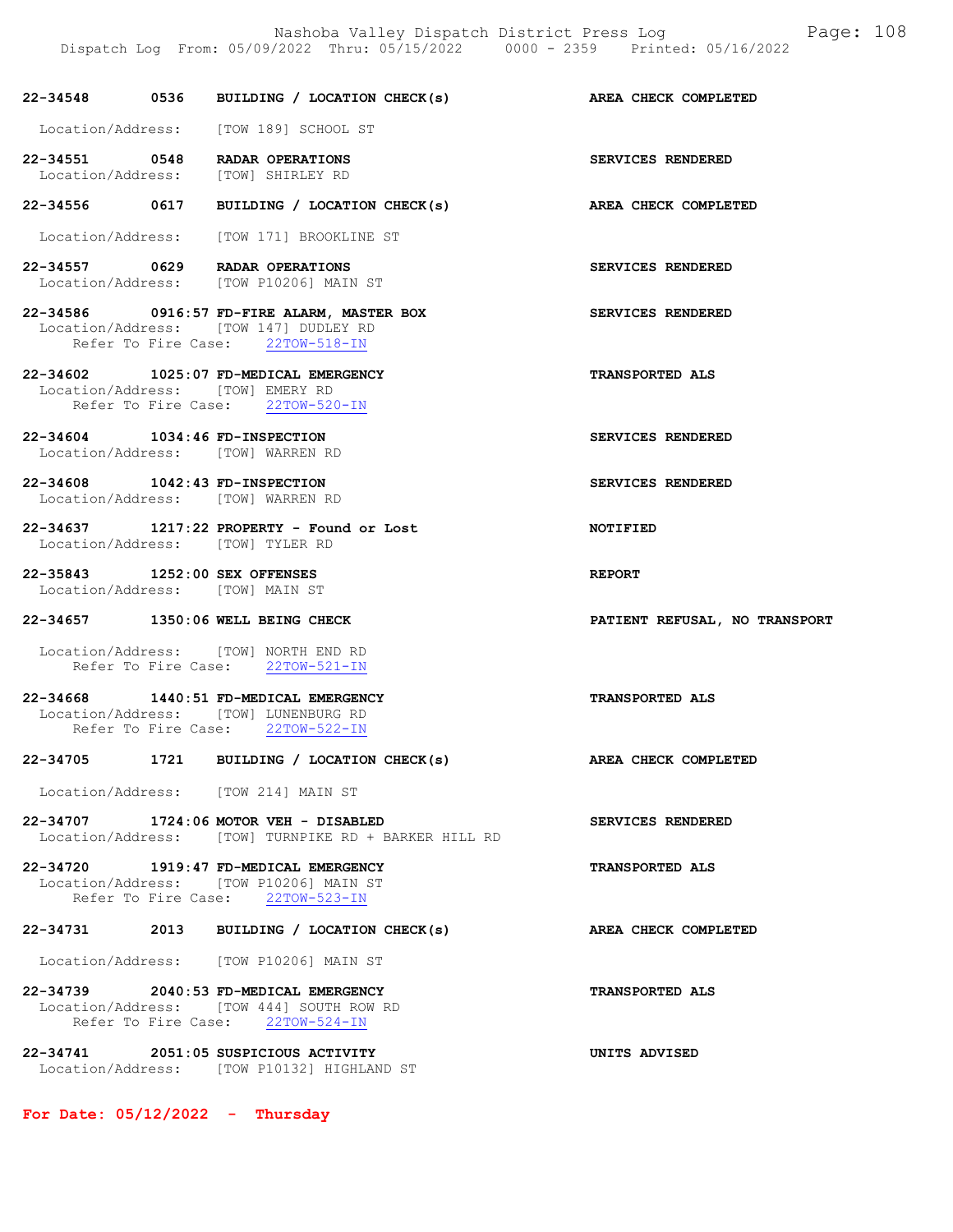Nashoba Valley Dispatch District Press Log Bage:  $109$ <br> $(2022$  Thru:  $05/15/2022$  0000 - 2359 Printed:  $05/16/2022$ Dispatch Log From:  $05/09/2022$  Thru:  $05/15/2022$  0000 - 2359 22-34765 0015 BUILDING / LOCATION CHECK(s) BUILDING CHKED, APPEARS SECURE Location/Address: [TOW 147] DUDLEY RD 22-34767 0022 BUILDING / LOCATION CHECK(s) BUILDING CHKED, APPEARS SECURE Location/Address: [TOW P10126] BROOKLINE RD 22-34768 0022 BUILDING / LOCATION CHECK(s) BUILDING CHKED, APPEARS SECURE Location/Address: [TOW P10020] BROOKLINE RD 22-34770 0028 BUILDING / LOCATION CHECK(s) BUILDING CHKED, APPEARS SECURE Location/Address: [TOW P10206] MAIN ST 22-34771 0029 BUILDING / LOCATION CHECK(s) AREA CHECK COMPLETED Location: [TOW 191] SECTOR ONE 22-34778 0043 BUILDING / LOCATION CHECK(s) AREA CHECK COMPLETED Location/Address: [TOW 149] MASON RD 22-34779 0043 BUILDING / LOCATION CHECK(s) AREA CHECK COMPLETED Location/Address: [TOW 21] TURNPIKE RD 22-34781 0045 BUILDING / LOCATION CHECK(s) BUILDING CHKED, APPEARS SECURE Location/Address: [TOW 232] MAIN ST 22-34782 0047 BUILDING / LOCATION CHECK(s) AREA CHECK COMPLETED Location/Address: [TOW P10152] TURNPIKE RD 22-34793 0102 BUILDING / LOCATION CHECK(s) BUILDING CHKED, APPEARS SECURE Location/Address: [TOW 159] MAIN ST 22-34794 0103 BUILDING / LOCATION CHECK(s) BUILDING CHKED, APPEARS SECURE Location/Address: [TOW 107] MAIN ST 22-34797 0106 BUILDING / LOCATION CHECK(s) AREA CHECK COMPLETED Location/Address: [TOW 100] MAIN ST 22-34801 0112 BUILDING / LOCATION CHECK(s) AREA CHECK COMPLETED Location/Address: [TOW 169] NEW FITCHBURG RD 22-34805 0115 RADAR OPERATIONS SERVICES RENDERED Location/Address: [TOW 92] MAIN ST 22-34833 0200 BUILDING / LOCATION CHECK(s) BUILDING CHKED, APPEARS SECURE Location/Address: [TOW 140] MAIN ST 22-34835 0203 BUILDING / LOCATION CHECK(s) BUILDING CHKED, APPEARS SECURE Location/Address: [TOW P10033] MAIN ST 22-34842 0218 BUILDING / LOCATION CHECK(s) BUILDING CHKED, APPEARS SECURE Location/Address: [TOW P10472] DEPOT ST 22-34849 0221 RADAR OPERATIONS SERVICES RENDERED<br>
Location/Address: [TOW] LUNENBURG RD

[TOW] LUNENBURG RD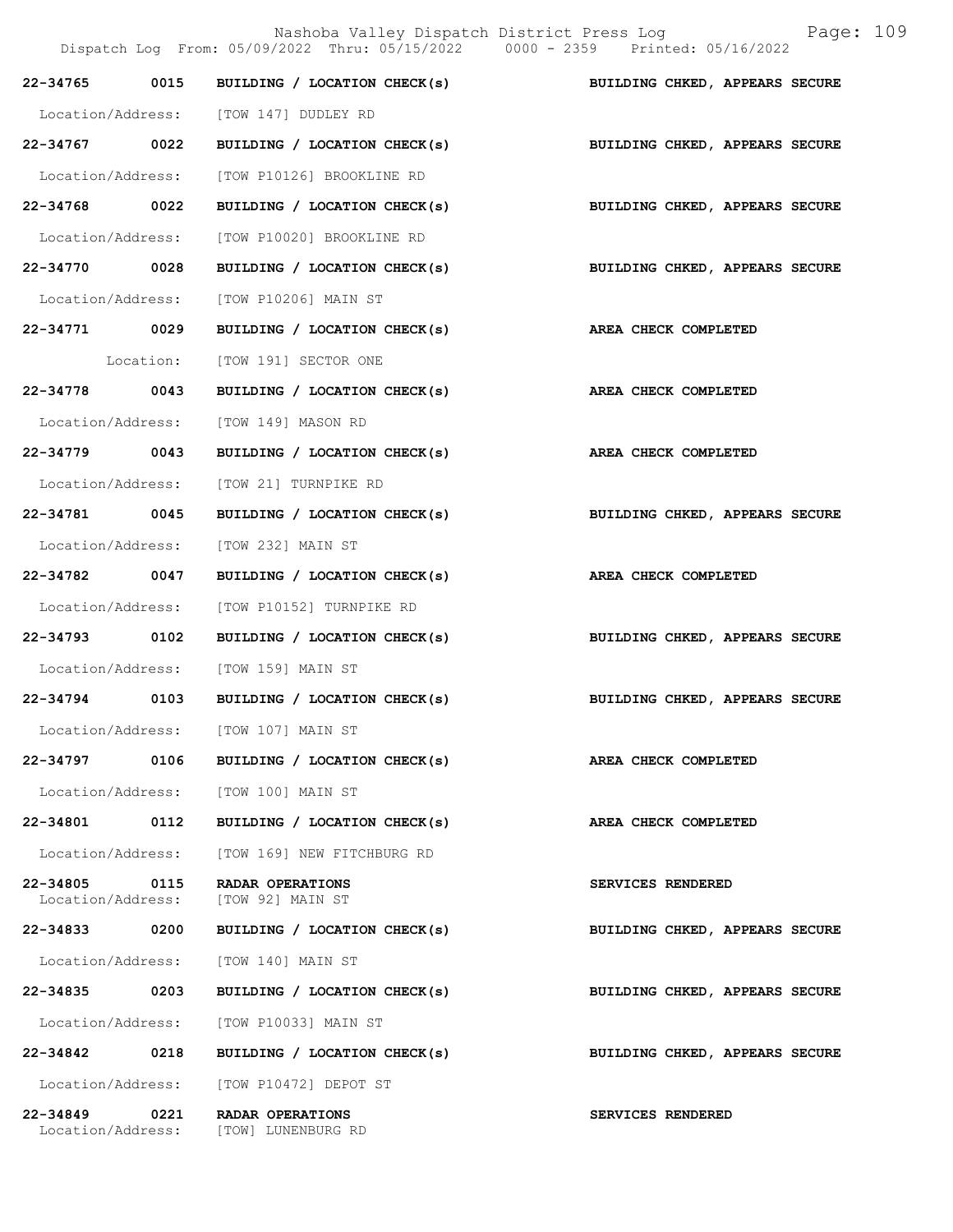Nashoba Valley Dispatch District Press Log Fage: 110

Dispatch Log From: 05/09/2022 Thru: 05/15/2022 0000 - 2359 Printed: 05/16/2022

|                               | 22-34844 0234 BUILDING / LOCATION CHECK(s)                                                                          | BUILDING CHKED, APPEARS SECURE |
|-------------------------------|---------------------------------------------------------------------------------------------------------------------|--------------------------------|
|                               | Location/Address: [TOW 58] MAIN ST                                                                                  |                                |
|                               | 22-34846 0314 BUILDING / LOCATION CHECK(s)                                                                          | AREA CHECK COMPLETED           |
|                               | Location/Address: [TOW 214] MAIN ST                                                                                 |                                |
|                               | 22-34850 0332 BUILDING / LOCATION CHECK(s) AREA CHECK COMPLETED                                                     |                                |
|                               | Location/Address: [TOW 4] BAYBERRY HILL RD                                                                          |                                |
|                               | 22-34858 0508 BUILDING / LOCATION CHECK(s)                                                                          | BUILDING CHKED, APPEARS SECURE |
|                               | Location/Address: [TOW 9] MAIN ST                                                                                   |                                |
|                               | 22-34859 0516 RADAR OPERATIONS<br>Location/Address: [TOW] WALLACE HILL RD                                           | SERVICES RENDERED              |
|                               | 22-34863 0548 BUILDING / LOCATION CHECK(s) AREA CHECK COMPLETED                                                     |                                |
|                               | Location: [TOW 193] SECTOR THREE                                                                                    |                                |
|                               | 22-34872 0614 BUILDING / LOCATION CHECK(s)                                                                          | BUILDING CHKED, APPEARS SECURE |
|                               | Location/Address: [TOW 46] MAIN ST                                                                                  |                                |
|                               | 22-34873 0619 RADAR OPERATIONS<br>Location/Address: [TOW] FITCHBURG RD + CLEMENT RD                                 | SERVICES RENDERED              |
|                               | 22-34875 0626:35 FD-MEDICAL EMERGENCY<br>Location/Address: [TOW 15] DUDLEY RD                                       | <b>INVESTIGATED</b>            |
|                               | 22-34917 0920 RADAR OPERATIONS                                                                                      | NO SERVICES NEEDED             |
|                               | Location/Address: [TOW] MASON RD                                                                                    |                                |
|                               | 22-34918 0922:02 FD-MEDICAL EMERGENCY<br>Location/Address: [TOW] TYLER RD<br>Refer To Fire Case: 22TOW-526-IN       | TRANSPORTED ALS                |
|                               | 22-34920 0933:40 MOTOR VEH - STOP<br>Vicinity of: [TOW 65] MAIN ST                                                  | VERBAL WARNING                 |
|                               | 22-34922 0944:00 MOTOR VEH - STOP<br>Location/Address: [TOW] MASON RD                                               | <b>VERBAL WARNING</b>          |
|                               | 22-34925 1006:58 FD-INSPECTION<br>Location/Address: [TOW] SCHOOL ST                                                 | SERVICES RENDERED              |
|                               | 22-34948 1135:00 ALARM - COMMERCIAL BURGLARY<br>Location/Address: [TOW P10206] MAIN ST                              | SERVICES RENDERED              |
|                               | 22-34975 1341:06 WELL BEING CHECK                                                                                   | Merge: 22-34978 By: 3128       |
|                               | Vicinity of: [TOW] MEADOW RD + BOUTELLE RD                                                                          |                                |
| 22-34977 1404:33 DISTURBANCE  | Location/Address: [TOW 59] MAIN ST                                                                                  | SPOKEN TO                      |
|                               | 22-34978 1410:58 MOTOR VEH - ACCIDENT W/INJURY<br>Vicinity of: [TOW 11] MAIN ST<br>Refer To Fire Case: 22TOW-527-IN | TRANSPORTED ALS                |
|                               |                                                                                                                     |                                |
| 22-34979 1411:40 ROAD HAZARDS | Vicinity of: [TOW] MAIN ST + ELM ST                                                                                 | SERVICES RENDERED              |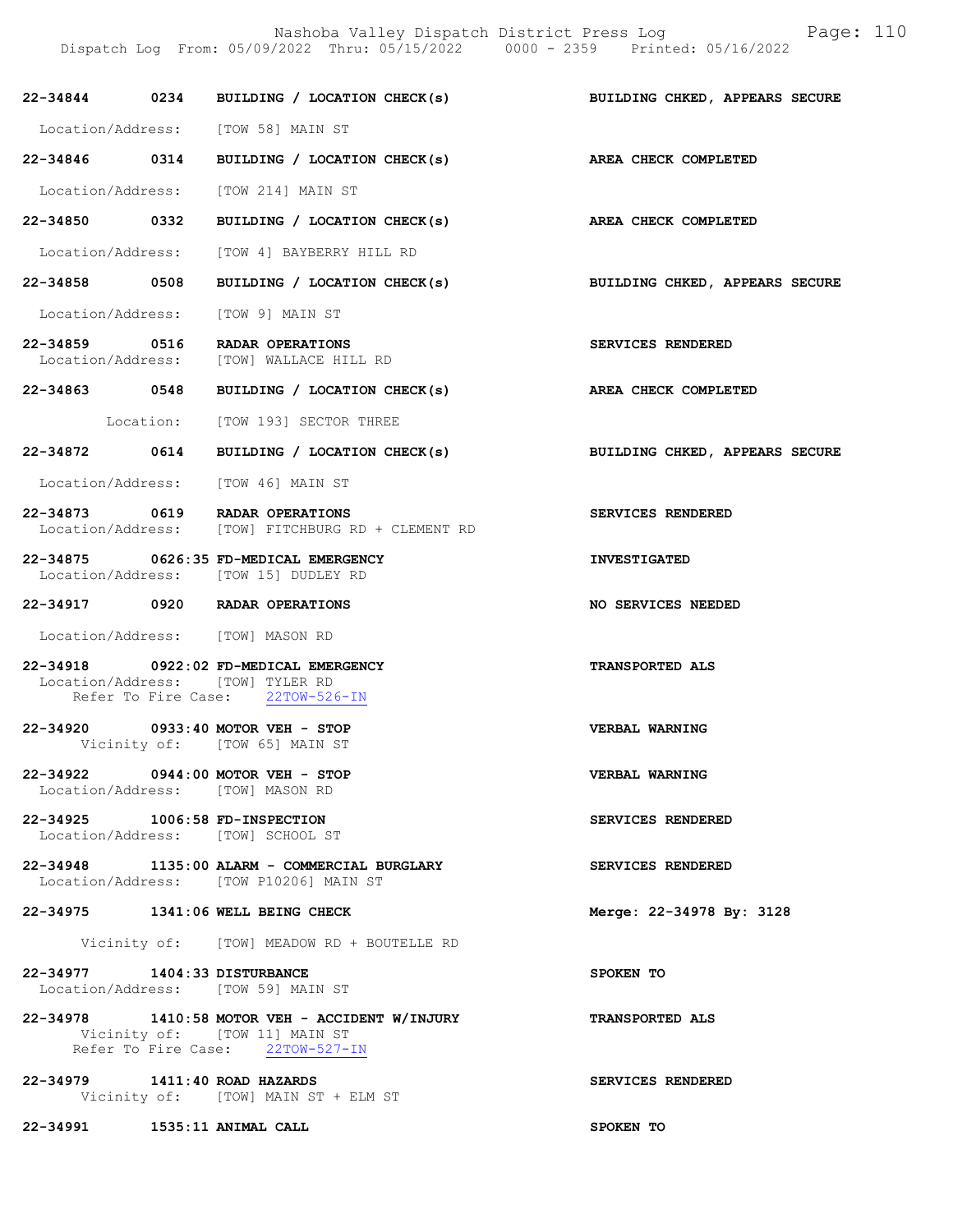|                                                                            | Nashoba Valley Dispatch District Press Log<br>Dispatch Log From: 05/09/2022 Thru: 05/15/2022 0000 - 2359 Printed: 05/16/2022 | Page: 111                      |
|----------------------------------------------------------------------------|------------------------------------------------------------------------------------------------------------------------------|--------------------------------|
|                                                                            | Location/Address: [TOW P10472] DEPOT ST                                                                                      |                                |
| Location/Address: [TOW 74] ELM ST                                          | 22-35012 1656:35 Recreational Vehicle Complaint SPOKEN TO                                                                    |                                |
| 22-35024 1735:46 WELL BEING CHECK<br>Location/Address: [TOW] MAIN ST       |                                                                                                                              | NEGATIVE CONTACT               |
| 22-35025 1741 TRAFFIC CONTROL                                              | Location/Address: [TOW] MAIN ST + OLD BATTERY RD                                                                             | SERVICES RENDERED              |
| 22-35032 1816:30 FD-MEDICAL EMERGENCY<br>Location/Address: [TOW] BLOOD RD  | Refer To Fire Case: 22TOW-528-IN                                                                                             | <b>TRANSPORTED ALS</b>         |
| 22-35072 2236:09 FOLLOW UP<br>Location/Address: [TOW] MAIN ST              |                                                                                                                              | NEGATIVE CONTACT               |
| 22-35078 2343:36 WELL BEING CHECK                                          | Location/Address: [TOW] BAYBERRY HILL RD<br>Refer To Fire Case: 22TOW-530-IN                                                 | TRANSPORTED BLS                |
| For Date: $05/13/2022 -$ Friday                                            |                                                                                                                              |                                |
| 22-35080 0009:22 FD-MEDICAL EMERGENCY                                      |                                                                                                                              | PATIENT REFUSAL, NO TRANSPORT  |
| Location/Address: [TOW 123] DUDLEY RD                                      | Refer To Fire Case: 22TOW-529-IN                                                                                             |                                |
| 22-35174 0428:31 FD-MEDICAL EMERGENCY<br>Location/Address: [TOW] MAIN ST   | Refer To Fire Case: 22TOW-531-IN                                                                                             | <b>TRANSPORTED ALS</b>         |
|                                                                            | 22-35175 0456 BUILDING / LOCATION CHECK(s)                                                                                   | AREA CHECK COMPLETED           |
| Location/Address: [TOW 214] MAIN ST                                        |                                                                                                                              |                                |
|                                                                            | 22-35176 0504 BUILDING / LOCATION CHECK(s)                                                                                   | BUILDING CHKED, APPEARS SECURE |
| Location/Address: [TOW 232] MAIN ST                                        |                                                                                                                              |                                |
| 22-35177 0531 RADAR OPERATIONS<br>Location/Address: [TOW] MAIN ST          |                                                                                                                              | SERVICES RENDERED              |
| 22-35189 0622:02 ANIMAL CALL                                               | Vicinity of: [TOW 133] MAIN ST                                                                                               | NOTIFIED                       |
| 22-35191 0630 RADAR OPERATIONS                                             | Location/Address: [TOW P10206] MAIN ST                                                                                       | SERVICES RENDERED              |
| Location/Address: [TOW 230] MAIN ST                                        | $22 - 35218$ 0900:29 ALARM - COMMERCIAL BURGLARY                                                                             | <b>FALSE ALARM</b>             |
|                                                                            | 22-35237 0944:40 FD-FIRE TRAINING/DRILL<br>Location/Address: [TOW P10017] WHITCOMB ST                                        | SERVICES RENDERED              |
|                                                                            | 22-35240 0950:52 PROPERTY - Found or Lost<br>Location/Address: [TOW P10462] BROOKLINE RD                                     | SERVICES RENDERED              |
| 22-35279 1314:07 SUSPICIOUS ACTIVITY<br>Location/Address: [TOW 87] MAIN ST |                                                                                                                              | SPOKEN TO                      |
| Location/Address: [TOW] FITCHBURG RD                                       | 22-35312 1629:28 MOTOR VEH - COMPLAINT                                                                                       | <b>UNFOUNDED</b>               |
| 22-35313 1629:12 WELL BEING CHECK<br>Location/Address: [TOW] EDWARD RD     |                                                                                                                              | NEGATIVE CONTACT               |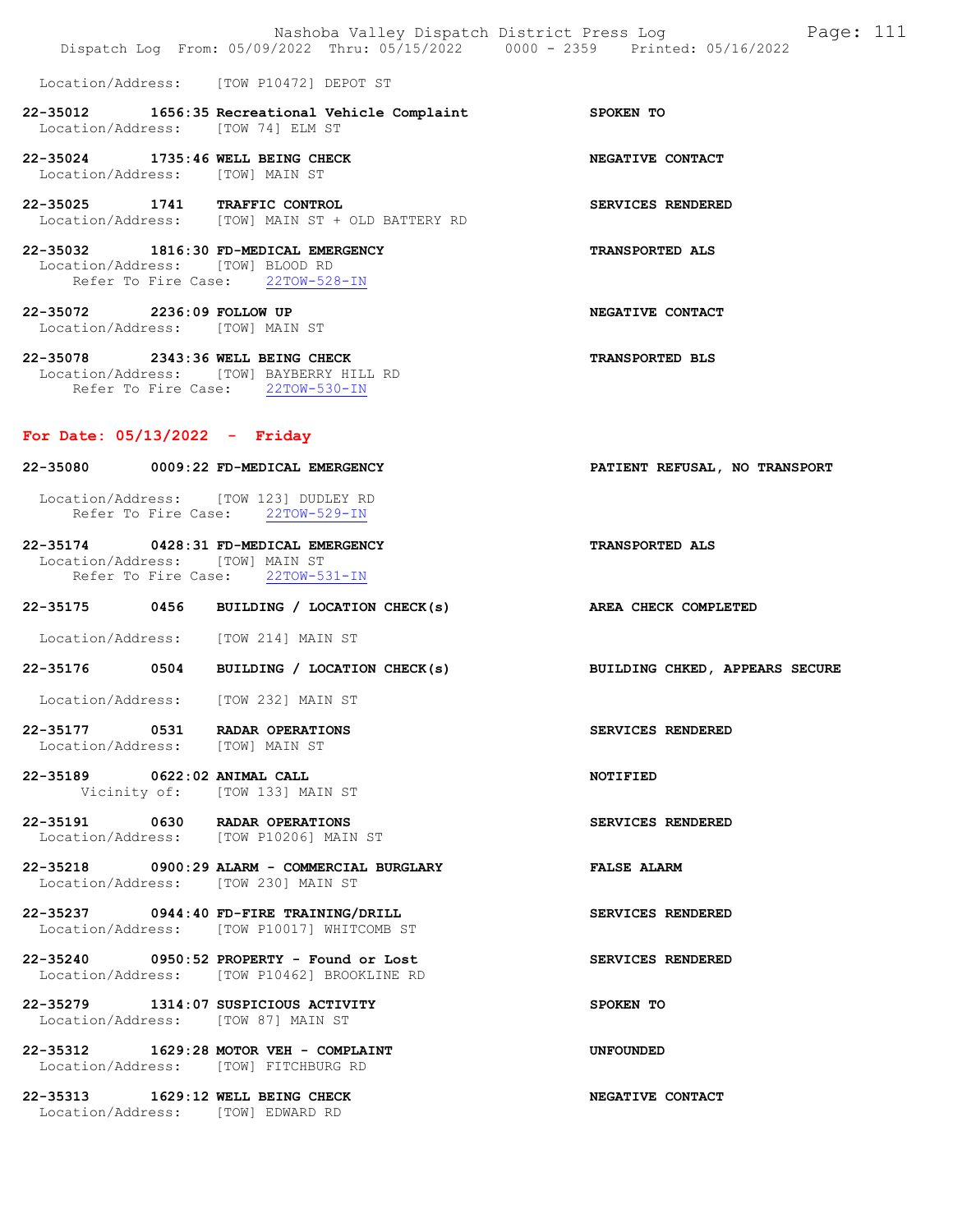22-35318 1648:24 MOTOR VEH - STOP VERBAL WARNING Vicinity of: [TOW] WALLACE HILL RD

## 22-35324 1727:24 FD-MEDICAL EMERGENCY PATIENT REFUSAL, NO TRANSPORT

 Location/Address: [TOW] PHEASANT RIDGE RD Refer To Fire Case: 22TOW-536-IN

## 22-35328 1812:52 FD-MEDICAL LIFT ASSIST PATIENT REFUSAL, NO TRANSPORT

 Location/Address: [TOW] ALYSSA DR Refer To Fire Case: 22TOW-538-IN

- 22-35329 1826:13 SEX OFFENDER REGISTRY SERVICES RENDERED Location/Address: [TOW P10462] BROOKLINE RD
- 22-35333 1904:39 NEIGHBOR COMPLAINT SPOKEN TO Location/Address: [TOW 370] SPAULDING ST
- 22-35339 1953:18 WELL BEING CHECK SPOKEN TO Location/Address: [TOW] MAPLEWOOD DR
- 22-35357 2151:32 MOTOR VEH STOP VERBAL WARNING Vicinity of: [TOW 164] MAIN ST

## For Date: 05/14/2022 - Saturday

|               | 22-35388 0032 BUILDING / LOCATION CHECK(s)                                | BUILDING CHKED, APPEARS SECURE |
|---------------|---------------------------------------------------------------------------|--------------------------------|
|               | Location/Address: [TOW 147] DUDLEY RD                                     |                                |
|               | 22-35396 0038 BUILDING / LOCATION CHECK(s) BUILDING CHKED, APPEARS SECURE |                                |
|               | Location/Address: [TOW P10126] BROOKLINE RD                               |                                |
| 22-35398 0040 | BUILDING / LOCATION CHECK(s)                                              | AREA CHECK COMPLETED           |
|               | Location/Address: [TOW P10020] BROOKLINE RD                               |                                |
|               | 22-35462 0152 BUILDING / LOCATION CHECK(s) AREA CHECK COMPLETED           |                                |
|               | Location/Address: [TOW 214] MAIN ST                                       |                                |
|               | 22-35464 0154 BUILDING / LOCATION CHECK(s) AREA CHECK COMPLETED           |                                |
|               | Location/Address: [TOW 107] MAIN ST                                       |                                |
| 22-35474 0221 | BUILDING / LOCATION CHECK(s) AREA CHECK COMPLETED                         |                                |
|               | Location/Address: [TOW 9] MAIN ST                                         |                                |
|               | 22-35476 0227 BUILDING / LOCATION CHECK(s) AREA CHECK COMPLETED           |                                |
|               | Location/Address: [TOW P10206] MAIN ST                                    |                                |
| 22-35478 0231 | BUILDING / LOCATION CHECK(s) AREA CHECK COMPLETED                         |                                |
|               | Location/Address: [TOW 39] MAIN ST                                        |                                |
|               | 22-35479 0232 BUILDING / LOCATION CHECK(s) AREA CHECK COMPLETED           |                                |
|               | Location/Address: [TOW 40] MAIN ST                                        |                                |
|               | 22-35485 0238 BUILDING / LOCATION CHECK(s) AREA CHECK COMPLETED           |                                |
|               | Location: [TOW 193] SECTOR THREE                                          |                                |
|               | 22-35486 0242 BUILDING / LOCATION CHECK(s) AREA CHECK COMPLETED           |                                |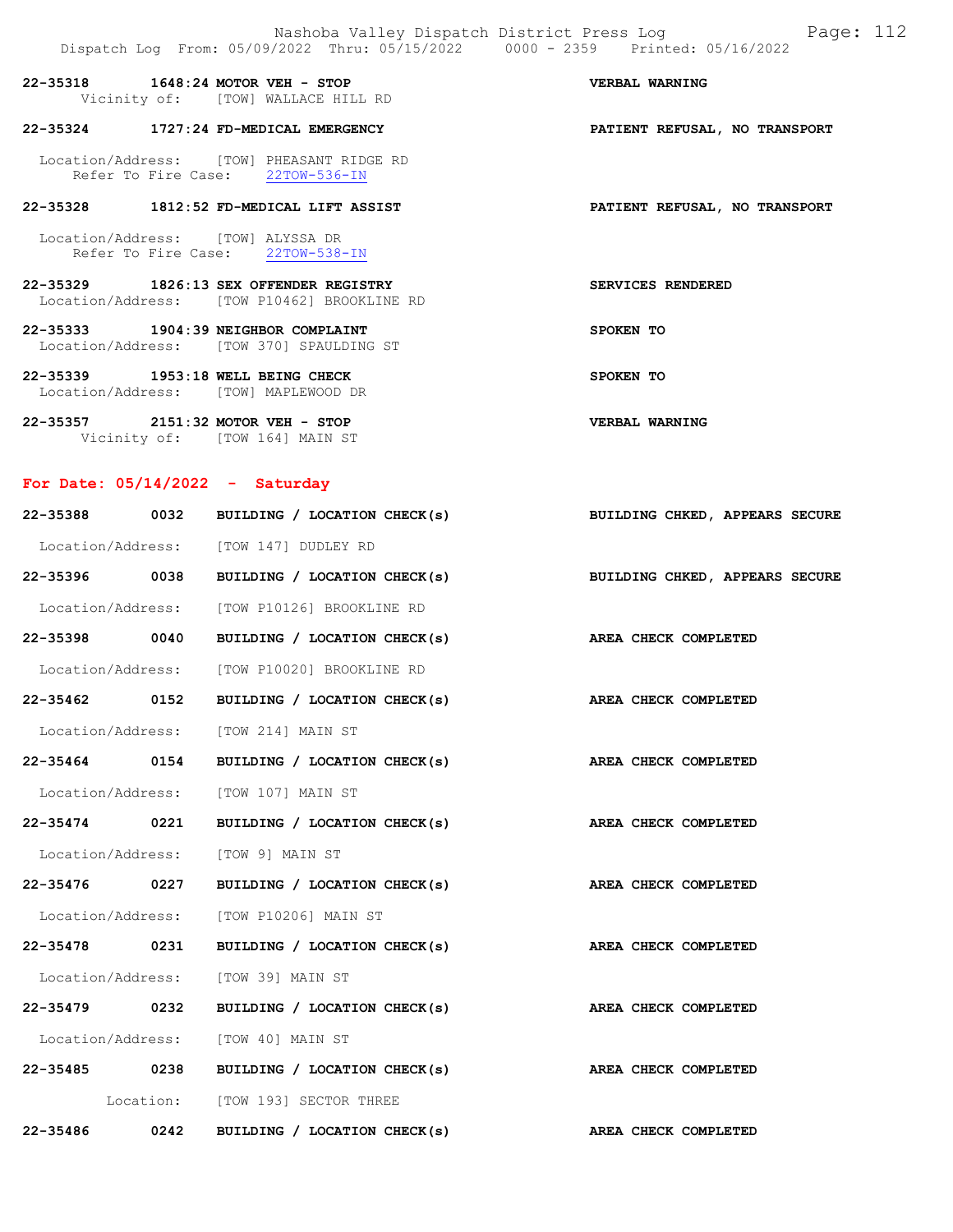SERVICES RENDERED

Location/Address: [TOW 58] MAIN ST 22-35489 0319 BUILDING / LOCATION CHECK(s) AREA CHECK COMPLETED

Location/Address: [TOW 11] MAIN ST

22-35490 0327 BUILDING / LOCATION CHECK(s) AREA CHECK COMPLETED Location: [TOW 191] SECTOR ONE

22-35491 0329 BUILDING / LOCATION CHECK(s) AREA CHECK COMPLETED

Location/Address: [TOW 133] MAIN ST

22-35492 0332 BUILDING / LOCATION CHECK(s) AREA CHECK COMPLETED

Location: [TOW 197] TIMBERLEE PARK

22-35500 0546:01 FD-MEDICAL EMERGENCY TRANSPORTED ALS Location/Address: [TOW] NEW FITCHBURG RD Refer To Fire Case: 22TOW-537-IN

22-35518 0741:35 CHILD ABUSE/ NEGLECT REPORT Location/Address: [TOW 195] MAIN ST

22-35521 0749:31 WELL BEING CHECK SPOKEN TO Location/Address: [TOW] COPPERSMITH WAY

22-35527 0846 BUILDING / LOCATION CHECK(s) AREA CHECK COMPLETED

Location/Address: [TOW 214] MAIN ST

22-35532 0909:09 ALARM - COMMERCIAL BURGLARY FALSE ALARM Location/Address: [TOW P10206] MAIN ST

22-35543 0954 RADAR OPERATIONS SERVICES RENDERED Location/Address: [TOW] MASON RD + GREENVILLE RD

22-35565 1059:57 NEIGHBOR COMPLAINT SERVICES RENDERED Location/Address: [TOW] WARREN RD

22-35569 1116:43 LARCENY/ FORGERY/ FRAUD REPORT Location/Address: [TOW 531] MADISON AVE

22-35586 1231:06 ANIMAL CALL SPOKEN TO Location/Address: [TOW 136] MAIN ST

22-35587 1241:23 ANIMAL CALL REFERRED TO OTHER AGENCY

Location/Address: [TOW] BENNETT WAY

22-35589 1246 BUILDING / LOCATION CHECK(s) AREA CHECK COMPLETED

Location/Address: [TOW P10206] MAIN ST

| $22 - 35594$      | 1317 | RADAR OPERATIONS   |  |
|-------------------|------|--------------------|--|
| Location/Address: |      | [TOW] BROOKLINE RD |  |

22-35598 1351:22 WELL BEING CHECK SPOKEN TO Vicinity of: [TOW] MASON RD

22-35602 1412:42 REQUEST TO SPEAK TO AN OFFICER SPOKEN TO Location/Address: [TOW] COPPERSMITH WAY

22-35628 1646:00 911 ABANDONED/MISDIAL/HANGUP ACCIDENTAL 911 CALL

Location/Address: [TOW 164] MAIN ST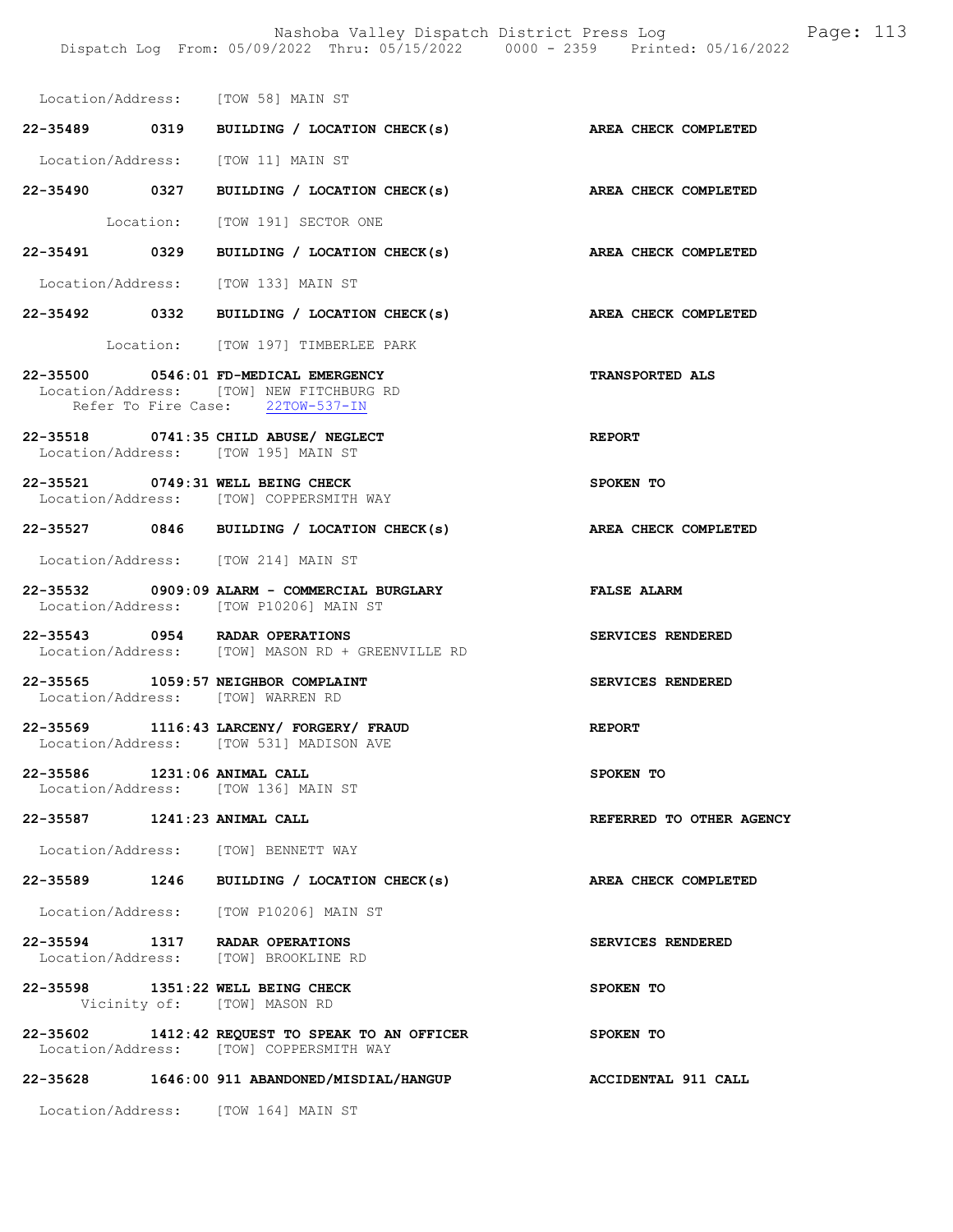|                                                                               | Dispatch Log From: 05/09/2022 Thru: 05/15/2022 0000 - 2359 Printed: 05/16/2022 |                                |
|-------------------------------------------------------------------------------|--------------------------------------------------------------------------------|--------------------------------|
| 22-35630 1658:24 WELL BEING CHECK<br>Location/Address: [TOW] ALYSSA DR        |                                                                                | SERVICES RENDERED              |
| Location/Address: [TOW] HIGHLAND ST                                           | 22-35633 1719:15 REQUEST TO SPEAK TO AN OFFICER<br>SPOKEN TO                   |                                |
| 22-35634 1732 COMMUNITY POLICING                                              |                                                                                | AREA CHECK COMPLETED           |
| Location/Address: [TOW 214] MAIN ST                                           |                                                                                |                                |
| 22-35638 1755:24 MOTOR VEH - STOP                                             | Vicinity of: [TOW 171] HIGHLAND ST                                             | <b>VERBAL WARNING</b>          |
| 22-35642 1828:55 MOTOR VEH - STOP<br>Location/Address: [TOW 84] MAIN ST       |                                                                                | <b>VERBAL WARNING</b>          |
| 22-35645 1859:04 MOTOR VEH - STOP<br>Vicinity of: [TOW 11] MAIN ST            |                                                                                | <b>VERBAL WARNING</b>          |
|                                                                               | 22-35658 2012 BUILDING / LOCATION CHECK(s) AREA CHECK COMPLETED                |                                |
| Location/Address: [TOW 100] MAIN ST                                           |                                                                                |                                |
|                                                                               | 22-35661 2017 BUILDING / LOCATION CHECK(s)                                     | AREA CHECK COMPLETED           |
|                                                                               | Location/Address: [TOW 169] NEW FITCHBURG RD                                   |                                |
|                                                                               | 22-35662 2023 BUILDING / LOCATION CHECK(s)                                     | AREA CHECK COMPLETED           |
|                                                                               | Location: [TOW 192] SECTOR TWO                                                 |                                |
|                                                                               | 22-35663 2023:52 MOTOR VEH - REPOSSESSION                                      | <b>NO SERVICES NEEDED</b>      |
| Location/Address: [TOW 623] JEFTS ST                                          |                                                                                |                                |
|                                                                               | 22-35669 2101 BUILDING / LOCATION CHECK(s)                                     | AREA CHECK COMPLETED           |
|                                                                               | Location: [TOW 197] TIMBERLEE PARK                                             |                                |
| 22-35670 2109:10 WELL BEING CHECK<br>Location/Address: [TOW 93] MAIN ST       |                                                                                | SPOKEN TO                      |
| 22-35672 2123:43 MOTOR VEH - STOP                                             | Vicinity of: [TOW] JEFTS ST + RIVERBANK TER                                    | STOP COMPLETED                 |
| 22-35675 2125:14 MISSING PERSON<br>Location/Address: [TOW] TURNPIKE RD        |                                                                                | SPOKEN TO                      |
|                                                                               | 22-35688 2205 BUILDING / LOCATION CHECK(s)                                     | BUILDING CHKED, APPEARS SECURE |
| Location/Address: [TOW P10206] MAIN ST                                        |                                                                                |                                |
|                                                                               | 22-35690 2208 BUILDING / LOCATION CHECK(s)                                     | BUILDING CHKED, APPEARS SECURE |
| Location/Address: [TOW 232] MAIN ST                                           |                                                                                |                                |
|                                                                               | 22-35697 2218 BUILDING / LOCATION CHECK(s)                                     | BUILDING CHKED, APPEARS SECURE |
|                                                                               | Location/Address: [TOW P10438] DEPOT STREET EXT                                |                                |
| 22-35701 2224:05 MOTOR VEH - STOP                                             | Vicinity of: [TOW 59] MAIN ST                                                  | VERBAL WARNING                 |
| 22-35715 2337:10 MISSING PERSON/RETURN<br>Location/Address: [TOW] TURNPIKE RD |                                                                                | <b>INVESTIGATED</b>            |

For Date: 05/15/2022 - Sunday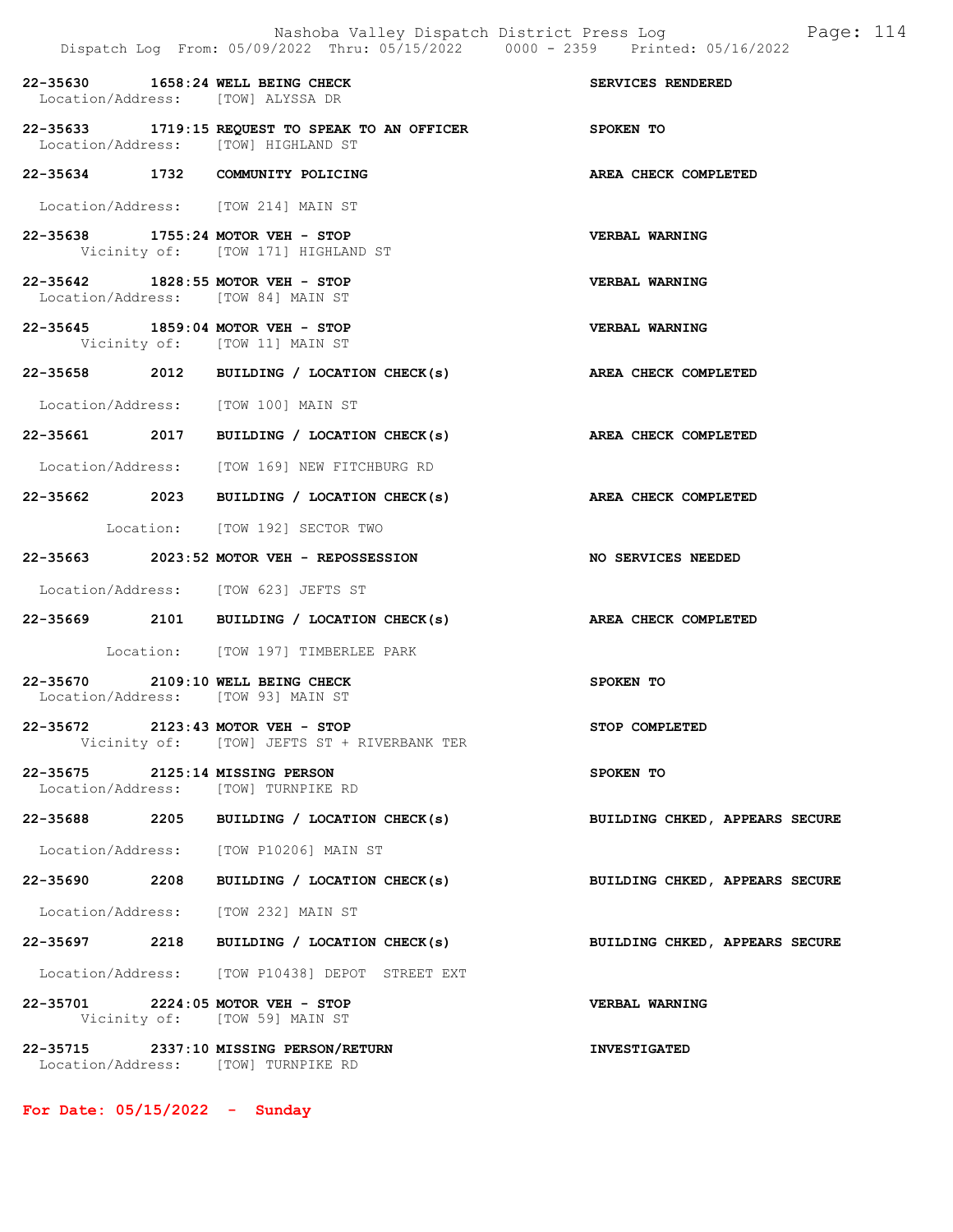Nashoba Valley Dispatch District Press Log Page: 115 Dispatch Log From: 05/09/2022 Thru: 05/15/2022 0000 - 2359 Printed: 05/16/2022 22-35721 0004 RADAR OPERATIONS<br>
Location/Address: [TOW P10252] ELM ST Location/Address: 22-35739 0031 BUILDING / LOCATION CHECK(s) AREA CHECK COMPLETED Location: [TOW 192] SECTOR TWO 22-35744 0037:01 REQUEST TO SPEAK TO AN OFFICER SPOKEN TO<br>Location/Address: [TOW] TURNPIKE RD Location/Address: 22-35747 0059 BUILDING / LOCATION CHECK(s) BUILDING CHKED, APPEARS SECURE Location/Address: [TOW P10105] MAIN ST 22-35749 0102 BUILDING / LOCATION CHECK(s) BUILDING CHKED, APPEARS SECURE Location/Address: [TOW 107] MAIN ST 22-35750 0103 BUILDING / LOCATION CHECK(s) BUILDING CHKED, APPEARS SECURE Location/Address: [TOW 58] MAIN ST 22-35756 0109 BUILDING / LOCATION CHECK(s) BUILDING CHKED, APPEARS SECURE Location/Address: [TOW 42] MAIN ST 22-35758 0111 BUILDING / LOCATION CHECK(s) BUILDING CHKED, APPEARS SECURE Location/Address: [TOW 232] MAIN ST 22-35763 0114 BUILDING / LOCATION CHECK(s) BUILDING CHKED, APPEARS SECURE Location/Address: [TOW P10206] MAIN ST 22-35780 0133 BUILDING / LOCATION CHECK(s) AREA CHECK COMPLETED Location/Address: [TOW 36] FITCHBURG RD 22-35789 0142 BUILDING / LOCATION CHECK(s) AREA CHECK COMPLETED Location/Address: [TOW 214] MAIN ST 22-35790 0143 BUILDING / LOCATION CHECK(s) AREA CHECK COMPLETED Location: [TOW 198] PINE TREE HAVEN 22-35792 0144 BUILDING / LOCATION CHECK(s) AREA CHECK COMPLETED Location/Address: [TOW P10017] WHITCOMB ST 22-35794 0147 BUILDING / LOCATION CHECK(s) AREA CHECK COMPLETED Location/Address: [TOW 48] SCALES LN 22-35797 0152 BUILDING / LOCATION CHECK(s) AREA CHECK COMPLETED Location/Address: [TOW 132] SCALES LN 22-35800 0155 BUILDING / LOCATION CHECK(s) AREA CHECK COMPLETED Location/Address: [TOW 38] MAIN ST 22-35802 0200 BUILDING / LOCATION CHECK(s) AREA CHECK COMPLETED Location/Address: [TOW 169] NEW FITCHBURG RD 22-35805 0203 BUILDING / LOCATION CHECK(s) AREA CHECK COMPLETED Location: [TOW 197] TIMBERLEE PARK